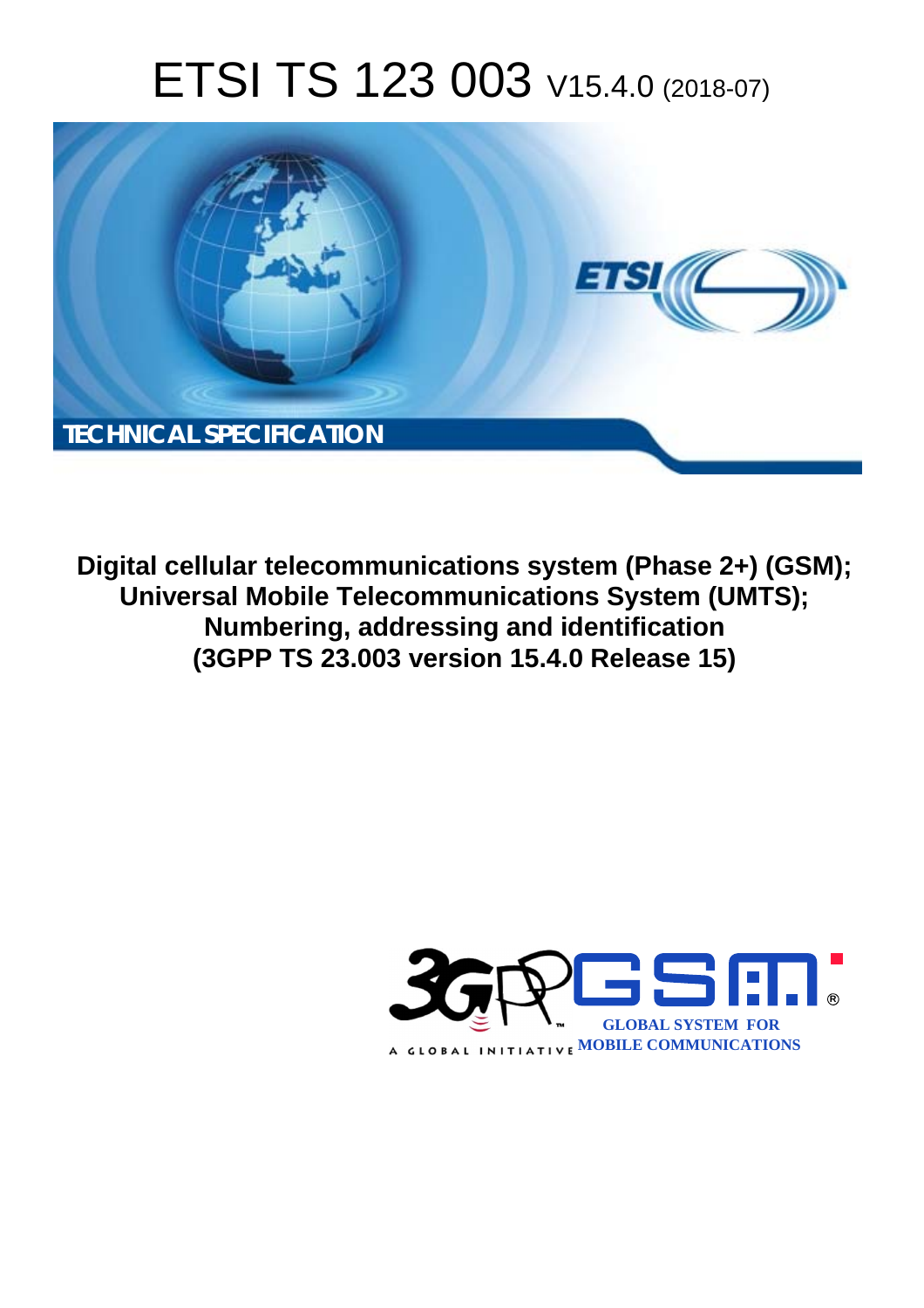Reference RTS/TSGC-0423003vf40

> Keywords GSM,UMTS

#### *ETSI*

#### 650 Route des Lucioles F-06921 Sophia Antipolis Cedex - FRANCE

Tel.: +33 4 92 94 42 00 Fax: +33 4 93 65 47 16

Siret N° 348 623 562 00017 - NAF 742 C Association à but non lucratif enregistrée à la Sous-Préfecture de Grasse (06) N° 7803/88

#### *Important notice*

The present document can be downloaded from: <http://www.etsi.org/standards-search>

The present document may be made available in electronic versions and/or in print. The content of any electronic and/or print versions of the present document shall not be modified without the prior written authorization of ETSI. In case of any existing or perceived difference in contents between such versions and/or in print, the only prevailing document is the print of the Portable Document Format (PDF) version kept on a specific network drive within ETSI Secretariat.

Users of the present document should be aware that the document may be subject to revision or change of status. Information on the current status of this and other ETSI documents is available at <https://portal.etsi.org/TB/ETSIDeliverableStatus.aspx>

If you find errors in the present document, please send your comment to one of the following services: <https://portal.etsi.org/People/CommiteeSupportStaff.aspx>

#### *Copyright Notification*

No part may be reproduced or utilized in any form or by any means, electronic or mechanical, including photocopying and microfilm except as authorized by written permission of ETSI. The content of the PDF version shall not be modified without the written authorization of ETSI. The copyright and the foregoing restriction extend to reproduction in all media.

> © ETSI 2018. All rights reserved.

**DECT**TM, **PLUGTESTS**TM, **UMTS**TM and the ETSI logo are trademarks of ETSI registered for the benefit of its Members. **3GPP**TM and **LTE**TM are trademarks of ETSI registered for the benefit of its Members and of the 3GPP Organizational Partners. **oneM2M** logo is protected for the benefit of its Members.

**GSM**® and the GSM logo are trademarks registered and owned by the GSM Association.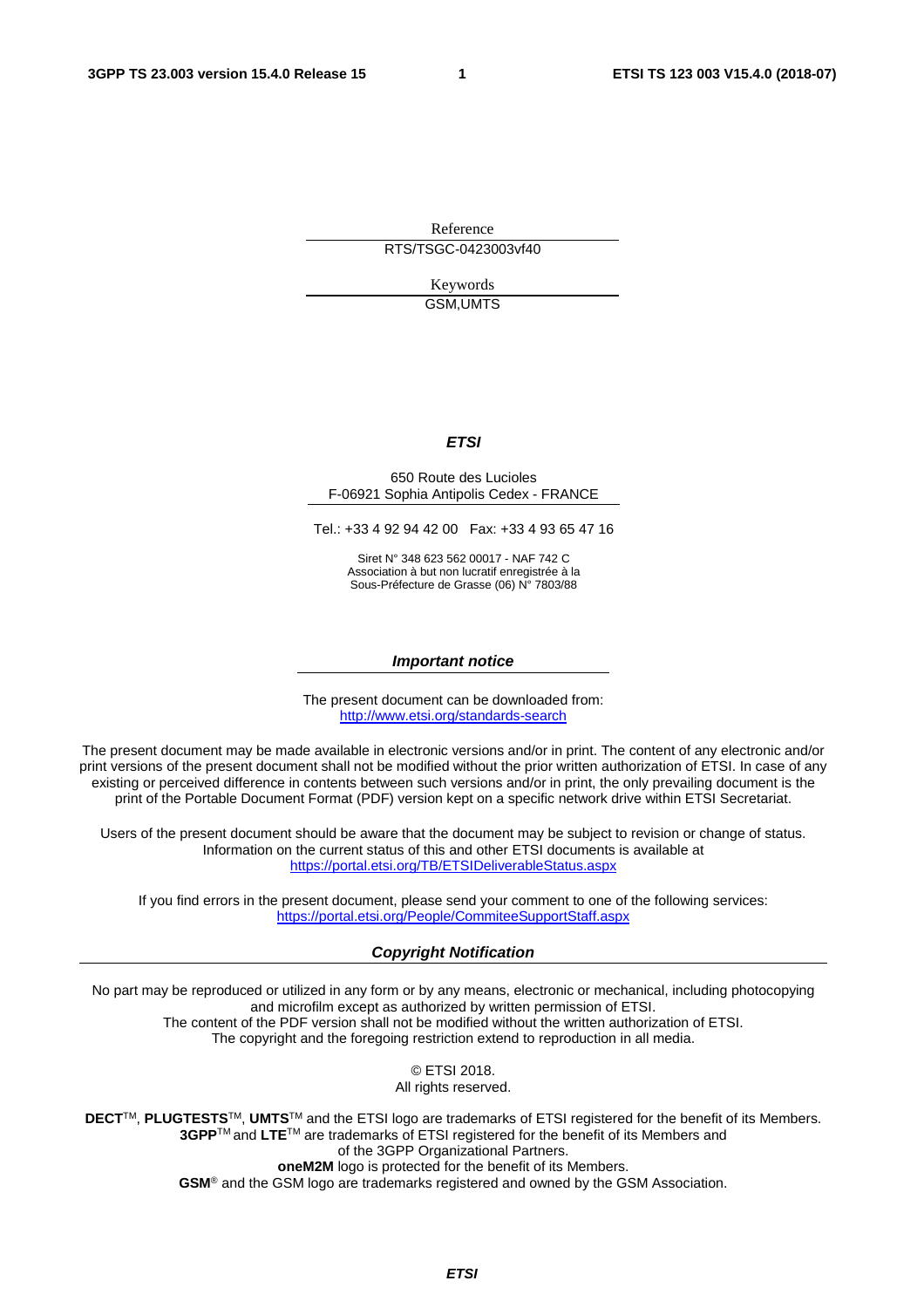# Intellectual Property Rights

#### Essential patents

IPRs essential or potentially essential to normative deliverables may have been declared to ETSI. The information pertaining to these essential IPRs, if any, is publicly available for **ETSI members and non-members**, and can be found in ETSI SR 000 314: *"Intellectual Property Rights (IPRs); Essential, or potentially Essential, IPRs notified to ETSI in respect of ETSI standards"*, which is available from the ETSI Secretariat. Latest updates are available on the ETSI Web server ([https://ipr.etsi.org/\)](https://ipr.etsi.org/).

Pursuant to the ETSI IPR Policy, no investigation, including IPR searches, has been carried out by ETSI. No guarantee can be given as to the existence of other IPRs not referenced in ETSI SR 000 314 (or the updates on the ETSI Web server) which are, or may be, or may become, essential to the present document.

#### **Trademarks**

The present document may include trademarks and/or tradenames which are asserted and/or registered by their owners. ETSI claims no ownership of these except for any which are indicated as being the property of ETSI, and conveys no right to use or reproduce any trademark and/or tradename. Mention of those trademarks in the present document does not constitute an endorsement by ETSI of products, services or organizations associated with those trademarks.

# Foreword

This Technical Specification (TS) has been produced by ETSI 3rd Generation Partnership Project (3GPP).

The present document may refer to technical specifications or reports using their 3GPP identities, UMTS identities or GSM identities. These should be interpreted as being references to the corresponding ETSI deliverables.

The cross reference between GSM, UMTS, 3GPP and ETSI identities can be found under [http://webapp.etsi.org/key/queryform.asp.](http://webapp.etsi.org/key/queryform.asp)

# Modal verbs terminology

In the present document "**shall**", "**shall not**", "**should**", "**should not**", "**may**", "**need not**", "**will**", "**will not**", "**can**" and "**cannot**" are to be interpreted as described in clause 3.2 of the [ETSI Drafting Rules](https://portal.etsi.org/Services/editHelp!/Howtostart/ETSIDraftingRules.aspx) (Verbal forms for the expression of provisions).

"**must**" and "**must not**" are **NOT** allowed in ETSI deliverables except when used in direct citation.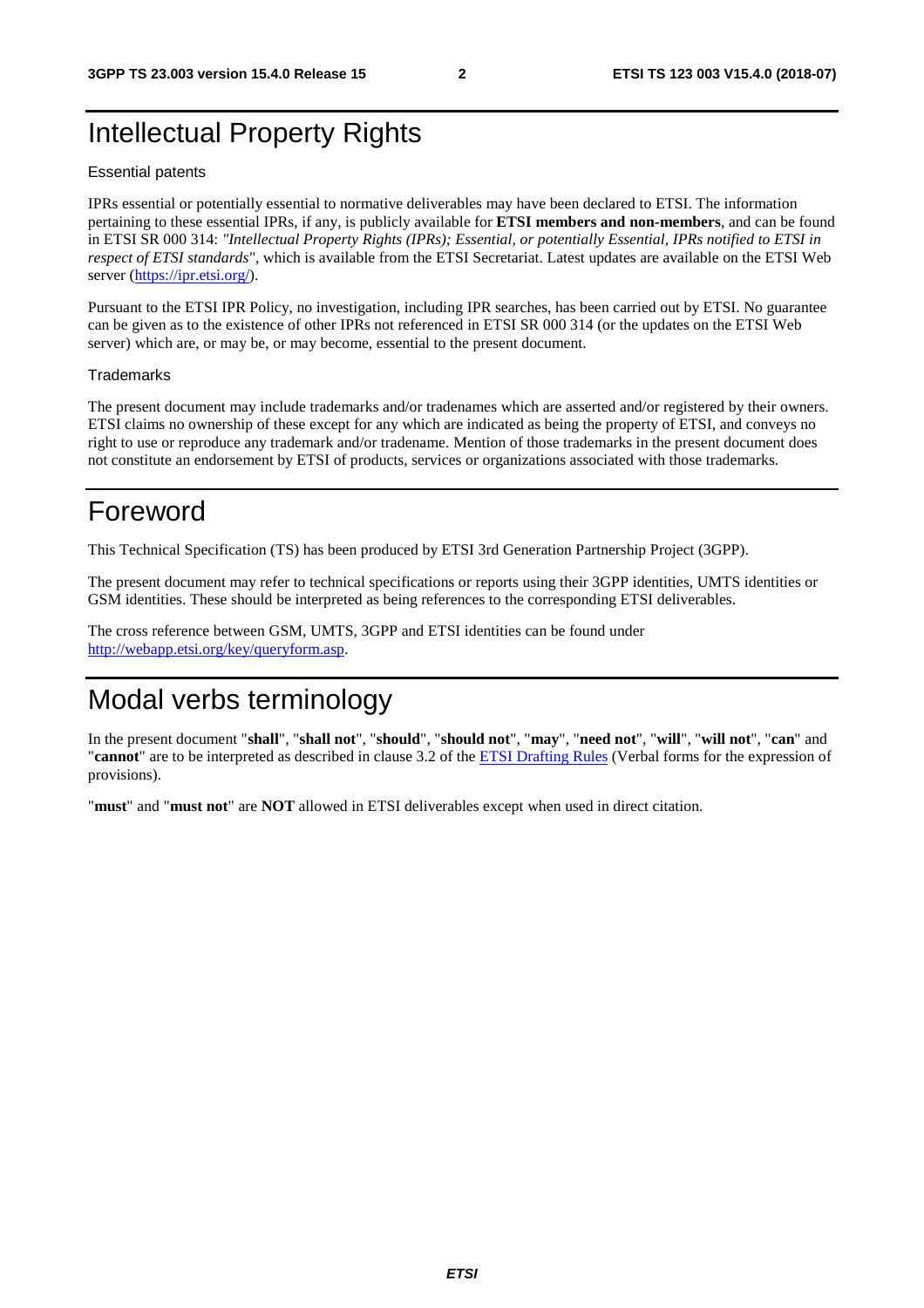$\mathbf{3}$ 

# Contents

| 1          |                                                                                        |  |  |
|------------|----------------------------------------------------------------------------------------|--|--|
| 1.1        |                                                                                        |  |  |
| 1.1.1      |                                                                                        |  |  |
| 1.1.2      |                                                                                        |  |  |
| 1.2        |                                                                                        |  |  |
| 1.3        |                                                                                        |  |  |
| 1.4        |                                                                                        |  |  |
| 2          |                                                                                        |  |  |
| 2.1        |                                                                                        |  |  |
| 2.2        |                                                                                        |  |  |
| 2.2A       |                                                                                        |  |  |
| 2.2B       |                                                                                        |  |  |
| 2.3        |                                                                                        |  |  |
| 2.4        |                                                                                        |  |  |
| 2.5        |                                                                                        |  |  |
| 2.6        |                                                                                        |  |  |
| 2.7        |                                                                                        |  |  |
| 2.8        |                                                                                        |  |  |
| 2.8.1      |                                                                                        |  |  |
| 2.8.2      | Mapping between Temporary and Area Identities for the EUTRAN and the UTRAN/GERAN based |  |  |
|            |                                                                                        |  |  |
| 2.8.2.0    |                                                                                        |  |  |
| 2.8.2.1    |                                                                                        |  |  |
| 2.8.2.1.1  |                                                                                        |  |  |
| 2.8.2.1.2  |                                                                                        |  |  |
| 2.8.2.1.3  |                                                                                        |  |  |
| 2.8.2.2    |                                                                                        |  |  |
| 2.8.2.2.1  |                                                                                        |  |  |
| 2.8.2.2.2  |                                                                                        |  |  |
| 2.8.2.2.3  |                                                                                        |  |  |
| 2.9        |                                                                                        |  |  |
| 2.10       |                                                                                        |  |  |
| 2.10.1     |                                                                                        |  |  |
| 2.10.2     |                                                                                        |  |  |
| 2.10.2.0   |                                                                                        |  |  |
| 2.10.2.1   |                                                                                        |  |  |
| 2.10.2.1.1 |                                                                                        |  |  |
| 2.10.2.1.2 |                                                                                        |  |  |
| 2.10.2.1.3 |                                                                                        |  |  |
| 2.10.2.2   |                                                                                        |  |  |
| 2.10.2.2.1 |                                                                                        |  |  |
| 2.10.2.2.2 |                                                                                        |  |  |
| 2.10.2.2.3 |                                                                                        |  |  |
| 2.11       |                                                                                        |  |  |
|            |                                                                                        |  |  |
| 3          |                                                                                        |  |  |
| 3.1        |                                                                                        |  |  |
| 3.2        |                                                                                        |  |  |
|            |                                                                                        |  |  |
| 3.4        |                                                                                        |  |  |
| 3.5        |                                                                                        |  |  |
| 3.6        |                                                                                        |  |  |
|            |                                                                                        |  |  |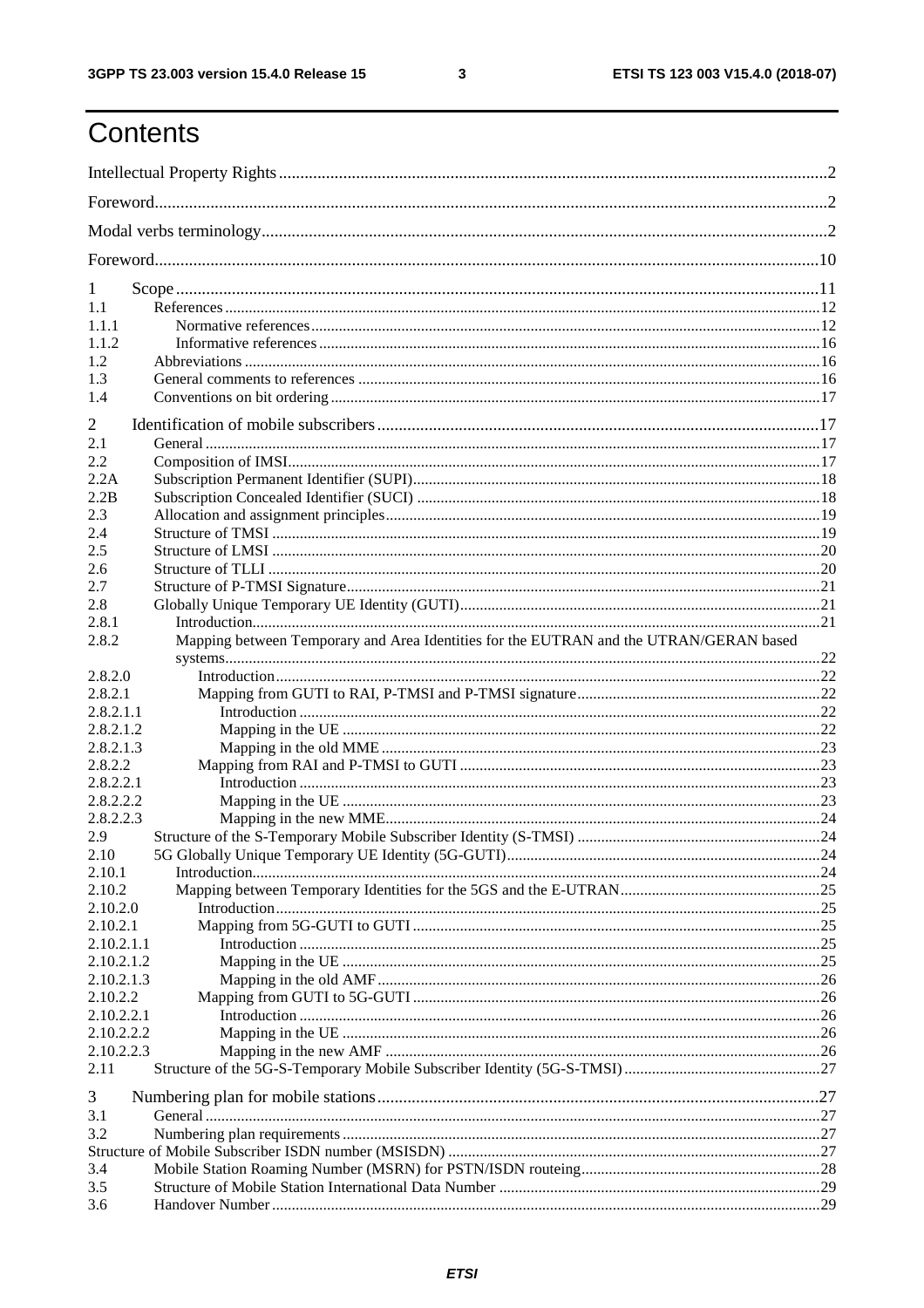| 3.7<br>3.8                   |                                                                                |  |
|------------------------------|--------------------------------------------------------------------------------|--|
| $\overline{4}$<br>4.1<br>4.2 |                                                                                |  |
| 4.3<br>4.3.1<br>4.3.2        |                                                                                |  |
| 4.4<br>4.5<br>4.6            |                                                                                |  |
| 4.7<br>4.8<br>4.9            |                                                                                |  |
| 4.10<br>5<br>5.1             |                                                                                |  |
| 5.2<br>5.3                   |                                                                                |  |
| 6<br>6.1<br>6.2              | International Mobile Station Equipment Identity and Software Version Number 34 |  |
| 6.2.1<br>6.2.2<br>6.3        |                                                                                |  |
| 7<br>7.1                     |                                                                                |  |
| 7.2<br>7.3                   |                                                                                |  |
| 8<br>8.1<br>8.2              |                                                                                |  |
| 9                            |                                                                                |  |
| <b>9A</b>                    |                                                                                |  |
| 9.0<br>9.1                   |                                                                                |  |
| 9.1.1                        |                                                                                |  |
| 9.1.2                        |                                                                                |  |
| 9.2                          |                                                                                |  |
| 9.2.1                        |                                                                                |  |
| 9.3                          |                                                                                |  |
| 10                           |                                                                                |  |
| 10.1<br>10.2                 |                                                                                |  |
| 10.2.1                       |                                                                                |  |
| 10.2.2                       |                                                                                |  |
| 10.2.3                       |                                                                                |  |
| 10.2.4                       |                                                                                |  |
| 10.3<br>10.3.1               |                                                                                |  |
| 10.3.2                       |                                                                                |  |
| 10.3.2.1                     |                                                                                |  |
| 10.3.2.2                     |                                                                                |  |
| 10.3.2.3                     |                                                                                |  |
| 10.3.3                       |                                                                                |  |
| 10.4<br>10.4.1               |                                                                                |  |
|                              |                                                                                |  |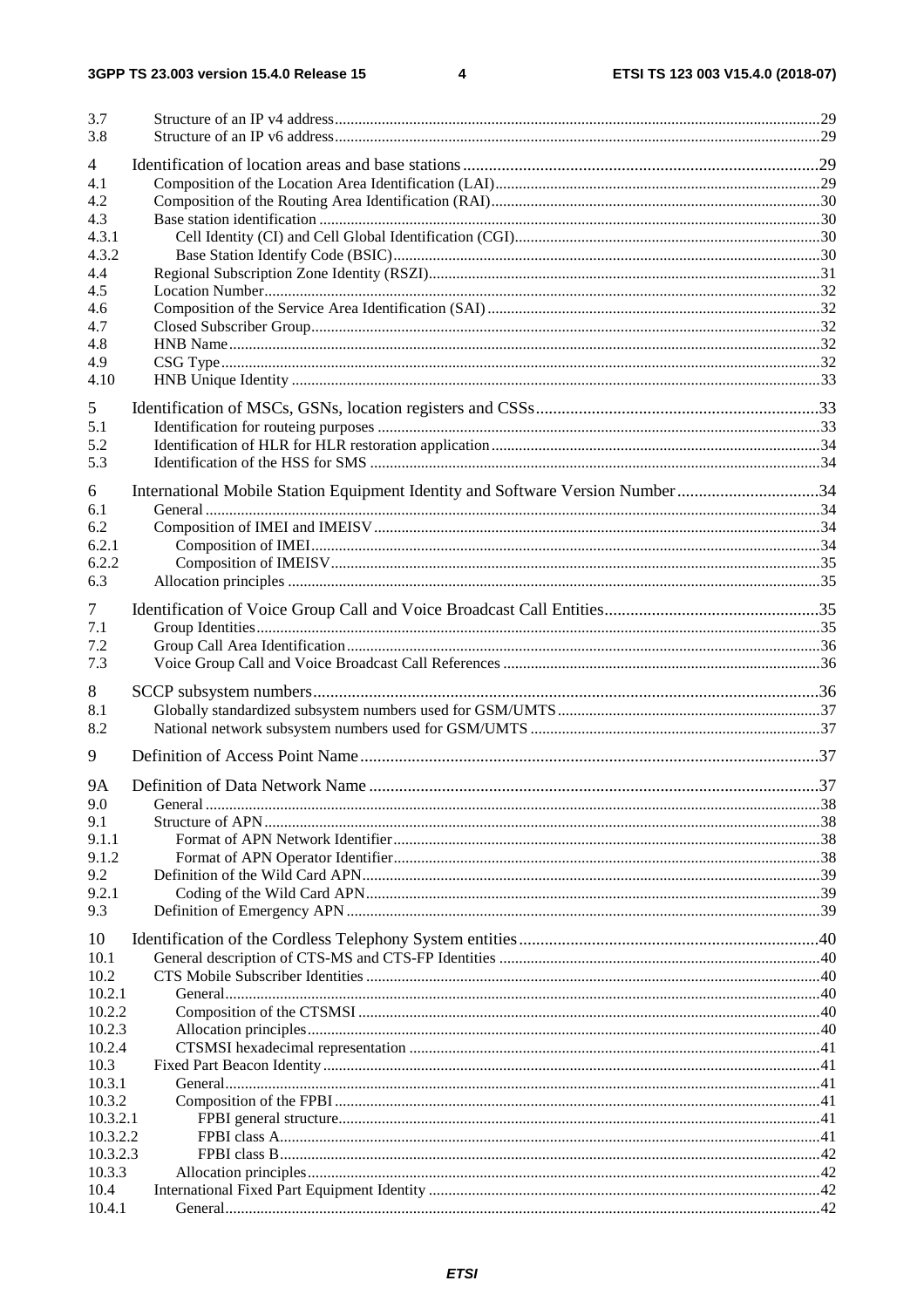$5\phantom{a}$ 

| 10.4.2           |                                                                                             |  |
|------------------|---------------------------------------------------------------------------------------------|--|
| 10.4.3           |                                                                                             |  |
| 10.5             |                                                                                             |  |
| 10.5.1           |                                                                                             |  |
| 10.5.2           |                                                                                             |  |
| 10.5.3           |                                                                                             |  |
| 11               |                                                                                             |  |
| 12               | Identification of PLMN, RNC, Service Area, CN domain and Shared Network Area 44             |  |
| 12.1             |                                                                                             |  |
| 12.2             |                                                                                             |  |
| 12.3             |                                                                                             |  |
| 12.4             |                                                                                             |  |
| 12.5             |                                                                                             |  |
| 12.6             |                                                                                             |  |
|                  |                                                                                             |  |
| 13<br>13.1       | Numbering, addressing and identification within the IP multimedia core network subsystem 46 |  |
| 13.2             |                                                                                             |  |
| 13.3             |                                                                                             |  |
| 13.4             |                                                                                             |  |
| 13.4A            |                                                                                             |  |
| 13.4B            |                                                                                             |  |
| 13.5             |                                                                                             |  |
| 13.5A            |                                                                                             |  |
| 13.6             |                                                                                             |  |
| 13.7             |                                                                                             |  |
| 13.8             |                                                                                             |  |
| 13.9             |                                                                                             |  |
| 13.9.1           |                                                                                             |  |
| 13.9.1.1         |                                                                                             |  |
| 13.9.1.2         |                                                                                             |  |
| 13.10            |                                                                                             |  |
| 13.11            |                                                                                             |  |
| 13.12<br>13.12.1 |                                                                                             |  |
| 13.12.2          |                                                                                             |  |
| 13.13            |                                                                                             |  |
|                  |                                                                                             |  |
|                  | 14 Numbering, addressing and identification for 3GPP System to WLAN Interworking 52         |  |
| 14.1             |                                                                                             |  |
|                  |                                                                                             |  |
| 14.3             |                                                                                             |  |
| 14.4             |                                                                                             |  |
| 14.4A            |                                                                                             |  |
| 14.6             |                                                                                             |  |
| 14.7             |                                                                                             |  |
| 14.7.1           |                                                                                             |  |
| 14.7.2           |                                                                                             |  |
| 14.7.3           |                                                                                             |  |
|                  |                                                                                             |  |
|                  |                                                                                             |  |
| 15<br>15.1       |                                                                                             |  |
| 15.2             |                                                                                             |  |
| 15.3             |                                                                                             |  |
| 15.4             |                                                                                             |  |
| 15.5             |                                                                                             |  |
|                  |                                                                                             |  |
| 16               |                                                                                             |  |
| 16.1             |                                                                                             |  |
| 16.2             |                                                                                             |  |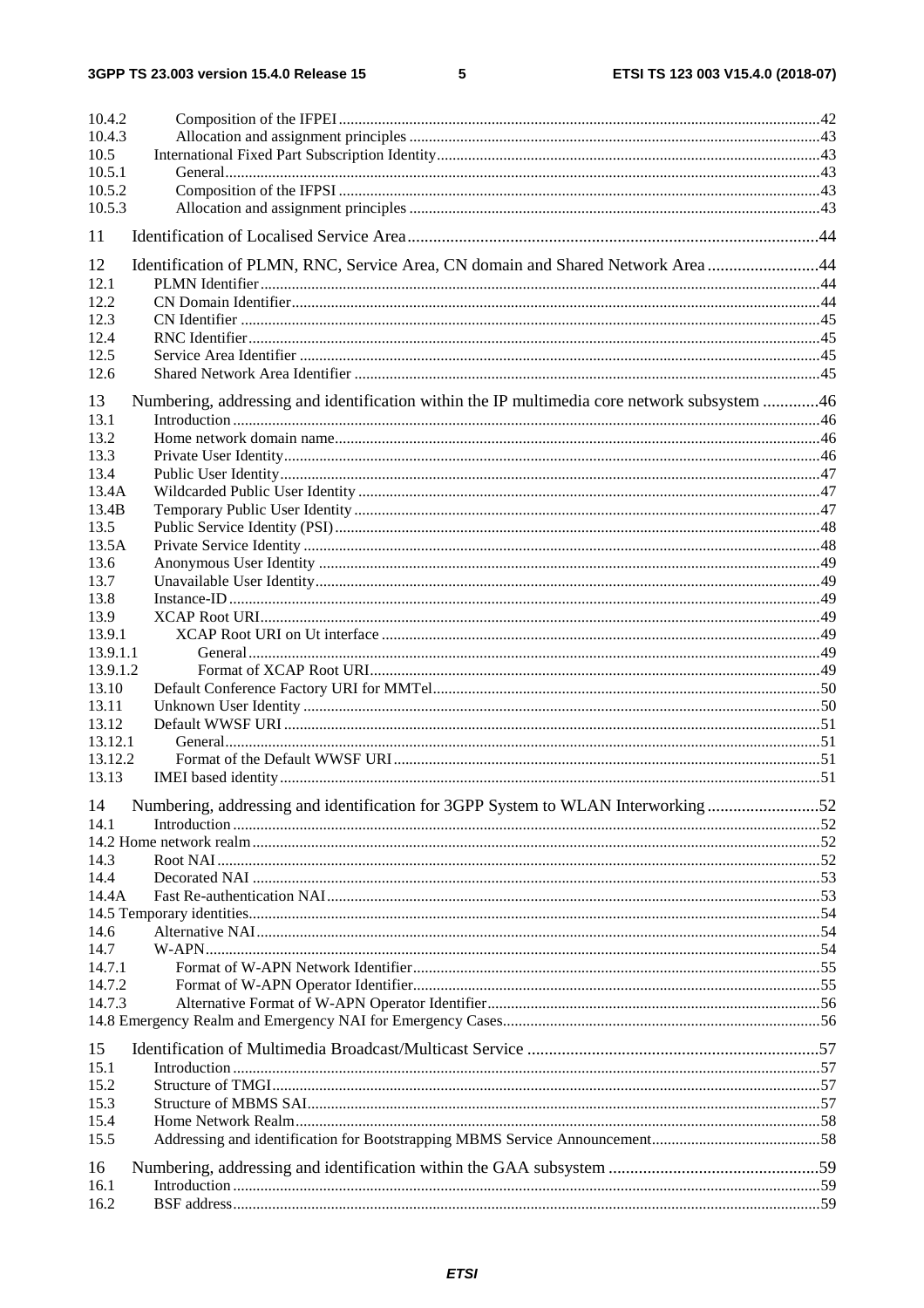$\bf 6$ 

| 17          |                                                                                      |  |  |  |  |
|-------------|--------------------------------------------------------------------------------------|--|--|--|--|
| 17.1        |                                                                                      |  |  |  |  |
| 17.2        |                                                                                      |  |  |  |  |
| 17.2.1      |                                                                                      |  |  |  |  |
| 17.2.2      |                                                                                      |  |  |  |  |
| 17.2.3      |                                                                                      |  |  |  |  |
| 17.3        |                                                                                      |  |  |  |  |
| 17.3.1      |                                                                                      |  |  |  |  |
| 17.3.2      |                                                                                      |  |  |  |  |
| 17.3.3      |                                                                                      |  |  |  |  |
|             |                                                                                      |  |  |  |  |
| 18          | Addressing and Identification for IMS Service Continuity and Single-Radio Voice Call |  |  |  |  |
|             |                                                                                      |  |  |  |  |
| 18.1        |                                                                                      |  |  |  |  |
| 18.2        |                                                                                      |  |  |  |  |
| 18.3        |                                                                                      |  |  |  |  |
| 18.4        |                                                                                      |  |  |  |  |
| 18.5        |                                                                                      |  |  |  |  |
| 18.6        |                                                                                      |  |  |  |  |
| 18.7        |                                                                                      |  |  |  |  |
| 18.8        |                                                                                      |  |  |  |  |
| 18.9        |                                                                                      |  |  |  |  |
| 19          |                                                                                      |  |  |  |  |
| 19.1        |                                                                                      |  |  |  |  |
| 19.2        |                                                                                      |  |  |  |  |
| 19.3        |                                                                                      |  |  |  |  |
| 19.3.1      |                                                                                      |  |  |  |  |
| 19.3.2      |                                                                                      |  |  |  |  |
|             |                                                                                      |  |  |  |  |
| 19.3.3      |                                                                                      |  |  |  |  |
| 19.3.4      |                                                                                      |  |  |  |  |
| 19.3.5      |                                                                                      |  |  |  |  |
| 19.3.6      |                                                                                      |  |  |  |  |
| 19.3.7      |                                                                                      |  |  |  |  |
| 19.3.8      |                                                                                      |  |  |  |  |
| 19.3.9      |                                                                                      |  |  |  |  |
| 19.4        |                                                                                      |  |  |  |  |
| 19.4.1      |                                                                                      |  |  |  |  |
| 19.4.2      |                                                                                      |  |  |  |  |
| 19.4.2.1    | General.                                                                             |  |  |  |  |
| 19.4.2.2    |                                                                                      |  |  |  |  |
| 19.4.2.2.1  |                                                                                      |  |  |  |  |
| 19.4.2.2.2  |                                                                                      |  |  |  |  |
| 19.4.2.2.3  |                                                                                      |  |  |  |  |
| 19.4.2.2.4  |                                                                                      |  |  |  |  |
| 19.4.2.3    |                                                                                      |  |  |  |  |
| 19.4.2.4    |                                                                                      |  |  |  |  |
| 19.4.2.5    |                                                                                      |  |  |  |  |
| 19.4.2.6    |                                                                                      |  |  |  |  |
| 19.4.2.7    |                                                                                      |  |  |  |  |
| 19.4.2.8    |                                                                                      |  |  |  |  |
| 19.4.2.9    |                                                                                      |  |  |  |  |
| 19.4.2.9.1  |                                                                                      |  |  |  |  |
| 19.4.2.9.2  |                                                                                      |  |  |  |  |
| 19.4.2.9.3  |                                                                                      |  |  |  |  |
| 19.4.2.9.4  |                                                                                      |  |  |  |  |
| 19.4.2.9.5  |                                                                                      |  |  |  |  |
| 19.4.2.9A   |                                                                                      |  |  |  |  |
| 19.4.2.9A.1 |                                                                                      |  |  |  |  |
| 19.4.2.9A.2 |                                                                                      |  |  |  |  |
| 19.4.2.9A.3 |                                                                                      |  |  |  |  |
| 19.4.2.9A.4 |                                                                                      |  |  |  |  |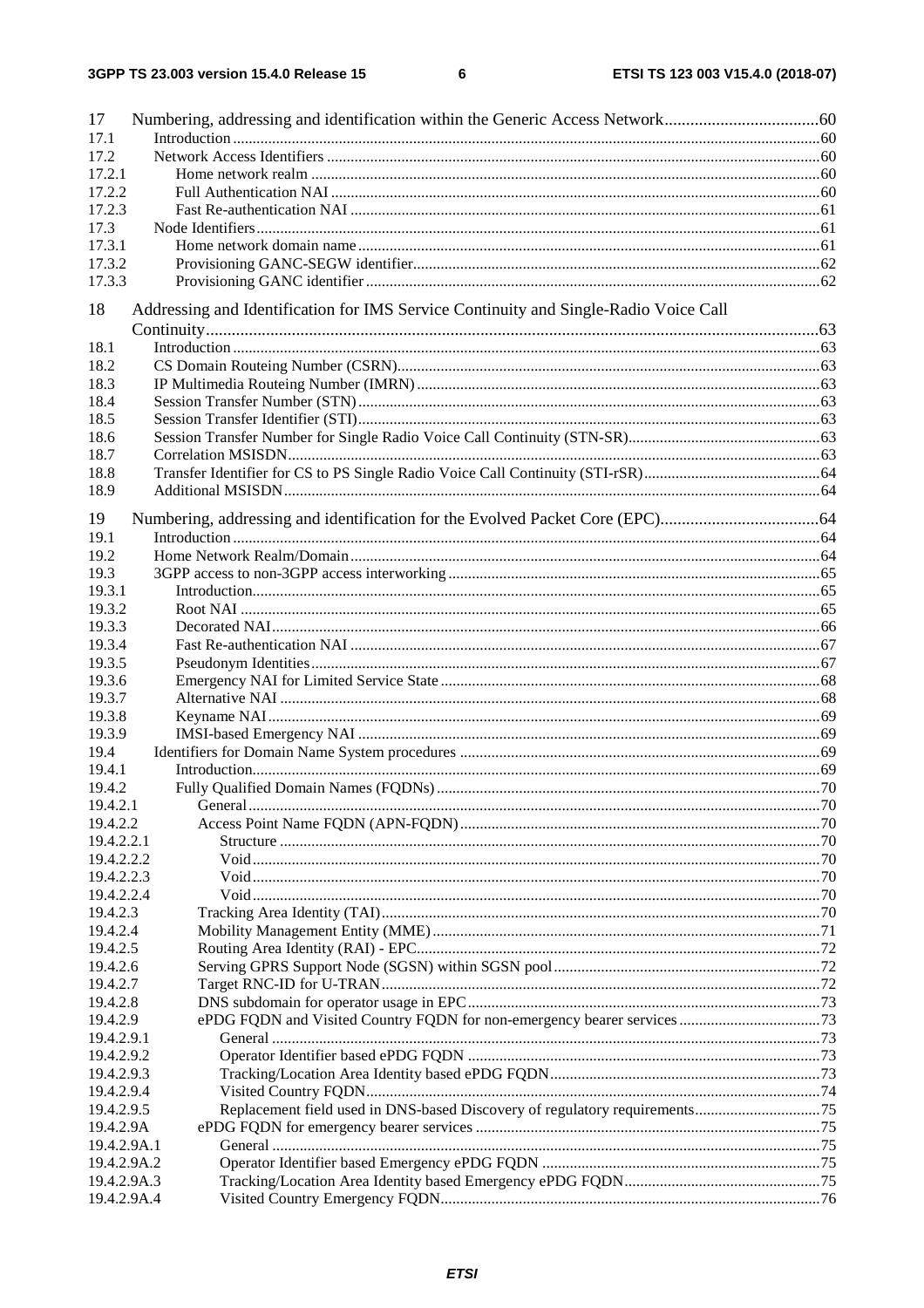| 19.4.2.9A.5            | Replacement field used in DNS-based Discovery of regulatory requirements for emergency |  |
|------------------------|----------------------------------------------------------------------------------------|--|
|                        |                                                                                        |  |
| 19.4.2.9A.6            |                                                                                        |  |
| 19.4.2.9A.7            | Replacement field used in DNS-based Discovery of Emergency Numbers 77                  |  |
| 19.4.2.10<br>19.4.2.11 |                                                                                        |  |
| 19.4.3                 |                                                                                        |  |
| 19.5                   |                                                                                        |  |
| 19.6                   |                                                                                        |  |
| 19.6A                  |                                                                                        |  |
| 19.7                   |                                                                                        |  |
| 19.7.1                 |                                                                                        |  |
| 19.7.2                 |                                                                                        |  |
| 19.7.3                 |                                                                                        |  |
| 19.8                   |                                                                                        |  |
| 19.9                   |                                                                                        |  |
| 19.10                  |                                                                                        |  |
| 19.11                  |                                                                                        |  |
| 20                     |                                                                                        |  |
| 20.1                   |                                                                                        |  |
| 20.2                   |                                                                                        |  |
| 20.3                   |                                                                                        |  |
| 20.3.1                 |                                                                                        |  |
| 20.3.2                 |                                                                                        |  |
| 20.3.3                 |                                                                                        |  |
| 20.3.4                 |                                                                                        |  |
| 20.3.5                 |                                                                                        |  |
| 21                     |                                                                                        |  |
| 21.1                   |                                                                                        |  |
| 21.2                   |                                                                                        |  |
|                        |                                                                                        |  |
| 21.2.2                 |                                                                                        |  |
| 21.2.3                 |                                                                                        |  |
|                        |                                                                                        |  |
|                        |                                                                                        |  |
| 22.2                   |                                                                                        |  |
|                        |                                                                                        |  |
| 22.2.2                 |                                                                                        |  |
| 23                     |                                                                                        |  |
| 23.1                   |                                                                                        |  |
| 23.2                   |                                                                                        |  |
| 23.3                   |                                                                                        |  |
| 23.3.1                 |                                                                                        |  |
| 23.3.2                 |                                                                                        |  |
| 23.3.2.1               |                                                                                        |  |
| 23.3.2.2               |                                                                                        |  |
| 23.3.2.3               |                                                                                        |  |
| 23.3.2.3.1             |                                                                                        |  |
| 23.3.2.3.2             |                                                                                        |  |
| 23.3.2.3.3             |                                                                                        |  |
| 23.3.2.3.4             |                                                                                        |  |
| 24                     |                                                                                        |  |
| 24.1                   |                                                                                        |  |
| 24.2                   |                                                                                        |  |
| 24.2.1                 |                                                                                        |  |
| 24.2.2                 |                                                                                        |  |
| 24.2.3                 |                                                                                        |  |
| 24.2.4                 |                                                                                        |  |
| 24.2.5                 |                                                                                        |  |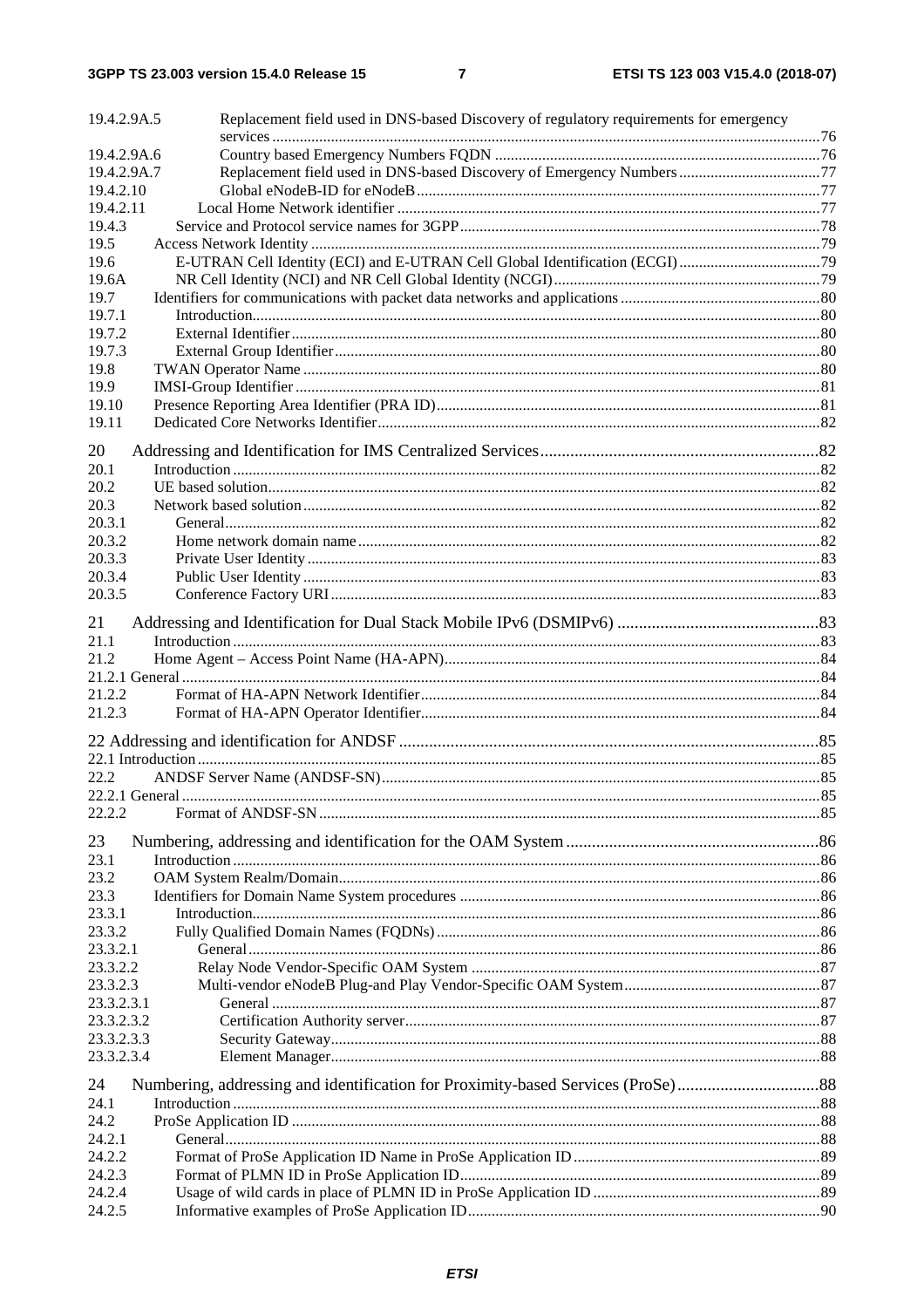| 24.3       |  |
|------------|--|
| 24.3.1     |  |
| 24.3.2     |  |
| 24.3.3     |  |
| 24.3A      |  |
| 24.3B      |  |
| 24.4       |  |
| 24.4.1     |  |
| 24.4.2     |  |
| 24.5       |  |
| 24.6       |  |
| 24.7       |  |
| 24.8       |  |
| 24.9       |  |
| 24.10      |  |
| 24.11      |  |
| 24.11.1    |  |
| 24.11.2    |  |
| 24.12      |  |
| 24.13      |  |
| 24.14      |  |
| 24.15      |  |
| 24.16      |  |
| 24.17      |  |
|            |  |
| 25         |  |
| 25.1       |  |
| 25.2       |  |
| 26         |  |
| 26.1       |  |
| 26.2       |  |
|            |  |
| 27         |  |
| 27.1       |  |
| 27.2       |  |
| 27.2.1     |  |
| 27.2.2     |  |
| 28         |  |
| 28.1       |  |
| 28.2       |  |
| 28.3       |  |
| 28.3.1     |  |
| 28.3.2     |  |
| 28.3.2.1   |  |
| 28.3.2.2   |  |
| 28.3.2.2.1 |  |
| 28.3.2.2.2 |  |
| 28.3.2.2.3 |  |
| 28.3.2.2.4 |  |
| 28.3.2.2.5 |  |
| 28.3.2.3   |  |
| 28.3.2.3.1 |  |
| 28.3.2.3.2 |  |
| 28.3.2.4   |  |
| 28.3.2.4.1 |  |
| 28.3.2.4.2 |  |
| 28.3.2.5   |  |
| 28.4       |  |
| 28.4.1     |  |
| 28.4.2     |  |
| 28.5       |  |
|            |  |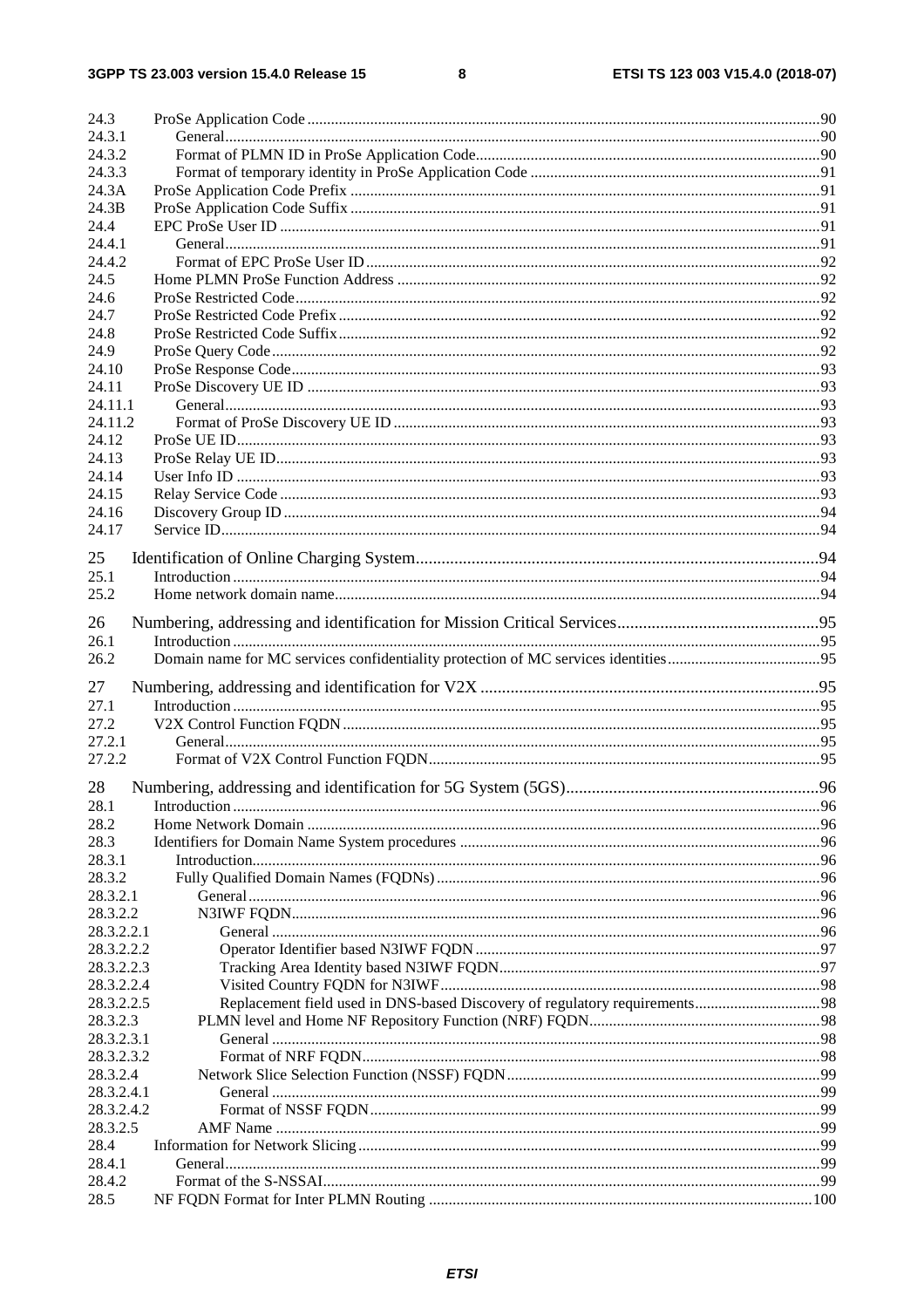$\boldsymbol{9}$ 

| A.1 |                               |                                                                |  |
|-----|-------------------------------|----------------------------------------------------------------|--|
| A.2 |                               |                                                                |  |
| A.3 |                               |                                                                |  |
|     |                               |                                                                |  |
| B.1 |                               |                                                                |  |
| B.2 |                               |                                                                |  |
| B.3 |                               |                                                                |  |
|     |                               |                                                                |  |
| C.1 |                               |                                                                |  |
| C.2 |                               |                                                                |  |
| C.3 |                               |                                                                |  |
|     | <b>Annex D</b> (informative): | Applicability and use of the ".3gppnetwork.org" domain name107 |  |
|     | <b>Annex E</b> (normative):   |                                                                |  |
|     | <b>Annex F</b> (informative): |                                                                |  |
|     |                               |                                                                |  |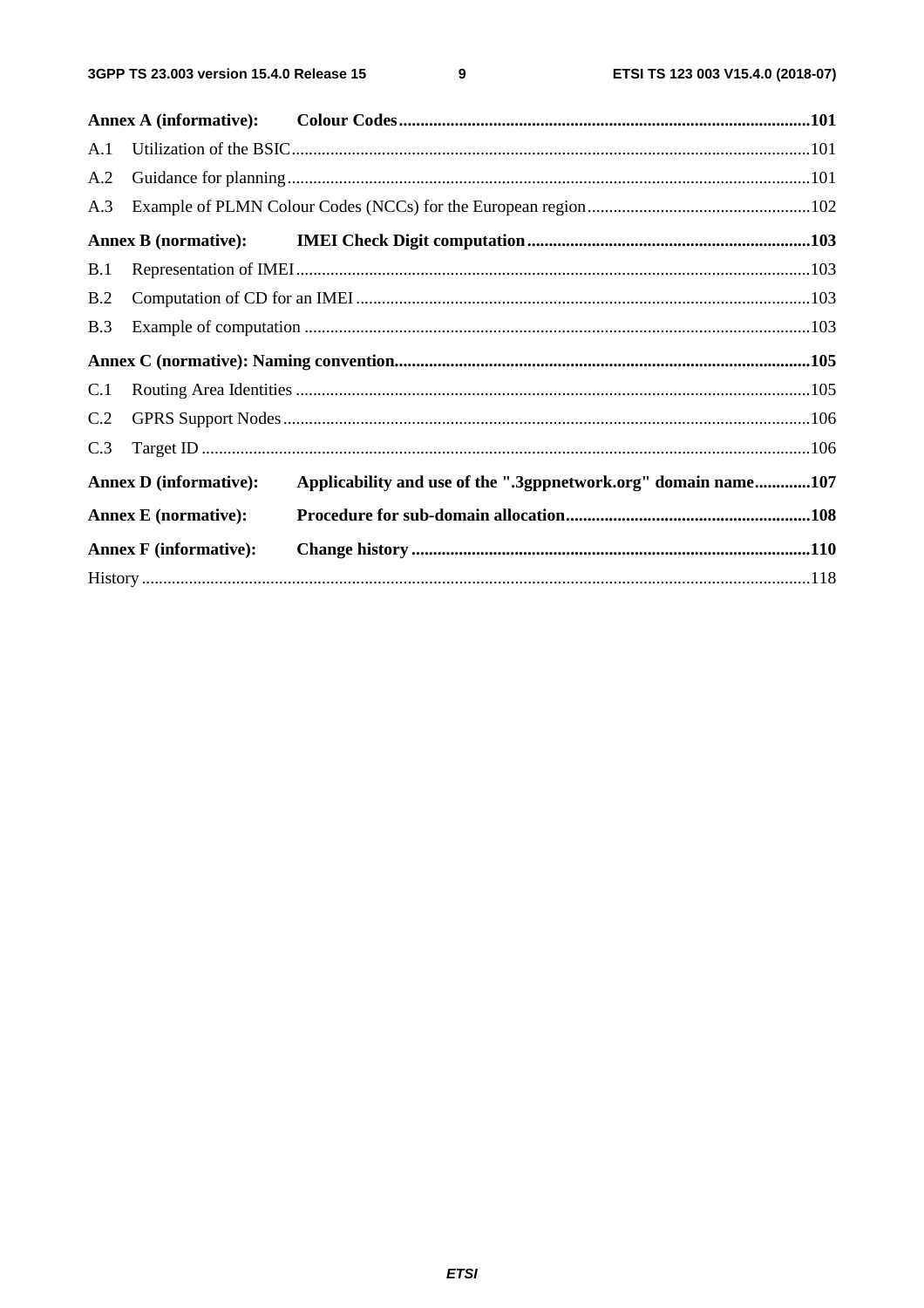# Foreword

This Technical Specification (TS) has been produced by the 3rd Generation Partnership Project (3GPP).

The present document defines the principal purpose and use of International Mobile station Equipment Identities (IMEI) within the digital cellular telecommunications system and the 3GPP system.

The contents of the present document are subject to continuing work within the TSG and may change following formal TSG approval. Should the TSG modify the contents of the present document, it will be re-released by the TSG with an identifying change of release date and an increase in version number as follows:

Version x.y.z

where:

- x the first digit:
	- 1 presented to TSG for information;
	- 2 presented to TSG for approval;
	- 3 or greater indicates TSG approved document under change control.
- y the second digit is incremented for all changes of substance, i.e. technical enhancements, corrections, updates, etc.
- z the third digit is incremented when editorial only changes have been incorporated in the document.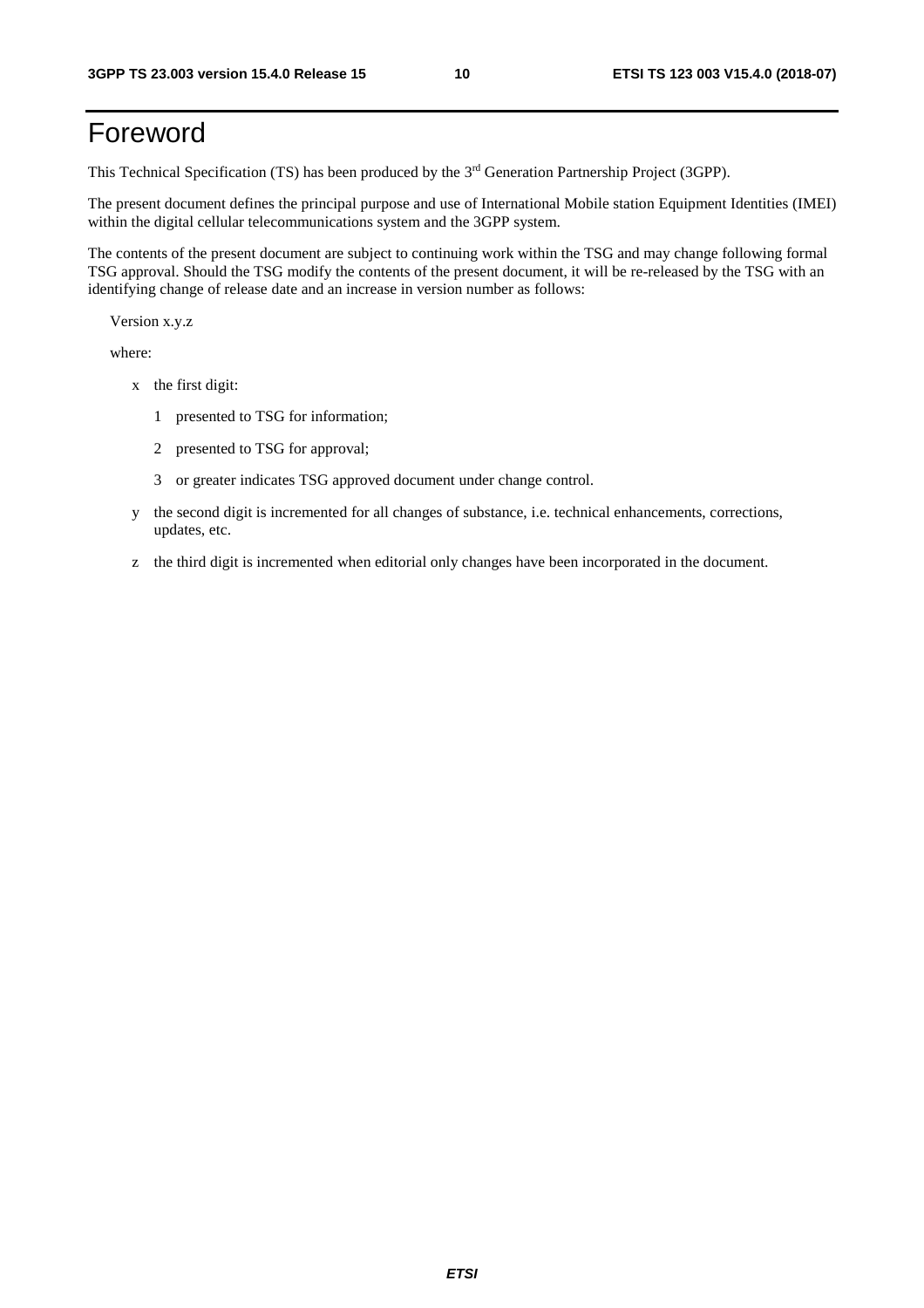# 1 Scope

The present document defines the principal purpose and use of different naming, numbering, addressing and identification resources (i.e. Identifiers (ID)) within the digital cellular telecommunications system and the 3GPP system.

IDs that are covered by this specification includes both public IDs, private IDs and IDs that are assigned to MSs/UEs. Many of the IDs are used temporary in the networks and are allocated and assigned by the operators and some other IDs are allocated and assigned on either global, regional and national level by an administrator. See ITU-T Recommendation E.101 [122].

NOTE: Allocation means the process of opening a numbering, naming or addressing resource in a plan for the purpose of its use by a telecommunication service under specified conditions. The allocation in itself does not yet give rights for any user, whether an operator, service provider, user or someone else, to use the resource. Assignment means authorization given to an applicant for the right of use of number, naming or addressing resources under specified conditions.

The present document defines:

- 0) the principal purpose and use of International Mobile station Equipment Identities (IMEI) within the digital cellular telecommunications system and the 3GPP system
- a) an identification plan for public networks and subscriptions in the 3GPP systems;
- b) principles of assigning telephone numbers to MSs in the country of registration of the MS;
- c) principles of assigning Mobile Station (MS) roaming numbers to visiting MSs;
- d) an identification plan for location areas, routing areas, and base stations in the GSM system;
- e) an identification plan for MSCs, SGSNs, GGSNs, and location registers in the GSM/UMTS system;
- f) principles of assigning international mobile equipment identities;
- g) principles of assigning zones for regional subscription;
- h) an identification plan for groups of subscribers to the Voice Group Call Service (VGCS) and to the Voice Broadcast Service (VBS); and identification plan for voice group calls and voice broadcast calls; an identification plan for group call areas;
- i) principles for assigning Packet Data Protocol (PDP) addresses to mobile stations;
- j) an identification plan for point-to-multipoint data transmission groups;
- k) an identification plan for CN domain, RNC and service area in the UTRAN system.
- l) an identification plan for mobile subscribers in the WLAN system.
- m) addressing and identification for IMS Service Continuity
- n) an identification plan together with principles of assignment and mapping of identities for the Evolved Packet System; and
- o) addressing and identification for Proximity-based (ProSe) Services.
- p) an identification for Online Charging System (OCS).
- q) an identification plan together with principles of assignment and mapping of identities for the 5G System.

The present document specifies functions, procedures and information which apply to GERAN Iu mode. However, functionality related to GERAN Iu mode is neither maintained nor enhanced.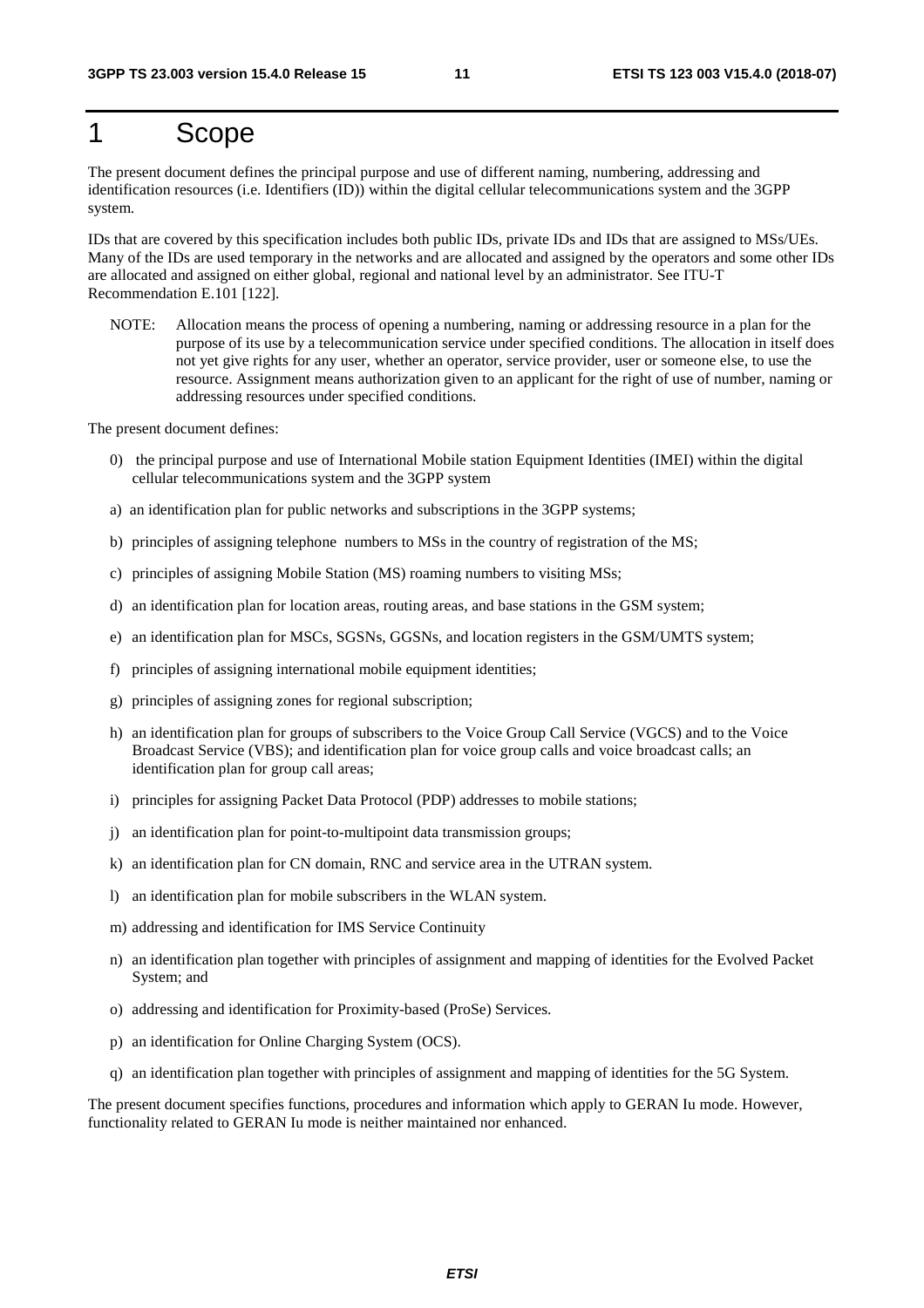### 1.1 References

### 1.1.1 Normative references

The following documents contain provisions which, through reference in this text, constitute provisions of the present document.

- References are either specific (identified by date of publication, edition number, version number, etc.) or non-specific.
- For a specific reference, subsequent revisions do not apply.
- For a non-specific reference, the latest version applies. In the case of a reference to a 3GPP document (including a GSM document), a non-specific reference implicitly refers to the latest version of that document *in the same Release as the present document*.
- [1] 3GPP TS 21.905: "Vocabulary for 3GPP Specifications ".
- [2] 3GPP TS 23.008: "Organization of subscriber data".
- [3] 3GPP TS 23.060: "General Packet Radio Service (GPRS); Service description; Stage 2"
- [4] 3GPP TS 23.070: "Routeing of calls to/from Public Data Networks (PDN)".
- [5] 3GPP TS 24.008: "Mobile Radio Interface Layer 3 specification; Core Network Protocols; Stage 3".
- [6] 3GPP TS 29.060: "GPRS Tunnelling protocol (GTP) across the Gn and Gp interface".
- [7] 3GPP TS 43.020: "Digital cellular telecommunications system (Phase 2+); Security related network functions".
- [8] void
- [9] 3GPP TS 51.011: " Specification of the Subscriber Identity Module Mobile Equipment (SIM ME) interface".
- [10] ITU-T Recommendation E.164: "The international public telecommunication numbering plan".
- [11] ITU-T Recommendation E.212: "The international identification plan for public networks and subscriptions ".
- [12] ITU-T Recommendation E.213: "Telephone and ISDN numbering plan for land Mobile Stations in public land mobile networks (PLMN)".
- [13] ITU-T Recommendation X.121: "International numbering plan for public data networks".
- [14] **IETF RFC 791: "Internet Protocol".**
- [15] IETF RFC 2373: "IP Version 6 Addressing Architecture".
- [16] 3GPP TS 25.401: "UTRAN Overall Description".
- [17] 3GPP TS 25.413: "UTRAN Iu Interface RANAP Signalling".
- [18] IETF RFC 2181: "Clarifications to the DNS Specification".
- [19] IETF RFC 1035: "Domain Names Implementation and Specification".
- [20] IETF RFC 1123: "Requirements for Internet Hosts -- Application and Support".
- [21] IETF RFC 2462: "IPv6 Stateless Address Autoconfiguration".
- [22] IETF RFC 3041: "Privacy Extensions for Stateless Address Autoconfiguration in IPv6".
- [23] 3GPP TS 23.236: "Intra Domain Connection of RAN Nodes to Multiple CN Nodes".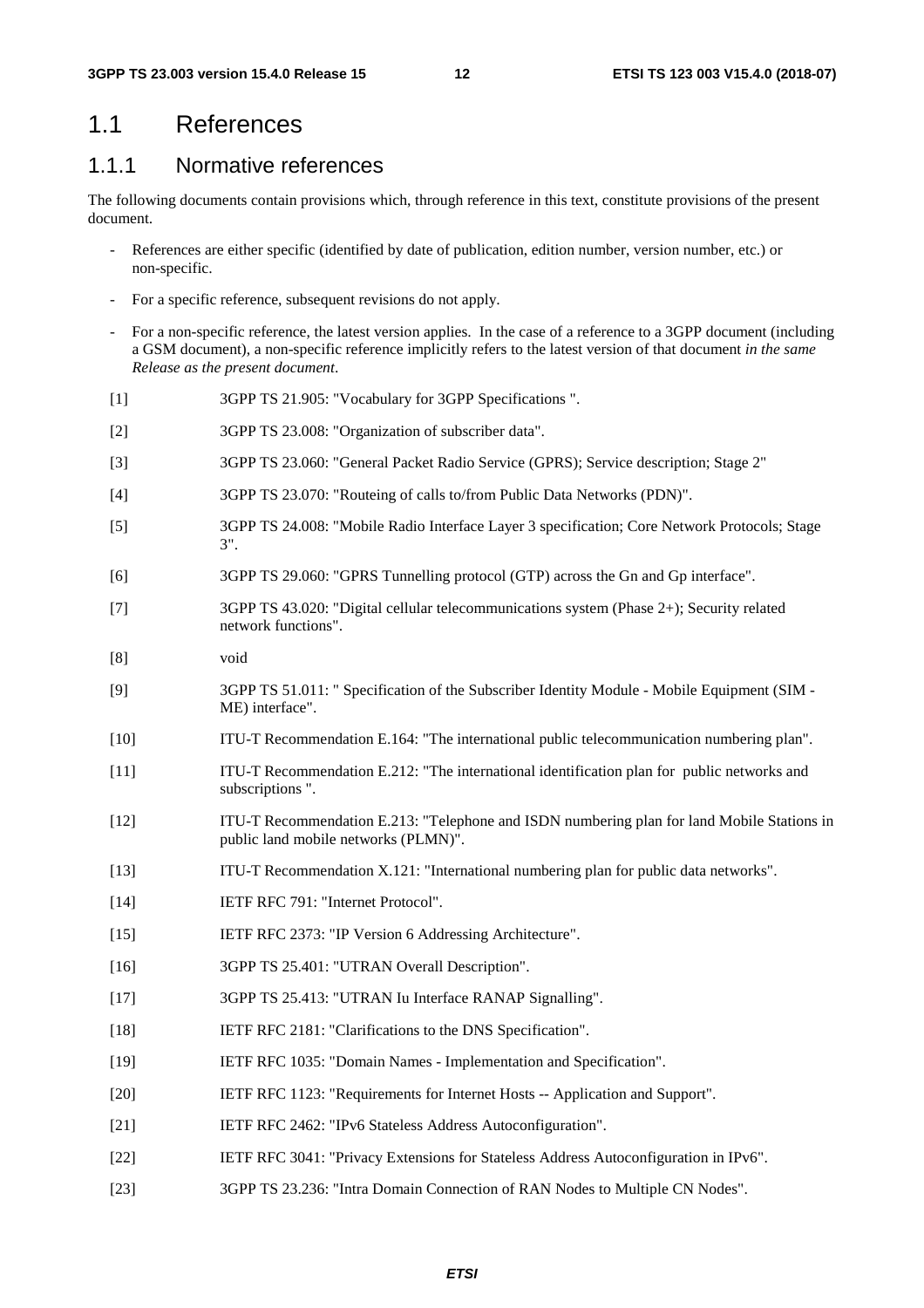| $[24]$ | 3GPP TS 23.228: "IP Multimedia (IM) Subsystem – Stage 2"                                                     |
|--------|--------------------------------------------------------------------------------------------------------------|
| $[25]$ | Void                                                                                                         |
| $[26]$ | IETF RFC 3261: "SIP: Session Initiation Protocol"                                                            |
| $[27]$ | 3GPP TS 31.102: "Characteristics of the USIM Application."                                                   |
| $[28]$ | Void                                                                                                         |
| $[29]$ | 3GPP TS 44.118: "Radio Resource Control (RRC) Protocol, Iu Mode".                                            |
| $[30]$ | Void                                                                                                         |
| $[31]$ | 3GPP TS 29.002: "Mobile Application Part (MAP) specification"                                                |
| $[32]$ | 3GPP TS 22.016: "International Mobile Equipment Identities (IMEI)"                                           |
| $[33]$ | Void                                                                                                         |
| $[34]$ | Void                                                                                                         |
| $[35]$ | 3GPP TS 45.056: "CTS-FP Radio Sub-system"                                                                    |
| $[36]$ | 3GPP TS 42.009: "Security aspects"                                                                           |
| $[37]$ | 3GPP TS 25.423: "UTRAN Iur interface RNSAP signalling"                                                       |
| $[38]$ | 3GPP TS 25.419: "UTRAN Iu-BC interface: Service Area Broadcast Protocol (SABP)"                              |
| $[39]$ | 3GPP TS 25.410: "UTRAN Iu Interface: General Aspects and Principles"                                         |
| $[40]$ | ISO/IEC 7812: "Identification cards - Numbering system and registration procedure for issuer<br>identifiers" |
| $[41]$ | Void                                                                                                         |
| $[42]$ | 3GPP TS 33.102 "3G security; Security architecture"                                                          |
| $[43]$ | 3GPP TS 43.130: "Iur-g interface; Stage 2"                                                                   |
| $[45]$ | IETF RFC 3966: "The tel URI for Telephone Numbers"                                                           |
| $[46]$ | 3GPP TS 44.068: "Group Call Control (GCC) protocol".                                                         |
| $[47]$ | 3GPP TS 44.069: "Broadcast Call Control (BCC) Protocol".                                                     |
| $[48]$ | 3GPP TS 24.234 Release 12: "3GPP System to WLAN Interworking; UE to Network protocols;<br>Stage 3".          |
| $[49]$ | Void                                                                                                         |
| $[50]$ | IETF RFC 4187: "EAP AKA Authentication".                                                                     |
| $[51]$ | IETF RFC 4186: "EAP SIM Authentication".                                                                     |
| $[52]$ | 3GPP TS 23.246: "Multimedia Broadcast/Multicast Service (MBMS); Architecture and functional<br>description"  |
| $[53]$ | IETF RFC 4282: "The Network Access Identifier".                                                              |
| $[54]$ | IETF RFC 2279: "UTF-8, a transformation format of ISO 10646".                                                |
| $[55]$ | 3GPP TS 33.234 Release 12: "Wireless Local Area Network (WLAN) interworking security".                       |
| $[56]$ | Void                                                                                                         |
| $[58]$ | 3GPP TS 33.221 "Generic Authentication Architecture (GAA); Support for Subscriber<br>Certificates".          |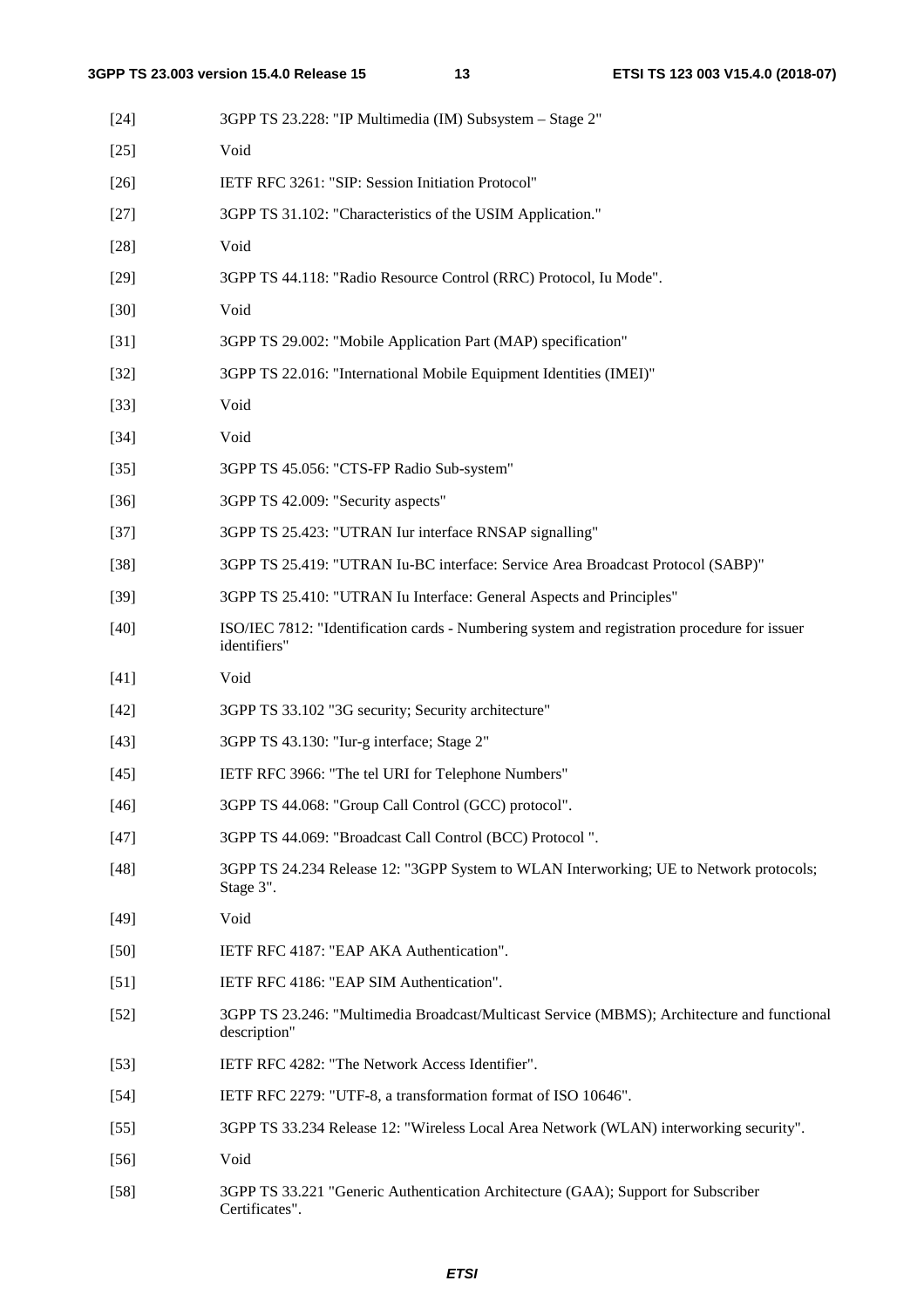| $[60]$ | IEEE 1003.1-2004, Part 1: Base Definitions                                                                                                                                                     |
|--------|------------------------------------------------------------------------------------------------------------------------------------------------------------------------------------------------|
| [61]   | 3GPP TS 43.318: "Generic Access to the A/Gb interface; Stage 2"                                                                                                                                |
| $[62]$ | 3GPP TS 44.318: "Generic Access (GA) to the A/Gb interface; Mobile GA interface layer 3<br>specification"                                                                                      |
| $[63]$ | 3GPP TS 29.163: "Interworking between the IP Multimedia (IM) Core Network (CN) subsystem<br>and Circuit Switched (CS) networks"                                                                |
| $[64]$ | IETF RFC 2606: "Reserved Top Level DNS Names"                                                                                                                                                  |
| $[65]$ | Void                                                                                                                                                                                           |
| [66]   | 3GPP TS 51.011 Release 4: "Specification of the Subscriber Identity Module - Mobile Equipment<br>(SIM - ME) interface"                                                                         |
| $[67]$ | 3GPP2 X.S0013-004: "IP Multimedia Call Control Protocol based on SIP and SDP; Stage 3"                                                                                                         |
| $[68]$ | 3GPP TS 23.402: "Architecture Enhancements for non-3GPP accesses"                                                                                                                              |
| $[69]$ | 3GPP TS 33.402: "3GPP System Architecture Evolution: Security Aspects of non-3GPP accesses"                                                                                                    |
| $[70]$ | 3GPP TS 23.292: "IP Multimedia Subsystem (IMS) Centralized Services; Stage 2"                                                                                                                  |
| $[71]$ | 3GPP TS 23.237: "IP Multimedia Subsystem (IMS) Service Continuity"                                                                                                                             |
| $[72]$ | 3GPP TS 23.401: "General Packet Radio Service (GPRS) enhancements for Evolved Universal<br>Terrestrial Radio Access Network (E-UTRAN) access"                                                  |
| $[73]$ | 3GPP TS 29.303: "Domain Name System Procedures; Stage 3"                                                                                                                                       |
| $[74]$ | IETF RFC 3958: "Domain-Based Application Service Location Using SRV RRs and the Dynamic<br>Delegation Discovery Service (DDDS)"                                                                |
| $[75]$ | Void                                                                                                                                                                                           |
| $[76]$ | 3GPP TS 23.237: "Mobility between 3GPP-Wireless Local Area Network (WLAN) interworking<br>and 3GPP systems"                                                                                    |
| $[77]$ | 3GPP TS 24.302: "Access to the 3GPP Evolved Packet Core (EPC) via non-3GPP access<br>networks; Stage 3"                                                                                        |
| $[78]$ | 3GPP TS 29.273: "Evolved Packet System; 3GPP EPS AAA Interfaces"                                                                                                                               |
| $[79]$ | IETF RFC 7254: "A Uniform Resource Name Namespace for the Global System for Mobile<br>Communications Association (GSMA) and the International Mobile station Equipment Identity<br>$(IMEI)$ ". |
| [80]   | IETF RFC 4122: "A Universally Unique IDentifier (UUID) URN Namespace".                                                                                                                         |
| [81]   | 3GPP TS 24.229: "IP multimedia call control protocol based on Session Initiation Protocol (SIP)<br>and Session Description Protocol (SDP); Stage 3".                                           |
| $[82]$ | IETF RFC5448: "Improved Extensible Authentication Protocol Method for 3rd Generation<br>Authentication and Key Agreement (EAP-AKA') "                                                          |
| $[83]$ | 3GPP TS 22.011: "Service accessibility".                                                                                                                                                       |
| $[84]$ | 3GPP TS 36.413: "Evolved Universal Terrestrial Radio Access Network (E-UTRAN); S1<br>Application Protocol (S1AP)".                                                                             |
| $[85]$ | Guidelines for use of a 48-bit Extended Unique Identifier (EUI-48™),<br>http://standards.ieee.org/regauth/oui/tutorials/EUI48.html                                                             |
| LOCI   | EL INIER EOD 64 DIT CLOD AL IDENTIFIED (ELIL<br>CAN DECISTD ATION A UTHODITY                                                                                                                   |

[86] GUIDELINES FOR 64-BIT GLOBAL IDENTIFIER (EUI-64) REGISTRATION AUTHORITY, <http://standards.ieee.org/regauth/oui/tutorials/EUI64.html>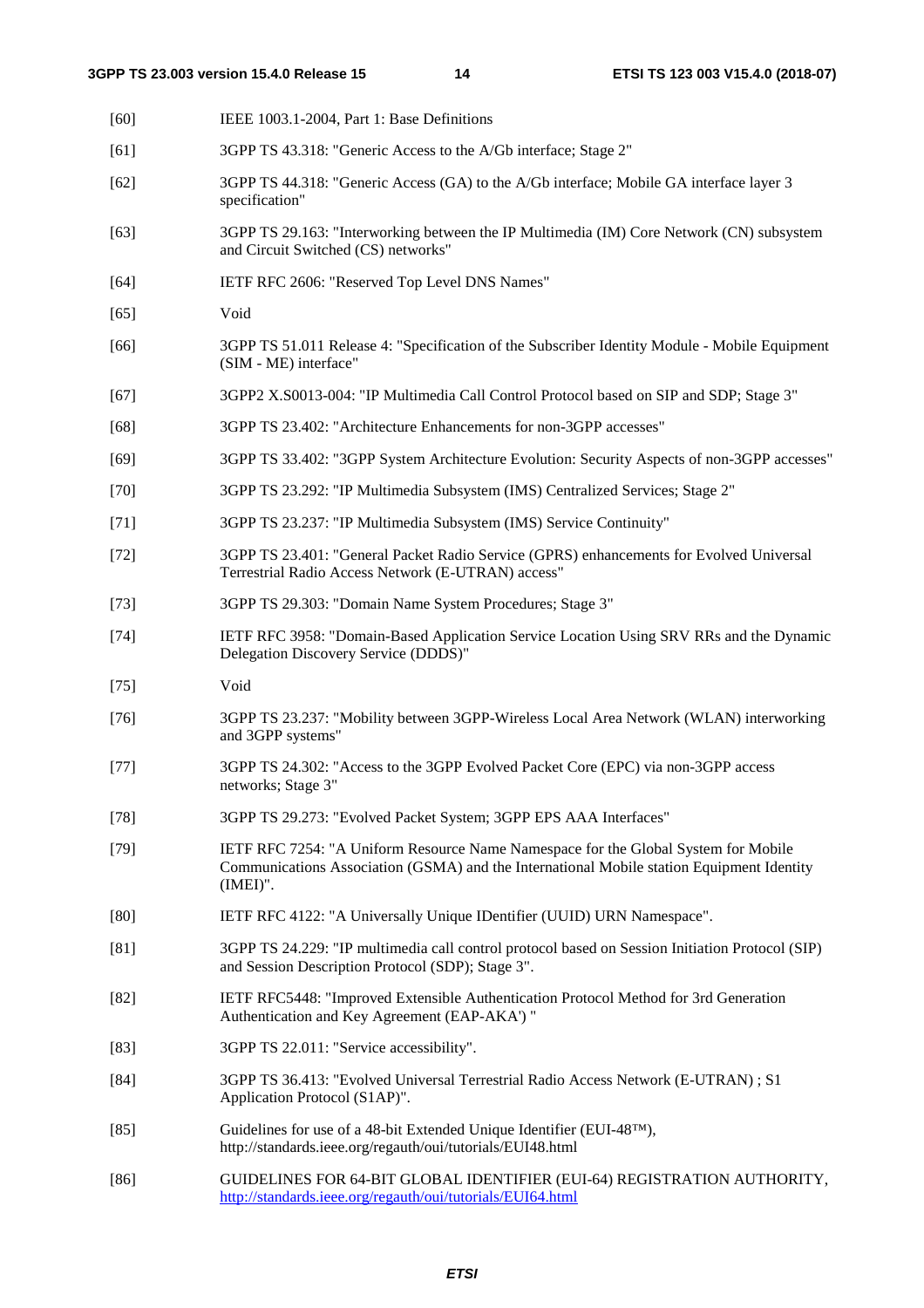- [87] The Broadband Forum TR-069: "CPE WAN Management Protocol v1.1", Issue 1 Amendment 2, December 2007
- [88] 3GPP TS 29.274: "Evolved General Packet Radio Service (GPRS) Tunnelling Protocol for Control plane (GTPv2-C); Stage 3".
- [89] 3GPP TS 33.401: "3GPP System Architecture Evolution: Security Architecture".
- [90] 3GPP TS 24.301: "Non-Access-Stratum (NAS) protocol for Evolved Packet System (EPS); Stage 3".
- [91] 3GPP TS 36.300: " Evolved Universal Terrestrial Radio Access (E-UTRA) and Evolved Universal Terrestrial Radio Access Network (E-UTRAN); Overall description; Stage 2".
- [92] 3GPP TS 23.216: "Single Radio Voice Call Continuity (SRVCC)".
- [93] 3GPP TS 31.103: "IP Multimedia Services Identity Module (ISIM) application".
- [94] IETF RFC 4825: "The Extensible Markup Language (XML) Configuration Access Protocol (XCAP)".
- [95] 3GPP TS 29.229: " Cx and Dx interfaces based on the Diameter protocol; Protocol details".
- [96] 3GPP TS 29.329: " Sh Interface based on the Diameter protocol; Protocol details".
- [97] 3GPP TS 29.165: "Inter-IMS Network to Network Interface (NNI); Stage 3".
- [98] 3GPP TS 23.682: "Architecture Enhancements to facilitate communications with Packet Data Networks and Applications".
- [99] 3GPP TS 44.018: "Mobile radio interface layer 3 specification; Radio Resource Control (RRC) protocol".
- [100] 3GPP TS 44.060: "General Packet Radio Service (GPRS); Mobile Station (MS) Base Station System (BSS) interface; Radio Link Control / Medium Access Control (RLC/MAC) protocol".
- [101] 3GPP TS 23.251: "Network Sharing; Architecture and functional description".
- [102] 3GPP TS 32.508: "Procedure flows for multi-vendor plug-and-play eNB connection to the network".
- [103] 3GPP TS 23.303: "Proximity-based services (ProSe)".
- [104] IETF RFC 7255: "Using the International Mobile station Equipment Identity (IMEI) Uniform Resource Name (URN) as an Instance ID".
- [105] 3GPP TS 26.346: "Multimedia Broadcast/Multicast Service (MBMS); Protocols and codecs".
- [106] 3GPP TS 29.212: "Policy and Charging Control (PCC); Reference points".
- [107] 3GPP TS 23.203: "Policy and charging control architecture".
- [108] 3GPP TS 29.272: "Evolved Packet System (EPS); Mobility Management Entity (MME) and Serving GPRS Support Node (SGSN) related interfaces based on Diameter protocol".
- [110] Void.
- [111] 3GPP TS 24.379: "Mission Critical Push To Talk (MCPTT) call control Protocol specification".
- [112] 3GPP TS 43.064: "General Packet Radio Service (GPRS); Overall description of the GPRS Radio Interface; Stage 2".
- [113] IETF RFC 6696: "EAP Extensions for the EAP Re-authentication Protocol (ERP)".
- [114] 3GPP TS 23.280: "Common functional architecture to support mission critical services".
- [115] 3GPP TS 24.281: "Mission Critical Video (MCVideo) signalling control; Protocol specification".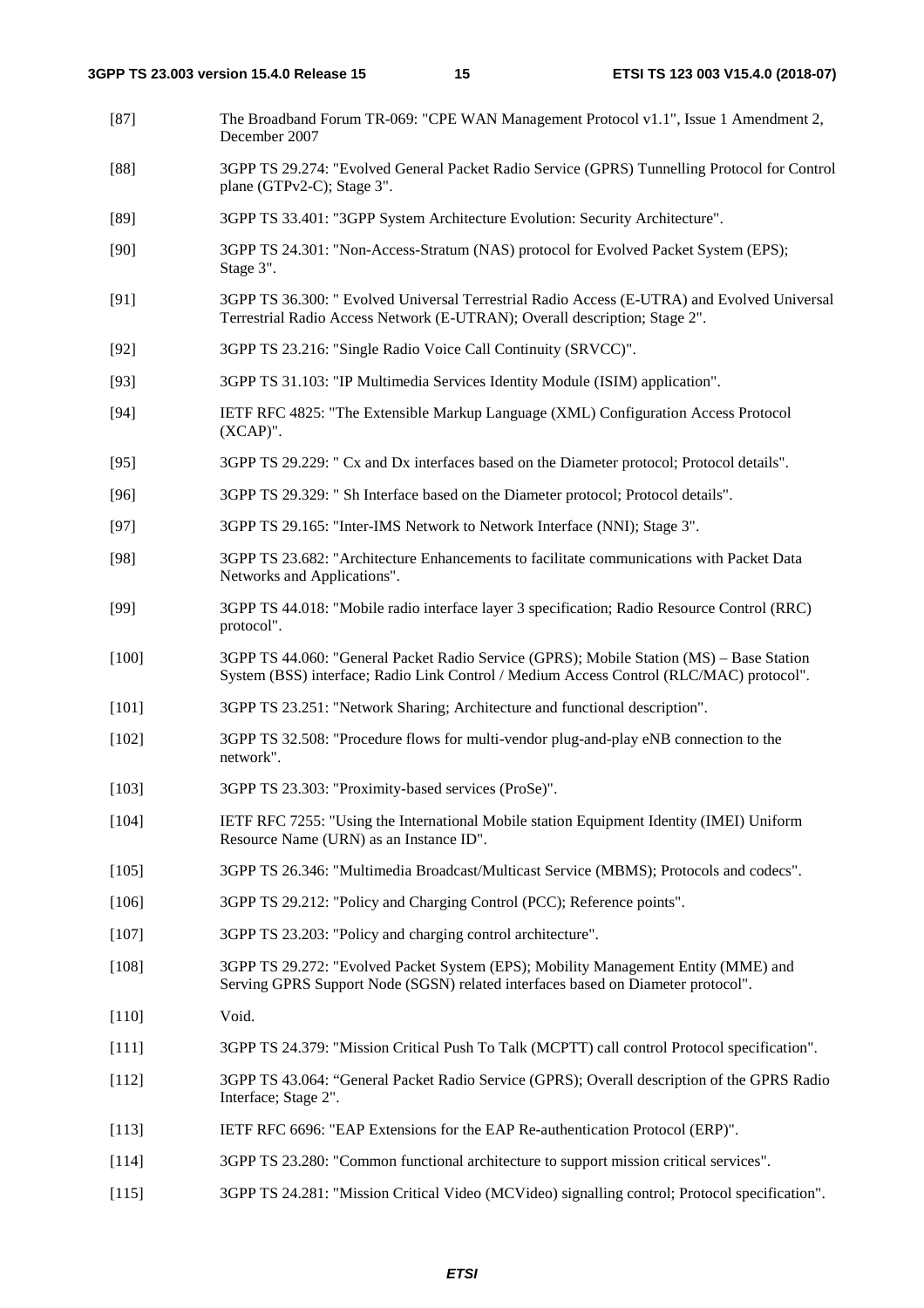- [116] 3GPP TS 24.282: "Mission Critical Data (MCData) signalling control; Protocol specification".
- [117] 3GPP TS 23.285: "Architecture enhancements for V2X services".
- [118] 3GPP TS 24.116: "Stage 3 aspects of system architecture enhancements for TV services".
- [119] 3GPP TS 23.501: "System Architecture for the 5G System; Stage 2".
- [120] 3GPP TS 23.502: "Procedures for the 5G System; Stage 2".
- [121] 3GPP TS 23.503: "Policy and Charging Control Framework for the 5G System; Stage 2".
- [122] ITU-T Recommendation E.101: "Definitions of terms used for identifiers (names, numbers, addresses and other identifiers) for public telecommunication services and networks in the E-series Recommendations".
- [123] 3GPP TS 38.413: "NG Radio Access Network (NG-RAN); NG Application Protocol (NGAP)".
- [124] 3GPP TS 33.501: "Security architecture and procedures for 5G system".

### 1.1.2 Informative references

- [44] Void
- [57] GSMA PRD IR.34 "Inter-PLMN Backbone Guidelines"
- [59] Void
- [109] GSMA TS.06 "IMEI Allocation and Approval Process" http://www.gsma.com/newsroom/gsmadocuments/

### 1.2 Abbreviations

For the purposes of the present document, the abbreviations defined in 3GPP TS 21.905 [1] and the following apply. An abbreviation defined in the present document takes precedence over the definition of the same abbreviation, if any, in 3GPP TR 21.905 [1].

| 5G-GUTI      | 5G Globally Unique Temporary Identifier        |
|--------------|------------------------------------------------|
| 5GS          | 5G System                                      |
| 5G-S-TMSI    | 5G S-Temporary Mobile Subscription Identifier  |
| AMF          | <b>Access and Mobility Management Function</b> |
| <b>EPS</b>   | <b>Evolved Packet System</b>                   |
| ER           | <b>EAP Re-authentication</b>                   |
| ERP          | <b>EAP Re-authentication Protocol</b>          |
| <b>GUAMI</b> | Globally Unique AMF Identifier                 |
| <b>GUTI</b>  | Globally Unique Temporary UE Identity          |
| <b>ICS</b>   | <b>IMS</b> Centralized Services                |
| <b>MTC</b>   | Machine Type Communication                     |
| <b>NCGI</b>  | NR Cell Global Identity                        |
| <b>NCI</b>   | NR Cell Identity                               |
| <b>OCS</b>   | <b>Online Charging System</b>                  |
| <b>SUCI</b>  | <b>Subscription Concealed Identifier</b>       |
| <b>SUPI</b>  | <b>Subscription Permanent Identifier</b>       |
| <b>TWAP</b>  | <b>Trusted WLAN AAA Proxy</b>                  |
| <b>UUID</b>  | Universally Unique Identifier                  |
| V2X          | Vehicle-to-Everything                          |
| WebRTC       | Web Real-Time Communication                    |
| <b>WWSF</b>  | <b>WebRTC Web Server Function</b>              |
|              |                                                |

### 1.3 General comments to references

The identification plan for public networks and subscriptions defined below is that defined in ITU-T Recommendation E.212.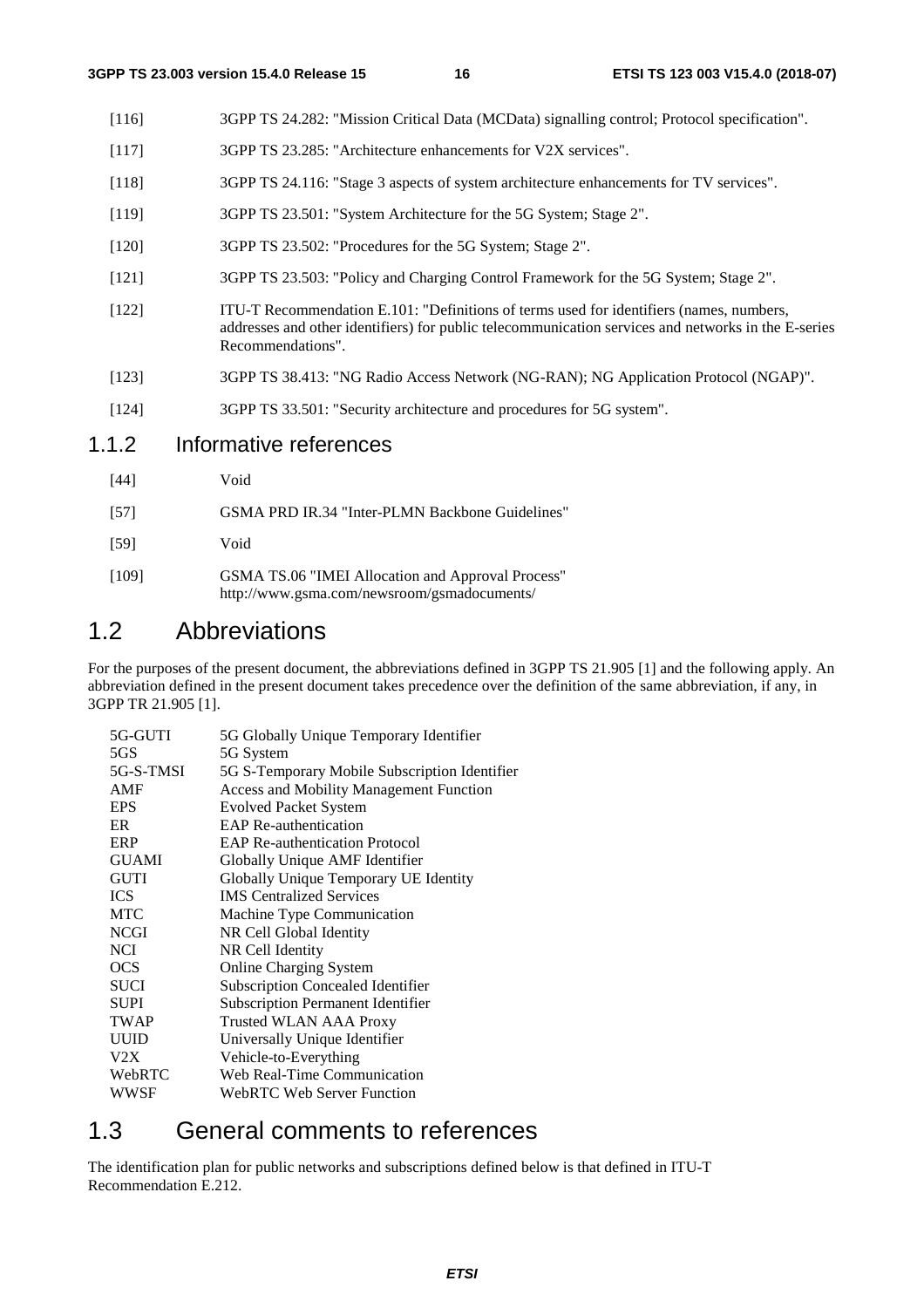The ISDN numbering plan for MSs and the allocation of mobile station roaming numbers is that defined in ITU-T Recommendation E.213. Only one of the principles for allocating ISDN numbers is proposed for PLMNs. Only the method for allocating MS roaming numbers contained in the main text of ITU-T Recommendation E.213 is recommended for use in PLMNs. If there is any difference between the present document and the ITU-T Recommendations, the former shall prevail.

For terminology, see also ITU-T Recommendations E.101, E.164 and X.121.

### 1.4 Conventions on bit ordering

The following conventions hold for the coding of the different identities appearing in the present document and in other GSM Technical Specifications if not indicated otherwise:

- the different parts of an identity are shown in the figures in order of significance;
- the most significant part of an identity is on the left part of the figure and the least significant on the right.

When an identity appears in other Technical Specifications, the following conventions hold if not indicated otherwise:

- digits are numbered by order of significance, with digit 1 being the most significant;
- bits are numbered by order of significance, with the lowest bit number corresponding to the least significant bit.

# 2 Identification of mobile subscribers

### 2.1 General

A unique International Mobile Subscription Identity (IMSI) shall be allocated to each mobile subscriber in the GSM/UMTS/EPS system.

NOTE: This IMSI is the concept referred to by ITU-T as "International Mobile Subscription Identity".

In order to support the subscriber identity confidentiality service the VLRs, SGSNs and MME may allocate Temporary Mobile Subscriber Identities (TMSI) to visiting mobile subscribers. The VLR,SGSN and MME must be capable of correlating an allocated TMSI with the IMSI of the MS to which it is allocated.

An MS may be allocated three TMSIs, one for services provided through the MSC, one for services provided through the SGSN (P-TMSI for short) and one for the services provided via the MME (M-TMSI part GUTI for short).

For addressing on resources used for GPRS, a Temporary Logical Link Identity (TLLI) is used. The TLLI to use is built by the MS either on the basis of the P-TMSI (local or foreign TLLI), or directly (random TLLI).

In order to speed up the search for subscriber data in the VLR a supplementary Local Mobile Station Identity (LMSI) is defined.

The LMSI may be allocated by the VLR at location updating and is sent to the HLR together with the IMSI. The HLR makes no use of it but includes it together with the IMSI in all messages sent to the VLR concerning that MS.

# 2.2 Composition of IMSI

IMSI is composed as shown in figure 1.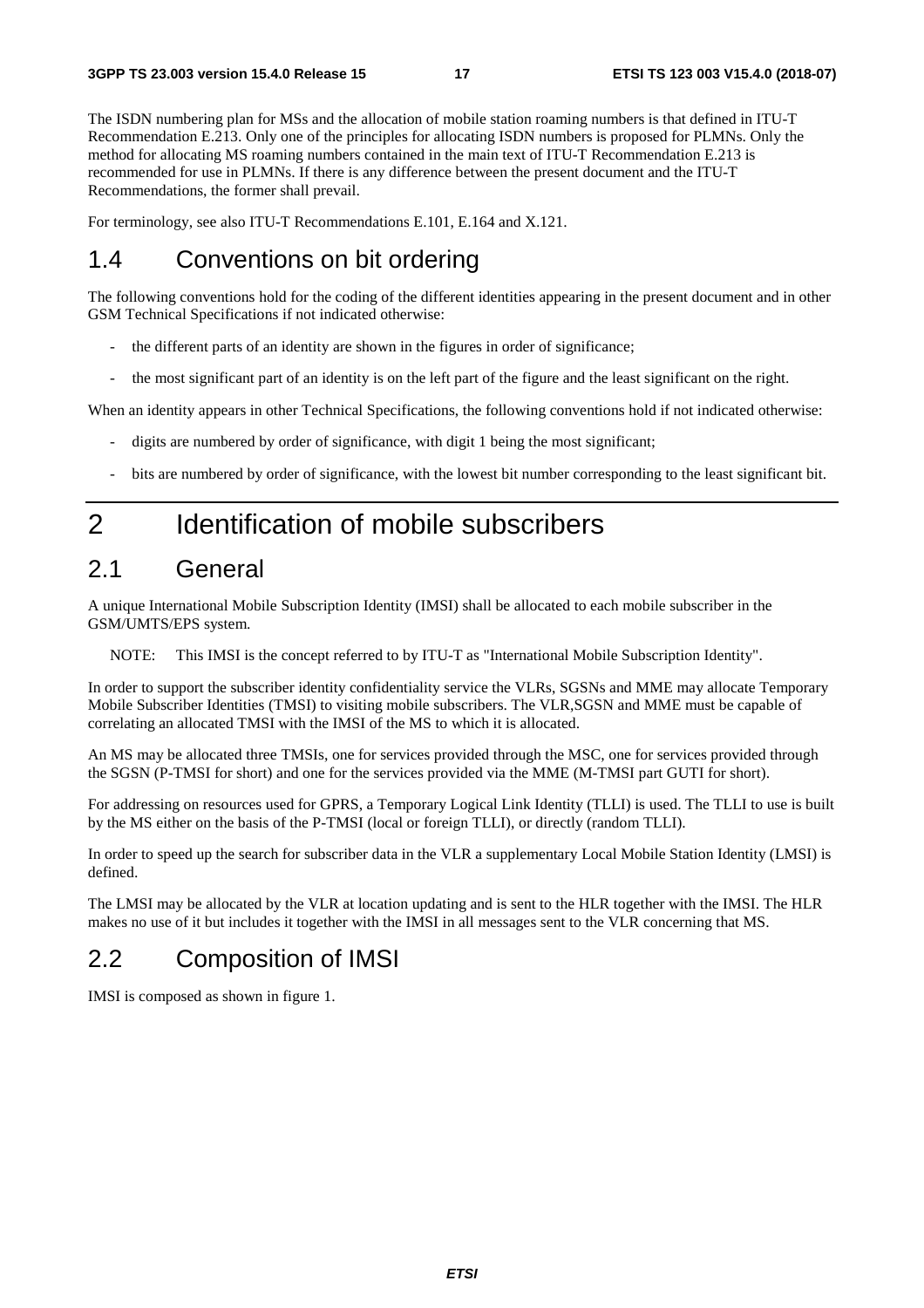| Not more than 15 digits                                               |  |  |  |  |  |  |
|-----------------------------------------------------------------------|--|--|--|--|--|--|
| $\leftarrow$ 3 digits $\rightarrow$ $\leftarrow$ 2 or 3 $\rightarrow$ |  |  |  |  |  |  |
| <b>MNC</b><br><b>MCC</b><br><b>MSIN</b>                               |  |  |  |  |  |  |
| <b>IMSI</b>                                                           |  |  |  |  |  |  |

**Figure 1: Structure of IMSI** 

IMSI is composed of three parts:

- 1) Mobile Country Code (MCC) consisting of three digits. The MCC identifies uniquely the country of domicile of the mobile subscription;
- 2) Mobile Network Code (MNC) consisting of two or three digits for 3GPP network applications. The MNC identifies the home PLMN of the mobile subscription. The length of the MNC (two or three digits) depends on the value of the MCC. A mixture of two and three digit MNC codes within a single MCC area is not recommended and is outside the scope of this specification.
- 3) Mobile Subscriber Identification Number (MSIN) identifying the mobile subscription within a PLMN.

# 2.2A Subscription Permanent Identifier (SUPI)

The SUPI is a globally unique 5G Subscription Permanent Identifier allocated to each subscriber in the 5G System. It is defined in subclause 5.9.2 of 3GPP TS 23.501 [119].

The SUPI may contain:

- an IMSI as defined in subclause 2.1; or
- a NAI as defined in IETF RFC 4282 [53].

# 2.2B Subscription Concealed Identifier (SUCI)

The SUCI is a privacy preserving identifier containing the concealed SUPI. It is defined in subclause 6.12.2 of 3GPP TS 33.501 [124].



**Figure 2.2B-1: Structure of SUCI** 

The SUCI is composed of the following parts:

- 1) Home Network Identifier, composed of two parts:
	- Mobile Country Code (MCC), consisting of three decimal digits. The MCC identifies uniquely the country of domicile of the mobile subscription;
	- Mobile Network Code (MNC), consisting of three decimal digits. It contains two or three digits for 3GPP network applications. The MNC identifies the home PLMN of the mobile subscription. The length of the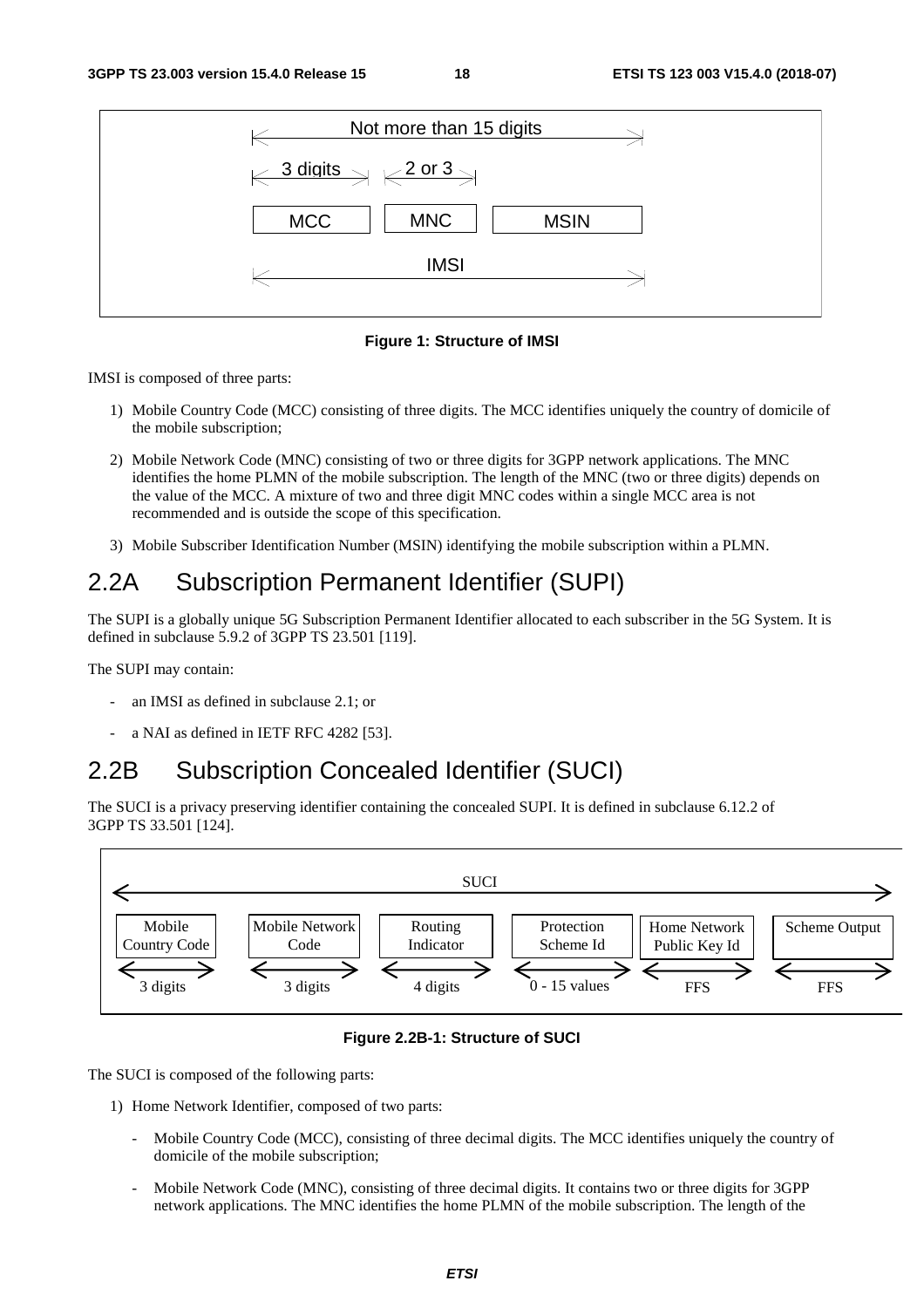MNC (two or three digits) depends on the value of the MCC. A mixture of two and three digit MNC codes within a single MCC area is not recommended and is outside the scope of this specification. If there are only 2 significant digits in the MNC, one "0" digit shall be inserted at the left side to fill the 3 digits coding of MNC;

- 2) Routing Indicator, consisting of four decimal digits. It contains 1 to 4 digits assigned by the home network operator and provisioned in the USIM, that allow together with the MCC and MNC to route network signalling with SUCI to AUSF and UDM instances capable to serve the subscriber. If there are less than 4 digits in the Routing Indicator, one or more "0" digits shall be inserted at the left side to fill the 4 digits coding of Routing Indicator;
- 3) Protection Scheme Identifier, consisting in a value in the range of 0 to 15. It represents the null-scheme or a nonnull-scheme specified in Annex C of 3GPP TS 33.501 [124] or a protection scheme specified by the HPLMN;
- 4) Home Network Public Key Identifier, consisting of FFS. It represents a public key provisioned by the HPLMN. In case of null-scheme being used, this data field shall be set to null;
- 5) Scheme Output, consisting of FFS. It represents the output of a public key protection scheme specified in Annex C of 3GPP TS 33.501 [124] or a protection scheme specified by the HPLMN.
- Editor's Note: the composition of the Protection Scheme Id, Home Network Public Key Id and Scheme Ouput is FFS.

Editor's note: Examples of SUCI will be described here.

### 2.3 Allocation and assignment principles

IMSI shall consist of decimal digits (0 through 9) only.

The number of digits in IMSI shall not exceed 15.

The allocation and assignment of Mobile Country Codes (MCCs) is administered by the ITU. The current assignment is available on ITU web site ([https://www.itu.int/en/ITU-T/inr/Pages/default.aspx\)](https://www.itu.int/en/ITU-T/inr/Pages/default.aspx).

The assignment of Mobile network Codes (MNC) is the responsibility of each national numbering plan administrator. MNCs under MCC ranges 90x are administered by the ITU. The MSIN is the third field of the IMSI, and is administered by the relevant MNC assignee to identify individual subscriptions.

If more than one PLMN exists in a country, the same Mobile Network Code should not be assigned to more than one PLMN.

The allocation of IMSIs should be such that not more than the digits MCC + MNC of the IMSI have to be analysed in a foreign PLMN for information transfer.

### 2.4 Structure of TMSI

Since the TMSI has only local significance (i.e. within a VLR and the area controlled by a VLR, or within an SGSN and the area controlled by an SGSN, or within an MME and the area controlled by an MME), the structure and coding of it can be chosen by agreement between operator and manufacturer in order to meet local needs.

The TMSI consists of 4 octets. It can be coded using a full hexadecimal representation.

In order to avoid double allocation of TMSIs after a restart of an allocating node, some part of the TMSI may be related to the time when it was allocated or contain a bit field which is changed when the allocating node has recovered from the restart.

In areas where both MSC-based services and SGSN-based services are provided, some discrimination is needed between the allocation of TMSIs for MSC-based services and the allocation of TMSIs for SGSN-based services. The discrimination shall be done on the 2 most significant bits, with values 00, 01, and 10 being used by the VLR, and 11 being used by the SGSN.

If intra domain connection of RAN nodes to multiple CN nodes as described in 3GPP TS 23.236 [23] is applied in the MSC/VLR or SGSN, then the NRI shall be part of the TMSI. The NRI has a configurable length of 0 to 10 bits. A configurable length of 0 bits indicates that the NRI is not used and this feature is not applied in the MSC/VLR or SGSN.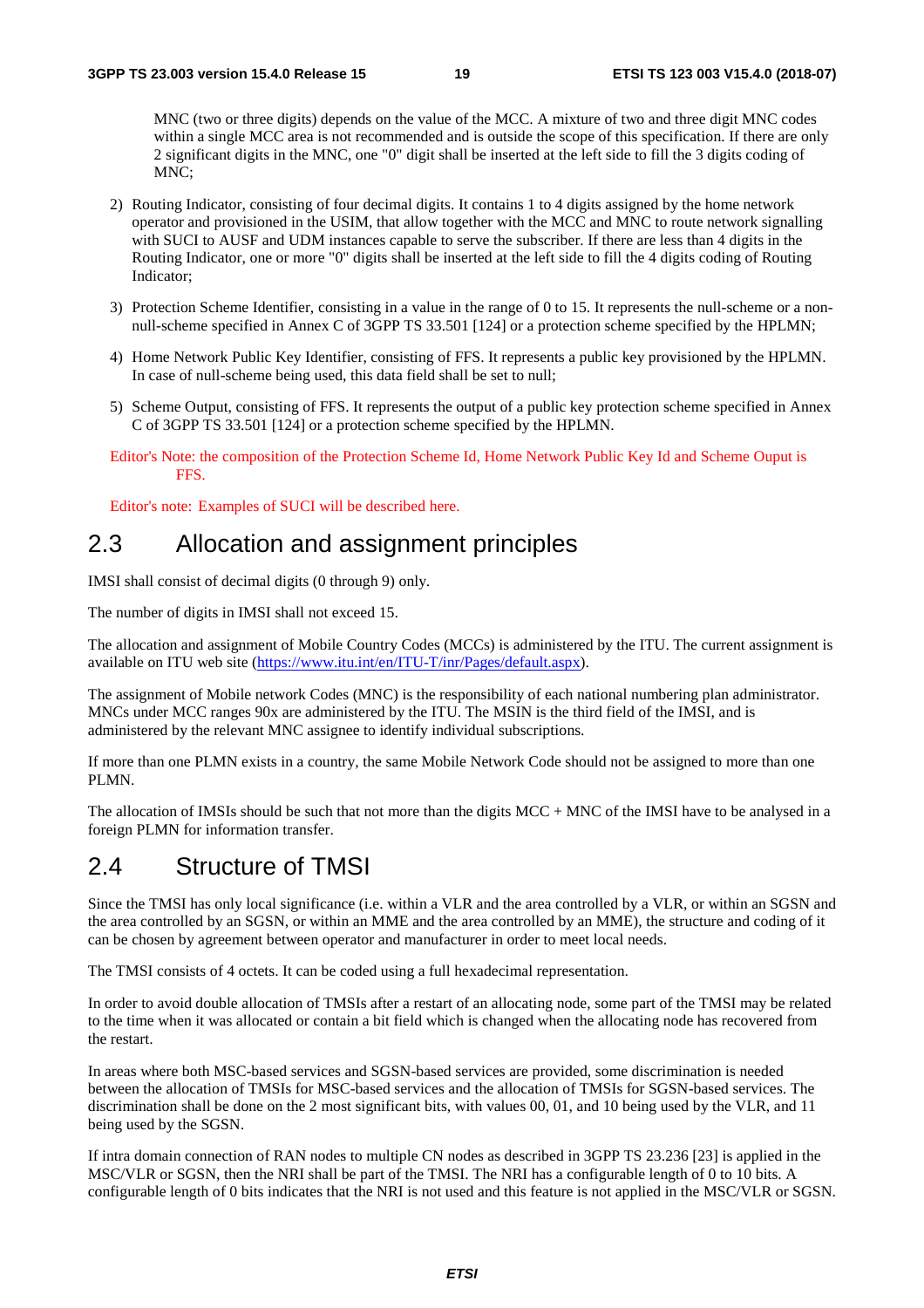The NRI shall be coded in bits 23 to 14. An NRI shorter than 10 bits shall be encoded with the most significant bit of the NRI field in bit 23.

The TMSI shall be allocated only in ciphered form. See also 3GPP TS 43.020 [7] and 3GPP TS 33.102 [42].

The network shall not allocate a TMSI with all 32 bits equal to 1 (this is because the TMSI must be stored in the SIM, and the SIM uses 4 octets with all bits equal to 1 to indicate that no valid TMSI is available).

To allow for eventual modifications of the management of the TMSI code space management, MSs shall not check if an allocated TMSI belongs to the range allocated to the allocating node. MSs shall use an allocated TMSI according to the specifications, whatever its value.

# 2.5 Structure of LMSI

The LMSI consists of 4 octets and may be allocated by the VLR. The VLR shall not allocate the value zero. The value zero is reserved to indicate that an LMSI parameter sent from the HLR to the VLR shall not be interpreted.

# 2.6 Structure of TLLI

A TLLI is built by the MS or by the SGSN either on the basis of the P-TMSI (local or foreign TLLI), or directly (random or auxiliary TLLI), according to the following rules.

The TLLI consists of 32 bits, numbered from 0 to 31 by order of significance, with bit 0 being the LSB.

A local TLLI is built by an MS which has a valid P-TMSI as follows:

bits 31 down to 30 are set to 1; and

bits 29 down to 0 are set equal to bits 29 to 0 of the P-TMSI.

A foreign TLLI is built by an MS which has a valid P-TMSI as follows:

bit 31 is set to 1 and bit 30 is set to 0; and

bits 29 down to 0 are set equal to bits 29 to 0 of the P-TMSI.

A random TLLI is built by an MS as follows:

bit 31 is set to 0:

bits 30 down to 27 are set to 1; and

bits 0 to 26 are chosen randomly.

An auxiliary TLLI is built by the SGSN as follows:

bit 31 is set to 0;

bits 30 down to 28 are set to 1;

bit 27 is set to 0; and

bits 0 to 26 can be assigned independently.

Other types of TLLI may be introduced in the future.

Part of the TLLI codespace is re-used in GERAN to allow for the inclusion of the GERAN Radio Network Temporary Identifier in RLC/MAC messages. The G-RNTI is defined in 3GPP TS 44.118 [29].

The structure of the TLLI is summarised in table 1.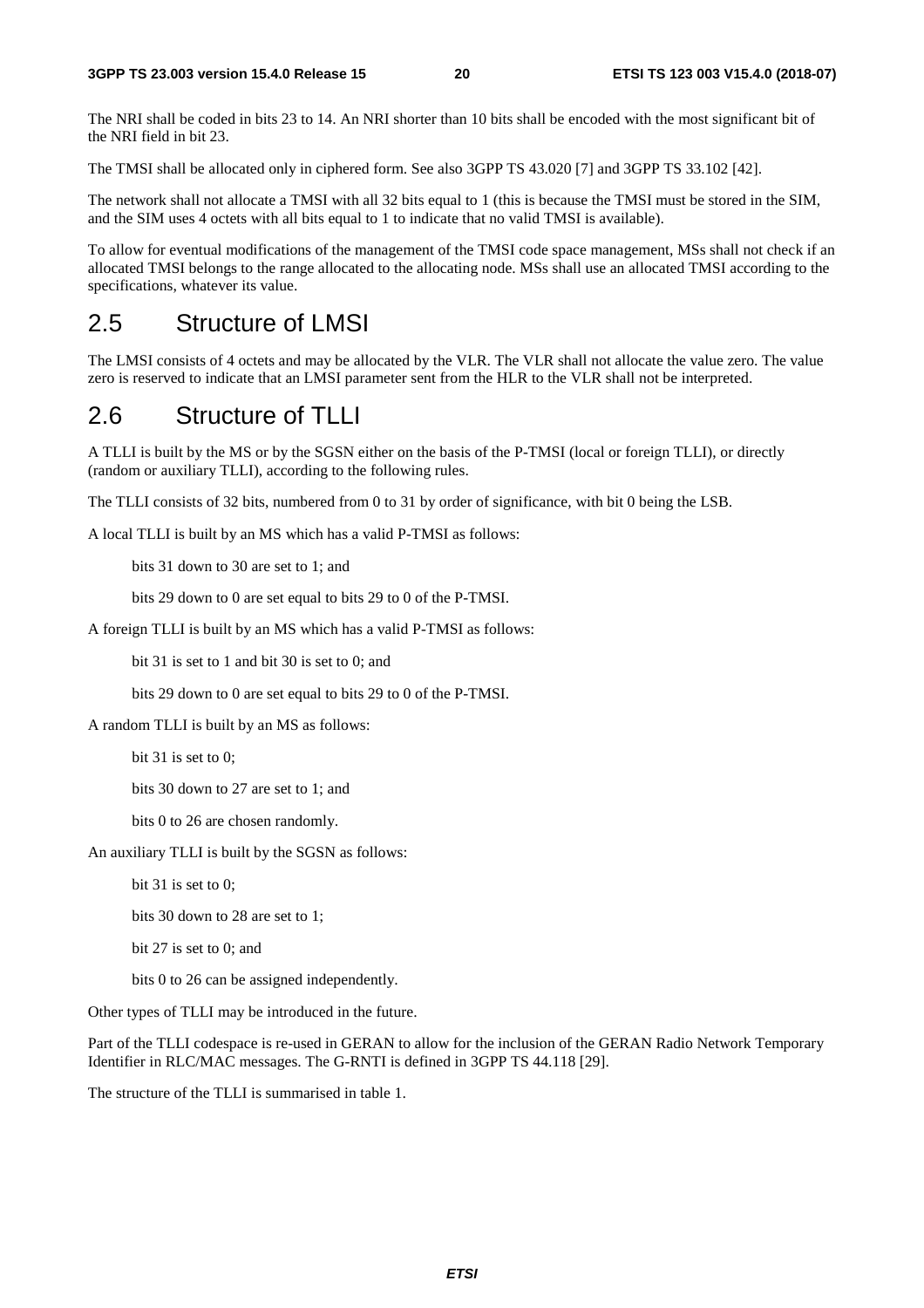| 31 | 30 | 29 | 28 | 27 | 26 to 0 | <b>Type of TLLI</b>         |
|----|----|----|----|----|---------|-----------------------------|
|    |    |    |    |    |         | Local TLLI                  |
|    |    |    |    |    |         | Foreign TLLI                |
|    |    |    |    |    |         | Random TLLI                 |
|    |    |    |    |    | m       | <b>Auxiliary TLLI</b>       |
|    |    |    |    |    |         | Reserved                    |
|    |    |    |    | ⌒  |         | Reserved                    |
|    |    |    |    | G  | G       | Part of the assigned G-RNTI |
|    |    |    |    | R  |         | Random G-RNTI               |

**Table 1: TLLI structure** 

'T', 'R', 'A' and 'X' indicate bits which can take any value for the type of TLLI. More precisely, 'T' indicates bits derived from a P-TMSI, 'R' indicates bits chosen randomly, 'A' indicates bits chosen by the SGSN, 'G' indicates bits derived from the assigned G-RNTI and 'X' indicates bits in reserved ranges.

### 2.7 Structure of P-TMSI Signature

The P-TMSI Signature consists of 3 octets and may be allocated by the SGSN.

The network shall not allocate a P-TMSI Signature with all 24 bits equal to 1 (this is because the P-TMSI Signature must be stored in the SIM, and the SIM uses 3 octets with all bits equal to 1 to indicate that no valid P-TMSI signature is available.

# 2.8 Globally Unique Temporary UE Identity (GUTI)

### 2.8.1 Introduction

The purpose of the GUTI is to provide an unambiguous identification of the UE that does not reveal the UE or the user's permanent identity in the Evolved Packet System (EPS). It also allows the identification of the MME and network. It can be used by the network and the UE to establish the UE's identity during signalling between them in the EPS. See 3GPP TS 23.401 [72].

The GUTI has two main components:

- one that uniquely identifies the MME which allocated the GUTI; and
- one that uniquely identifies the UE within the MME that allocated the GUTI.

Within the MME, the mobile shall be identified by the M-TMSI.

The Globally Unique MME Identifier (GUMMEI) shall be constructed from the MCC, MNC and MME Identifier (MMEI).

The MMEI shall be constructed from an MME Group ID (MMEGI) and an MME Code (MMEC).

The GUTI shall be constructed from the GUMMEI and the M-TMSI.

For paging purposes, the mobile is paged with the S-TMSI. The S-TMSI shall be constructed from the MMEC and the M-TMSI.

The operator shall need to ensure that the MMEC is unique within the MME pool area and, if overlapping pool areas are in use, unique within the area of overlapping MME pools.

NOTE: In some network sharing cases it is required that the MMEC and NRI values are coordinated between the sharing operators, as described in 3GPP TS 23.251 [101]. In order to achieve CS/PS coordination in shared GERAN/UTRAN networks, the MMEC included in the GUTI can be set to identify the CS operator serving the UE.

The GUTI shall be used to support subscriber identity confidentiality, and, in the shortened S-TMSI form, to enable more efficient radio signalling procedures (e.g. paging and Service Request).

The format and size of the GUTI is therefore the following: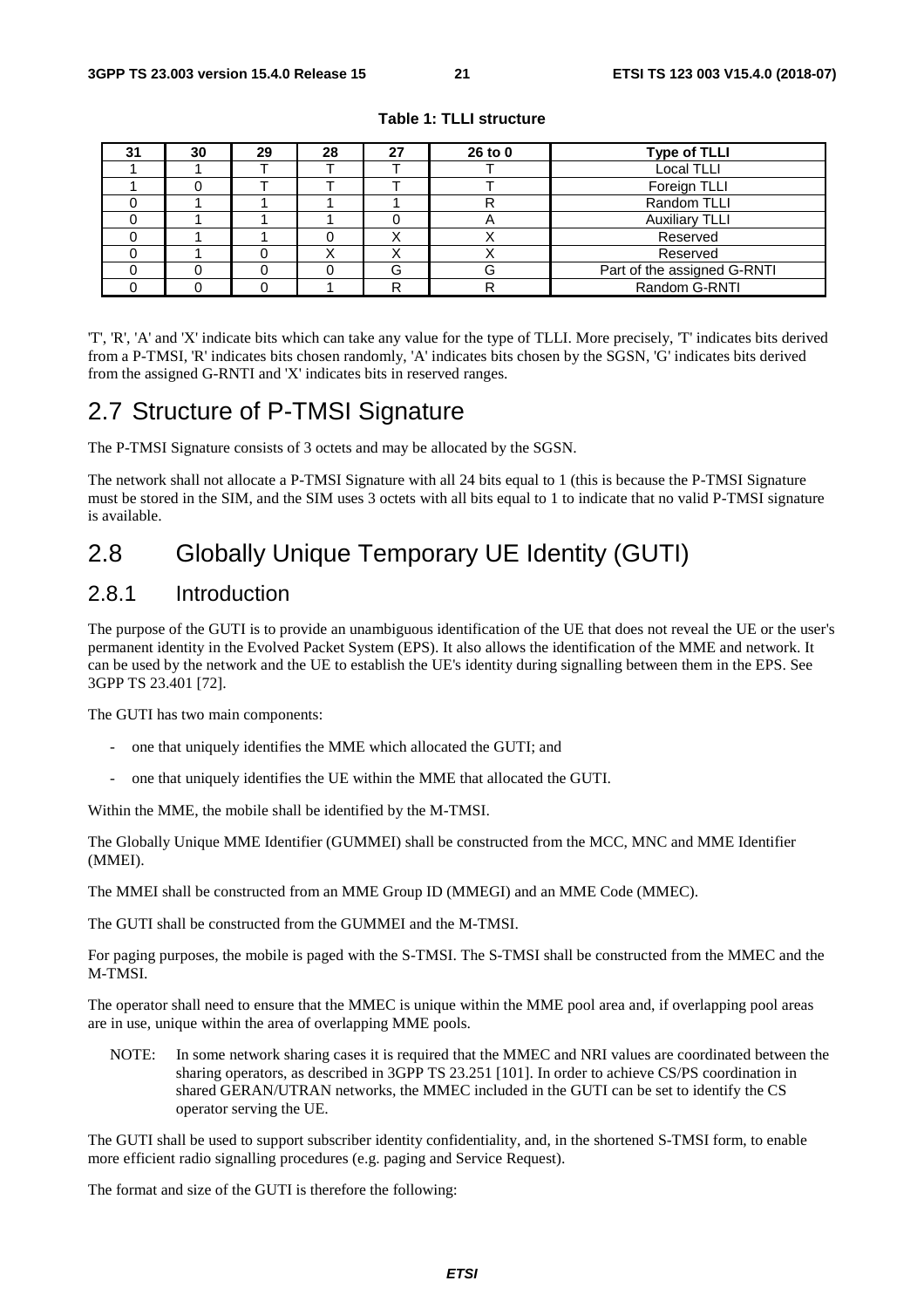$\langle$ GUTI $\rangle$  =  $\langle$ GUMMEI $>$ M-TMSI $>$ ,

where <GUMMEI> = <MCC><MNC><MME Identifier>

and <MME Identifier> = <MME Group ID><MME Code>

MCC and MNC shall have the same field size as in earlier 3GPP systems.

M-TMSI shall be of 32 bits length.

MME Group ID shall be of 16 bits length.

MME Code shall be of 8 bits length.

### 2.8.2 Mapping between Temporary and Area Identities for the EUTRAN and the UTRAN/GERAN based systems

#### 2.8.2.0 Introduction

This section provides information on the mapping of the temporary and location area identities, e.g. for the construction of the Routeing Area Update Request message in GERAN/UTRAN or Tracking Area Update Request message in E-UTRAN.

In GERAN and UTRAN:

 $\langle RAY \rangle = \langle MCC \rangle \langle MNC \rangle \langle LAC \rangle \langle RAC \rangle$ 

<P-TMSI/TLLI> includes the mapped NRI

P-TMSI shall be of 32 bits length where the two topmost bits are reserved and always set to '11'. Hence, for a UE which may handover to GERAN/UTRAN (based on subscription and UE capabilities), the corresponding bits in the M-TMSI are set to '11' (see subclause 2.8.2.1.3).

3GPP TS 23.236 [23] specifies that the NRI field is of variable length and shall be mapped into the P-TMSI starting at bit 23 and down to bit 14. The most significant bit of the NRI is located at bit 23 of the P-TMSI regardless of the configured length of the NRI. To support mobility between GERAN/UTRAN and E-UTRAN, the NRI length is limited to a maximum of 8 bits to be compatible for the mapping to MME Code within GUTI (see subclause 2.8.2.2).

The P-TMSI and NRI are defined elsewhere in this specification.

In the case of a combined MME-SGSN node, the NRI of the SGSN part and the MME code of the MME part, refer to the same combined node. RAN configuration allows NAS messages on GERAN/UTRAN and E-UTRAN to be routed to the same combined node. The same or different values of NRI and MME code may be used for a combined node.

#### 2.8.2.1 Mapping from GUTI to RAI, P-TMSI and P-TMSI signature

#### 2.8.2.1.1 Introduction

This subclause addresses the case when a UE moves from an MME to an SGSN. The SGSN may be either an S4 SGSN or a Gn/Gp SGSN.

#### 2.8.2.1.2 Mapping in the UE

When a UE moves from an E-UTRAN to a GERAN/UTRAN, the UE needs to map the GUTI to an RAI, a P-TMSI and a P-TMSI Signature, for them to be sent to the SGSN. For GERAN, the TLLI is derived from the P-TMSI by the UE and is a foreign TLLI (see subclause 2.6).

The mapping of the GUTI shall be done to the combination of RAI of GERAN / UTRAN and the P-TMSI:

E-UTRAN <MCC> maps to GERAN/UTRAN <MCC>

E-UTRAN <MNC> maps to GERAN/UTRAN <MNC>

E-UTRAN <MME Group ID> maps to GERAN/UTRAN <LAC>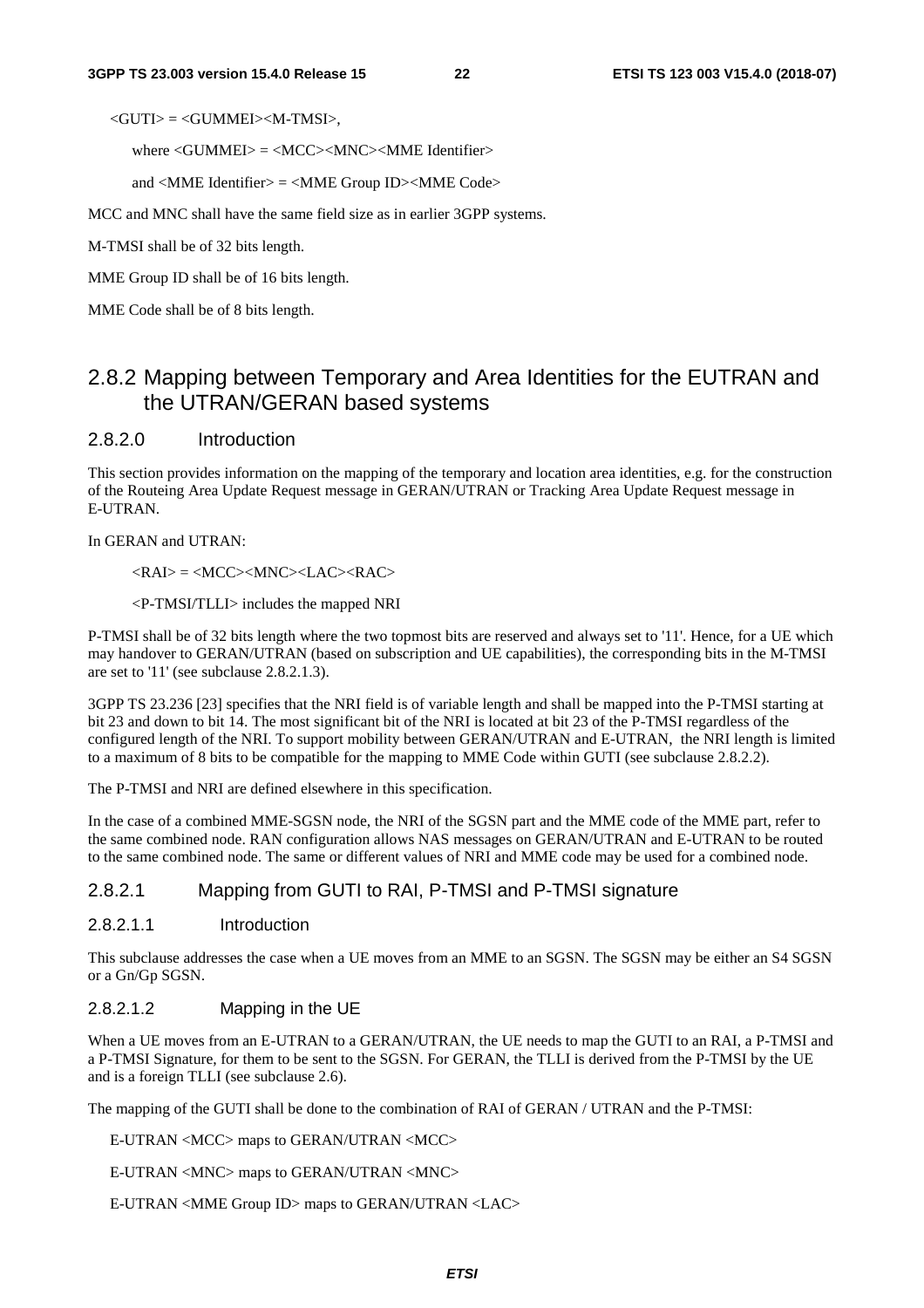E-UTRAN <MME Code> maps to GERAN/UTRAN <RAC> and is also copied into the 8 Most Significant Bits of the NRI field within the P-TMSI;

E-UTRAN <M-TMSI> maps as follows:

- 6 bits of the E-UTRAN <M-TMSI> starting at bit 29 and down to bit 24 are mapped into bit 29 and down to bit 24 of the GERAN/UTRAN <P-TMSI>;
- 16 bits of the E-UTRAN <M-TMSI> starting at bit 15 and down to bit 0 are mapped into bit 15 and down to bit 0 of the GERAN/UTRAN <P-TMSI>;
- and the remaining 8 bits of the E-UTRAN <M-TMSI> are mapped into the 8 Most Significant Bits of the <P-TMSI signature> field.
- The UE shall fill the remaining 2 octets of the <P-TMSI signature> according to subclauses 9.1.1, 9.4.1, 10.2.1, or 10.5.1 of 3GPP TS.33.401 [89] , as appropriate, for RAU/Attach procedures.

For UTRAN, the 10-bit long NRI bits are masked out from the P-TMSI and are also supplied by the UE to the RAN node as IDNNS (Intra Domain NAS Node Selector) (see 3GPP TS 23.236 [23]). However, the RAN configured NRI length should not exceed 8 bits.

#### 2.8.2.1.3 Mapping in the old MME

A new SGSN attempts to retrieve information regarding the UE, e.g. the IMSI, from the old MME. In order to find the UE context, the MME needs to map the RAI, P-TMSI (or TLLI) and the P-TMSI Signature (sent by the SGSN) to create the GUTI and compare it with the stored GUTI.

The MME shall perform a reverse mapping to the mapping procedure specified in subclause 2.8.2.1.2 "Mapping in the UE" (see 3GPP TS 29.060 [6] and 3GPP TS 29.274 [88] for specifics of the messaging). For the reverse mapping, the E-UTRAN <MME Code> within the GUTI shall be set either to bits 23 to 16 of the GERAN/UTRAN <P-TMSI> (i.e., the NRI field) or to the GERAN/UTRAN <RAC>. For GERAN TLLI, the old MME replaces the two topmost bits of TLLI, received from new SGSN via GTPv1, with '11' before mapping the TLLI to the GUTI used for looking up the "UE Context".

#### 2.8.2.2 Mapping from RAI and P-TMSI to GUTI

#### 2.8.2.2.1 Introduction

This subclause addresses the case when a UE moves from an SGSN to an MME (i.e. during a TAU or an Attach to MME). The SGSN may be either an S4 SGSN or a Gn/Gp SGSN.

#### 2.8.2.2.2 Mapping in the UE

When the UE moves from the GERAN/UTRAN to the E-UTRAN, the UE needs to map the RAI and P-TMSI to a GUTI to be sent to the MME. The P-TMSI signature is sent intact to the MME.

The mapping of P-TMSI (TLLI) and RAI in GERAN/UTRAN to GUTI in E-UTRAN shall be performed as follows:

GERAN/UTRAN <MCC> maps to E-UTRAN <MCC>

GERAN/UTRAN <MNC> maps to E-UTRAN <MNC>

GERAN/UTRAN <LAC> maps to E-UTRAN <MME Group ID>

GERAN/UTRAN <RAC> maps into bit 23 and down to bit 16 of the M-TMSI

The 8 most significant bits of GERAN/UTRAN <NRI> map to the MME code.

GERAN/UTRAN <P-TMSI> maps as follows:

- 6 bits of the GERAN/UTRAN <P-TMSI> starting at bit 29 and down to bit 24 are mapped into bit 29 and down to bit 24 of the E-UTRAN <M-TMSI>;
- 16 bits of the GERAN/UTRAN <P-TMSI> starting at bit 15 and down to bit 0 are mapped into bit 15 and down to bit 0 of the E-UTRAN <M-TMSI>.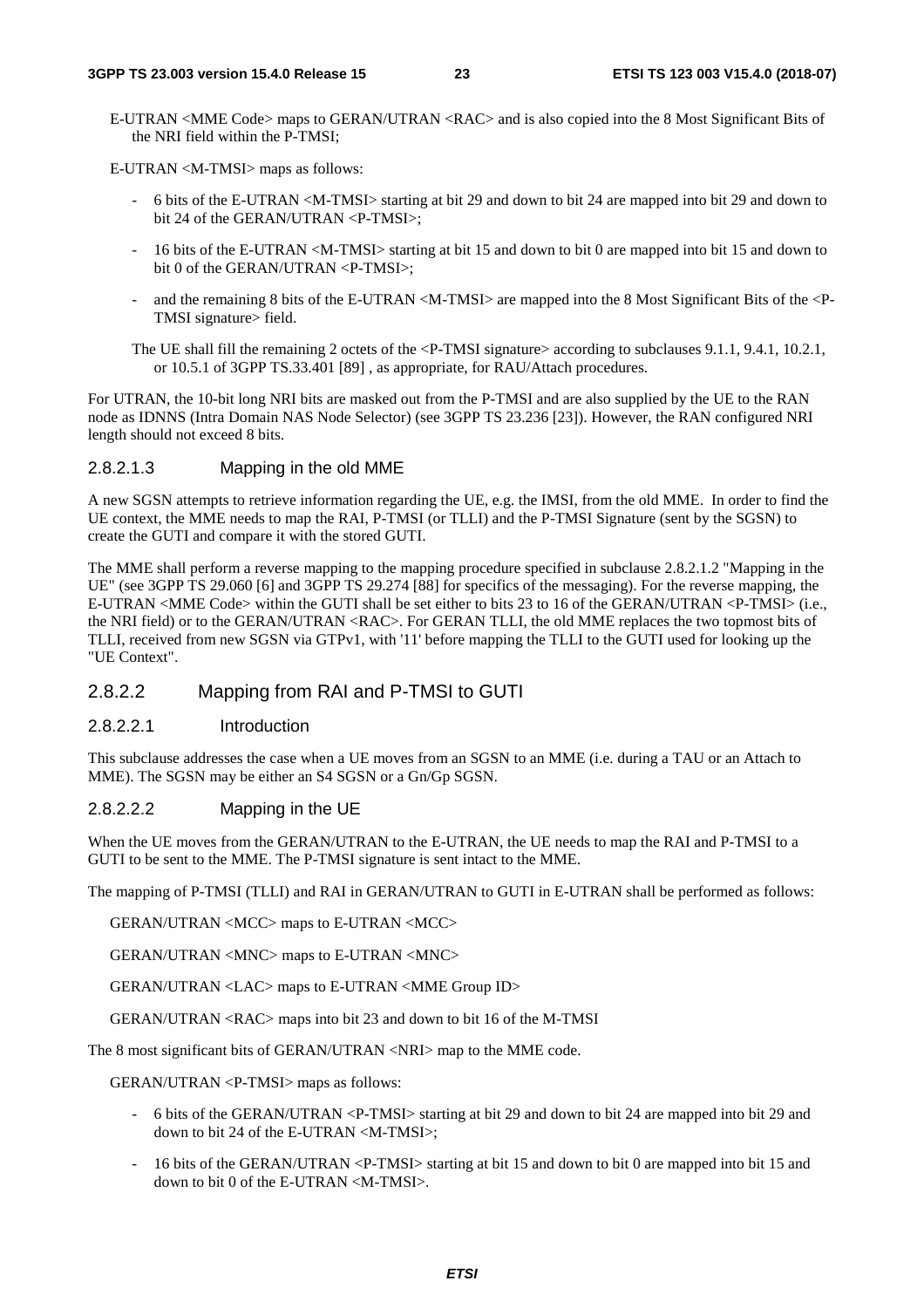The values of  $\triangle$ LAC $>$  and  $\triangle$ MME group id $>$  shall be disjoint, so that they can be differentiated.

The most significant bit of the <LAC> shall be set to zero; and the most significant bit of <MME group id> shall be set to one. Based on this definition, the most significant bit of the <MME group id> can be used to distinguish the node type, i.e. whether it is an MME or SGSN. The UE copies the received old SGSN's <LAC> into the <MME Group ID> when sending a message to an MME, regardless of the value of the most significant bit of the  $\langle$ LAC $>$ . In networks where this definition is not applied (e.g. in networks already configured with LAC with the most significant bit set to 1 before LTE deployment), the information in the TAU/RAU request indicating whether the provided GUTI/P-TMSI is "native" (i.e. no system change) or "mapped" (i.e. system change) can be used to distinguish the node type for UEs implemented according to this release of the specification (see 3GPP TS 24.301 [90] and 3GPP TS 24.008 [5]). Specific network implementations still satisfying 3GPP standard interfaces can be used for pre-Rel-10 UEs to distinguish the node type.

NOTE 1: As an example, at NAS level, the MME/SGSN can retrieve the old SGSN/MME by using additional GUTI/additional RAI/P-TMSI with double DNS query to solve the first time the UE moves between E-UTRAN and GERAN/UTRAN. As another example, the MME/SGSN can retrieve the old SGSN/MME by using double DNS query.

#### 2.8.2.2.3 Mapping in the new MME

In order to retrieve the UE's information, e.g. the IMSI, from the old SGSN, the new MME extracts only the RAI and P-TMSI from the GUTI via the reverse mapping procedure to that specified in subclause 2.8.2.2.2. This is done in order to be able to include the mapped RAI and P-TMSI, along with the P-TMSI Signature received by the MME from the UE, in the corresponding message sent to the old SGSN (see 3GPP TS 29.060 [6] and 3GPP TS 29.274 [88] for specifics of the messaging). The old SGSN compares the received RAI, P-TMSI and P-TMSI Signature with the stored values for identifying the UE.

# 2.9 Structure of the S-Temporary Mobile Subscriber Identity (S-TMSI)

The S-TMSI is the shortened form of the GUTI to enable more efficient radio signalling procedures (e.g. paging and Service Request). For paging purposes, the mobile is paged with the S-TMSI. The S-TMSI shall be constructed from the MMEC and the M-TMSI:

#### $\langle$ S-TMSI $\rangle$  =  $\langle$ MMEC $>$  $\langle$ M-TMSI $\rangle$

See subclause 2.8 for these definitions and the mapping.

### 2.10 5G Globally Unique Temporary UE Identity (5G-GUTI)

### 2.10.1 Introduction

The purpose of the 5G-GUTI is to provide an unambiguous identification of the UE that does not reveal the UE or the user's permanent identity in the 5G System (5GS). It also allows the identification of the Access and Mobility Management Function (AMF) and network. It can be used by the network and the UE to establish the UE's identity during signalling between them in the 5GS. See 3GPP TS 23.501 [119].

The 5G-GUTI has two main components:

- one that identifies the AMF(s) which allocated the 5G-GUTI; and
- one that uniquely identifies the UE within the AMF(s) that allocated the 5G-GUTI.

Within the AMF(s), the mobile shall be identified by the 5G-TMSI.

The Globally Unique AMF Identifier (GUAMI) shall be constructed from the MCC, MNC and AMF Identifier (AMFI).

The AMFI shall be constructed from an AMF Region ID, an AMF Set ID and an AMF Pointer. The AMF Region ID identifies the region, the AMF Set ID uniquely identifies the AMF Set within the AMF Region, and the AMF Pointer identifies one or more AMFs within the AMF Set.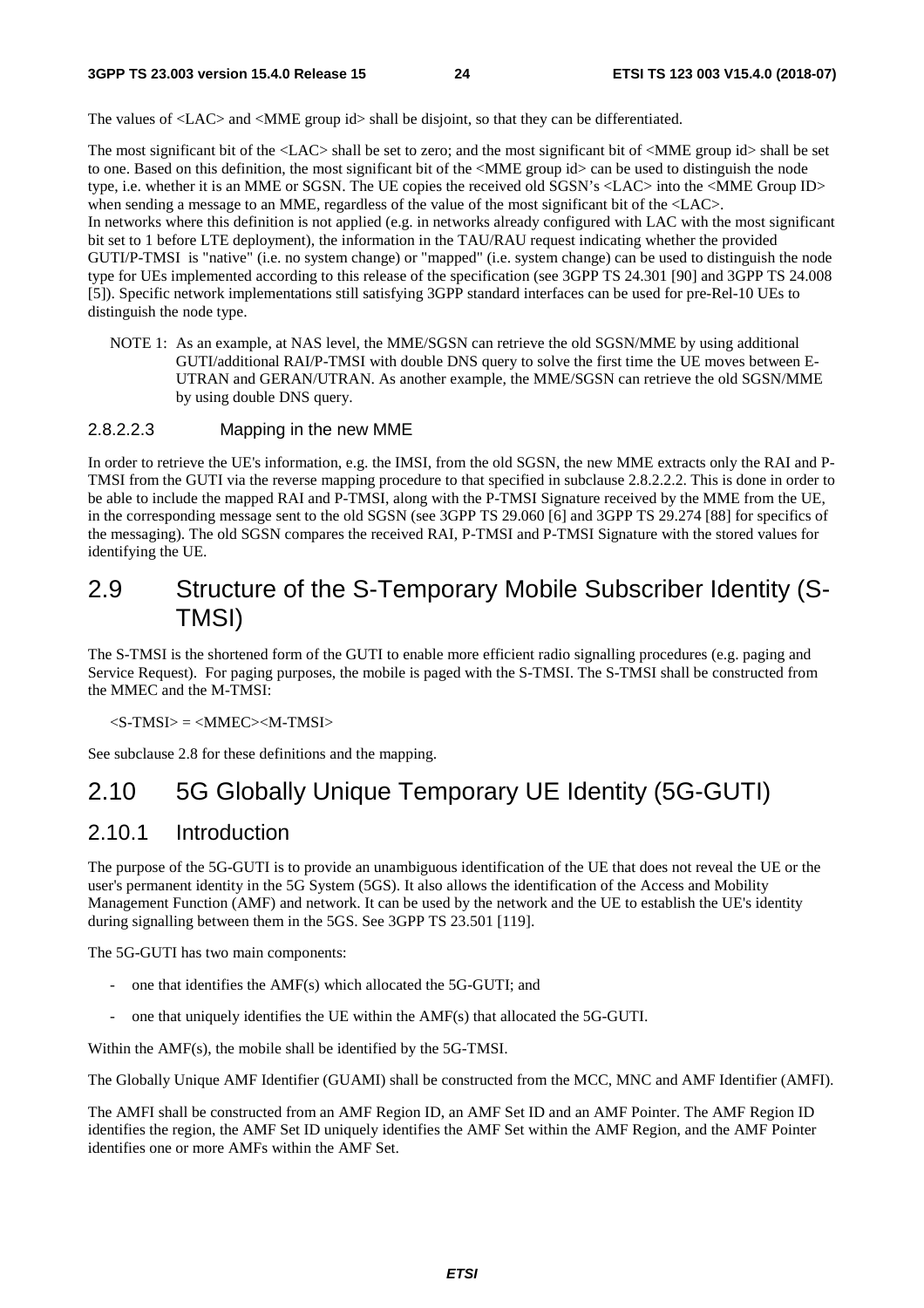NOTE: When the UE is assigned a 5G-GUTI with an AMF Pointer value used by more than one AMF, the AMFs need to ensure that the 5G-TMSI value used within the assigned 5G-GUTI is not already in use within the AMF's sharing that pointer value.

The 5G-GUTI shall be constructed from the GUAMI and the 5G-TMSI.

For paging purposes, the mobile is paged with the 5G-S-TMSI. The 5G-S-TMSI shall be constructed from the AMF Set ID, the AMF Pointer and the 5G-TMSI.

The operator shall need to ensure that the combination of the AMF Set ID and AMF Pointer is unique within the AMF Region and, if overlapping AMF Regions are in use, unique within the area of overlapping AMF Regions.

The 5G-GUTI shall be used to support subscriber identity confidentiality, and, in the shortened 5G-S-TMSI form, to enable more efficient radio signalling procedures (e.g. paging and Service Request).

The format and size of the 5G-GUTI is therefore the following:

 $<$ 5G-GUTI $>$  =  $<$ GUAMI $>$ <5G-TMSI $>$ .

where <GUAMI> = <MCC><MNC><AMF Identifier>

and <AMF Identifier> = <AMF Region ID><AMF Set ID><AMF Pointer>

MCC and MNC shall have the same field size as in earlier 3GPP systems.

5G-TMSI shall be of 32 bits length.

AMF Region ID shall be of 8 bits length.

AMF Set ID shall be of 10 bits length.

AMF Pointer shall be of 6 bits length.

#### 2.10.2 Mapping between Temporary Identities for the 5GS and the E-UTRAN

#### 2.10.2.0 Introduction

This section provides information on the mapping of the temporary identities, e.g. for the construction of the Tracking Area Update Request message in E-UTRAN.

In E-UTRAN:

<GUTI> = <MCC><MNC><MME Group ID><MME Code><M-TMSI>

2.10.2.1 Mapping from 5G-GUTI to GUTI

2.10.2.1.1 Introduction

This subclause addresses the case when a UE moves from an AMF to an MME.

2.10.2.1.2 Mapping in the UE

When a UE moves from 5GS to an E-UTRAN, the UE needs to map the 5G-GUTI to a GUTI.

The mapping of the 5G-GUTI to a GUTI shall be done as follows:

5GS <MCC> maps to E-UTRAN <MCC>

5GS <MNC> maps to E-UTRAN <MNC>

- 5GS <AMF Region ID> and 5GS <AMF Set ID> map to E-UTRAN <MME Group ID> and part of E-UTRAN <MME Code> as follows:
	- 8 bits of the 5GS <AMF Region ID> starting at bit 7 and down to bit 0 are mapped into bit 15 and down to bit 8 of the E-UTRAN <MME Group ID>;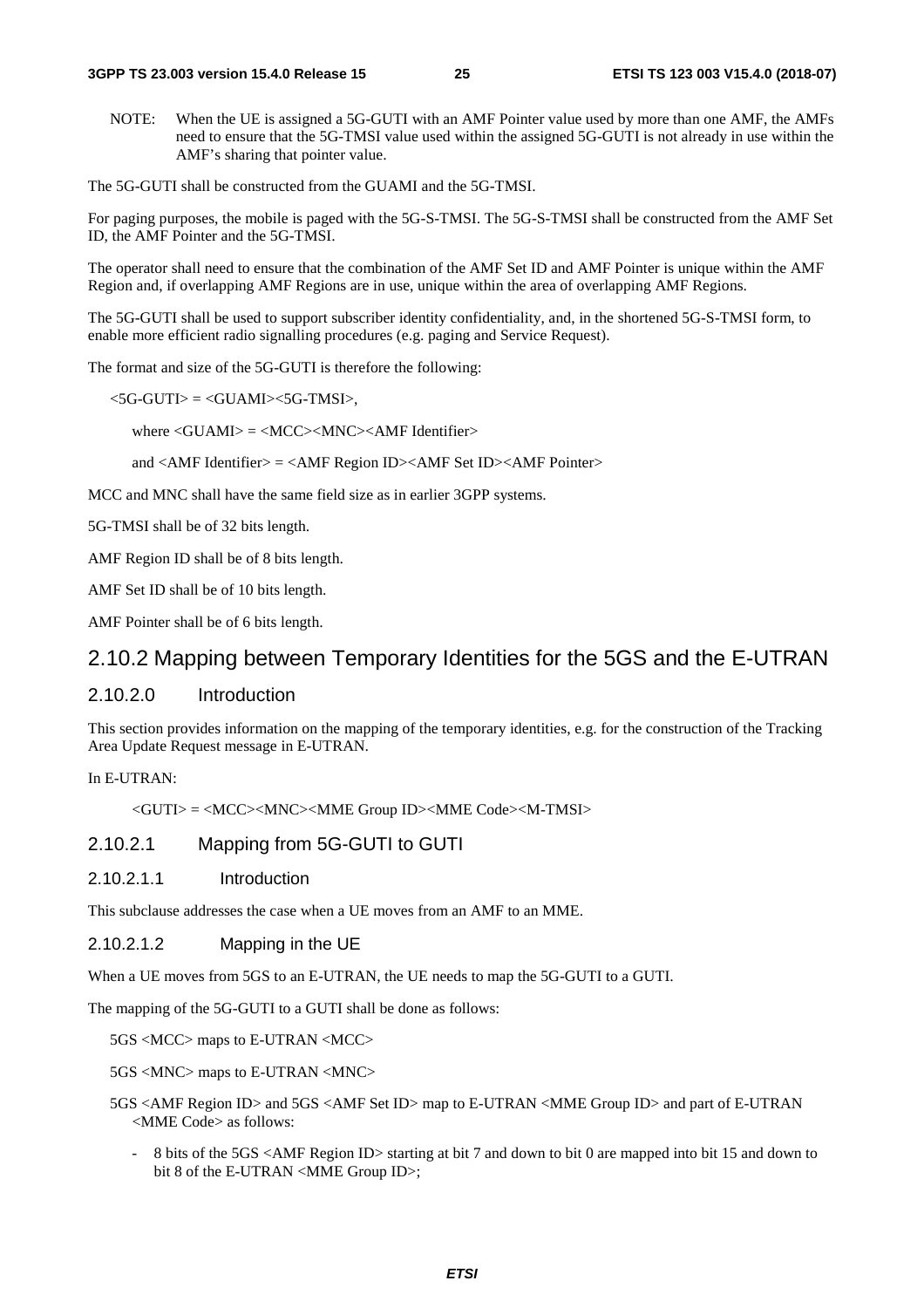- 8 bits of the 5GS <AMF Set ID> starting at bit 9 and down to bit 2 are mapped into bit 7 and down to bit 0 of the E-UTRAN <MME Group ID>;
- 2 bits of the 5GS <AMF Set ID> starting at bit 1 and down to bit 0 are mapped into bit 7 and down to bit 6 of the E-UTRAN <MME Code>;

5GS <AMF Pointer> maps to part of E-UTRAN <MME Code> as follows:

- 6 bits of the 5GS <AMF Pointer> starting at bit 5 and down to bit 0 are mapped into bit 5 and down to bit 0 of the E-UTRAN <MME Code>.

5GS <5G-TMSI> maps to to E-UTRAN <M-TMSI>

#### 2.10.2.1.3 Mapping in the old AMF

A new MME attempts to retrieve information regarding the UE, e.g. the IMSI, from the old AMF. In order to find the UE context, the AMF needs to map the GUTI (sent by the MME) to create the 5G-GUTI and compare it with the stored 5G-GUTI.

The AMF shall perform a reverse mapping to the mapping procedure specified in subclause 2.10.2.1.2 "Mapping in the UE".

#### 2.10.2.2 Mapping from GUTI to 5G-GUTI

#### 2.10.2.2.1 Introduction

This subclause addresses the case when a UE moves from an MME to an AMF (i.e. during a Registration Update or an Initial Registration to an AMF).

#### 2.10.2.2.2 Mapping in the UE

When the UE moves from the E-UTRAN to 5GS, the UE needs to map the GUTI to a 5G-GUTI to be sent to the AMF.

The mapping of the GUTI to a 5G-GUTI shall be performed as follows:

E-UTRAN <MCC> maps to 5GS <MCC>

E-UTRAN <MNC> maps to 5GS <MNC>

E-UTRAN <MME Group ID> maps to 5GS <AMF Region ID> and part of 5GS <AMF Set ID> as follows:

- 8 bits of the E-UTRAN <MME Group ID> starting at bit 15 and down to bit 8 are mapped into bit 7 and down to bit 0 of the 5GS <AMF Region ID>;
- 8 bits of the E-UTRAN <MME Group ID> starting at bit 7 and down to bit 0 are mapped into bit 9 and down to bit 2 of the 5GS <AMF Set ID>;E-UTRAN <MME Code> maps to 5GS <AMF Set ID> and 5GS <AMF Pointer> as follows:
- 2 bits of the E-UTRAN <MME Code> starting at bit 7 and down to bit 6 are mapped into bit 1 and down to bit 0 of the 5GS <AMF Set ID>;
- 6 bits of the E-UTRAN <MMEC Code> starting at bit 5 and down to bit 0 are mapped into bit 5 and down to bit 0 of the 5GS <AMF Pointer >;

E-UTRAN <M-TMSI> maps to 5GS <5G-TMSI>

#### 2.10.2.2.3 Mapping in the new AMF

In order to retrieve the UE's information, e.g. the IMSI, from the old MME, the new AMF shall perform a reverse mapping to the mapping procedure specified in subclause 2.10.2.2.2 "Mapping in the UE". This is done in order to be able to include the mapped GUTI in the corresponding message sent to the old MME. The old MME compares the received GUTI with the stored values for identifying the UE.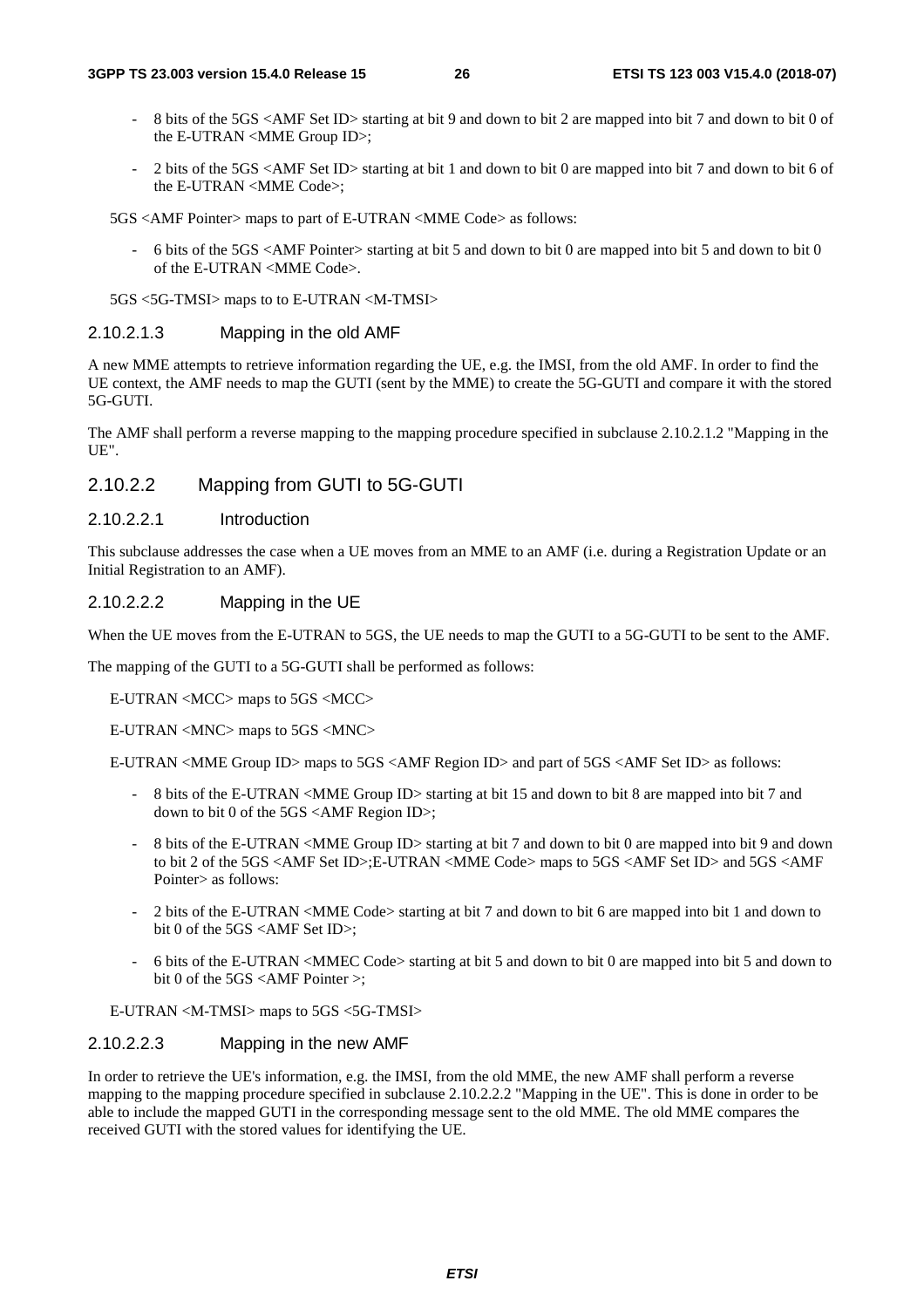# 2.11 Structure of the 5G-S-Temporary Mobile Subscriber Identity (5G-S-TMSI)

The 5G-S-TMSI is the shortened form of the 5G-GUTI to enable more efficient radio signalling procedures (e.g. paging and Service Request). For paging purposes, the mobile is paged with the 5G-S-TMSI. The 5G-S-TMSI shall be constructed from the AMF Set ID, the AMF Pointer and the 5G-TMSI:

 $<$ 5G-S-TMSI $>$  =  $<$ AMF Set ID $>$  $<$ AMF Pointer $>$  $<$ 5G-TMSI $>$ 

See subclause 2.10.1 for these definitions and subclause 2.10.2 for the mapping.

# 3 Numbering plan for mobile stations

### 3.1 General

The structure of the following numbers is defined below:

- the telephone number used by a subscriber of a fixed (or mobile) network to call a mobile station of a PLMN;
- the network addresses used for packet data communication between a mobile station and a fixed (or mobile) station;
- mobile station roaming numbers.

One or more numbers of the E.164 numbering plan shall be assigned to a mobile station to be used for all calls to that station, i.e. the assignment of at least one MSISDN (i.e. E.164 number) to a mobile station is mandatory. As an exception, GPRS and EPS allow for operation whereby a MSISDN is not allocated as part of the subscription data (see 3GPP TS 23.060 [3] subclause 5.3.17 and 3GPP TS 23.401 [72]).

NOTE: For card operated stations the E.164 number should be assigned to the holder of the card (personal number).

### 3.2 Numbering plan requirements

In principle, it should be possible for any subscriber of the ISDN or PSTN to call any MS in a PLMN. This implies that E.164 numbers for MSs should comply with the E.164 numbering plan in the home country of the MS.

The E.164 numbers of MSs should be composed in such a way that standard ISDN/PSTN charging can be used for calls to MSs.

It should be possible for each national numbering plan administrator to develop its own independent numbering/addressing plan for MSs.

The numbering/addressing plan should not limit the possibility for MSs to roam among PLMNs.

It should be possible to change the IMSI without changing the E.164 number assigned to an MS and vice versa.

In principle, it should be possible for any subscriber of the CSPDN/PSPDN to call any MS in a PLMN. This implies that it may be necessary for an MS to have a X.121 number.

In principle, it should be possible for any fixed or mobile terminal to communicate with a mobile terminal using an IP v4 address or IP v6 address.

### Structure of Mobile Subscriber ISDN number (MSISDN)

Mobile Subscriber ISDN numbers (i.e. E.164 numbers) are assigned from the E.164 numbering plan [10]; see also ITU-T Recommendation E.213 [12]. The structure of the MSISDN will then be as shown in figure 2.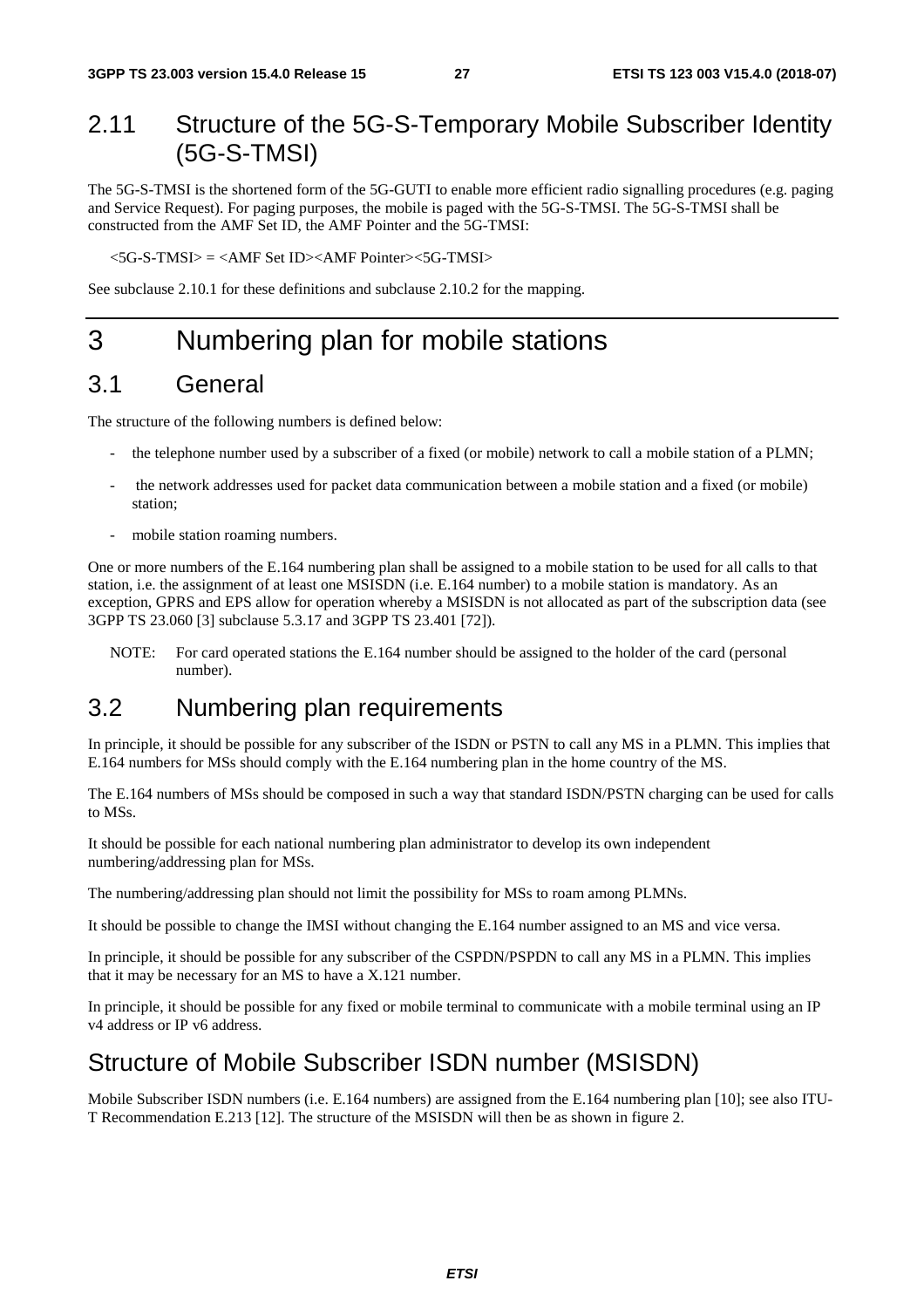

#### **Figure 2: Number Structure of MSISDN**

The number consists of:

- Country Code (CC) of the country in which the MS is registered, followed by:
- National (significant) number, which consists of:
	- National Destination Code (NDC) and
	- Subscriber Number (SN).

For GSM/UMTS applications, a National Destination Code is allocated to each PLMN. In some countries more than one NDC may be required for each PLMN/mobile number ranges.

The composition of the MSISDN should be such that it can be used as a global title address in the Signalling Connection Control Part (SCCP) for routeing messages to the home location register of the MS. The country code (CC) and the national destination code (NDC) will provide such routeing information. If further routeing information is required, it should be contained in the first few digits of the subscriber number (SN).

A sub-address may be appended to an E.164 number for use in call setup and in supplementary service operations where an E.164 number is required (see ITU-T Recommendations E.164, clause Annex B, B.3.3, and X.213 annex A). The sub-address is transferred to the terminal equipment denoted by the ISDN number.

The maximum length of a sub-address is 20 octets, including one octet to identify the coding scheme for the sub-address (see ITU-T Recommendation X.213, annex A). All coding schemes described in ITU-T Recommendation X.213, annex A are supported in 3GPP networks

As an exception to the rules above, the MSISDN shall take the dummy MSISDN value composed of 15 digits set to 0 (encoded as an international E.164 number) when the MSISDN is not available in messages in which the presence of the MSISDN parameter is required for backward compatibility reason. See the relevant stage 3 specifications.

# 3.4 Mobile Station Roaming Number (MSRN) for PSTN/ISDN routeing

The Mobile Station Roaming Number (MSRN) is used to route calls directed to an MS. On request from the Gateway MSC via the HLR it is temporarily allocated to an MS by the VLR with which the MS is registered; it addresses the Visited MSC collocated with the assigning VLR. More than one MSRN may be assigned simultaneously to an MS.

The MSRN is passed by the HLR to the Gateway MSC to route calls to the MS.

The Mobile Station Roaming Number for PSTN/ISDN routing shall have the same structure as international E.164 numbers in the area in which the roaming number is allocated, i.e.:

the country code of the country in which the visitor location register is located;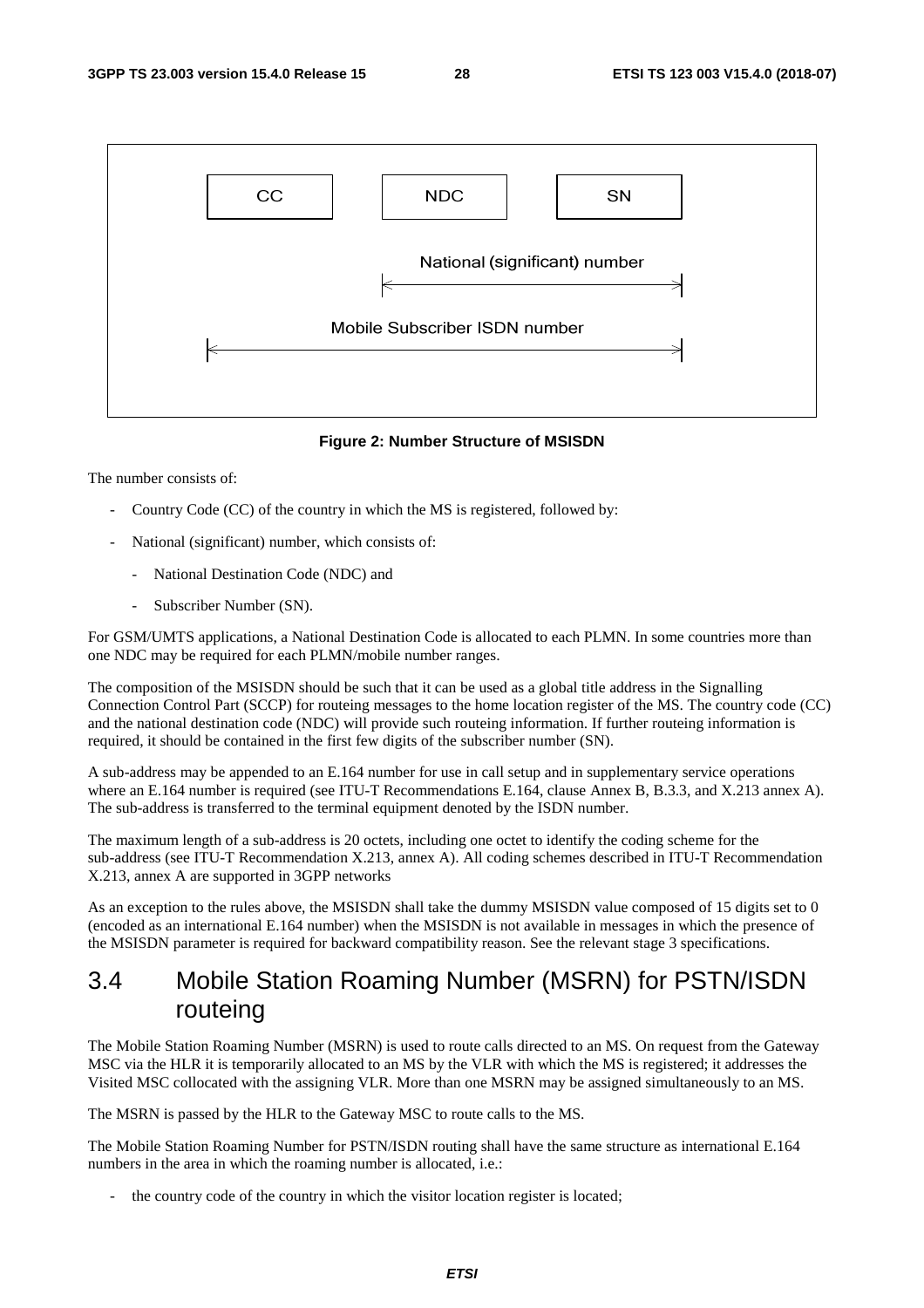- the national destination code of the visited PLMN or numbering area;
- a subscriber number with the appropriate structure for that numbering area.

The MSRN shall not be used for subscriber dialling. It should be noted that the MSRN can be identical to the MSISDN (clause 3.3) in certain circumstances. In order to discriminate between subscriber generated access to these numbers and re-routeing performed by the network, re-routeing or redirection indicators or other signalling means should be used, if available.

# 3.5 Structure of Mobile Station International Data Number

The structure of MS international data numbers should comply with the data numbering plan of ITU-T Recommendation X.121 as applied in the home country of the mobile subscriber. Implications for numbering interworking functions which may need to be provided by the PLMN (if the use of X.121 numbers is required) are indicated in 3GPP TS 23.070 [4].

# 3.6 Handover Number

The handover number is used for establishment of a circuit between MSCs to be used for a call being handed over. The structure of the handover number is the same as the structure of the MSRN. The handover number may be reused in the same way as the MSRN.

# 3.7 Structure of an IP v4 address

One or more IP address domains may be allocated to each PLMN. The IP v4 address structure is defined in RFC 791 [14].

An IP v4 address may be allocated to an MS either permanently or temporarily during a connection with the network.

### 3.8 Structure of an IP v6 address

One or more IP address domains could be allocated to each PLMN. The IP v6 address structure is defined in RFC 2373 [15].

An IP v6 address may be allocated to an MS either permanently or temporarily during a connection with the network

If the dynamic IPv6 stateless address autoconfiguration procedure is used, then each PDP context, or group of PDP contexts sharing the same IP address, is assigned a unique prefix as defined in 3GPP TS 23.060 [3].

As described in RFC 2462 [21] and RFC 3041 [22], the MS can change its interface identifier without the GPRS network being aware of the change.

# 4 Identification of location areas and base stations

# 4.1 Composition of the Location Area Identification (LAI)

The Location Area Identification shall be composed as shown in figure 3:

| <b>MCC</b>                    |  | <b>MNC</b> |  | _AC_ |  |  |  |
|-------------------------------|--|------------|--|------|--|--|--|
|                               |  |            |  |      |  |  |  |
| Location Area Identification- |  |            |  |      |  |  |  |

#### **Figure 3: Structure of Location Area Identification**

The LAI is composed of the following elements:

- Mobile Country Code (MCC) identifies the country in which the GSM PLMN is located. The value of the MCC is the same as the three digit MCC contained in international mobile subscriber identity (IMSI);
- Mobile Network Code (MNC) is a code identifying the GSM PLMN in that country. The MNC takes the same value as the two or three digit MNC contained in IMSI;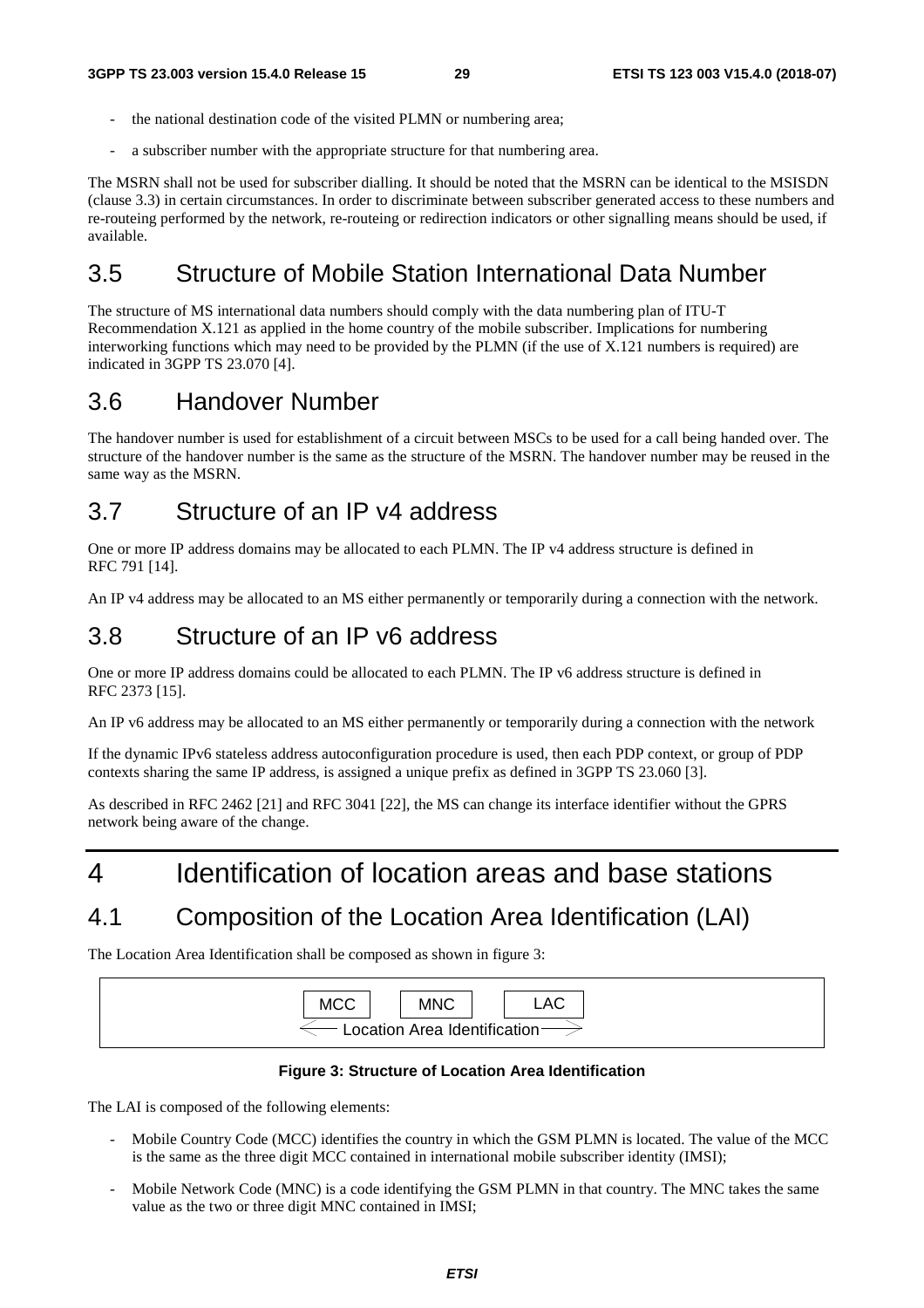Location Area Code (LAC) is a fixed length code (of 2 octets) identifying a location area within a PLMN. This part of the location area identification can be coded using a full hexadecimal representation except for the following reserved hexadecimal values:

0000, and

FFFE.

 These reserved values are used in some special cases when no valid LAI exists in the MS (see 3GPP TS 24.008 [5], 3GPP TS 31.102 [27] and 3GPP TS 51.011 [9]).

# 4.2 Composition of the Routing Area Identification (RAI)

The Routing Area Identification shall be composed as shown in figure 4:



#### **Figure 4: Structure of Routing Area Identification**

The RAI is composed of the following elements:

- A valid Location Area Identity (LAI) as defined in clause 4.1. Invalid LAI values are used in some special cases when no valid RAI exists in the mobile station (see 3GPP TS 24.008 [5], 3GPP TS 31.102 [27] and 3GPP TS 51.011 [9]).
- Routeing Area Code (RAC) which is a fixed length code (of 1 octet) identifying a routeing area within a location area.

### 4.3 Base station identification

### 4.3.1 Cell Identity (CI) and Cell Global Identification (CGI)

The BSS and cell within the BSS are identified within a location area or routeing area by adding a Cell Identity (CI) to the location area or routeing area identification, as shown in figure 5. The CI is of fixed length with 2 octets and it can be coded using a full hexadecimal representation.

The Cell Global Identification is the concatenation of the Location Area Identification and the Cell Identity. Cell Identity shall be unique within a location area.



#### **Figure 5: Structure of Cell Global Identification**

### 4.3.2 Base Station Identify Code (BSIC)

The base station identity code is a local colour code that allows an MS to distinguish between different neighbouring base stations. BSIC is a 6 bit code which is structured as shown in Figure 6. Exceptions apply to networks supporting EC-GSM-IoT or PEO and for mobile stations in EC or PEO operation (see 3GPP TS 43.064 [112]) where the BSIC is a 9 bit code which is structured as shown in Figure 6a.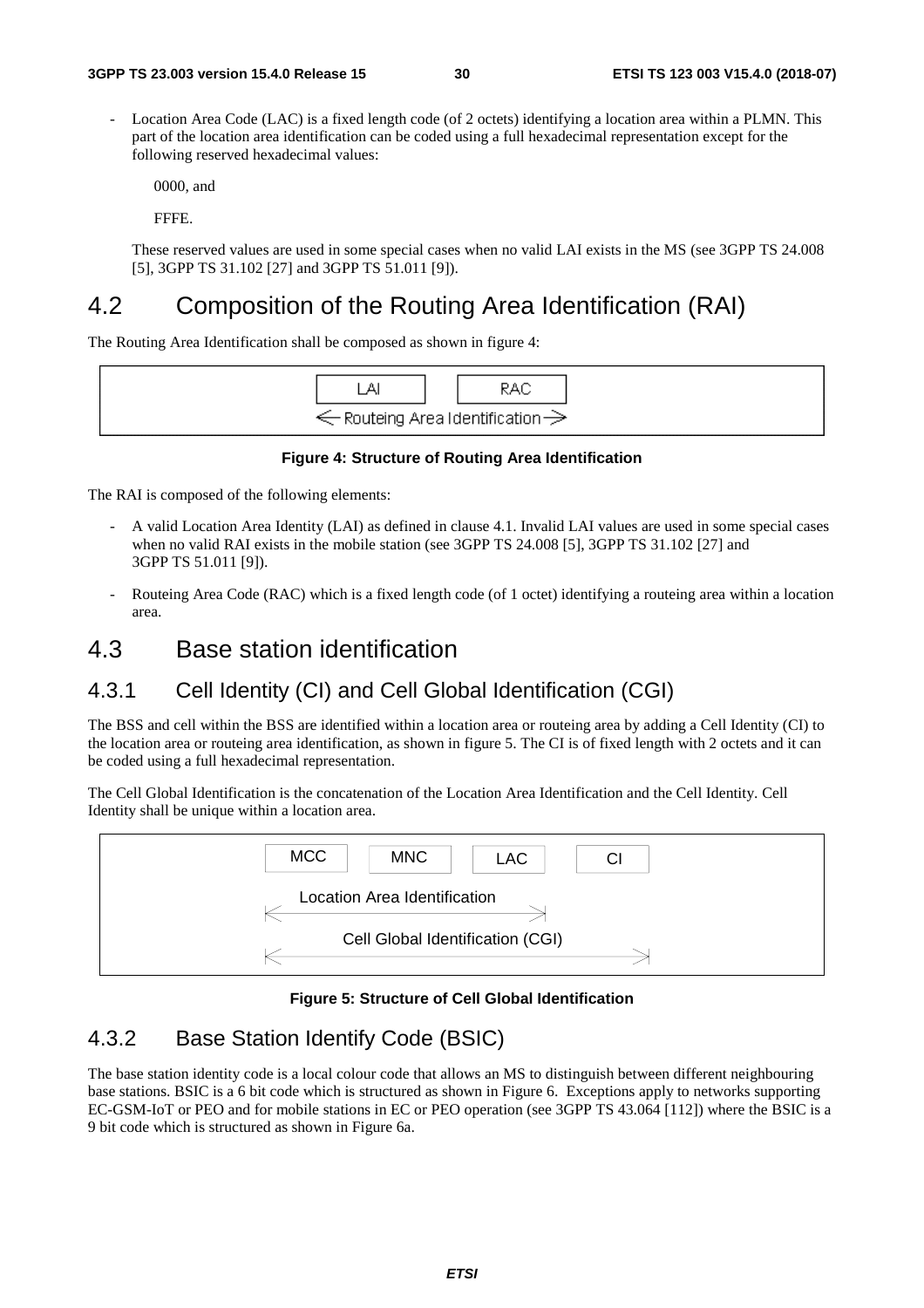| N                |                       |  |
|------------------|-----------------------|--|
| 3 bits           | 3 bits                |  |
|                  |                       |  |
| PLMN colour code | <b>BS colour code</b> |  |

#### **Figure 6: Structure of 6 bit BSIC**



#### **Figure 6a: Structure of 9 bit BSIC**

In the definition of the NCC, care should be taken to ensure that the same NCC is not used in adjacent PLMNs which may use the same BCCH carrier frequencies in neighbouring areas. Therefore, to prevent potential deadlocks, a definition of the NCC appears in annex A. This annex will be reviewed in a co-ordinated manner when a PLMN is created.

In addition to the above, the GERAN networks should be configured so that:

- in a cell shared between different PLMNs as per GERAN network sharing (see 3GPP TS 44.018 [99] and 3GPP TS 44.060 [100]), the NCC used in this cell is different from the NCC used in the neighbouring nonshared cells of these PLMNs; and that
- these PLMNs use different NCCs in non-shared cells neighbouring this shared cell.

Furthermore, GERAN networks supporting the 9 bit BSIC shall also support the 6 bit BSIC field and when supporting both the 6 bit BSIC and 9 bit BSIC the network shall ensure that the NCC and BCC parts are identical between the 6 bit and 9 bit BSIC fields.

# 4.4 Regional Subscription Zone Identity (RSZI)

A PLMN-specific regional subscription defines unambiguously for the entire PLMN the regions in which roaming is allowed. It consists of one or more regional subscription zones. The regional subscription zone is identified by a Regional Subscription Zone Identity (RSZI). A regional subscription zone identity is composed as shown in figure 7.



#### **Figure 7: Structure of Regional Subscription Zone Identity (RSZI)**

The elements of the regional subscription zone identity are:

- 1) the Country Code (CC) which identifies the country in which the PLMN is located;
- 2) the National Destination Code (NDC) which identifies the PLMN in that country;
- 3) the Zone Code (ZC) which identifies a regional subscription zone as a pattern of allowed and not allowed location areas uniquely within that PLMN.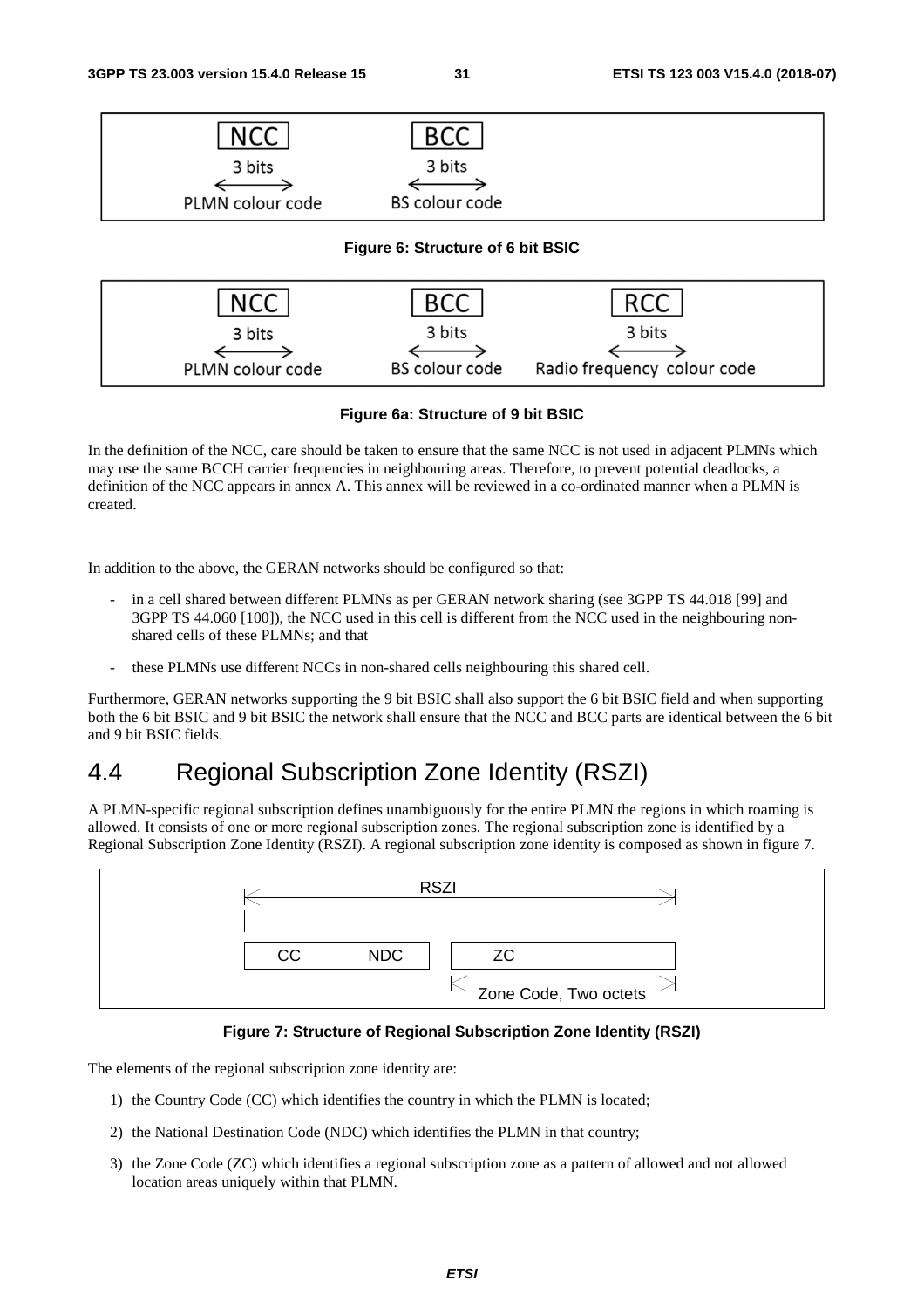CC and NDC are those of an ITU-T E.164 VLR or SGSN number (see clause 5.1) of the PLMN; they are coded with a trailing filler, if required. ZC has fixed length of two octets and is coded in full hexadecimal representation.

RSZIs, including the zone codes, are assigned by the VPLMN operator. The zone code is evaluated in the VLR or SGSN by information stored in the VLR or SGSN as a result of administrative action. If a zone code is received by a VLR or SGSN during updating by the HLR and this zone code is related to that VLR or SGSN, the VLR or SGSN shall be able to decide for all its MSC or SGSN areas and all its location areas whether they are allowed or not allowed.

For details of assignment of RSZI and of ZC as subscriber data see 3GPP TS 23.008 [2].

For selection of RSZI at location updating by comparison with the leading digits of the VLR or SGSN number and for transfer of ZC from the HLR to VLR and SGSN see 3GPP TS 29.002 [31].

### 4.5 Location Number

A location number is a number which defines a specific location within a PLMN. The location number is formatted according to ITU-T Recommendation E.164, as shown in figure 8. The Country Code (CC) and National Destination Code (NDC) fields of the location number are those which define the PLMN of which the location is part.

| CС | <b>NDC</b> | <b>QD</b><br>.<br>-~- |
|----|------------|-----------------------|
|    |            |                       |

#### **Figure 8: Location Number Structure**

The structure of the locally significant part (LSP) of the location number is a matter for agreement between the PLMN operator and the national numbering plan administrator in the PLMN's country. It is desirable that the location number can be interpreted without the need for detailed knowledge of the internal structure of the PLMN; the LSP should therefore include the national destination code in the national numbering plan for the fixed network which defines the geographic area in which the location lies.

The set of location numbers for a PLMN shall be chosen so that a location number can be distinguished from the MSISDN of a subscriber of the PLMN. This will allow the PLMN to trap attempts by users to dial a location number.

# 4.6 Composition of the Service Area Identification (SAI)

Void (see subclause 12.5).

# 4.7 Closed Subscriber Group

A Closed Subscriber Group consists of a single cell or a collection of cells within an E-UTRAN and UTRAN that are open to only a certain group of subscribers.

Within a PLMN, a Closed Subscriber Group is identified by a Closed Subscriber Group Identity (CSG-ID). The CSG-ID shall be fix length 27 bit value.

### 4.8 HNB Name

HNB Name shall be a broadcast string in free text format that provides a human readable name for the Home NodeB or Home eNodeB CSG identity.

HNB Name shall be coded in UTF-8 format with variable number of bytes per character. The maximum length of HNB Name shall be 48 bytes.

See 3GPP TS 22.011 [83] for details.

# 4.9 CSG Type

CSG Type shall provide the type of a CSG identity in a human readable form. It shall reside in the UE only. See 3GPP TS 22.011 [83] for details.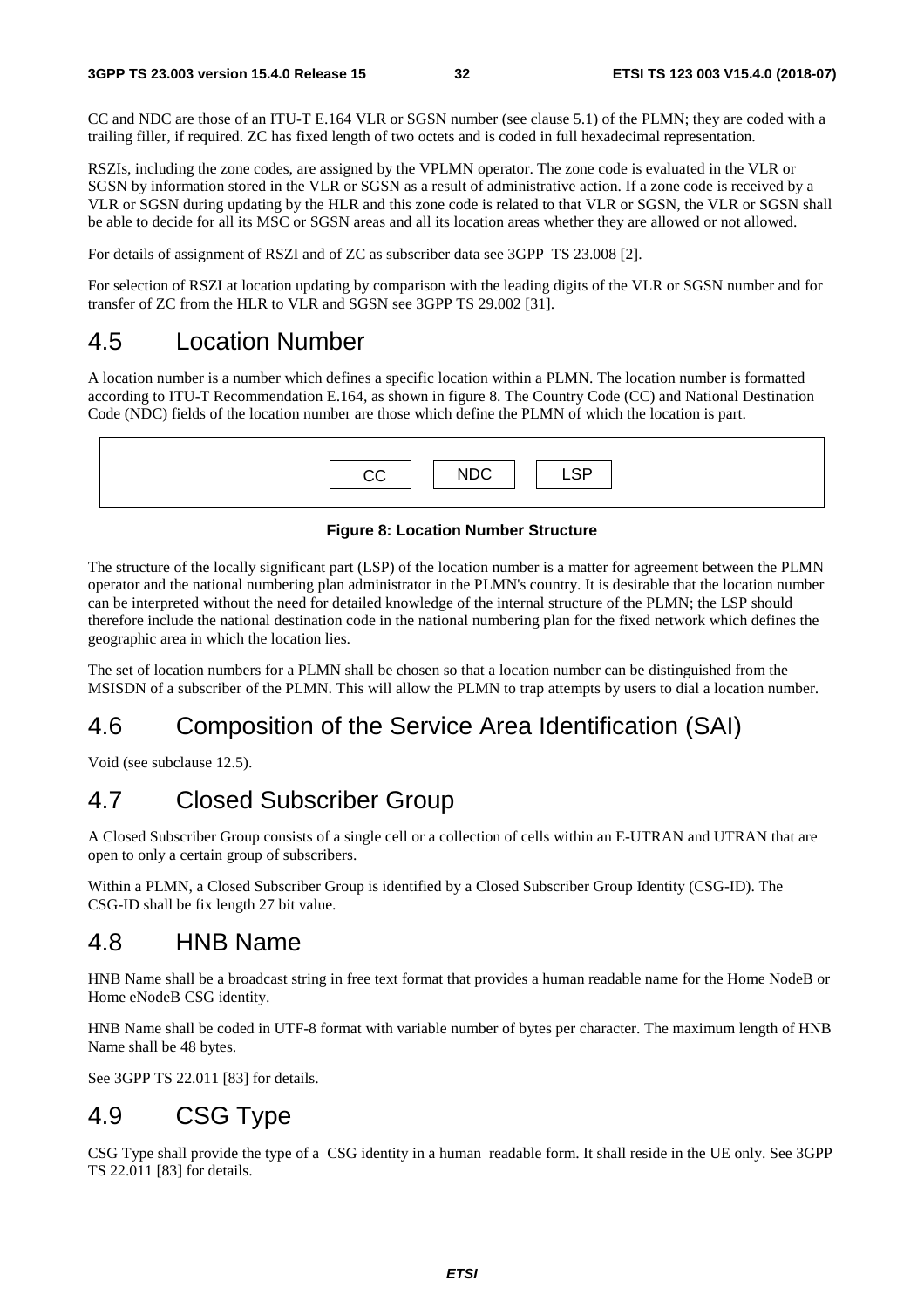When the CSG Type has a text component, the CSG Type shall be coded in UTF-8 format with variable number of bytes per character . The maximum text length shall not exceed 12 characters in any language.

### 4.10 HNB Unique Identity

HNB Unique Identity uniquely identifies a Home NodeB or Home eNodeB.

The HNB unique identity shall be defined as either a 48-bit or 64-bit extended unique identifier (EUI-48 or EUI-64) as defined in [45] (EUI-48) and [46] (EUI-64).

For use in HNB certificates, the HNB Unique Identity shall be transformed into a FQDN in the form:

<EUI-48/64>.<REALM>

<EUI48/64> is the first label which shall be the EUI-48 or EUI-64, represented as a string of 12 or 16 hexadecimal digits including any leading zeros. <REALM> denotes the realm which may consist of 3 labels , e.g. hnb. femtocellvendor.com.

# 5 Identification of MSCs, GSNs, location registers and **CSSs**

### 5.1 Identification for routeing purposes

MSCs, GSNs, location registers and CSSs are identified by international E.164 numbers and/or Signalling Point Codes ("entity number", i.e., "HLR number", "VLR number", "MSC number", "SGSN number", "GGSN number" and "CSS number") in each PLMN.

MMEs that support "SMS in MME" are identified by international PSTN/ISDN numbers for SM Routing via an IWF (i.e. "MME number for MT SMS").

Additionally SGSNs and GGSNs are identified by GSN Addresses. These are the SGSN Address and the GGSN Address.

A GSN Address shall be composed as shown in figure 9.



**Figure 9: Structure of GSN Address** 

The GSN Address is composed of the following elements:

- 1) The Address Type, which is a fixed length code (of 2 bits) identifying the type of address that is used in the Address field.
- 2) The Address Length, which is a fixed length code (of 6 bits) identifying the length of the Address field.
- 3) The Address, which is a variable length field which contains either an IPv4 address or an IPv6 address.

Address Type 0 and Address Length 4 are used when Address is an IPv4 address.

Address Type 1 and Address Length 16 are used when Address is an IPv6 address.

The IP v4 address structure is defined in RFC 791 [14].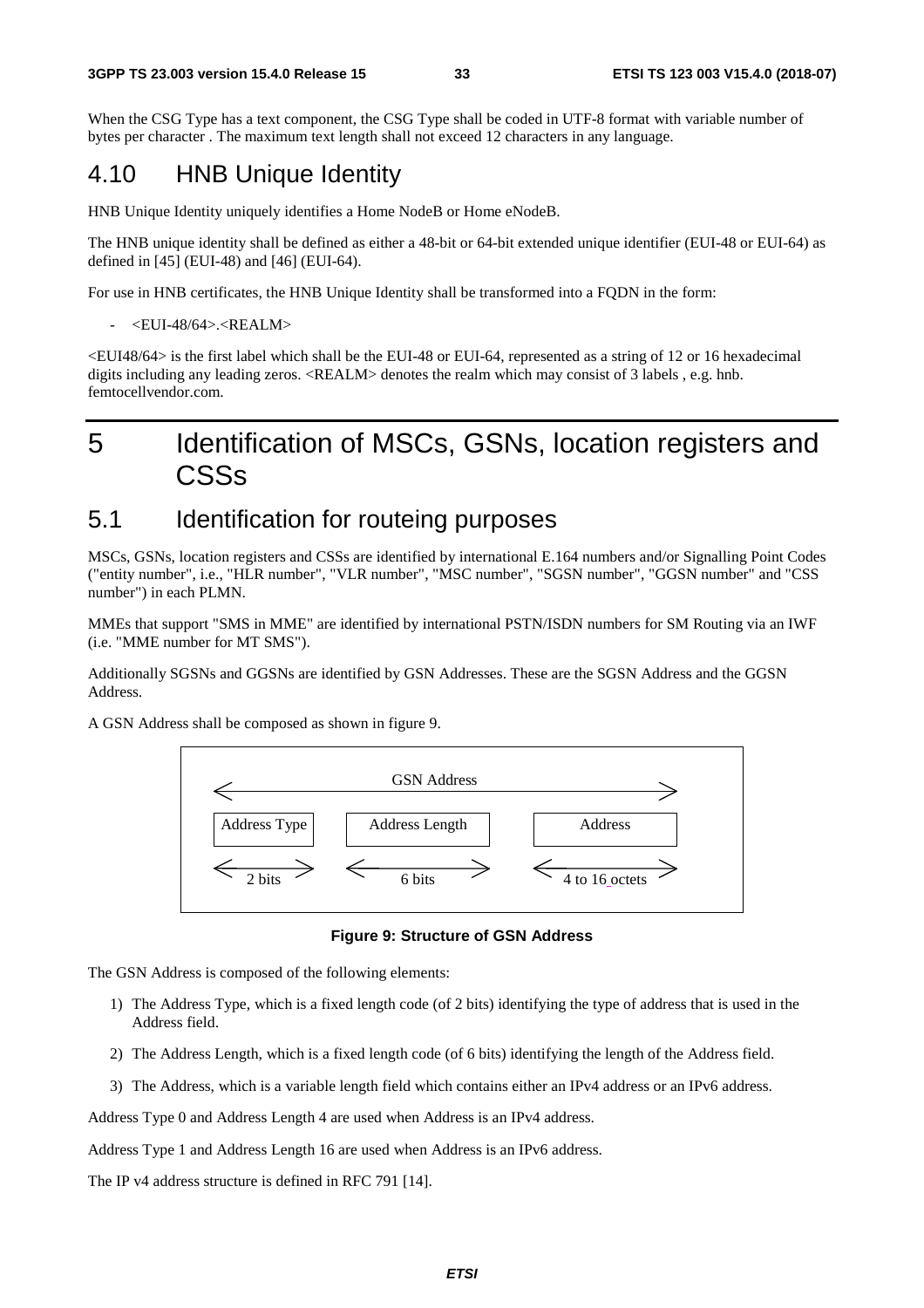The IP v6 address structure is defined in RFC 2373 [15].

# 5.2 Identification of HLR for HLR restoration application

HLR may also be identified by one or several "HLR id(s)", consisting of the leading digits of the IMSI (MCC + MNC + leading digits of MSIN).

# 5.3 Identification of the HSS for SMS

The HSS may also be identified by a HSS-ID.

The HSS-ID shall consist of decimal digits (0 through 9) only and be composed of the MCC consisting of three digits, the MNC consisting of two or three digits and an index consisting of one to several digits. The number of digits in the HSS-ID shall not exceed 15. This composition is compatible with the IMSI one. The HSS-ID shall not be identical to the complete IMSI of a UE.

NOTE: The composition of the HSS-ID is compatible with the composition of the IMSI in clause 2.2 for routing purposes.

# 6 International Mobile Station Equipment Identity and Software Version Number

### 6.1 General

The structure and allocation principles of the International Mobile station Equipment Identity and Software Version number (IMEISV) and the International Mobile station Equipment Identity (IMEI) are defined below.

The Mobile Station Equipment is uniquely defined by the IMEI or the IMEISV.

# 6.2 Composition of IMEI and IMEISV

### 6.2.1 Composition of IMEI

The International Mobile station Equipment Identity (IMEI) is composed as shown in figure 10.



#### **Figure 10: Structure of IMEI**

The IMEI is composed of the following elements (each element shall consist of decimal digits only):

- Type Allocation Code (TAC). Its length is 8 digits;
- Serial Number (SNR) is an individual serial number uniquely identifying each equipment within the TAC. Its length is 6 digits;
- Check Digit (CD) / Spare Digit (SD): If this is the Check Digit see paragraph below; if this digit is Spare Digit it shall be set to zero, when transmitted by the MS.

The IMEI (14 digits) is complemented by a Check Digit (CD). The Check Digit is not part of the digits transmitted when the IMEI is checked, as described below. The Check Digit is intended to avoid manual transmission errors, e.g.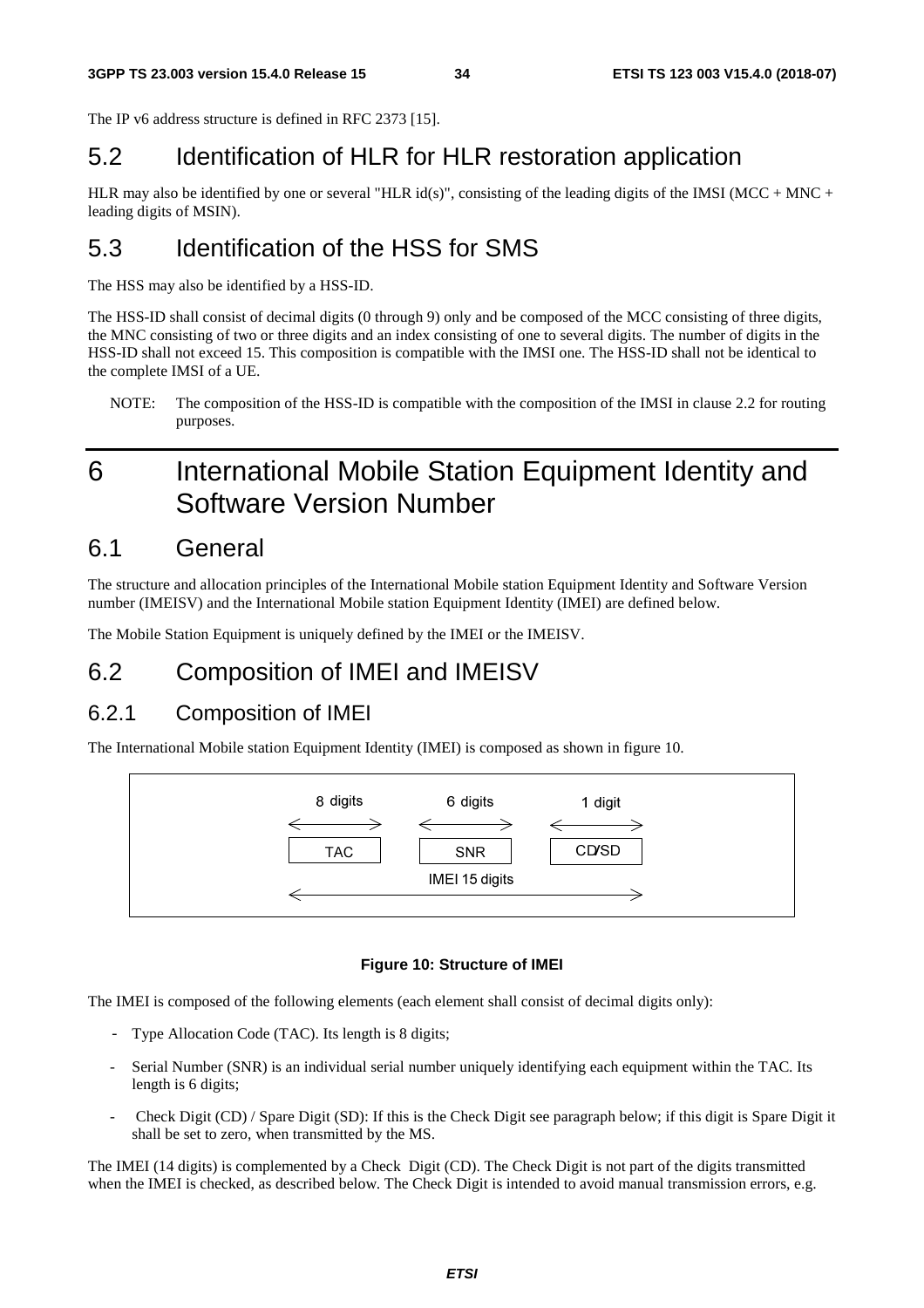when customers register stolen MEs at the operator's customer care desk. The Check Digit is defined according to the Luhn formula, as defined in annex B.

NOTE: The Check Digit is not applied to the Software Version Number.

The security requirements of the IMEI are defined in 3GPP TS 22.016 [32].

### 6.2.2 Composition of IMEISV

The International Mobile station Equipment Identity and Software Version Number (IMEISV) is composed as shown in figure 11.



**Figure 11: Structure of IMEISV** 

The IMEISV is composed of the following elements (each element shall consist of decimal digits only):

- Type Allocation Code (TAC). Its length is 8 digits;
- Serial Number (SNR) is an individual serial number uniquely identifying each equipment within each TAC. Its length is 6 digits;
- Software Version Number (SVN) identifies the software version number of the mobile equipment. Its length is 2 digits.

Regarding updates of the IMEISV: The security requirements of 3GPP TS 22.016 [32] apply only to the TAC and SNR, but not to the SVN part of the IMEISV.

### 6.3 Allocation principles

The Type Allocation Code (TAC) is issued by the GSM Association in its capacity as the Global Decimal Administrator. Further information can be found in the GSMA TS.06 [109] .

Manufacturers shall allocate individual serial numbers (SNR) in a sequential order.

For a given ME, the combination of TAC and SNR used in the IMEI shall duplicate the combination of TAC and SNR used in the IMEISV.

The Software Version Number is allocated by the manufacturer. SVN value 99 is reserved for future use.

# 7 Identification of Voice Group Call and Voice Broadcast Call Entities

### 7.1 Group Identities

Logical groups of subscribers to the Voice Group Call Service or to the Voice Broadcast Service are identified by a Group Identity (Group ID). Group IDs for VGCS are unique within a PLMN. Likewise, Group IDs for VBS are unique within a PLMN. However, no uniqueness is required between the sets of Group IDs. These sets may be intersecting or even identical, at the option of the network operator.

The Group ID is a number with a maximum value depending on the composition of the voice group call reference or voice broadcast call reference defined in section 7.3.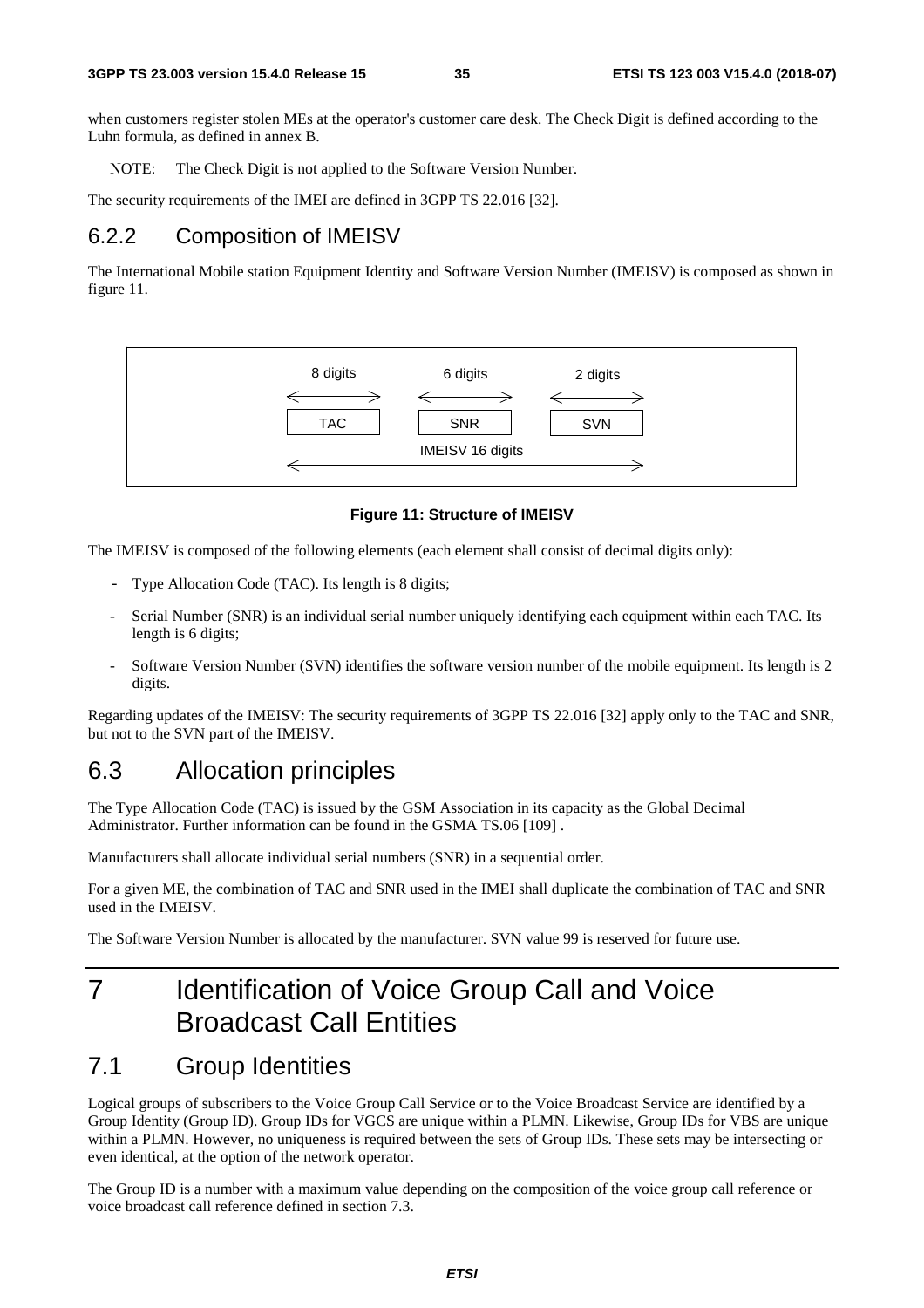For definition of Group ID on the radio interface, A interface and Abis interface, see 3GPP TS 44.068 [46] and 3GPP TS 44.069 [47].

For definition of Group ID coding on MAP protocol interfaces, see 3GPP TS 29.002 [31].

VGCS or VBS shall also be provided for roaming. If this applies, certain Group IDs shall be defined as supra-PLMN Group IDs which have to be co-ordinated between the network operators and which shall be known in the networks and in the SIM.

The format of the Group ID is identical for VBS and VGCS.

# 7.2 Group Call Area Identification

Grouping of cells into specific group call areas occurs in support of both the Voice Group Call Service and the Voice Broadcast Service. These service areas are known by a "Group Call Area Identity" (Group Call Area Id). No restrictions are placed on what cells may be grouped into a given group call area.

The Group Call Area ID is a number uniquely assigned to a group call area in one network and with a maximum value depending on the composition of the voice group call reference or voice broadcast reference defined under 7.3.

The formats of the Group Call Area ID for VGCS and the Group Call Area ID for VBS are identical.

# 7.3 Voice Group Call and Voice Broadcast Call References

Specific instances of voice group calls (VGCS) and voice broadcast calls (VBS) within a given group call area are known by a "Voice Group Call Reference" or by a "Voice Broadcast Call Reference" respectively.

Each voice group call or voice broadcast call in one network is uniquely identified by its Voice Group Call Reference or Voice Broadcast Call Reference. The Voice Group Call Reference or Voice Broadcast Call Reference is composed of the Group ID and the Group Call Area ID. The composition of the group call area ID and the group ID can be specific for each network operator.

For definition of Group Call Reference (with leading zeros inserted as necessary) on the radio interface, A interface and Abis interface, see 3GPP TS 24.008 [5], 3GPP TS 44.068 [46] and 3GPP TS 44.069 [47].

For definition of Group Call Reference (also known as ASCI Call Reference, Voice Group Call Reference or Voice Broadcast Call Reference) coding on MAP protocol interfaces, see 3GPP TS 29.002 [31].

The format is given in figure 12.



#### **Figure 12: Voice Group Call Reference / Voice Broadcast Call Reference**

# 8 SCCP subsystem numbers

Subsystem numbers are used to identify applications within network entities which use SCCP signalling. In GSM and UMTS, subsystem numbers may be used between PLMNs, in which case they are taken from the globally standardized range (1 - 31) or the part of the national network range (129 - 150) reserved for GSM/UMTS use between PLMNs. For use within a PLMN, they are taken from the part of the national network range  $(32 - 128 \& 151 - 254)$  not reserved for GSM/UMTS use between PLMNs.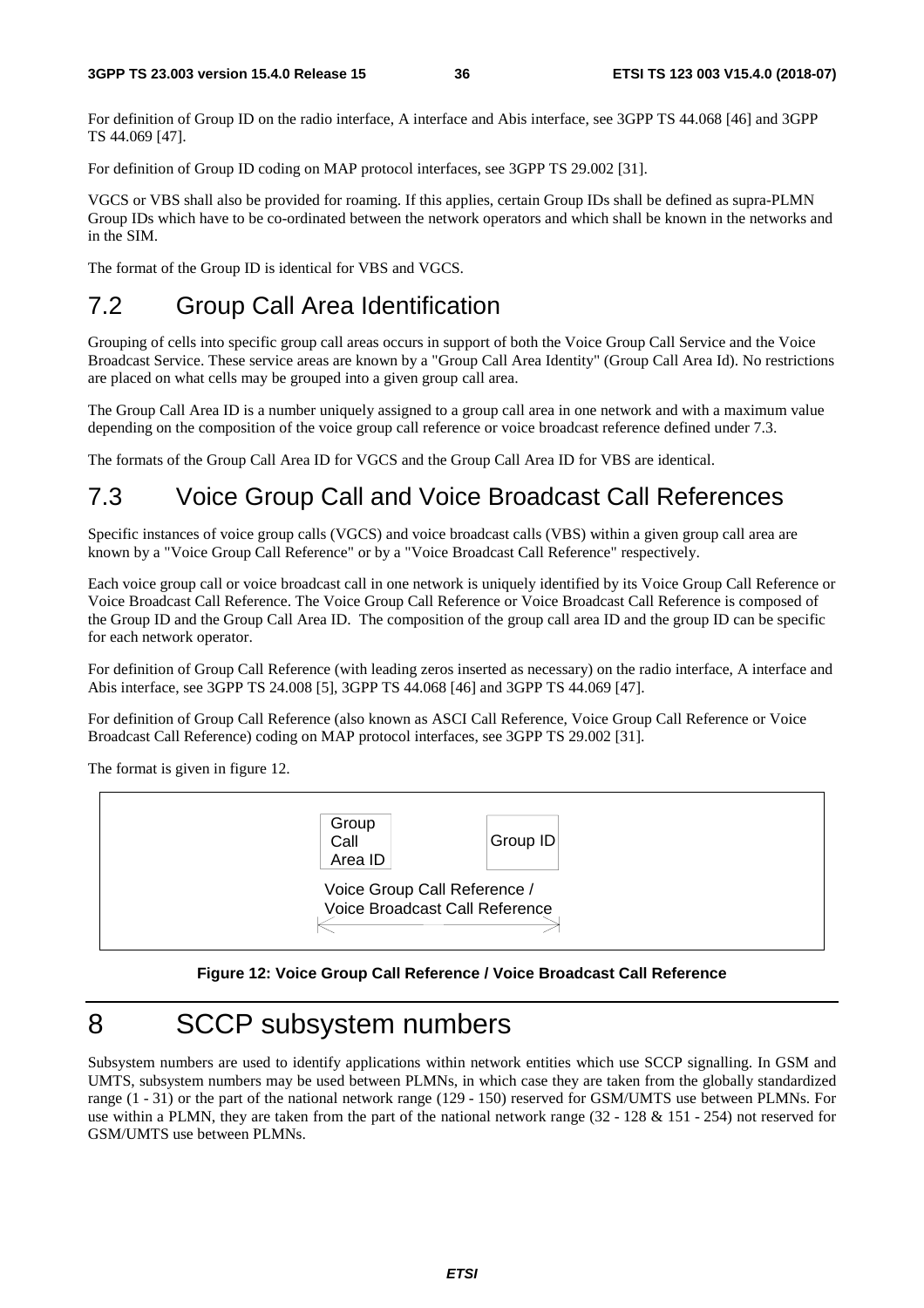## 8.1 Globally standardized subsystem numbers used for GSM/UMTS

The following globally standardised subsystem numbers have been allocated for use by GSM/UMTS:

0000 0110 HLR (MAP);

0000 0111 VLR (MAP);

0000 1000 MSC (MAP);

0000 1001 EIR (MAP);

0000 1010 is allocated for evolution (possible Authentication Centre).

### 8.2 National network subsystem numbers used for GSM/UMTS

The following national network subsystem numbers have been allocated for use within GSM/UMTS networks:

1111 1000CSS (MAP);

1111 1001 PCAP;

1111 1010BSC (BSSAP-LE);

1111 1011 MSC (BSSAP-LE);

- 1111 1100 SMLC (BSSAP-LE);
- 1111 1101BSS O&M (A interface);
- 1111 1110BSSAP (A interface).

The following national network subsystem numbers have been allocated for use within and between GSM/UMTS networks:

1000 1110 RANAP:

1000 1111 RNSAP;

1001 0001 GMLC (MAP);

1001 0010 CAP:

1001 0011 gsmSCF (MAP) or IM-SSF (MAP) or Presence Network Agent;

1001 0100 SIWF (MAP);

1001 0101SGSN (MAP);

1001 0110 GGSN (MAP).

# 9 Definition of Access Point Name

In the GPRS backbone, an Access Point Name (APN) is a reference to a GGSN. To support inter-PLMN roaming, the internal GPRS DNS functionality is used to translate the APN into the IP address of the GGSN.

# 9A Definition of Data Network Name

In 5GS, the Data Network Name (DNN) is equivalent to an APN in EPS. The DNN is a reference to a data network, it may be used e.g. to select SMF or UPF.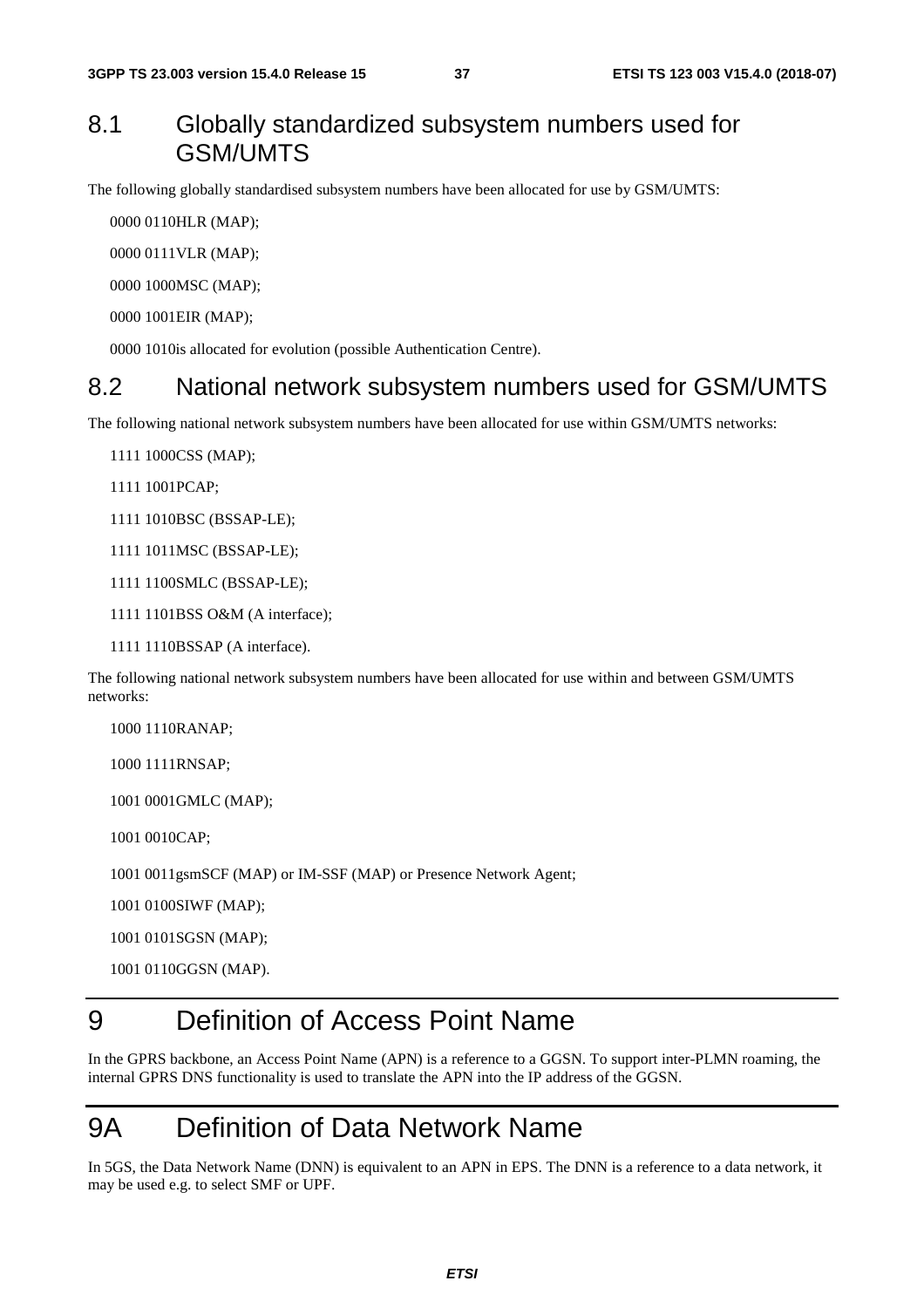The requirements for APN in clause 9 shall apply for DNN in a 5GS as well.

# 9.0 General

Access Point Name as used in the Domain Name System (DNS) Procedures defined in 3GPP TS 29.303 [73] is specified in subclause 19.4.2.2.

# 9.1 Structure of APN

The APN is composed of two parts as follows:

- The APN Network Identifier; this defines to which external network the GGSN/PGW is connected and optionally a requested service by the MS. This part of the APN is mandatory.
- The APN Operator Identifier; this defines in which PLMN GPRS/EPS backbone the GGSN/PGW is located. This part of the APN is optional.

NOTE 1: The APN Operator Identifier is mandatory on certain interfaces, see the relevant stage 3 specifications.

The APN Operator Identifier is placed after the APN Network Identifier. An APN consisting of both the Network Identifier and Operator Identifier corresponds to a DNS name of a GGSN/PGW; the APN has, after encoding as defined in the paragraph below, a maximum length of 100 octets.

The encoding of the APN shall follow the Name Syntax defined in RFC 2181 [18], RFC 1035 [19] and RFC 1123 [20]. The APN consists of one or more labels. Each label is coded as a one octet length field followed by that number of octets coded as 8 bit ASCII characters. Following RFC 1035 [19] the labels shall consist only of the alphabetic characters (A-Z and a-z), digits (0-9) and the hyphen (-). Following RFC 1123 [20], the label shall begin and end with either an alphabetic character or a digit. The case of alphabetic characters is not significant. The APN is not terminated by a length byte of zero.

NOTE 2: A length byte of zero is added by the SGSN/MME at the end of the APN before interrogating a DNS server.

For the purpose of presentation, an APN is usually displayed as a string in which the labels are separated by dots (e.g. "Label1.Label2.Label3").

#### 9.1.1 Format of APN Network Identifier

The APN Network Identifier shall contain at least one label and shall have, after encoding as defined in subclause 9.1 above, a maximum length of 63 octets. An APN Network Identifier shall not start with any of the strings "rac", "lac", "sgsn" or "rnc", and it shall not end in ".gprs", i.e. the last label of the APN Network Identifier shall not be "gprs". Further, it shall not take the value "\*".

In order to guarantee uniqueness of APN Network Identifiers within or between GPRS/EPS PLMN, an APN Network Identifier containing more than one label shall correspond to an Internet domain name. This name should only be allocated by the PLMN if that PLMN belongs to an organisation which has officially reserved this name in the Internet domain. Other types of APN Network Identifiers are not guaranteed to be unique within or between GPRS/EPS PLMNs.

An APN Network Identifier may be used to access a service associated with a GGSN/PGW. This may be achieved by defining:

- an APN which corresponds to a FQDN of a GGSN/PGW, and which is locally interpreted by the GGSN/PGW as a request for a specific service, or
- an APN Network Identifier consisting of 3 or more labels and starting with a Reserved Service Label, or an APN Network Identifier consisting of a Reserved Service Label alone, which indicates a GGSN/PGW by the nature of the requested service. Reserved Service Labels and the corresponding services they stand for shall be agreed between operators who have GPRS/EPS roaming agreements.

### 9.1.2 Format of APN Operator Identifier

The APN Operator Identifier is composed of three labels. The last label (or domain) shall be "gprs". The first and second labels together shall uniquely identify the GPRS/EPS PLMN.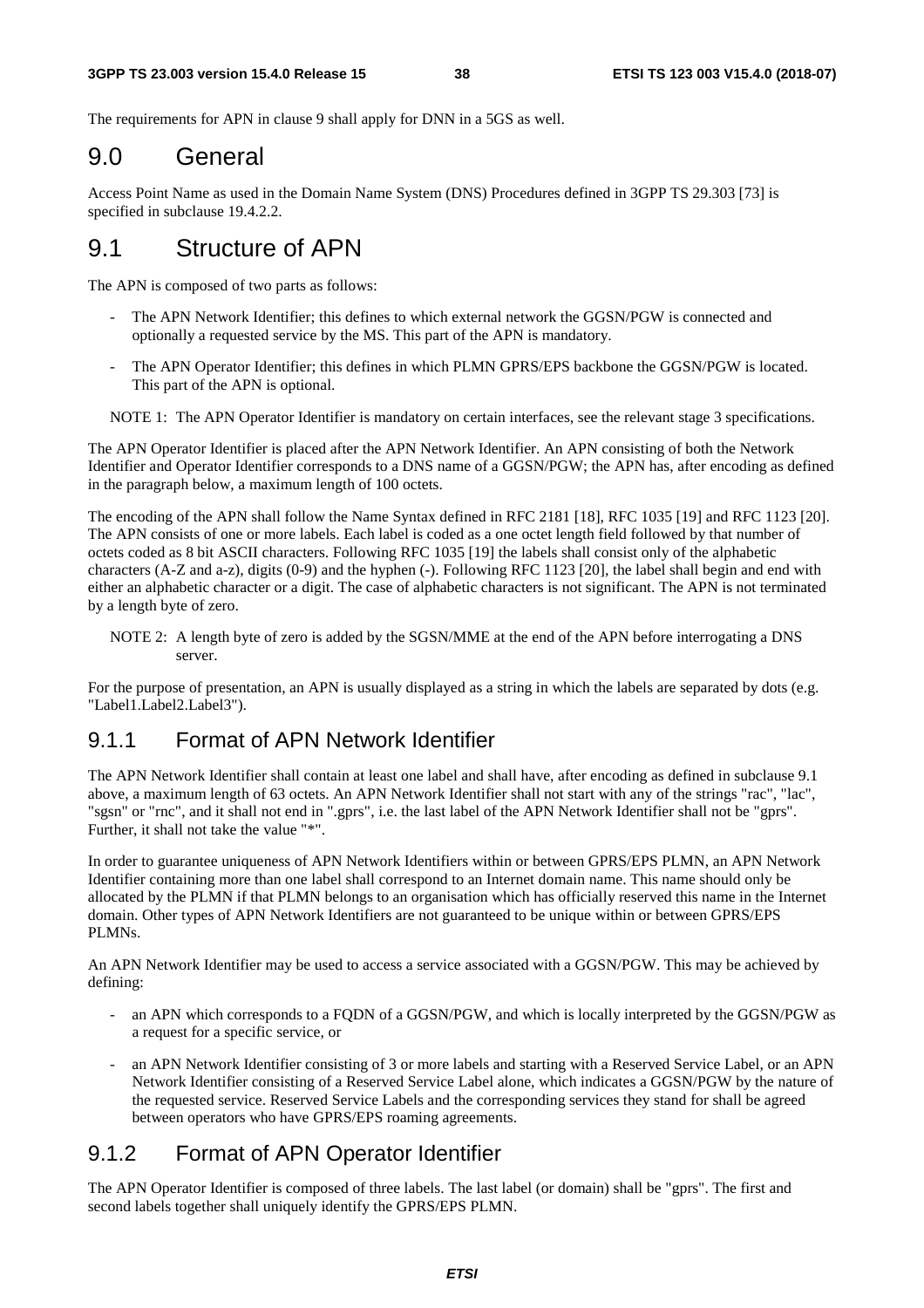For each operator, there is a default APN Operator Identifier (i.e. domain name). This default APN Operator Identifier is derived from the IMSI as follows:

"mnc<MNC>.mcc<MCC>.gprs"

where:

"mnc" and "mcc" serve as invariable identifiers for the following digits.

<MNC> and <MCC> are derived from the components of the IMSI defined in subclause 2.2.

This default APN Operator Identifier is used for home routed inter-PLMN roaming situations when attempting to translate an APN consisting only of a Network Identifier into the IP address of the GGSN/PGW in the HPLMN. The PLMN may provide DNS translations for other, more human-readable, APN Operator Identifiers in addition to the default Operator Identifier described above.

Alternatively, in the roaming case if the GGSN/PGW from the VPLMN is to be selected, the APN Operator Identifier for the UE is constructed from the serving network PLMN ID. In this case, the APN-OI replacement field, if received, shall be ignored.

In order to guarantee inter-PLMN DNS translation, the <MNC> and <MCC> coding used in the "mnc<MNC>.mcc<MCC>.gprs" format of the APN OI shall be:

- $-MNC$  = 3 digits
- $\langle \text{MCC} \rangle = 3$  digits
- If there are only 2 significant digits in the MNC, one "0" digit is inserted at the left side to fill the 3 digits coding of MNC in the APN OI.

As an example, the APN OI for MCC 345 and MNC 12 will be coded in the DNS as "mnc012.mcc345.gprs".

The APN-OI replacement is only used for selecting the GGSN/PGW from the HPLMN. The format of the domain name used in the APN-OI replacement field (as defined in 3GPP TS 23.060 [3] and 3GPP TS 23.401 [72]) is the same as the default APN-OI as defined above except that it may be preceded by one or more labels each separated by a dot.

EXAMPLE 1: province1.mnc012.mcc345.gprs

EXAMPLE 2: ggsn-cluster-A.provinceB.mnc012.mcc345.gprs

The APN constructed using the APN-OI replacement field is only used for DNS translation. The APN when being sent to other network entities over GTP interfaces shall follow the rules as specified in 3GPP TS 23.060 [3] and 3GPP TS 23.401 [72].

## 9.2 Definition of the Wild Card APN

The APN field in the HLR may contain a wild card APN if the HPLMN operator allows the subscriber to access any network of a given PDP Type. If an SGSN has received such a wild card APN, it may either choose the APN Network Identifier received from the Mobile Station or a default APN Network Identifier for addressing the GGSN when activating a PDP context.

#### 9.2.1 Coding of the Wild Card APN

The wild card APN is coded as an APN with "\*" as its single label, (i.e. a length octet with value one, followed by the ASCII code for the asterisk).

# 9.3 Definition of Emergency APN

The Emergency APN (Em-APN) is an APN used to derive a PDN GW selected for IMS Emergency call support. The exact encoding of the Em-APN is the responsibility of each PLMN operator as it is only valid within a given PLMN.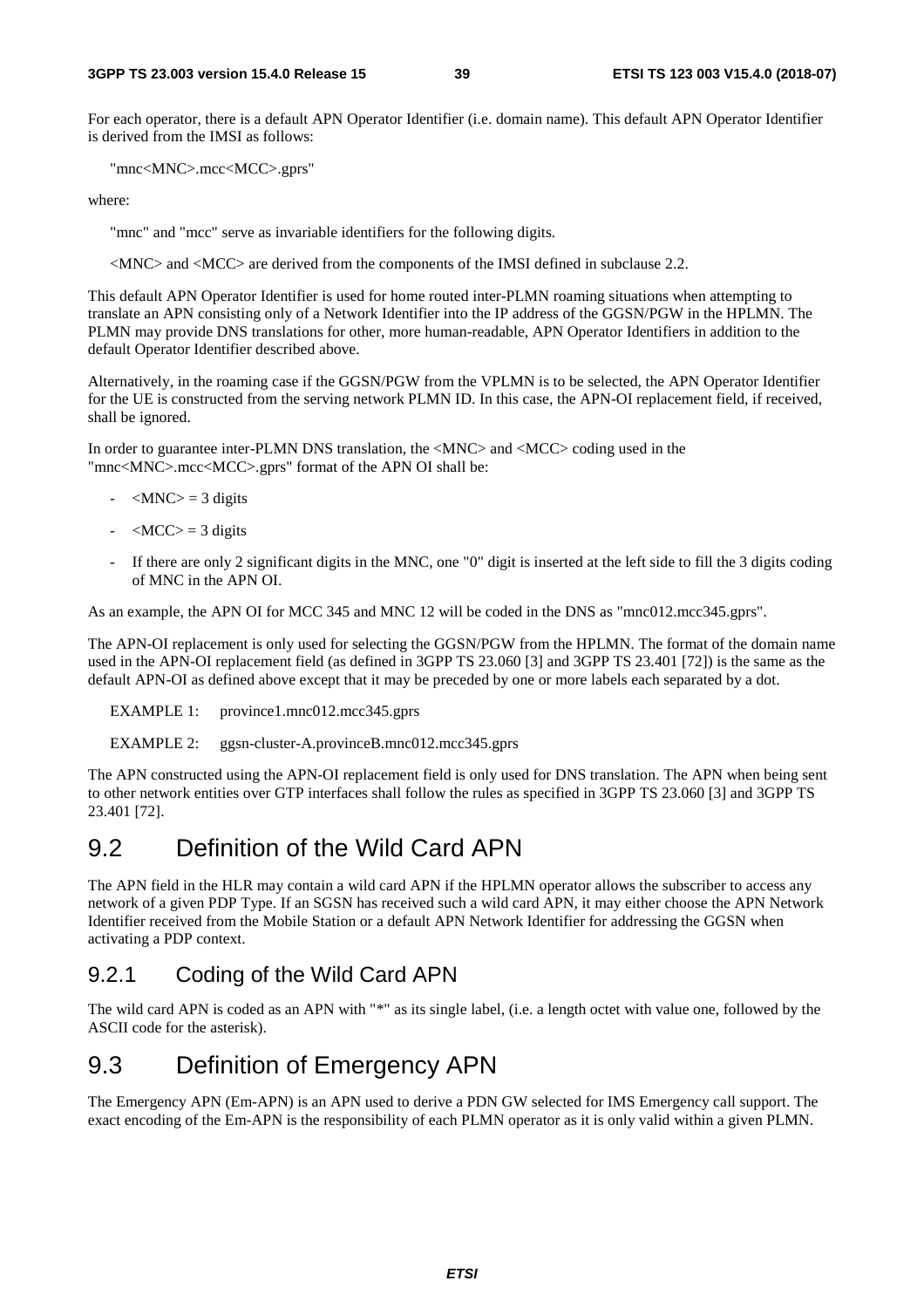# 10 Identification of the Cordless Telephony System entities

# 10.1 General description of CTS-MS and CTS-FP Identities

Every CTS-FP broadcasts a local identity - the Fixed Part Beacon Identity (FPBI) - which contains an Access Rights Identity. Every CTS-MS has both an Access Rights Key and a CTS Mobile Subscriber Identity (CTSMSI). These operate as a pair. A CTS-MS is allowed to access any CTS-FP which broadcasts an FPBI which can be identified by any of the CTS-MS Access Rights Keys of that CTS-MS. The CTS-MS Access Rights Key contains the FPBI and the FPBI Length Indicator (FLI) indicating the relevant part of the FPBI used to control access.

# 10.2 CTS Mobile Subscriber Identities

#### 10.2.1 General

Each CTS-MS has one or more temporary identities which are used for paging and to request access. The structure and allocation principles of the CTS Mobile Subscriber Identities (CTSMSI) are defined below.

#### 10.2.2 Composition of the CTSMSI



#### **Figure 13: Structure of CTSMSI**

The CTSMSI is composed of the following elements:

- CTSMSI Type. Its length is 2 bits;
- Significant Part. Its length is 20 bits.

The following CTSMSI Type values have been allocated for use by CTS:

- 00 Default Individual CTSMSI;
- 01 Reserved;
- 10 Assigned Individual CTSMSI;
- 11 Assigned Connectionless Group CTSMSI.

#### 10.2.3 Allocation principles

The default Individual CTSMSI contains the least significant portion of the IMSI. This is the default CTS-MS identity.

Assigned CTSMSIs are allocated by the CTS-FP during enrolment, registration and other access procedures. Significant Part of the assigned CTSMSI shall be allocated in the range 00001-FFFFE. CTS-FP shall not allocate Significant Part equal to 00000 or to FFFFF and shall not allocate Assigned CTSMSI using Reserved Type value. Such assignments shall be ignored by the CTS-MS.

Assigned CTSMSIs are allocated in ciphered mode.

NOTE: The assigned individual CTSMSI should be updated whenever it is sent in clear text on the CTS radio interface during RR connection establishment.

The value FFFFF from the set of Assigned Connectionless Group CTSMSI shall be considered in all CTS-MS as the value of the Connectionless Broadcast Identifier.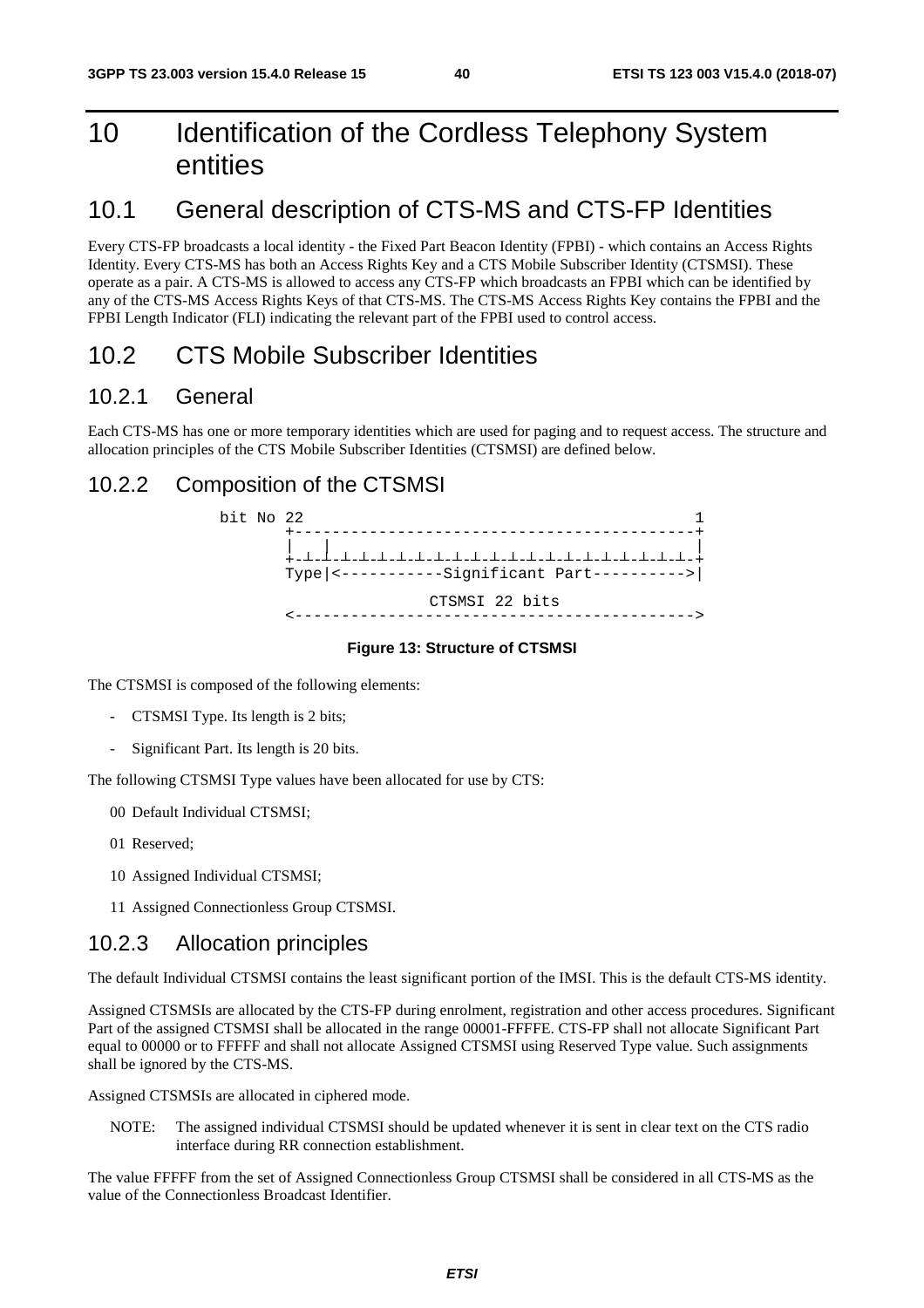#### 10.2.4 CTSMSI hexadecimal representation

The 22 bits of CTSMSI are padded with 2 leading zeroes to give a 6 digit hexadecimal value.

EXAMPLE: binary CTSMSI value: 11 1001 0010 0000 1011 1100

hexadecimal CTSMSI value: 39 20 BC.

## 10.3 Fixed Part Beacon Identity

#### 10.3.1 General

Each CTS-FP has one Fixed Part Beacon Identity known by the enrolled CTS-MSs. The FPBI is periodically broadcast on the BCH logical channel so that the CTS-MSs are able to recognise the identity of the CTS-FP. The FPBI contains an Access Rights Identity.

Enrolled CTS-MSs shall store the FPBI to which their assigned CTSMSIs are related.

Below the structure and allocation principles of the Fixed Part Beacon Identity (FPBI) are defined.

### 10.3.2 Composition of the FPBI

#### 10.3.2.1 FPBI general structure



#### **Figure 14: General structure of FPBI**

The FPBI is composed of the following elements:

- FPBI Type. Its length is 2 bits;
- FPBI Significant Part. Its length is 17 bits.

NOTE: The three LSBs bits of the FPBI form the 3-bit training sequence code (TSC). See 3GPP TS 45.056 [35].

The following FPBI Type values have been allocated for use by CTS:

00 FPBI class A: residential and single-cell systems;

01 FPBI class B: multi-cell PABXs.

All other values are reserved and CTS-MSs shall treat these values as FPBI class A.

#### 10.3.2.2 FPBI class A

This class is intended to be used for small residential and private (PBX) single cell CTS-FP.



#### **Figure 15: Structure of FPBI class A**

The FPBI class A is composed of the following elements: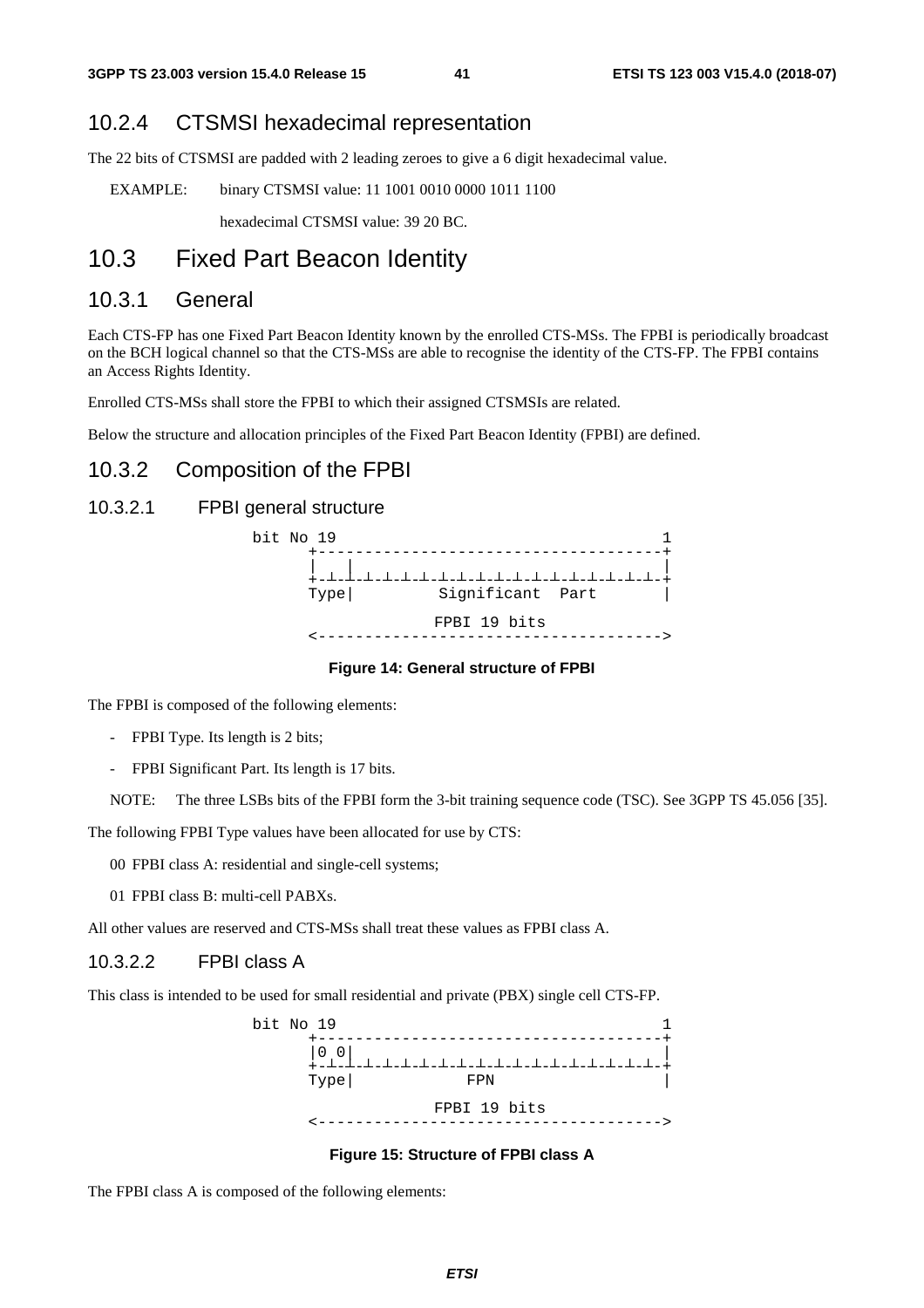#### **3GPP TS 23.003 version 15.4.0 Release 15 42 ETSI TS 123 003 V15.4.0 (2018-07)**

- FPBI Class A Type. Its length is 2 bits and its value is 00;
- Fixed Part Number (FPN). Its length is 17 bits. The FPN contains the least significant bits of the Serial Number part of the IFPEI.

The FPBI Length Indicator shall be set to 19 for a class A FPBI.

#### 10.3.2.3 FPBI class B

This class is reserved for more complex private installation such as multi-cell PABXs.

bit No  $19$   $1$  +-------------------------------------+ |0 1| |  $\begin{bmatrix} 0 & 1 \\ + & -1 & -1 \\ \text{Type} & \end{bmatrix}$ ┴-┴-┴-┴-┴-┴-┴-┴-┴-┴-┴-┴-┴-┴-┴-┴-┴-┴-+  $CNN$  + FPN + RPN FPBI 19 bits <------------------------------------->

#### **Figure 16: Structure of FPBI class B**

The FPBI class B is composed of the following elements:

- FPBI Class B Type. Its length is 2 bits and its value is 01;
- CTS Network Number (CNN). Its length is defined by the manufacturer or the system installer;
- Fixed Part Number (FPN). Its length is defined by the manufacturer or the system installer;
- Radio Part Number (RPN) assigned by the CTS manufacturer or system installer. Its length is defined by the manufacturer or the system installer.
- NOTE: RPN is used to separate a maximum of  $2^{RPN \text{ length}}$  different cells from each other. This defines a cluster of cells supporting intercell handover. RPN length is submitted to a CTS-MS as a result of a successful attachment.

The FPBI Length Indicator shall be set to  $(2 + CNN$  Length) for a class B FPBI.

#### 10.3.3 Allocation principles

The FPBI shall be allocated during the CTS-FP initialisation procedure. Any change to the value of the FPBI of a given CTS-FP shall be considered as a CTS-FP re-initialisation; i.e. each enrolled CTS-MS needs to be enrolled again.

FPBI are not required to be unique (i.e. several CTS-FP can have the same FPBI in different areas). Care should be taken to limit CTS-MS registration attempts to a fixed part with the same FPBI as another fixed part.

# 10.4 International Fixed Part Equipment Identity

#### 10.4.1 General

The structure and allocation principles of the International Fixed Part Equipment Identity (IFPEI) are defined below.

#### 10.4.2 Composition of the IFPEI



#### **Figure 17: Structure of IFPEI**

The IFPEI is composed of the following elements (each element shall consist of decimal digits only):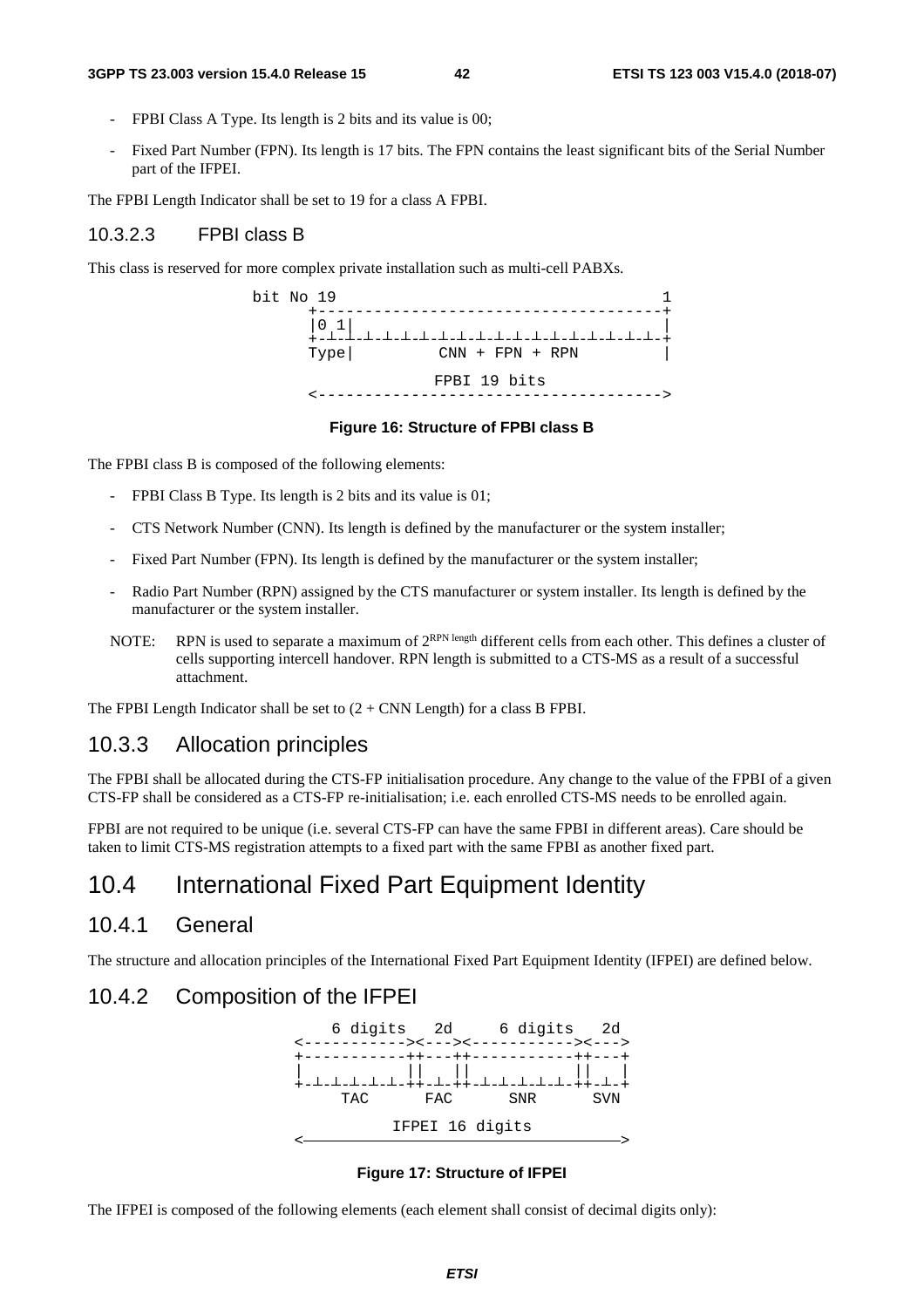- Type Approval Code (TAC). Its length is 6 decimal digits;
- Final Assembly Code (FAC). Its length is 2 decimal digits;
- Serial NumbeR (SNR). Its length is 6 decimal digits;
- Software Version Number (SVN) identifies the software version number of the fixed part equipment. Its length is 2 digits.

Regarding updates of the IFPEI: the TAC, FAC and SNR shall be physically protected against unauthorised change (see 3GPP TS 42.009 [36]); i.e. only the SVN part of the IFPEI can be modified.

#### 10.4.3 Allocation and assignment principles

The Type Approval Code (TAC) is issued by a global administrator.

The place of final assembly (FAC) is encoded by the manufacturer.

Manufacturers shall allocate unique serial numbers (SNR) in a sequential order.

The Software Version Number (SVN) is allocated by the manufacturer after authorisation by the type approval authority. SVN value 99 is reserved for future use.

# 10.5 International Fixed Part Subscription Identity

#### 10.5.1 General

The structure and allocation principles of the International Fixed Part Subscription Identity (IFPSI) are defined below.

#### 10.5.2 Composition of the IFPSI



#### **Figure 18: Structure of IFPSI**

The IFPSI is composed of the following elements (each element shall consist of decimal digits only):

- Mobile Country Code (MCC) consisting of three digits. The MCC identifies the country of the CTS-FP subscriber (e.g. 208 for France);
- CTS Operator Number (CON). Its length is three digits;
- Fixed Part Identification Number (FPIN) identifying the CTS-FP subscriber.

The National Fixed Part Subscriber Identity (NFPSI) consists of the CTS Operator Number and the Fixed Part Identification Number.

#### 10.5.3 Allocation and assignment principles

IFPSI shall consist of decimal characters (0 to 9) only.

The allocation of Mobile Country Codes (MCCs) is administered by the ITU.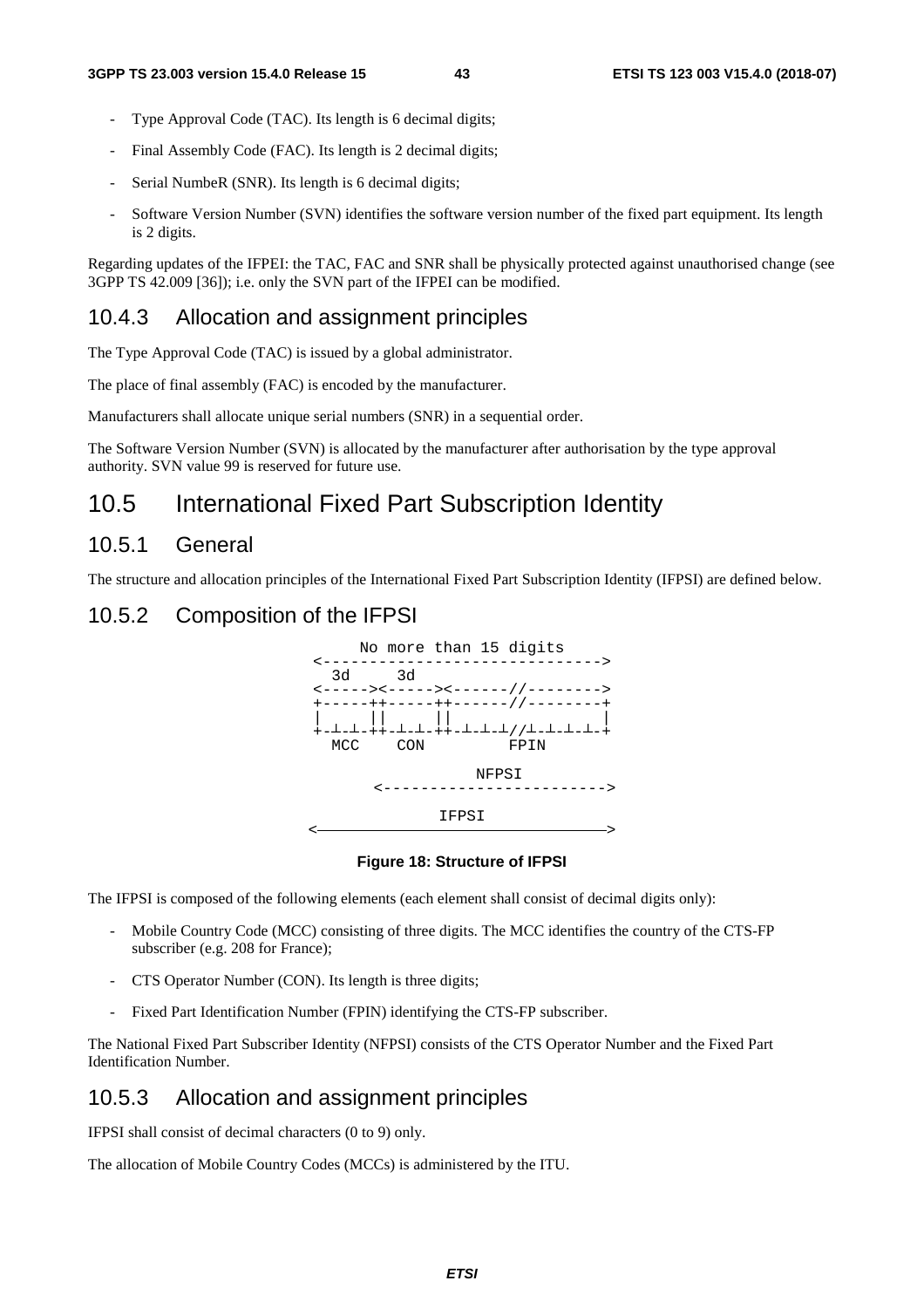The allocation of CTS Operator Number (CON) and the structure of National Fixed Part Subscriber Identity (NFPSI) may be responsibility of each national numbering plan administrator.

CTS Operators shall allocate unique Fixed Part Identification Numbers.

# 11 Identification of Localised Service Area

Cells may be grouped into specific localised service areas. Each localised service area is identified by a localised service area identity (LSA ID). No restrictions are placed on what cells may be grouped into a given localised service area.

The LSA ID can either be a PLMN significant number or a universal identity. This shall be known both in the networks and in the SIM.

The LSA ID consists of 24 bits, numbered from 0 to 23, with bit 0 being the LSB. Bit 0 indicates whether the LSA is a PLMN significant number or a universal LSA. If the bit is set to 0 the LSA is a PLMN significant number; if it is set to 1 it is a universal LSA.



The LSA ID shall be composed as shown in figure 19:

#### **Figure 19: Structure of LSA ID**

# 12 Identification of PLMN, RNC, Service Area, CN domain and Shared Network Area

The following clauses describe identifiers which are used by both the CN and the UTRAN across the Iu interface. For identifiers which are solely used within the UTRAN, see 3GPP TS 25.401 [16].

NOTE: in the following subclauses, the double vertical bar notation  $\parallel$  indicates the concatenation operator.

## 12.1 PLMN Identifier

A Public Land Mobile Network is uniquely identified by its PLMN identifier. PLMN-Id consists of Mobile Country Code (MCC) and Mobile Network Code (MNC).

 $-$  PLMN-Id = MCC  $\parallel$  MNC

The MCC and MNC are predefined within a UTRAN, and set in the RNC via O&M.

# 12.2 CN Domain Identifier

A CN Domain Edge Node is identified within the UTRAN by its CN Domain Identifier. The CN Domain identifier is used over UTRAN interfaces to identify a particular CN Domain Edge Node for relocation purposes. The CN Domain identifier for Circuit Switching (CS) consists of the PLMN-Id and the LAC, whereas for Packet Switching (PS) it consists of the PLMN-Id, the LAC, and the RAC of the first accessed cell in the target RNS.

The two following CN Domain Identifiers are defined:

- CN CS Domain-Id = PLMN-Id  $\parallel$  LAC
- CN PS Domain-Id = PLMN-Id  $\parallel$  LAC  $\parallel$  RAC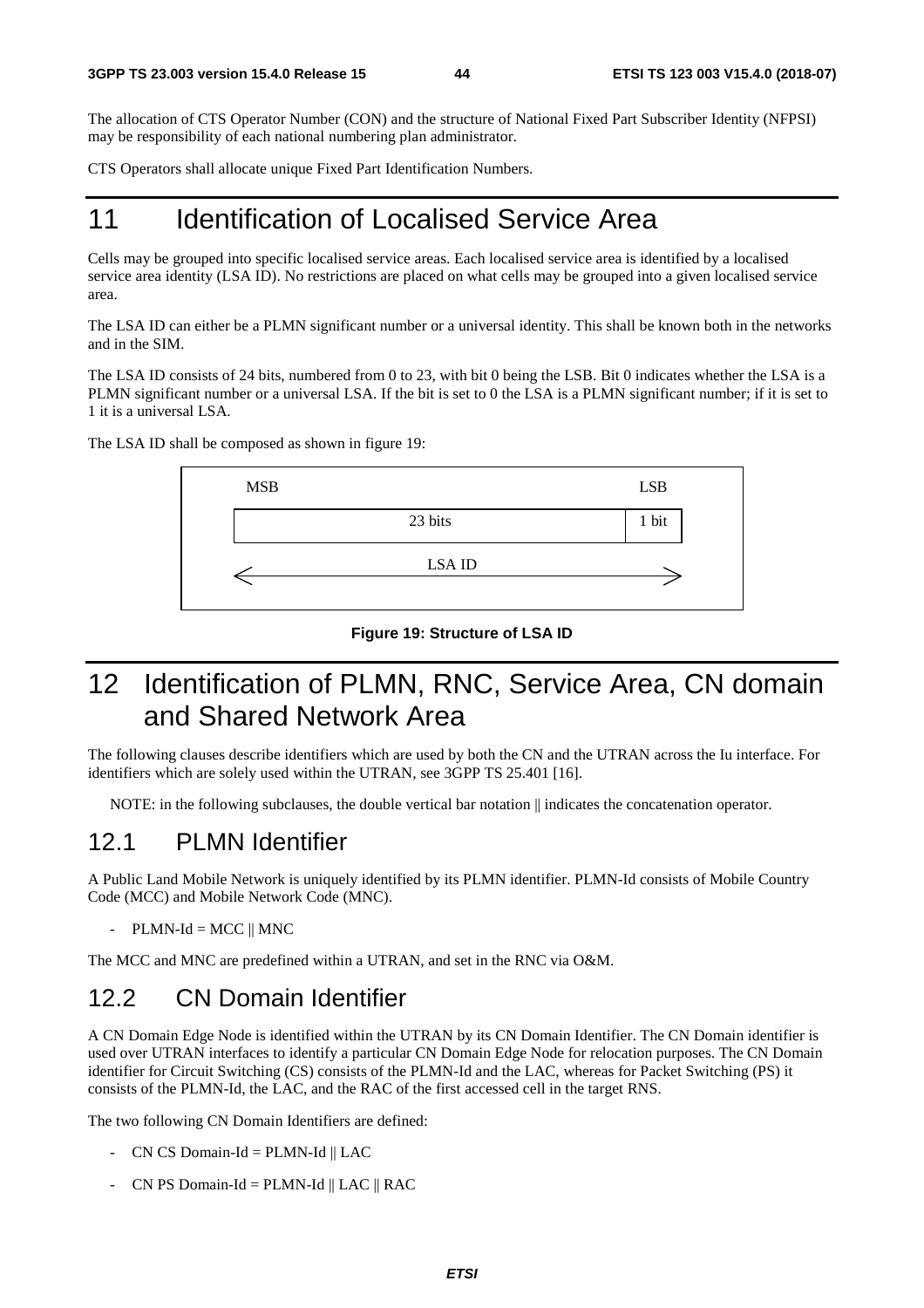The LAC and RAC are defined by the operator, and set in the RNC via O&M.

For the syntax description and the use of this identifier in RANAP signalling, see 3GPP TS 25.413 [17].

## 12.3 CN Identifier

A CN node is uniquely identified within a PLMN by its CN Identifier (CN-Id). The CN-Id together with the PLMN identifier globally identifies the CN node. The CN-Id together with the PLMN-Id is used as the CN node identifier in RANAP signalling over the Iu interface.

 $Global CN-Id = PLMN-Id \parallel CN-Id$ 

The CN-Id is defined by the operator, and set in the nodes via O&M.

For the syntax description and the use of this identifier in RANAP signalling, see 3GPP TS 25.413 [17].

# 12.4 RNC Identifier

An RNC node is uniquely identified by its RNC Identifier (RNC-Id). The RNC-Id of an RNC is used in the UTRAN, in a GERAN which is operating in GERAN Iu mode and between them. A BSC which is part of a GERAN operating in Iu mode is uniquely identified by its RNC Identifier (RNC-Id). The RNC-Id of a BSC is used in a GERAN which is operating in GERAN Iu mode, in the UTRAN and between them. RNC-Id together with the PLMN identifier globally identifies the RNC. The RNC-Id on its own or the RNC-Id together with the PLMN-Id is used as the RNC identifier in the UTRAN Iub, Iur and Iu interfaces. The SRNC-Id is the RNC-Id of the SRNC. The C-RNC-Id is the RNC-Id of the controlling RNC. The D-RNC-Id is the RNC Id of the drift RNC.

- Global RNC-Id = PLMN-Id || RNC-Id

The RNC-Id is defined by the operator, and set in the RNC via O&M

For the syntax description and the use of this identifier in RANAP signalling, see 3GPP TS 25.413 [17].

For the usage of this identifier on Iur-g, see 3GPP TS 43.130 [43].

# 12.5 Service Area Identifier

The Service Area Identifier (SAI) is used to identify an area consisting of one or more cells belonging to the same Location Area. Such an area is called a Service Area and can be used for indicating the location of a UE to the CN.

The Service Area Code (SAC) together with the PLMN-Id and the LAC constitute the Service Area Identifier.

 $-SAI = PLMN-Id \parallel LAC \parallel SAC$ 

The SAC is defined by the operator, and set in the RNC via O&M.

For the syntax description and the use of this identifier in RANAP signalling, see 3GPP TS 25.413 [17]. 3GPP TS 25.423 [37] and 3GPP TS 25.419 [38] define the use of this identifier in RNSAP and SABP signalling.

A cell may belong to one or two Service Areas. If it belongs to two Service Areas, one is applicable in the Broadcast (BC) domain and the other is applicable in both the CS and PS domains.

The Broadcast (BC) domain requires that its Service Areas each consist of only one cell. This does not limit the use of Service Areas for other domains. Refer to 3GPP TS 25.410 [39] for a definition of the BC domain.

# 12.6 Shared Network Area Identifier

The Shared Network Area Identifier (SNA-Id) is used to identify an area consisting of one or more Location Areas. Such an area is called a Shared Network Area and can be used to grant access rights to parts of a Shared Network to a UE in connected mode (see 3GPP TS 25.401 [39]).

The Shared Network Area Identifier consists of the PLMN-Id followed by the Shared Network Area Code (SNAC).

 $-SNA-Id = PLMN-Id \parallel SNAC$ 

The SNAC is defined by the operator.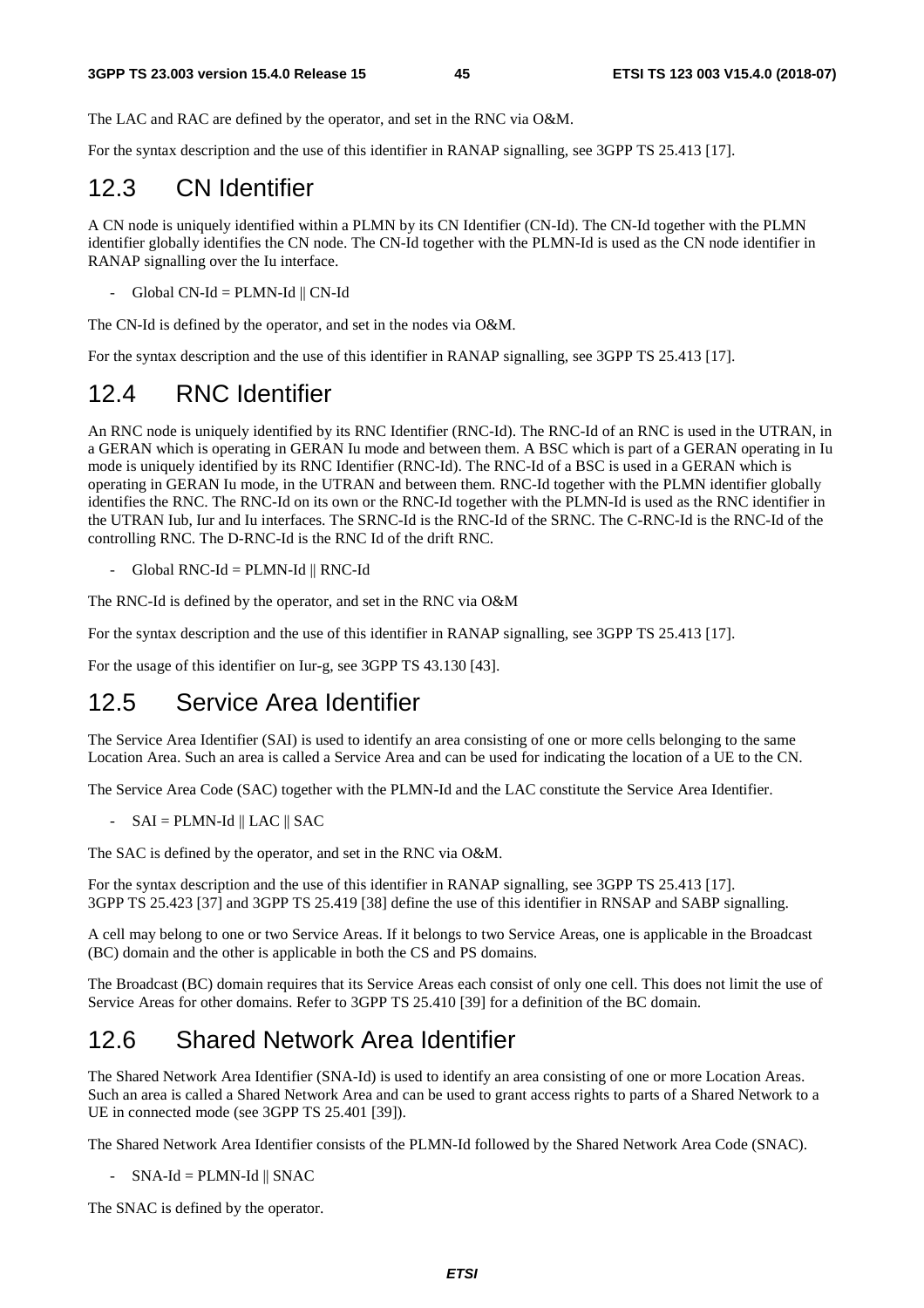For the syntax description and the use of this identifier in RANAP signalling, see 3GPP TS 25.413 [17].

# 13 Numbering, addressing and identification within the IP multimedia core network subsystem

# 13.1 Introduction

This clause describes the format of the parameters needed to access the IP multimedia core network subsystem. For further information on the use of the parameters see 3GPP TS 23.228 [24] and 3GPP TS 29.163 [63]. For more information on the ".3gppnetwork.org" domain name and its applicability, see Annex D of the present document. For more information on the ".invalid" top level domain see IETF RFC 2606 [64].

# 13.2 Home network domain name

The home network domain name shall be in the form of an Internet domain name, e.g. operator.com, as specified in IETF RFC 1035 [19] and IETF RFC 1123 [20]. The home network domain name consists of one or more labels. Each label shall consist of the alphabetic characters (A-Z and a-z), digits (0-9) and the hyphen (-) in accordance with IETF RFC 1035 [19]. Each label shall begin and end with either an alphabetic character or a digit in accordance with IETF RFC 1123 [20]. The case of alphabetic characters is not significant.

For 3GPP systems, if there is no ISIM application, the UE shall derive the home network domain name from the IMSI as described in the following steps:

- 1. Take the first 5 or 6 digits, depending on whether a 2 or 3 digit MNC is used (see 3GPP TS 31.102 [27]) and separate them into MCC and MNC; if the MNC is 2 digits then a zero shall be added at the beginning.
- 2. Use the MCC and MNC derived in step 1 to create the "mnc<MNC>.mcc<MCC>.3gppnetwork.org" domain name.
- 3. Add the label "ims." to the beginning of the domain.

An example of a home network domain name is:

IMSI in use: 234150999999999;

where:

- $MCC = 234$ ;
- $MNC = 15$ ; and
- MSIN = 0999999999,

which gives the home network domain name: ims.mnc015.mcc234.3gppnetwork.org.

For 3GPP2 systems, if there is no IMC present, the UE shall derive the home network domain name as described in Annex C of 3GPP2 X.S0013-004 [67].

# 13.3 Private User Identity

The private user identity shall take the form of an NAI, and shall have the form username@realm as specified in clause 2.1 of IETF RFC 4282 [53].

NOTE: It is possible for a representation of the IMSI to be contained within the NAI for the private identity.

For 3GPP systems, the private user identity used for the user shall be as specified in subclause 4.2 of 3GPP TS 24.229 [81] and in 3GPP TS 23.228 [24] Annex E.3.1. If the private user identity is not known, the private user identity shall be derived from the IMSI.

The following steps show how to build the private user identity out of the IMSI:

1. Use the whole string of digits as the username part of the private user identity; and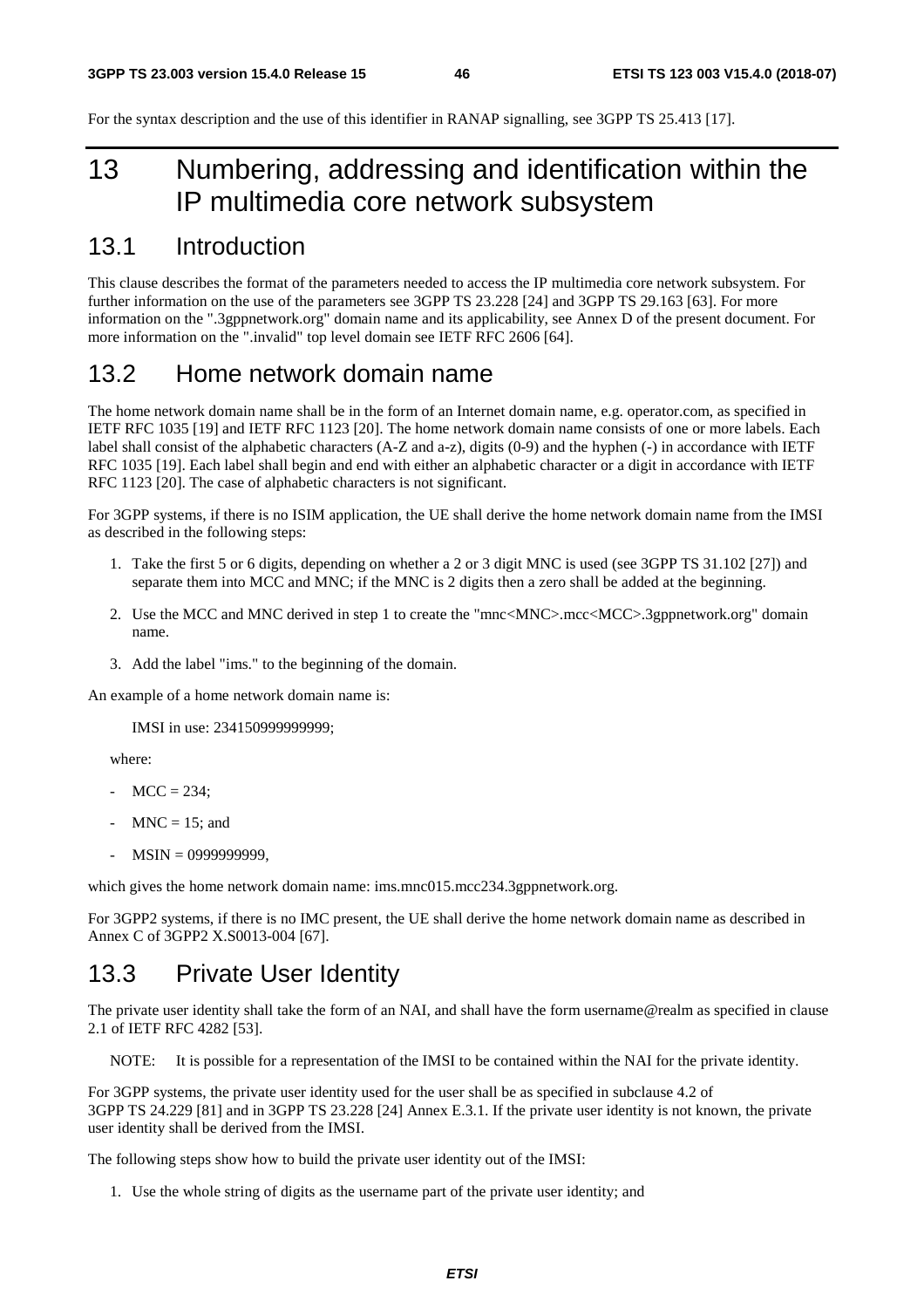2. convert the leading digits of the IMSI, i.e. MNC and MCC, into a domain name, as described in subclause 13.2.

The result will be a private user identity of the form "<IMSI>@ims.mnc<MNC>.mcc<MCC>.3gppnetwork.org". For example: If the IMSI is 2341509999999999 (MCC = 234, MNC = 15), the private user identity then takes the form "234150999999999@ims.mnc015.mcc234.3gppnetwork.org".

For 3GPP2 systems, if there is no IMC present, the UE shall derive the private user identity as described in Annex C of 3GPP2 X.S0013-004 [67].

# 13.4 Public User Identity

A Public User Identity is any identity used by a user within the IMS subsystem for requesting communication to another user.

The Public User Identity shall take the form of either a SIP URI (see IETF RFC 3261 [26]) or a Tel URI (see IETF RFC 3966 [45]).

The 3GPP specifications describing the interfaces over which Public User Identities are transferred specify the allowed Public User Identity formats, in particular 3GPP TS 24.229 [81] for SIP signalling interfaces, 3GPP TS 29.229 [95] for Cx and Dx interfaces, 3GPP TS 29.329 [96] for Sh interface, 3GPP TS 29.165 [97] for II-NNI interface.

In the case the user identity is a telephone number, it shall be represented either by a Tel URI or by a SIP URI that includes a "user=phone" URI parameter and a "userinfo" part that shall follow the same format as the Tel URI.

According to 3GPP TS 24.229 [81], the UE can use either:

- a global number as defined in IETF RFC 3966 [45] and following E.164 format, as defined by ITU-T Recommendation E.164 [10] or
- a local number, that shall include a "phone-context" parameter that identifies the scope of its validity, as per IETF RFC 3966 [45].

According to 3GPP TS 29.165 [97] a global number as defined in IETF RFC 3966 [45] shall be used in a tel-URI or in the user portion of a SIP URI with the user=phone parameter when conveyed via a non-roaming II-NNI except when agreement exists between the operators to also allow other kinds of numbers.

According to 3GPP TS 29.229 [95] and 3GPP TS 29.329 [96] the canonical forms of SIP URI and Tel URI shall be used over the corresponding Diameter interfaces.

The canonical form of a SIP URI for a Public User Identity shall take the form "sip:username@domain" as specified in IETF RFC 3261 [26], section 10.3. SIP URI comparisons shall be performed as defined in IETF RFC 3261 [26], section 19.1.4.

The canonical form of a Tel URI for a Public User Identity shall take the form "tel:+<CC><NDC><SN>" (max number of digits is 15), that represents an E.164 number and shall contain a global number without parameters and visual separators (see IETF RFC 3966[45], section 3). Tel URI comparisons shall be performed as defined in IETF RFC 3966[45], section 4.

Public User Identities are stored in the HSS either as a distinct Public User Identity or as a Wildcarded Public User Identity. A distinct Public User Identity contains the Public User Identity that is used in routing and it is explicitly provisioned in the HSS.

## 13.4A Wildcarded Public User Identity

Public User Identities may be stored in the HSS as Wildcarded Public User Identities. A Wildcarded Public User Identity represents a collection of Public User Identities that share the same service profile and are included in the same implicit registration set. Wildcarded Public User Identities enable optimisation of the operation and maintenance of the nodes for the case in which a large amount of users are registered together and handled in the same way by the network. The format of a Wildcarded Public User Identity is the same as for the Wildcarded PSI described in subclause 13.5.

# 13.4B Temporary Public User Identity

For 3GPP systems, if there is no ISIM application to host the Public User Identity, a Temporary Public User Identity shall be derived, based on the IMSI. The Temporary Public User Identity shall be of the form as described in sub-clause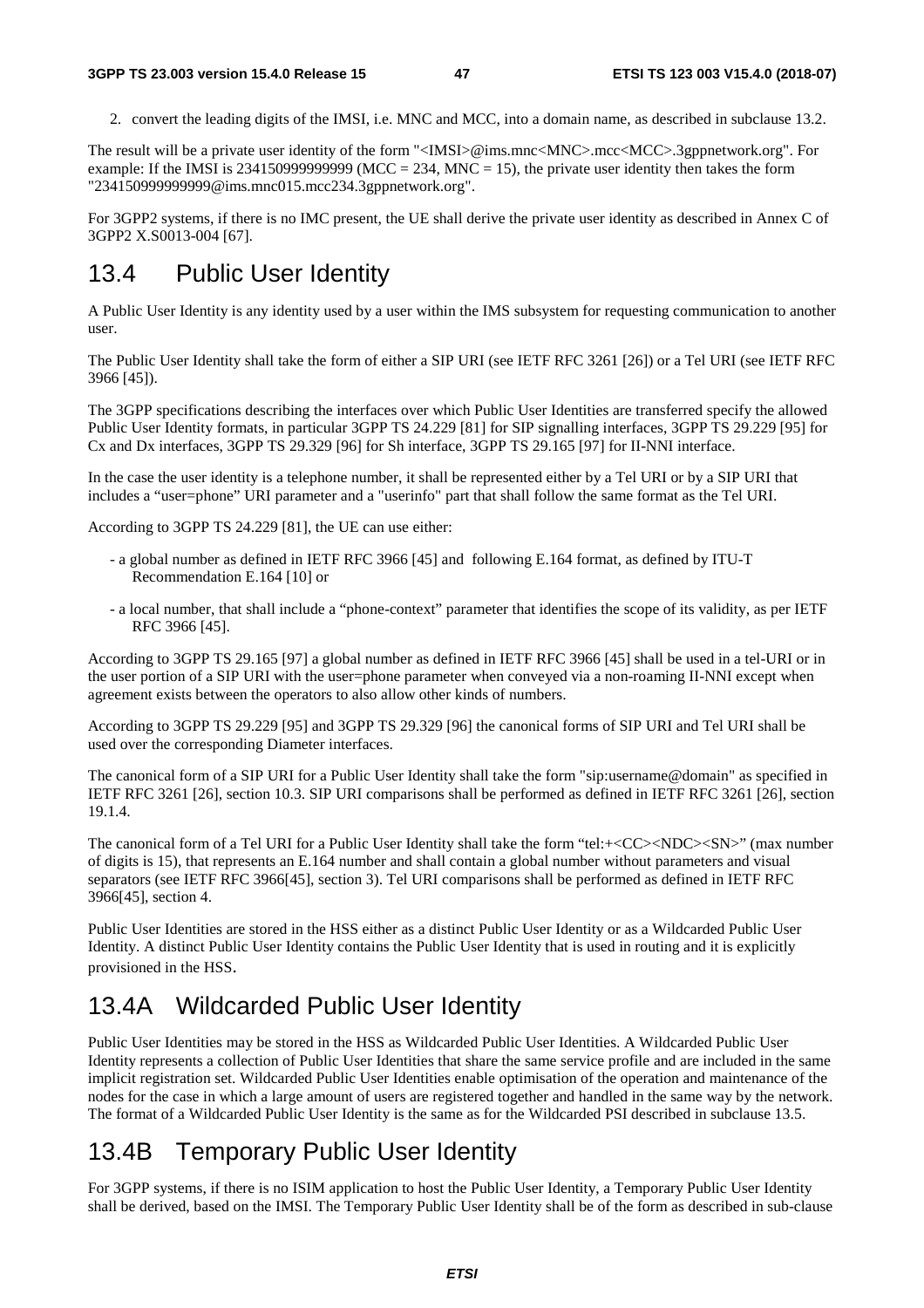13.4 and shall consist of the string "sip:" appended with a username and domain portion equal to the IMSI derived Private User Identity, as described in sub-clause 13.2. An example using the same example IMSI from sub-clause 13.2 can be found below:

EXAMPLE: "sip:234150999999999@ims.mnc015.mcc234.3gppnetwork.org".

For 3GPP2 systems, if there is no IMC present, the UE shall derive the public user identity as described in Annex C of 3GPP2 X.S0013-004 [67].

# 13.5 Public Service Identity (PSI)

The public service identity shall take the form of either a SIP URI (see IETF RFC 3261 [26]) or a Tel URI (see IETF RFC 3966 [45]). A public service identity identifies a service, or a specific resource created for a service on an application server. The domain part is pre-defined by the IMS operators and the IMS system provides the flexibility to dynamically create the user part of the PSIs.

The PSIs are stored in the HSS either as a distinct PSI or as a wildcarded PSI. A distinct PSI contains the PSI that is used in routing , whilst a wildcarded PSI represents a collection of PSIs. Wildcarded PSIs enable optimisation of the operation and maintenance of the nodes. A wildcarded PSI consists of a delimited regular expression located either in the userinfo portion of the SIP URI or in the telephone-subscriber portion of the Tel URI. The regular expression in the wildcarded PSI shall take the form of Extended Regular Expressions (ERE) as defined in chapter 9 in IEEE 1003.1-2004 Part 1 [60]. The delimiter shall be the exclamation mark character ("!"). If more than two exclamation mark characters are present in the userinfo portion or telephone-subscriber portion of a wildcarded PSI then the outside pair of exclamation mark characters is regarded as the pair of delimiters (i.e. no exclamation mark characters are allowed to be present in the fixed parts of the userinfo portion or telephone-subscriber portion).

When stored in the HSS, the wildcarded PSI shall include the delimiter character to indicate the extent of the part of the PSI that is wildcarded. It is used to separate the regular expression from the fixed part of the wildcarded PSI.

Example: The following PSI could be stored in the HSS - "sip:chatlist!.\*!@example.com".

When used on an interface, the exclamation mark characters within a PSI shall not be interpreted as delimiter..

Example: The following PSIs communicated in interface messages to the HSS will match to the wildcarded PSI of "sip:chatlist!.\*!@example.com" stored in the HSS:

- sip:chatlist1@example.com
- sip:chatlist2@example.com
- sip:chatlist42@example.com
- sip:chatlistAbC@example.com
- sip:chatlist!1@example.com

Note that sip:chatlist1@example.com and sip:chatlist!1@example.com are regarded different specific PSIs, both matching the wildcarded PSI sip:chatlist!.\*!@example.com.

When used by an application server to identify a specific resource (e.g. a chat session) over Inter Operator Network to Network Interface (II-NNI), the PSI should be a SIP URI without including a port number.

NOTE: Based on local configuration policy, a PSI can be routed over Inter Operator Network to Network Interface (II-NNI). Details of this routing are operator specific and out of scope of this specification.

## 13.5A Private Service Identity

The Private Service Identity is applicable to a PSI user and is similar to a Private User Identity in the form of a Network Access Identifier (NAI), which is defined in IETF RFC 4282 [53]. The Private Service Identity is operator defined and although not operationally used for registration, authorisation and authentication in the same way as Private User Identity, it enables Public Service Identities to be associated to a Private Service Identity which is required for compatibility with the Cx procedures.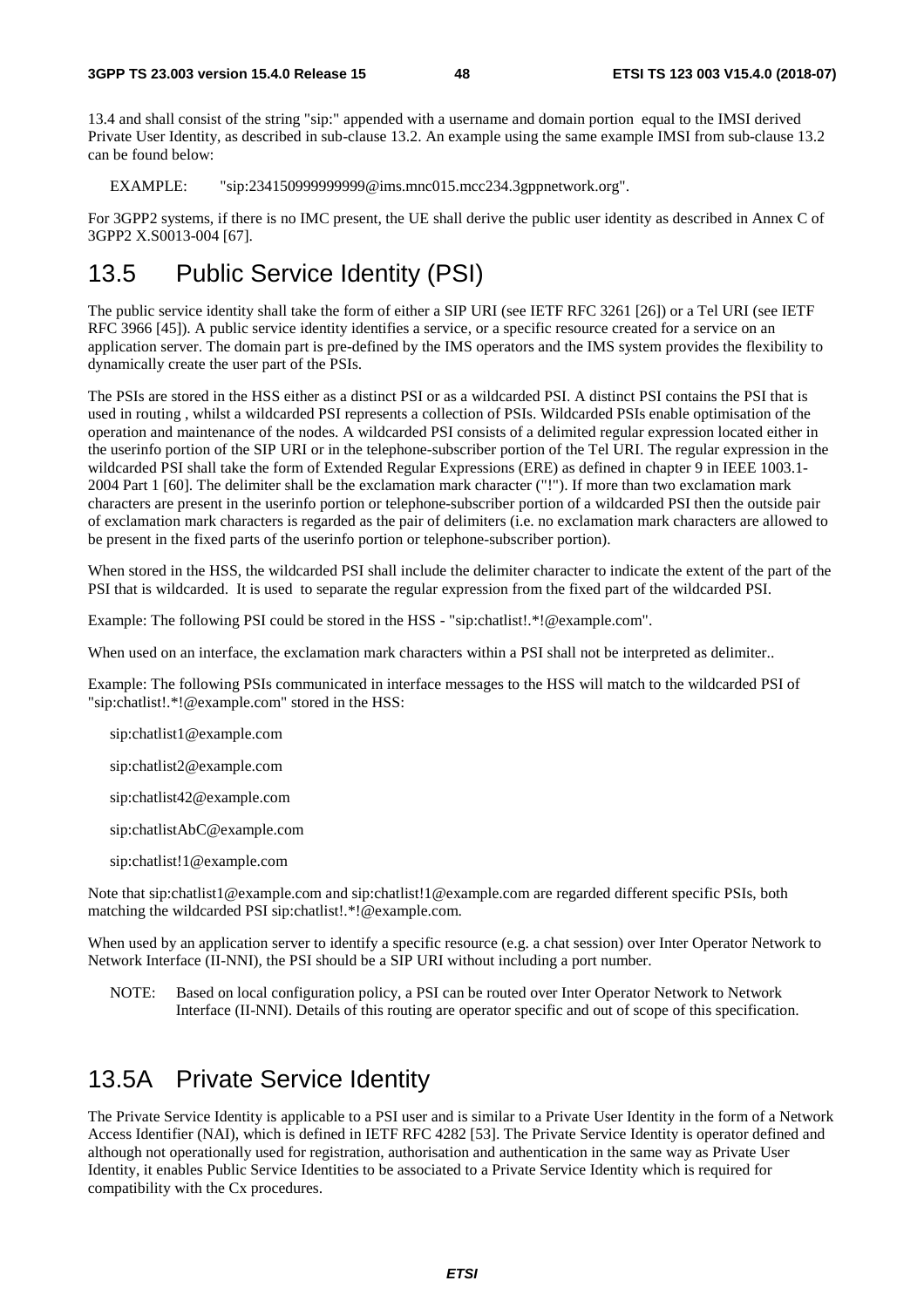# 13.6 Anonymous User Identity

The Anonymous User Identity shall take the form of a SIP URI (see IETF RFC 3261 [26]). A SIP URI for an Anonymous User Identity shall take the form "sip:user@domain". The user part shall be the string "anonymous" and the domain part shall be the string "anonymous.invalid". The full SIP URI for Anonymous User Identity is thus:

"sip:anonymous@anonymous.invalid"

For more information on the Anonymous User Identity and when it is used, see 3GPP TS 29.163 [63].

# 13.7 Unavailable User Identity

The Unavailable User Identity shall take the form of a SIP URI (see IETF RFC 3261 [26]). A SIP URI for an Unavailable User Identity shall take the form "sip:user@domain". The user part shall be the string "unavailable" and the domain part shall be the string "unknown.invalid". The full SIP URI for Unavailable User Identity is thus:

"sip:unavailable@unknown.invalid"

For more information on the Unavailable User Identity and when it is used, see 3GPP TS 29.163 [63].

### 13.8 Instance-ID

An instance-id is a SIP Contact header parameter that uniquely identifies the SIP UA performing a registration.

When an IMEI is available, the instance-id shall take the form of a IMEI URN (see RFC 7254 [79]). The format of the instance-id shall take the form "urn:gsma:imei:<imeival>" where by the imeival shall contain the IMEI encoded as defined in RFC 7254 [79]. The optional <sw-version-param> and <imei-version-param> parameters shall not be included in the instance-id. RFC 7255 [104] specifies additional considerations for using the IMEI as an instance-id. An example of such an instance-id is as follows:

#### EXAMPLE: urn:gsma:imei:90420156-025763-0

If no IMEI is available, the instance-id shall take the form of a string representation of a UUID as a URN as defined in IETF RFC 4122 [80]. An example of such an instance-id is as follows:

#### EXAMPLE: urn:uuid:f81d4fae-7dec-11d0-a765-00a0c91e6bf6

For more information on the instance-id and when it is used, see 3GPP TS 24.229 [81].

#### 13.9 XCAP Root URI

#### 13.9.1 XCAP Root URI on Ut interface

#### 13.9.1.1 General

XCAP Root URI is an HTTP URI that represents the XCAP Root. Although a valid URI, the XCAP Root URI does not correspond to an actual resource.

#### 13.9.1.2 Format of XCAP Root URI

The XCAP Root URI, as defined in IETF RFC 4825 [94], is an HTTP URI that should have the following format:

"http://xcap.<domain>"

in which "<domain>" identifies the domain hosting the XCAP server.

NOTE 1: The XCAP Root URI does not contain a port portion or an abs path portion of a standard HTTP URI.

If a preconfigured or provisioned XCAP Root URI is available then the UE shall use it. When a preconfigured or provisioned XCAP Root URI does not exist then the UE shall create the XCAP Root URI as follows:

- The first label shall be "xcap".
- The next label(s) shall identify the home network as follows: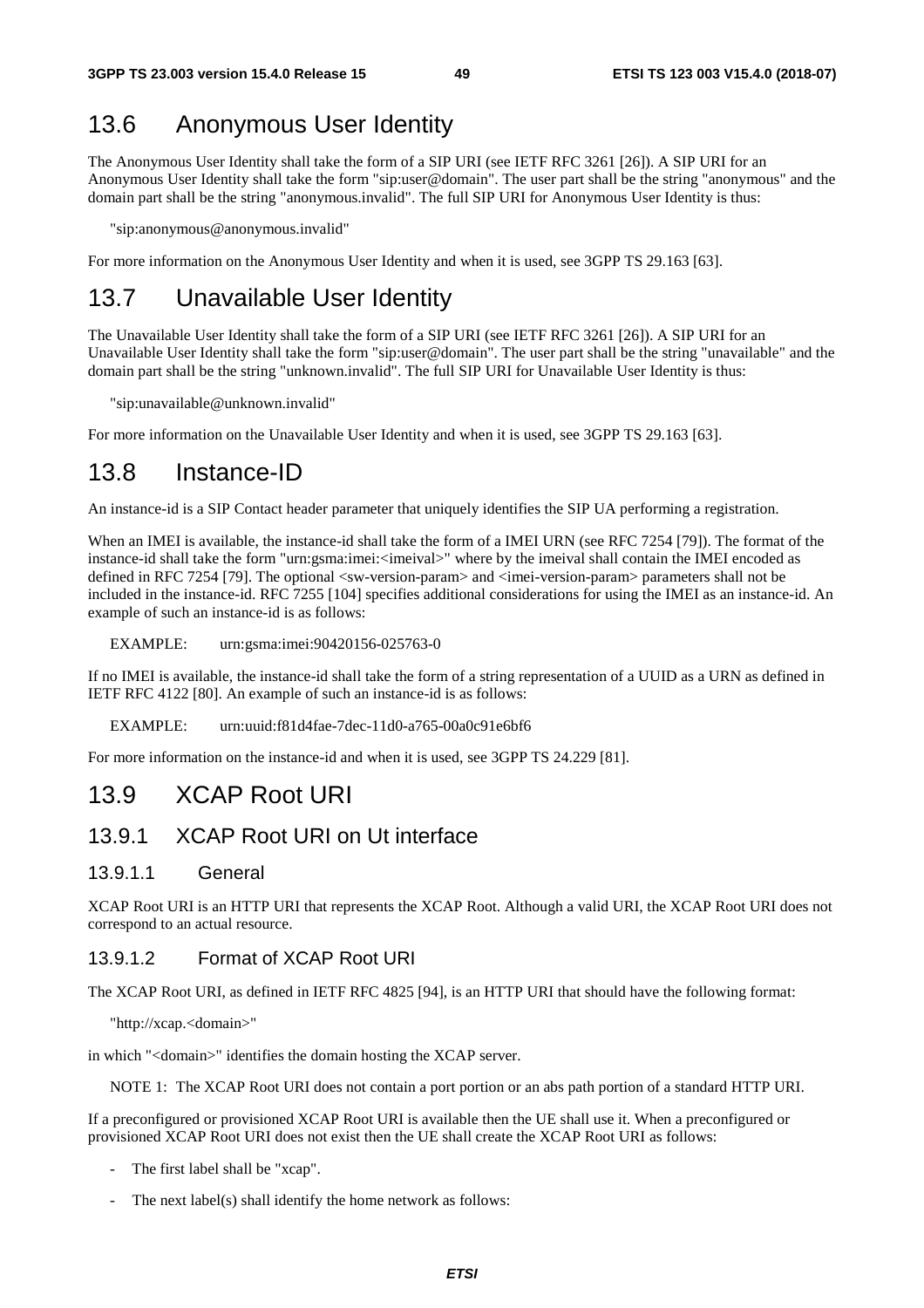- 1. When the UE has an ISIM, the domain name from the IMPI shall be used (see 3GPP TS 31.103 [93]) as follows:
	- a. if the last two labels of the domain name from the IMPI are "3gppnetwork.org":
		- i. the next labels shall be all labels of the domain name from the IMPI apart from the last two labels; and
		- ii. the last three labels shall be "pub.3gppnetwork.org";
	- b. if the last two labels of the domain name from the IMPI are other than the "3gppnetwork.org":
		- i. the next labels shall be all labels of the domain name from the IMPI;
- 2. When the UE has a USIM and does not have ISIM, the home network shall be "ims.mnc<MNC>.mcc<MCC>.pub.3gppnetwork.org" where <MNC> and <MCC> shall be derived from the components of the IMSI defined in subclause 2.2. If there are only two significant digits in the MNC, one "0" digit shall be inserted at the left side to fill the 3 digits coding of MNC in the FQDN of XCAP Root URI.

As an example for the case when the UE has ISIM, where the IMPI is "user@operator.com", the overall XCAP Root URI used by the UE would be:

"http://xcap.operator.com".

As an example for the case when the UE has ISIM, where the IMPI is "234150999999999@ims.mnc015.mcc234.3gppnetwork.org", the overall XCAP Root URI used by the UE would be:

"xcap.ims.mnc015.mcc234.pub.3gppnetwork.org".

As an example for the case when the UE has USIM and does not have ISIM, where the MCC is 345 and the MNC is 12, the overall XCAP Root URI created and used by the UE would be:

"xcap.ims.mnc012.mcc345.pub.3gppnetwork.org"

## 13.10 Default Conference Factory URI for MMTel

The Default Conference Factory URI for MMTel shall take the form of a SIP URI (see IETF RFC 3261 [26]) with a host portion set to the home network domain name as described in subclause 13.2 prefixed with "conf-factory.". The user portion shall be set to "mmtel".

Examples of the Default Conference Factory URI for MMTel can be found below:

EXAMPLE 1: "sip:mmtel@conf-factory.operator.com"

when the UE has a home network domain name of operator.com.

EXAMPLE 2: "sip:mmtel@conf-factory.ims.mnc015.mcc234.3gppnetwork.org"

for 3GPP systems, when the UE with no ISIM application has a home network domain name of ims.mnc015.mcc234.3gppnetwork.org derived from the same example IMSI as described in subclause 13.2.

### 13.11 Unknown User Identity

The Unknown User Identity shall take the form of a SIP URI (see IETF RFC 3261 [26]). A SIP URI for an Unknown User Identity shall take the form "sip:user@domain". The user part shall be the string "unknown" and the domain part shall be the string "unknown.invalid". The full SIP URI for Unknown User Identity is thus:

"sip:unknown@unknown.invalid"

For more information on the Unknown User Identity and when it is used, see 3GPP TS 29.163 [63], subclauses 7.4.6 and 7.5.4.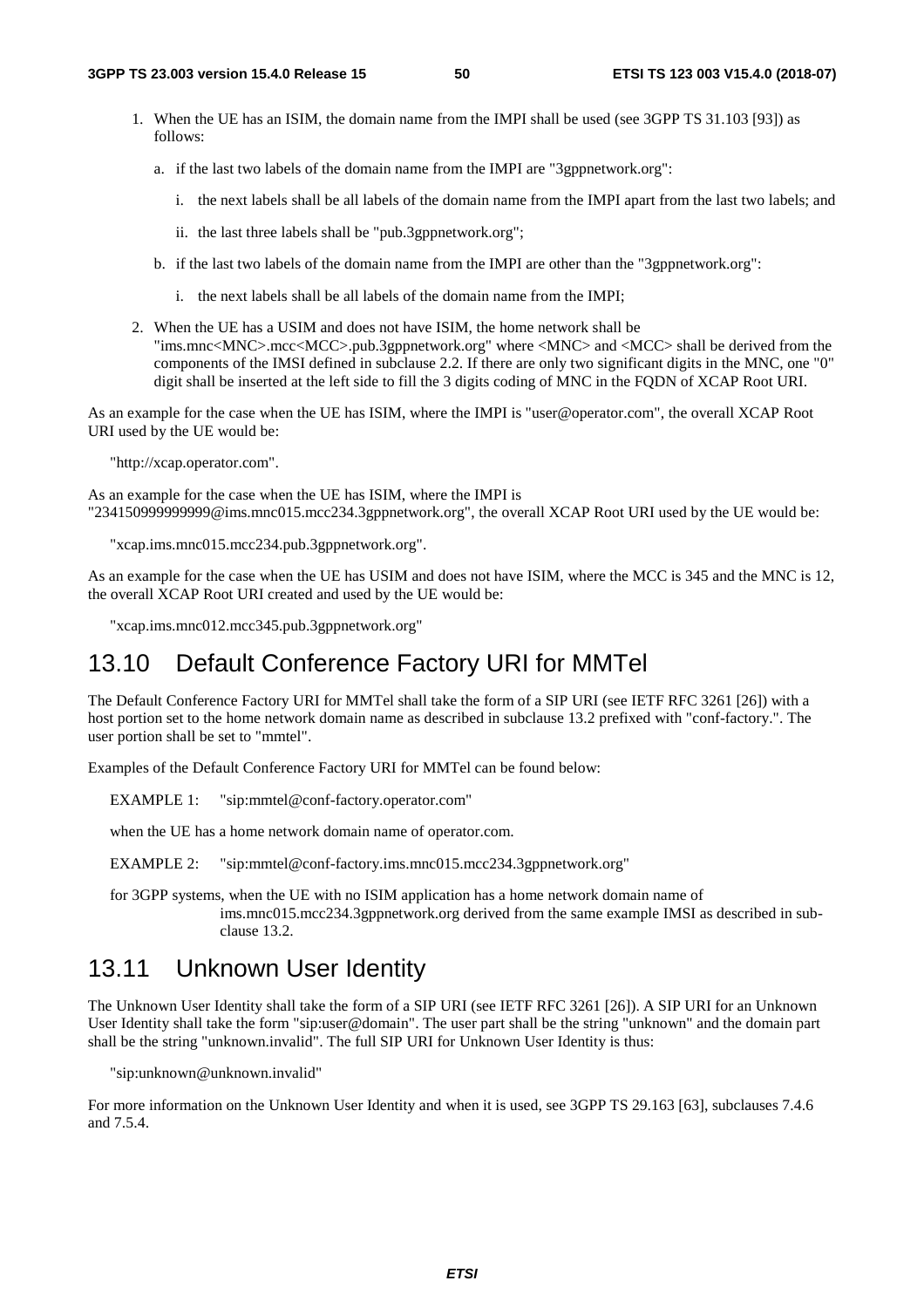## 13.12 Default WWSF URI

#### 13.12.1 General

Default WWSF URI is an HTTP URI that represents the WebRTC Web Server Function (WWSF) defined in 3GPP TS 23.228 [24].

#### 13.12.2 Format of the Default WWSF URI

The Default WWSF URI is an HTTP URI that should have the following format:

```
"http://wwsf.<domain>"
```
in which "<domain>" identifies the domain hosting the WWSF.

If a preconfigured or provisioned WWSF URI is available then the UE shall use it. When a preconfigured or provisioned WWSF URI does not exist then the UE shall create the Default WWSF URI as follows:

- The first label shall be "wwsf".
- The next label(s) shall identify the home network as follows:
	- 1. When the UE has an ISIM, the domain name from the IMPI shall be used (see 3GPP TS 31.103 [93]) as follows:
		- a. if the last two labels of the domain name from the IMPI are "3gppnetwork.org":
			- i. the next labels shall be all labels of the domain name from the IMPI apart from the last two labels; and
			- ii. the last three labels shall be "pub.3gppnetwork.org";
		- b. if the last two labels of the domain name from the IMPI are other than the "3gppnetwork.org":
			- i. the next labels shall be all labels of the domain name from the IMPI;
	- 2. When the UE has a USIM and does not have an ISIM, the home network shall be "ims.mnc<MNC>.mcc<MCC>.pub.3gppnetwork.org" where <MNC> and <MCC> shall be derived from the components of the IMSI defined in subclause 2.2. If there are only two significant digits in the MNC, one "0" digit shall be inserted at the left side to fill the 3 digits coding of MNC in the FQDN of WWSF URI.

As an example for the case when the UE has the ISIM, where the IMPI is "user@operator.com", the Default WWSF URI used by the UE would be:

EXAMPLE 1: "http://wwsf.operator.com". As an example for the case when the UE has the ISIM, where the IMPI is "234150999999999@ims.mnc015.mcc234.3gppnetwork.org", the Default WWSF URI used by the UE would be:

EXAMPLE 2: "http://wwsf.ims.mnc015.mcc234.pub.3gppnetwork.org". As an example for the case when the UE has the USIM and does not have the ISIM, where the MCC is 345 and the MNC is 12, the Default WWSF URI created and used by the UE would be:

EXAMPLE 3: "http://wwsf.ims.mnc012.mcc345.pub.3gppnetwork.org".

## 13.13 IMEI based identity

The IMEI based identity shall take the form of a SIP URI (see IETF RFC 3261 [26]). The IMEI based identity is included in P-Preferred-Identity header field of SIP INVITE request by the UE and used in cases of unauthenticated emergency sessions as specified in subclause 5.1.6.8.2 of 3GPP TS 24.229 [81]. A SIP URI for an IMEI based identity shall take the form "sip:user@domain" where by the user part shall contain the IMEI. The IMEI shall be encoded according to ABNF of imeival as defined in IETF RFC 7254 [79]. The domain part shall contain the home network domain named derived as specified in subclause 13.2.

An example for the case when the UE has a home network domain name of operator.com is:

EXAMPLE 1: "sip:90420156-025763-0@operator.com"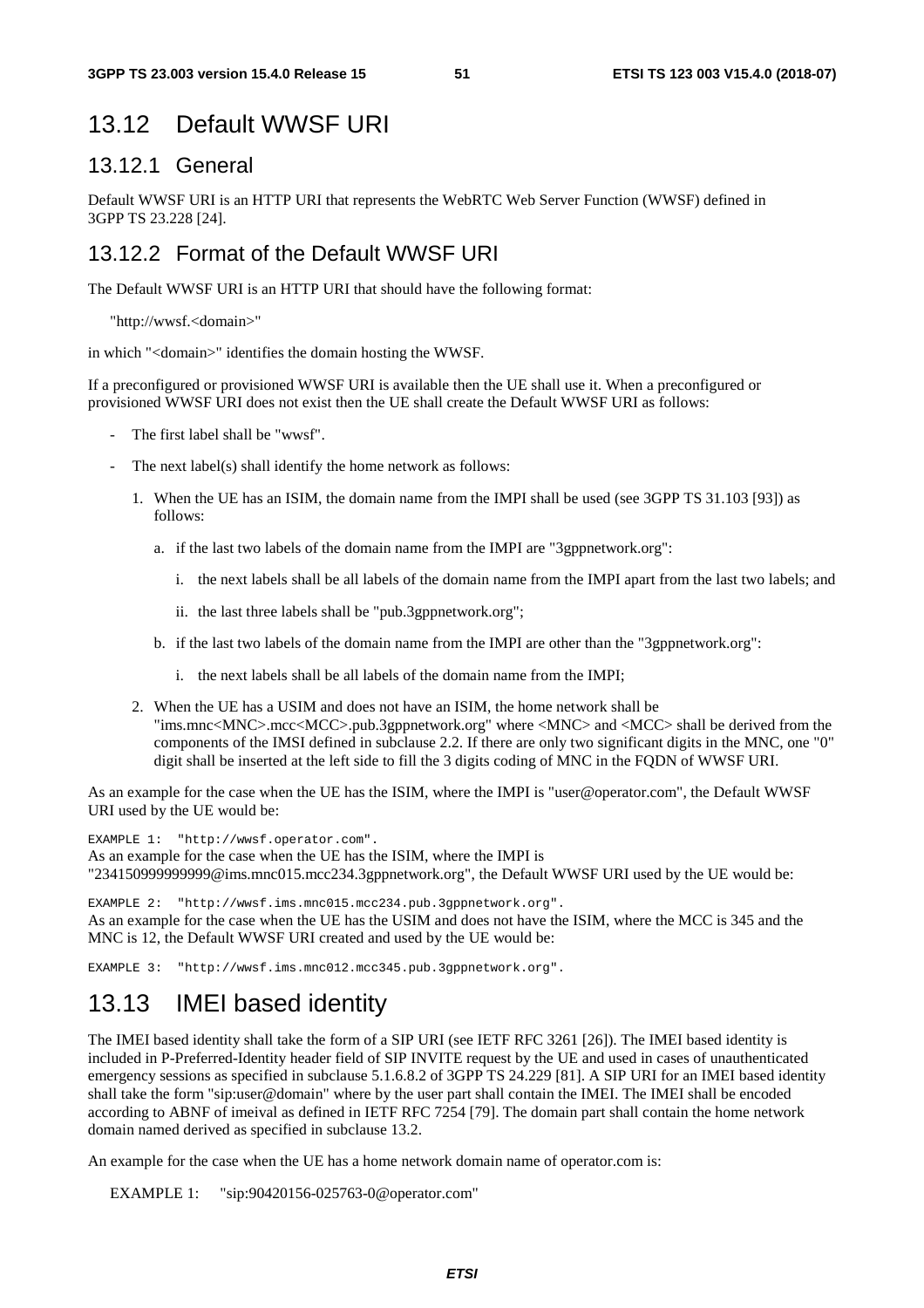An example for 3GPP systems, when the UE with no ISIM application has a home network domain name of ims.mnc015.mcc234.3gppnetwork.org derived from the same example IMSI from subclause 13.2 is:

EXAMPLE 2: "sip:90420156-025763-0@ims.mnc015.mcc234.3gppnetwork.org"

# 14 Numbering, addressing and identification for 3GPP System to WLAN Interworking

### 14.1 Introduction

This clause describes the format of the parameters needed to access the 3GPP system supporting the WLAN interworking. For further information on the use of the parameters see 3GPP TS 24.234 [48]. For more information on the ".3gppnetwork.org" domain name and its applicability, see Annex D of the present document.

NOTE: The WLAN Network Selection and WLAN/3GPP Radio Interworking features supersede the I-WLAN feature from Rel-12 onwards, therefore all I-WLAN related requirements specified in the present Clause are no longer maintained.

#### 14.2 Home network realm

The home network realm shall be in the form of an Internet domain name, e.g. operator.com, as specified in RFC 1035 [19].

When attempting to authenticate within WLAN access, the WLAN UE shall derive the home network domain name from the IMSI as described in the following steps:

- 1. take the first 5 or 6 digits, depending on whether a 2 or 3 digit MNC is used (see 3GPP TS 31.102 [27], 3GPP TS 51.011 [66]) and separate them into MCC and MNC; if the MNC is 2 digits then a zero shall be added at the beginning;
- 2. use the MCC and MNC derived in step 1 to create the "mnc<MNC>.mcc<MCC>. 3gppnetwork.org" domain name;
- 3. add the label "wlan." to the beginning of the domain name.

An example of a WLAN NAI realm is:

IMSI in use: 234150999999999;

Where:

 $MCC = 234$ :

 $MNC = 15$ ;

```
 MSIN = 0999999999
```
Which gives the home network domain name: wlan.mnc015.mcc234.3gppnetwork.org.

NOTE: If it is not possible for the WLAN UE to identify whether a 2 or 3 digit MNC is used (e.g. SIM is inserted and the length of MNC in the IMSI is not available in the "Administrative data" data file), it is implementation dependent how the WLAN UE determines the length of the MNC (2 or 3 digits).

## 14.3 Root NAI

The Root NAI shall take the form of a NAI, and shall have the form username@realm as specified in clause 2.1 of IETF RFC 4282 [53].

The username part format of the Root NAI shall comply with IETF RFC 4187 [50] when EAP AKA authentication is used and with IETF RFC 4186 [51], when EAP SIM authentication is used.

When the username part includes the IMSI, the Root NAI shall be built according to the following steps: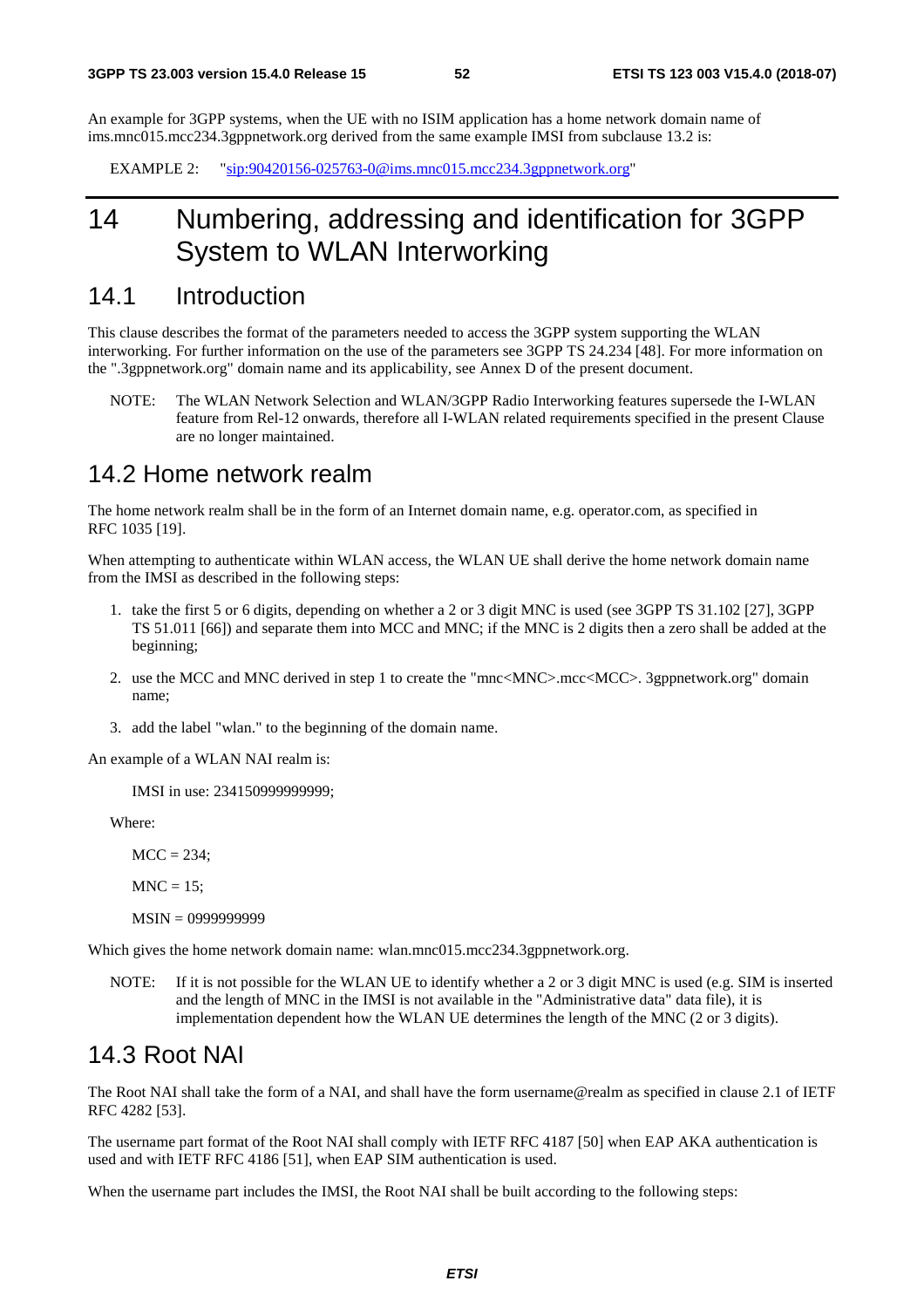- 1. Generate an identity conforming to NAI format from IMSI as defined in EAP SIM [51] and EAP AKA [50] as appropriate;
- 2. Convert the leading digits of the IMSI, i.e. MNC and MCC, into a domain name, as described in subclause 14.2.

The result will be a root NAI of the form:

"0<IMSI>@wlan.mnc<MNC>.mcc<MCC>.3gppnetwork.org", for EAP AKA authentication and "1<IMSI>@wlan.mnc<MNC>.mcc<MCC>.3gppnetwork.org", for EAP SIM authentication

For example, for EAP AKA authentication: If the IMSI is  $2341509999999999$  (MCC = 234, MNC = 15), the root NAI then takes the form 0234150999999999@wlan.mnc015.mcc234.3gppnetwork.org.

### 14.4 Decorated NAI

The Decorated NAI shall take the form of a NAI and shall have the form 'homerealm!username@otherrealm' as specified in clause 2.7 of the IETF RFC 4282 [53].

The realm part of Decorated NAI consists of 'otherrealm', see the IETF draft 2486-bisRFC 4282 [53]. 'Homerealm' is the realm as specified in clause 14.2, using the HPLMN ID ('homeMCC' + 'homeMNC)'. 'Otherrealm' is the realm built using the PLMN ID (visitedMCC + visited MNC) of the PLMN selected as a result of WLAN PLMN selection (see 3GPP TS 24.234 [48]).

The username part format of the Root NAI shall comply with IETF RFC 4187 [50] when EAP AKA authentication is used and with IETF RFC 4186 [51], when EAP SIM authentication is used.

When the username part of Decorated NAI includes the IMSI, it shall be built following the same steps specified for Root NAI in clause 14.3.

The result will be a decorated NAI of the form:

"wlan.mnc<homeMNC>.mcc<homeMCC>.3gppnetwork.org !0<IMSI>@wlan.mnc<visitedMNC>.mcc<visitedMCC>.3gppnetwork.org", for EAP AKA authentication and " wlan.mnc<homeMNC>.mcc<homeMCC>.3gppnetwork.org !1<IMSI>@wlan.mnc<visitedMNC>.mcc<visitedMCC>.3gppnetwork.org ", for EAP SIM authentication

For example, for EAP AKA authentication: If the IMSI is 234150999999999999 (MCC = 234, MNC = 15) and the PLMN ID of the Selected PLMN is  $MCC = 610$ ,  $MNC = 71$  then the Decorated NAI takes the form wlan.mnc015.mcc234.3gppnetwork.org!0234150999999999@wlan.mnc071.mcc610.3gppnetwork.org.

NOTE: the 'otherrealm' specified in the present document is resolved by the WLAN AN. If the WLAN AN does not have access to the GRX, then the WLAN AN should resolve the realm by other means e.g. static look-up table, private local DNS server acting as an authoritative name server for that sub-domain.

## 14.4A Fast Re-authentication NAI

The Fast Re-authentication NAI in both EAP-SIM and EAP-AKA shall take the form of a NAI as specified in clause 2.1 of IETF RFC 4282 [53]. If the 3GPP AAA server does not return a complete NAI, the Fast Re-authentication NAI shall consist of the username part of the fast re-authentication identity as returned from the 3GPP AAA server and the same realm as used in the permanent user identity. If the 3GPP AAA server returns a complete NAI as the reauthentication identity, then this NAI shall be used. The username part of the fast re-authentication identity shall be decorated as described in 14.4 if the Selected PLMN is different from the HPLMN.

NOTE: The permanent user identity is either the root or decorated NAI as defined in clauses 14.3 and 14.4.

EXAMPLE 1: If the fast re-authentication identity returned by the 3GPP AAA Server is 458405627015 and the IMSI is 2341509999999999 (MCC = 234, MNC = 15), the Fast Re-authentication NAI for the case when NAI decoration is not used takes the form: 458405627015@wlan.mnc015.mcc234.3gppnetwork.org

EXAMPLE 2: If the fast re-authentication identity returned by the 3GPP AAA Server is "458405627015@aaa1.wlan.mnc015.mcc234.3gppnetwork.org" and the IMSI is 234150999999999 (MCC = 234,  $MNC = 15$ ), the Fast Re-authentication NAI for the case when NAI decoration is not used takes the form: 458405627015@aaa1.wlan.mnc015.mcc234.3gppnetwork.org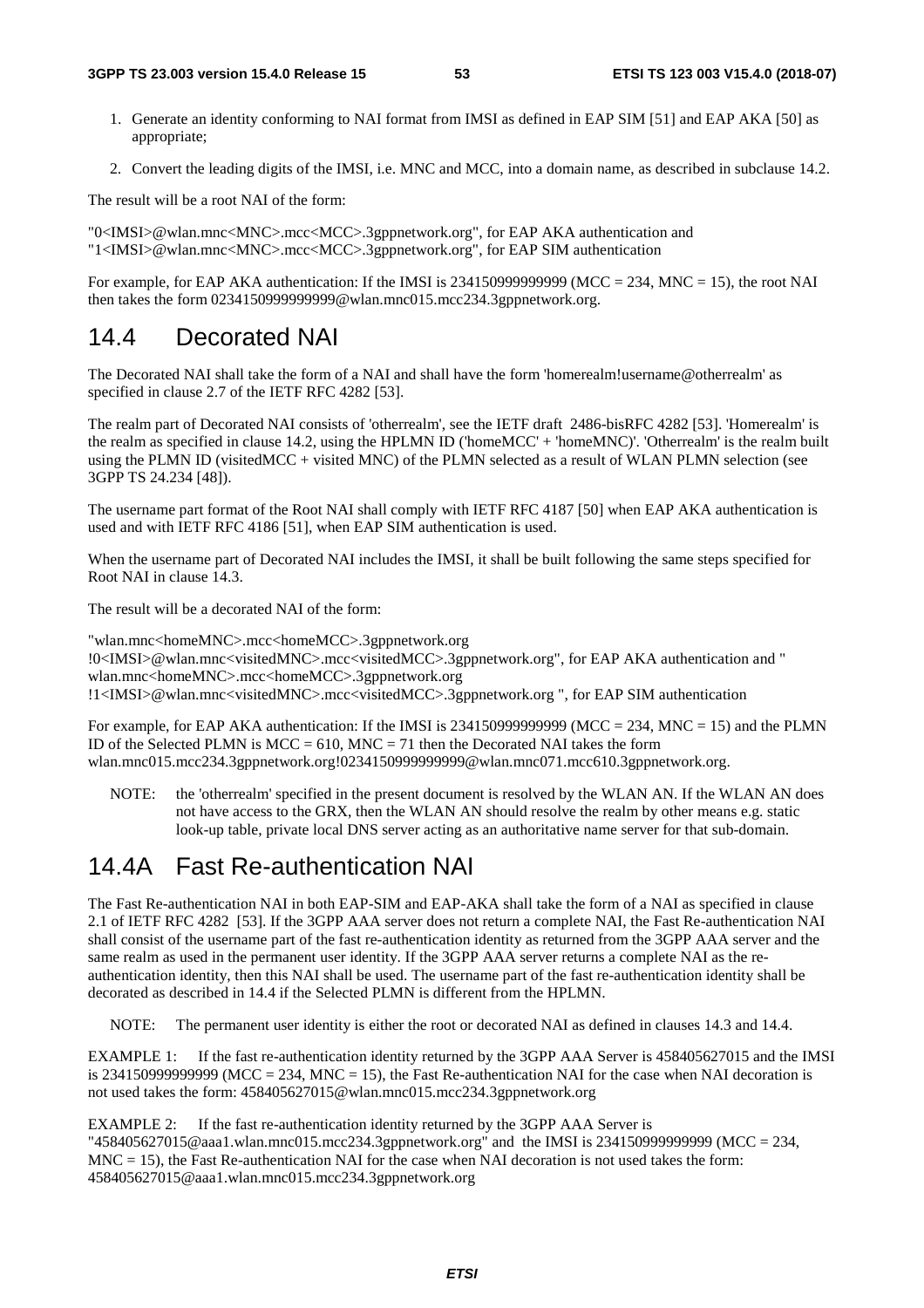EXAMPLE 3: If the fast re-authentication identity returned by the 3GPP AAA Server is 458405627015 and the IMSI is 2341509999999999999 (MCC = 234, MNC = 15), and the PLMN ID of the Selected PLMN is MCC = 610, MNC = 71, the Fast Re-authentication NAI takes the form:

wlan.mnc015.mcc234.3gppnetwork.org !458405627015@wlan.mnc071.mcc610.3gppnetwork.org

# 14.5 Temporary identities

The Temporary identities (Pseudonyms and re-authentication identities) shall take the form of a NAI username as specified in clause 2.1 of the IETF RFC 4282 [53].

Temporary identity shall be generated as specified in subclause 6.4.1 of 3GPP TS 33.234 [55]. This part of the temporary identity shall follow the UTF-8 transformation format specified in IETF RFC 2279 [54] except for the following reserved hexadecimal octet value:

FF.

When the temporary identity username is coded with FF, this reserved value is used to indicate the special case when no valid temporary identity exists in the WLAN UE (see 3GPP TS 24.234 [48]). The network shall not allocate a temporary identity with the whole username coded with the reserved hexadecimal value FF.

For EAP-AKA authentication, the username portion of the pseudonym identity shall be prepended with the single digit "2" and the username portion of the fast re-authentication identity shall be prepended with the single digit "4" as specified in sub-clause 4.1.1.7 of IETF RFC 4187 [50].

For EAP-SIM authentication, the username portion of the pseudonym identity shall be prepended with the single digit "3" and the username portion of the fast re-authentication identity shall be prepended with the single digit "5" as specified in sub-clause 4.2.1.7 of IETF RFC 4186 [51].

# 14.6 Alternative NAI

The Alternative NAI shall take the form of a NAI, i.e. 'any username@REALM' as specified of IETF RFC 4282 [53]. The Alternative NAI shall not be routable from any AAA server.

The Alternative NAI shall contain a username part which is not derived from the IMSI. The username part shall not be a null string.

The REALM part of the NAI shall be "unreachable.3gppnetwork.org".

The result shall be an NAI in the form of:

"<any\_non\_null\_string>@unreachable.3gppnetwork.org"

# 14.7 W-APN

The W-APN is composed of two parts as follows:

- The W-APN Network Identifier; this defines to which external network the PDG is connected.
- The W-APN Operator Identifier; this defines in which PLMN the PDG serving the W-APN is located.

The W-APN Operator Identifier is placed after the W-APN Network Identifier. The W-APN consisting of both the Network Identifier and Operator Identifier corresponds to a FQDN of a PDG; the W-APN has, after encoding as defined in the paragraph below, a maximum length of 100 octets.

The encoding of the W-APN shall follow the Name Syntax defined in IETF RFC 2181 [18], IETF RFC 1035 [19] and IETF RFC 1123 [20]. The W-APN consists of one or more labels. Each label is coded as a one octet length field followed by that number of octets coded as 8 bit ASCII characters. Following IETF RFC 1035 [19] the labels shall consist only of the alphabetic characters (A-Z and a-z), digits (0-9) and the hyphen (-). Following IETF RFC 1123 [20], the label shall begin and end with either an alphabetic character or a digit. The case of alphabetic characters is not significant. The W-APN is not terminated by a length byte of zero.

For the purpose of presentation, a W-APN is usually displayed as a string in which the labels are separated by dots (e.g. "Label1.Label2.Label3").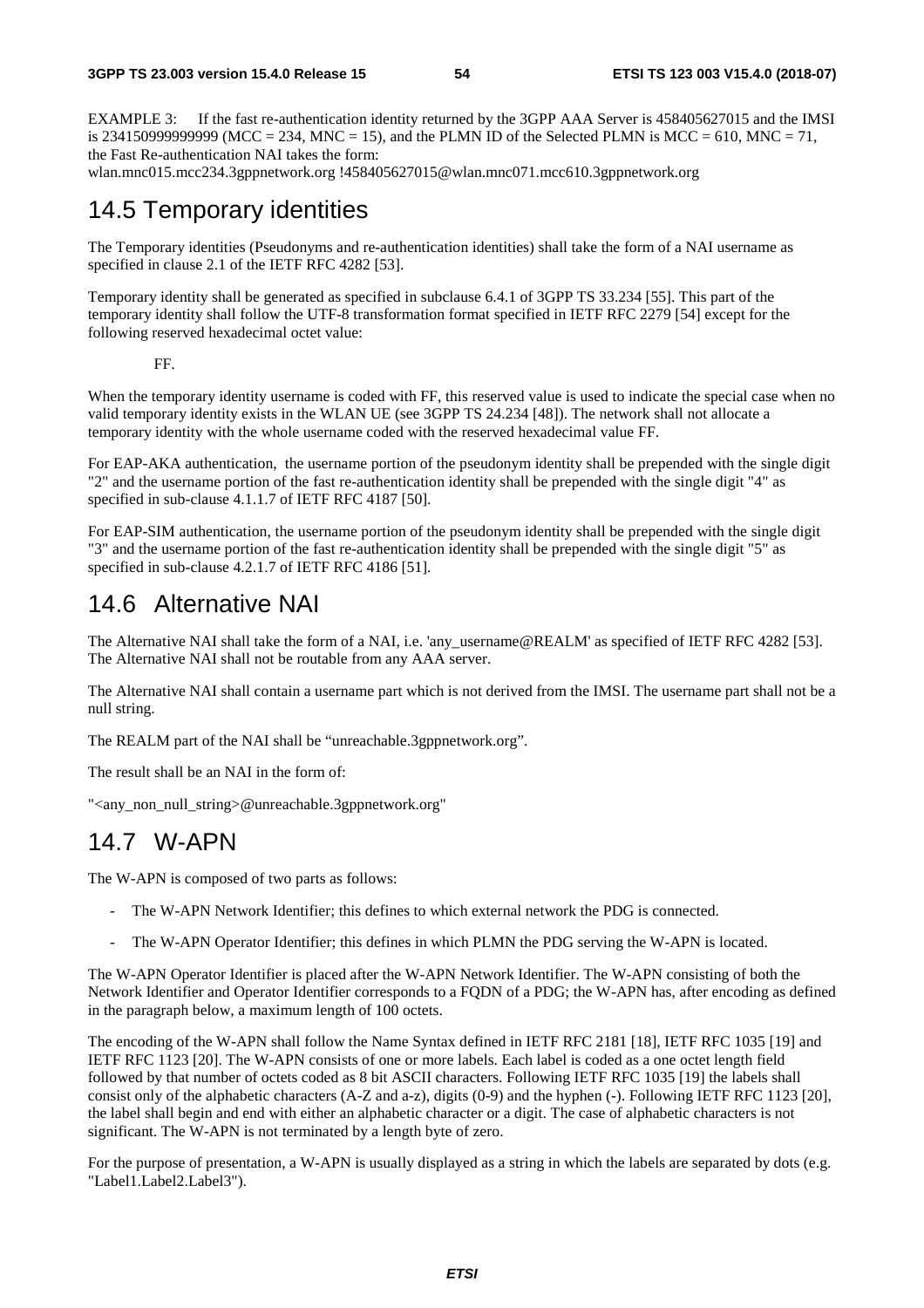The W-APN for the support of IMS Emergency calls shall take the form of a common, reserved Network Identifier described in subclause 14.7.1 together with the usual W-APN Operator Identifier as described in subclause 14.7.2.

#### 14.7.1 Format of W-APN Network Identifier

The W-APN Network Identifier follows the format defined for APNs in subclause 9.1.1. In addition to what has been defined in subclause 9.1.1 the W-APN Network Identifier shall not contain "w-apn." and not end in ".3gppnetwork.org".

A W-APN Network Identifier may be used to access a service associated with a PDG. This may be achieved by defining:

- a W-APN which corresponds to a FQDN of a PDG, and which is locally interpreted by the PDG as a request for a specific service, or
- a W-APN Network Identifier consisting of 3 or more labels and starting with a Reserved Service Label, or a W-APN Network Identifier consisting of a Reserved Service Label alone, which indicates a PDG by the nature of the requested service. Reserved Service Labels and the corresponding services they stand for shall be agreed between operators who have WLAN roaming agreements.

The W-APN Network Identifier for the support of IMS Emergency calls shall take the form of a common, reserved Network Identifier of the form "sos".

As an example, the W-APN for MCC 345 and MNC 12 is coded in the DNS as:

"sos.w-apn.mnc012.mcc345.pub.3gppnetwork.org".

where "sos" is the W-APN Network Identifier and " mnc012.mcc345.pub.3gppnetwork.org " is the W-APN Operator Identifier.

#### 14.7.2 Format of W-APN Operator Identifier

The W-APN Operator Identifier is composed of six labels. The last three labels shall be "pub.3gppnetwork.org". The second and third labels together shall uniquely identify the PLMN. The first label distinguishes the domain name as a W-APN.

For each operator, there is a default W-APN Operator Identifier (i.e. domain name). This default W-APN Operator Identifier is derived from the IMSI as follows:

"w-apn.mnc<MNC>.mcc<MCC>.pub.3gppnetwork.org"

where:

"mnc" and "mcc" serve as invariable identifiers for the following digits.

<MNC> and <MCC> are derived from the components of the IMSI defined in subclause 2.2.

Alternatively, the default W-APN Operator Identifier is derived using the MNC and MCC of the VPLMN. See 3GPP TS 24.234 [48] for more information.

The default W-APN Operator Identifier is used in both non-roaming and roaming situations when attempting to translate a W-APN consisting only of a Network Identifier into the IP address of the PDG in the HPLMN.

In order to guarantee inter-PLMN DNS translation, the <MNC> and <MCC> coding used in the "w-apn.mnc<MNC>.mcc<MCC>.pub.3gppnetwork.org" format of the W-APN OI shall be:

- $-MNC$  = 3 digits
- $\langle MCC \rangle = 3$  digits

If there are only 2 significant digits in the MNC, one "0" digit shall be inserted at the left side to fill the 3 digits coding of MNC in the W-APN OI.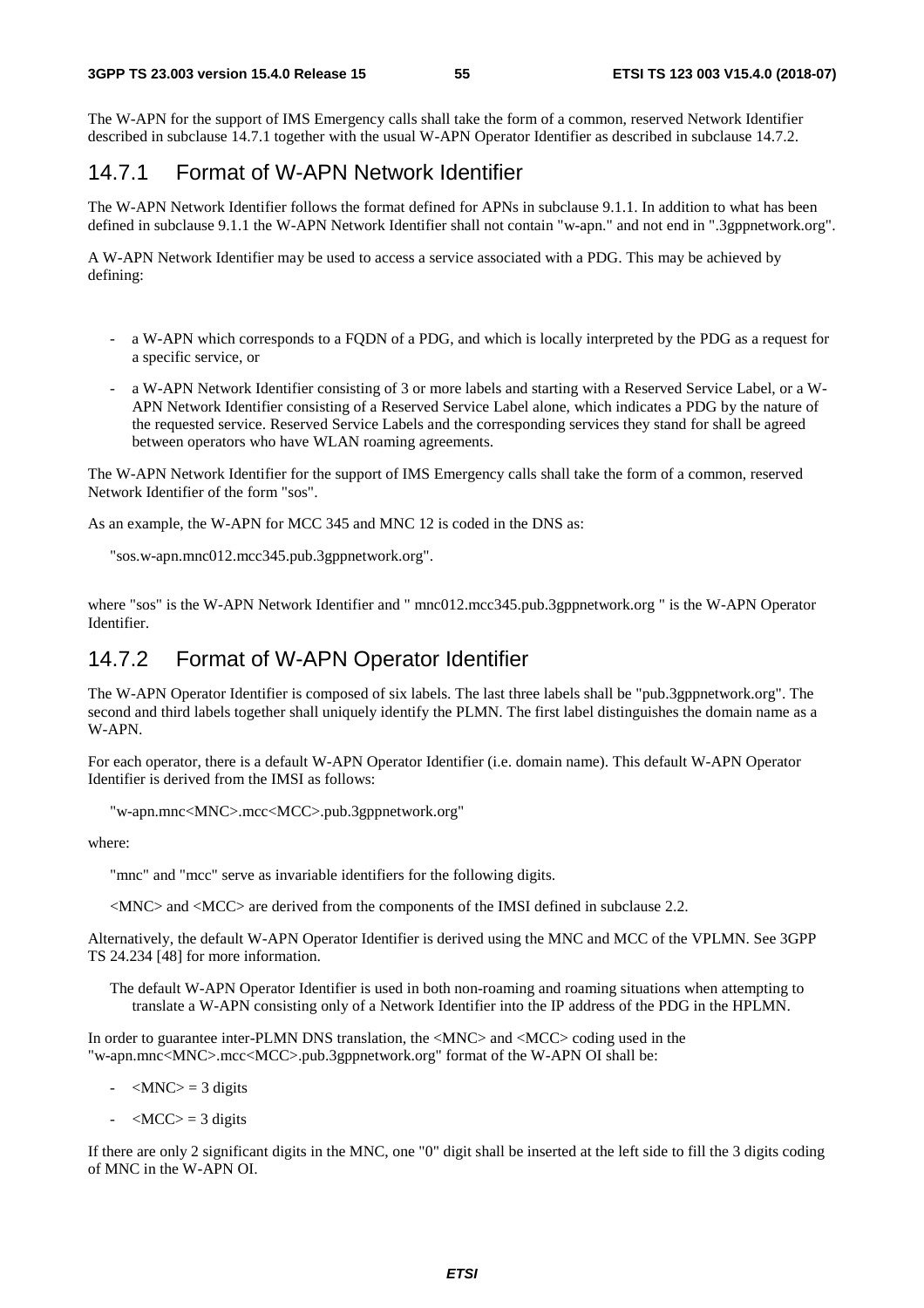As an example, the W-APN OI for MCC 345 and MNC 12 is coded in the DNS as:

"w-apn.mnc012.mcc345.pub.3gppnetwork.org".

#### 14.7.3 Alternative Format of W-APN Operator Identifier

For situations when the PDG serving the W-APN is located in such network that is not part of the GRX (i.e. the Interoperator IP backbone), the default Operator Identifier described in sub-clause 14.7.2 is not available for use. This restriction originates from the ".3gppnetwork.org" domain, which is only available in GRX DNS for actual use. Thus an alternative format of W-APN Operator Identifier is required for this case.

The Alternative W-APN Operator Identifiers shall be constructed as follows:

"w-apn.<valid operator's REALM>"

where:

<valid operator's REALM> corresponds to REALM names owned by the operator hosting the PDG serving the desired W-APN.

REALM names are required to be unique, and are piggybacked on the administration of the Public Internet DNS namespace. REALM names may also belong to the operator of the VPLMN.

As an example, the W-APN OI for the Operator REALM "notareal.com" is coded in the Public Internet DNS as:

"w-apn.notareal.com".

# 14.8 Emergency Realm and Emergency NAI for Emergency Cases

The emergency realm shall be of the form of a home network realm as described in clause 14.2 prefixed with the label "sos." at the beginning of the domain name.

An example of a WLAN emergency NAI realm is:

IMSI in use: 234150999999999;

Where:

 $MCC = 234$ :

 $MNC = 15$ :

MSIN = 0999999999

Which gives the home network domain name: sos.wlan.mnc015.mcc234.3gppnetwork.org.

The NAI for emergency cases shall be of the form as specified in subclauses 14.3 and 14.4, with the addition of the emergency realm as described above for PLMNs where the emergency realm is supported.

When UE is using I-WLAN as the access network for IMS emergency calls and IMSI is not available, the Emergency NAI shall be an NAI compliant with IETF RFC 4282 [53] consisting of username and realm, either constructed with IMEI or MAC address, as specified in 3GPP TS 33.234 [55]. The exact format shall be:

imei<IMEI>@sos.wlan.mnc<visitedMNC>.mcc<visitedMCC>.3gppnetwork.org

or if IMEI is not available,

mac<MAC>@sos.wlan.mnc<visitedMNC>.mcc<visitedMCC>.3gppnetwork.org

The realm part of the above NAI consists of the realm built using the PLMN ID (visitedMCC + visitedMNC) of the PLMN selected as a result of the network selection procedure, as specified in section 5.2.5.4 of the 3GPP TS 24.234 [48].

The MNC and MCC shall be with 3 digits coded. If there are only 2 significant digits in the MNC, one "0" digit shall be inserted at the left side to fill the 3 digits coding of MNC in the realm of the NAI.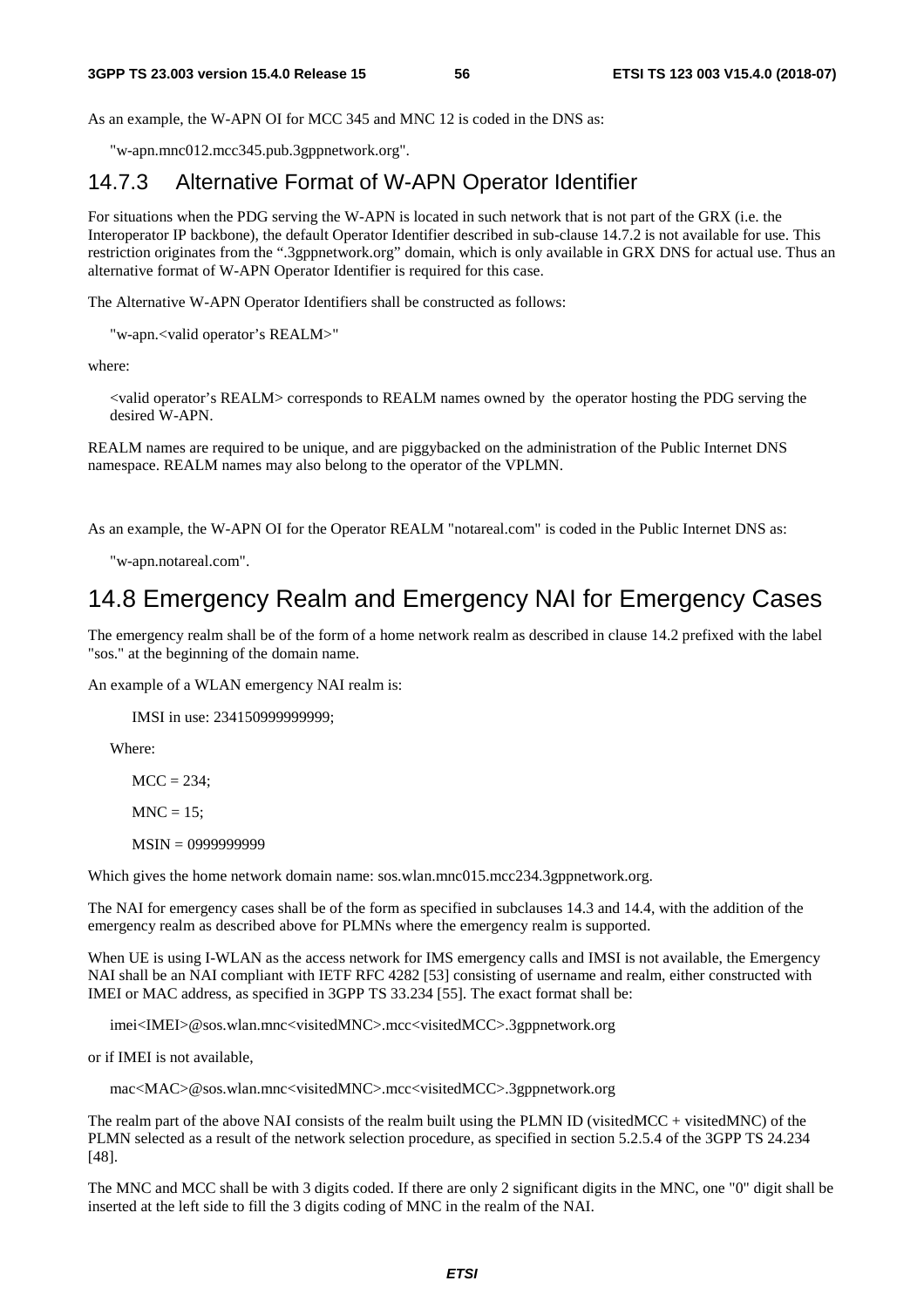For example, if the IMEI is 219551288888888, and the selected PLMN is with MCC 345 and MNC 12, the Emergency NAI then takes the form of imei2195512888888888@sos.wlan.mnc012.mcc345.3gppnetwork.org.

For example, if the MAC address is 44-45-53-54-00-AB, and the selected PLMN is with MCC 345 and MNC 12, the Emergency NAI then takes the form of [mac4445535400AB@s](mailto:mac4445535400AB@sos.invalid)os.wlan.mnc012.mcc345.3gppnetwork.org, where the MAC address is represented in hexadecimal format without separators.

# 15 Identification of Multimedia Broadcast/Multicast Service

### 15.1 Introduction

This clause describes the format of the parameters needed to access the Multimedia Broadcast/Multicast service. For further information on the use of the parameters see 3GPP TS 23.246 [52].

# 15.2 Structure of TMGI

Temporary Mobile Group Identity (TMGI) is used within MBMS to uniquely identify Multicast and Broadcast bearer services.

TMGI is composed as shown in figure 15.2.1.



**Figure 15.2.1: Structure of TMGI** 

The TMGI is composed of three parts:

- 1) MBMS Service ID consisting of three octets. MBMS Service ID consists of a 6-digit fixed-length hexadecimal number between 000000 and FFFFFF. MBMS Service ID uniquely identifies an MBMS bearer service within a PLMN. The structure of MBMS Service ID for services for Receive only mode is defined in 3GPP TS 24.116 [118].
- 2) Mobile Country Code (MCC) consisting of three digits. The MCC identifies uniquely the country of domicile of the BM-SC, except for the MCC value of 901, which does not identify any country and is assigned globally by ITU;
- 3) Mobile Network Code (MNC) consisting of two or three digits (depending on the assignment to the PLMN by its national numbering plan administrator). The MNC identifies the PLMN which the BM-SC belongs to, except for the MNC value of 56 when the MCC value is 901, which does not identify any PLMN. For more information on the use of the TMGI, see 3GPP TS 23.246 [52].

Any TMGI with MCC=901 and MNC=56 is used only for services for Receive Only Mode (see TS 23.246 [52] and 3GPP TS 24.116 [118]).

# 15.3 Structure of MBMS SAI

The MBMS Service Area (MBMS SA) is defined in 3GPP TS 23.246 [52]. It comprises of one or more MBMS Service Area Identities (MBMS SAIs), in any case each MBMS SA shall not include more than 256 MBMS SAIs. An MBMS SAI shall identify a group of cells within a PLMN, that is independent of the associated Location/Routing/Service Area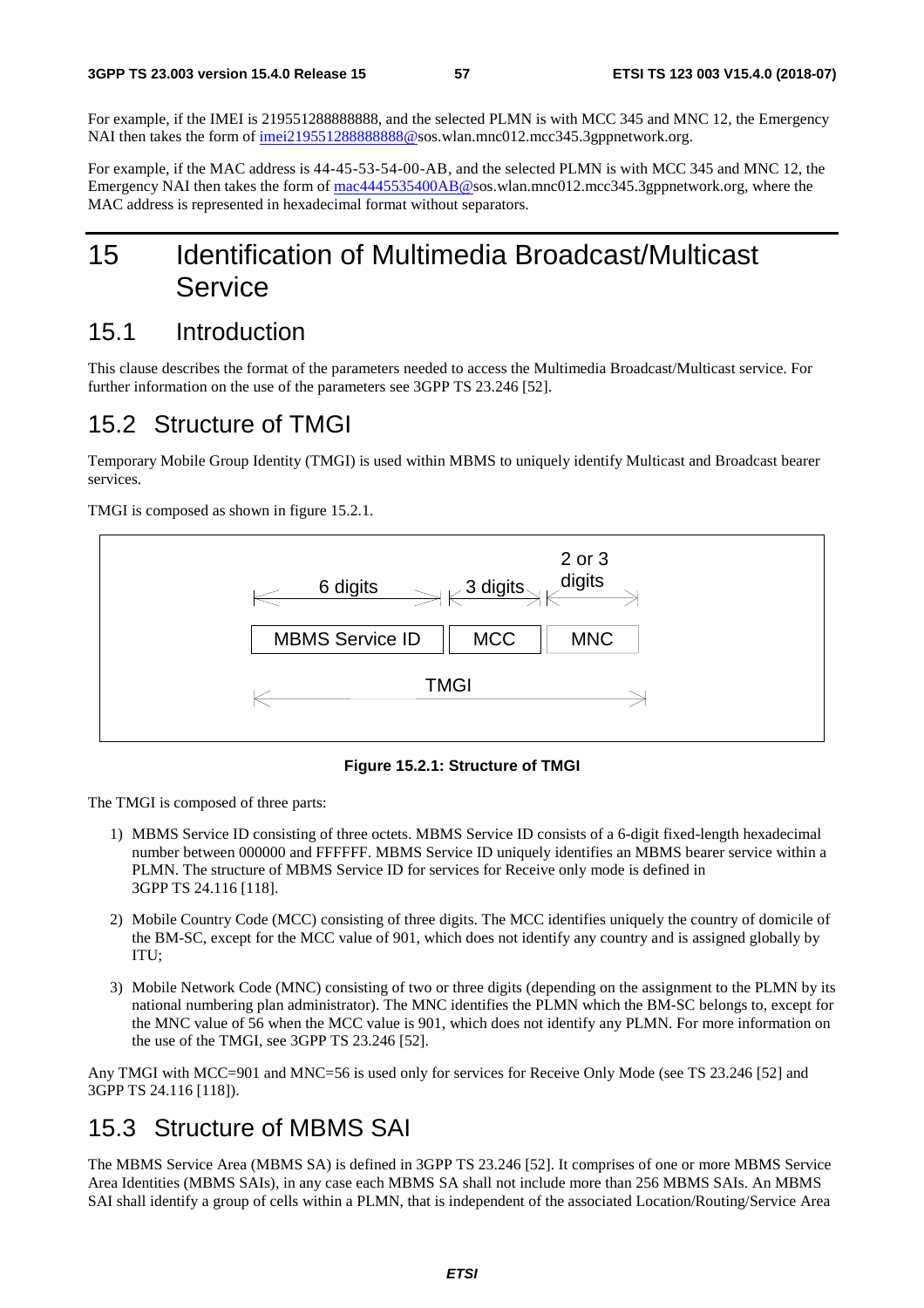and the physical location of the cell(s). A cell shall be able to belong to one or more MBMS SAs, and therefore is addressable by one or more MBMS SAIs.

The MBMS SAI shall be a decimal number between 0 and 65,535 (inclusive). The value 0 has a special meaning; it shall denote the whole PLMN as the MBMS Service Area and it shall indicate to a receiving RNC/BSS/MCE that all cells reachable by that RNC/BSS/MCE shall be part of the MBMS Service Area.

With the exception of the specific MBMS Service Area Identity with value 0, the MBMS Service Area Identity shall be unique within a PLMN and shall be defined in such a way that all the corresponding cells are MBMS capable.

## 15.4 Home Network Realm

The home network realm shall be in the form of an Internet domain name, e.g. operator.com, as specified in IETF RFC 1035 [19] and IETF RFC 1123 [20]. The home network realm consists of one or more labels. Each label shall consist of the alphabetic characters (A-Z and a-z), digits (0-9) and the hyphen (-) in accordance with IETF RFC 1035 [19]. Each label shall begin and end with either an alphabetic character or a digit in accordance with IETF RFC 1123 [20]. The case of alphabetic characters is not significant.

During the MBMS service activation in roaming scenario, the BM-SC in the visited network shall derive the home network domain name from the IMSI as described in the following steps:

- 1. Take the first 5 or 6 digits, depending on whether a 2 or 3 digit MNC is used (see 3GPP TS 31.102 [27], 3GPP TS 51.011 [66]) and separate them into MCC and MNC; if the MNC is 2 digits then a zero shall be added at the beginning;
- 2. Use the MCC and MNC derived in step 1 to create the "mnc<MNC>.mcc<MCC>.3gppnetwork.org" realm name;
- 3. Add the label "mbms." to the beginning of the realm name.

An example of a home realm used in the MBMS roaming case is:

IMSI in use: 234150999999999;

Where:

 $MCC = 234$ :

 $MNC = 15$ :

MSIN = 0999999999

Which gives the home network realm: mbms.mnc015.mcc234.3gppnetwork.org.

## 15.5 Addressing and identification for Bootstrapping MBMS Service Announcement

The UE needs a Service Announcement Fully Qualified Domain Name (FQDN) to bootstrap MBMS Service Announcement as specified in 3GPP TS 26.346 [105].

The Service Announcement FQDN is composed of six labels. The last three labels shall be "pub.3gppnetwork.org". The second and third labels together shall uniquely identify the PLMN. The first label shall be "mbmsbs".

The Service Announcement FQDN is derived from the IMSI or Visited PLMN Identity as follows:

"mbmsbs.mnc<MNC>.mcc<MCC>.pub.3gppnetwork.org"

where:

"mnc" and "mcc" serve as invariable identifiers for the following digits.

When using the Service Announcement FODN in a visited network, the <MNC> and <MCC> shall be derived from the visited PLMN Identity as defined in subclause 12.1.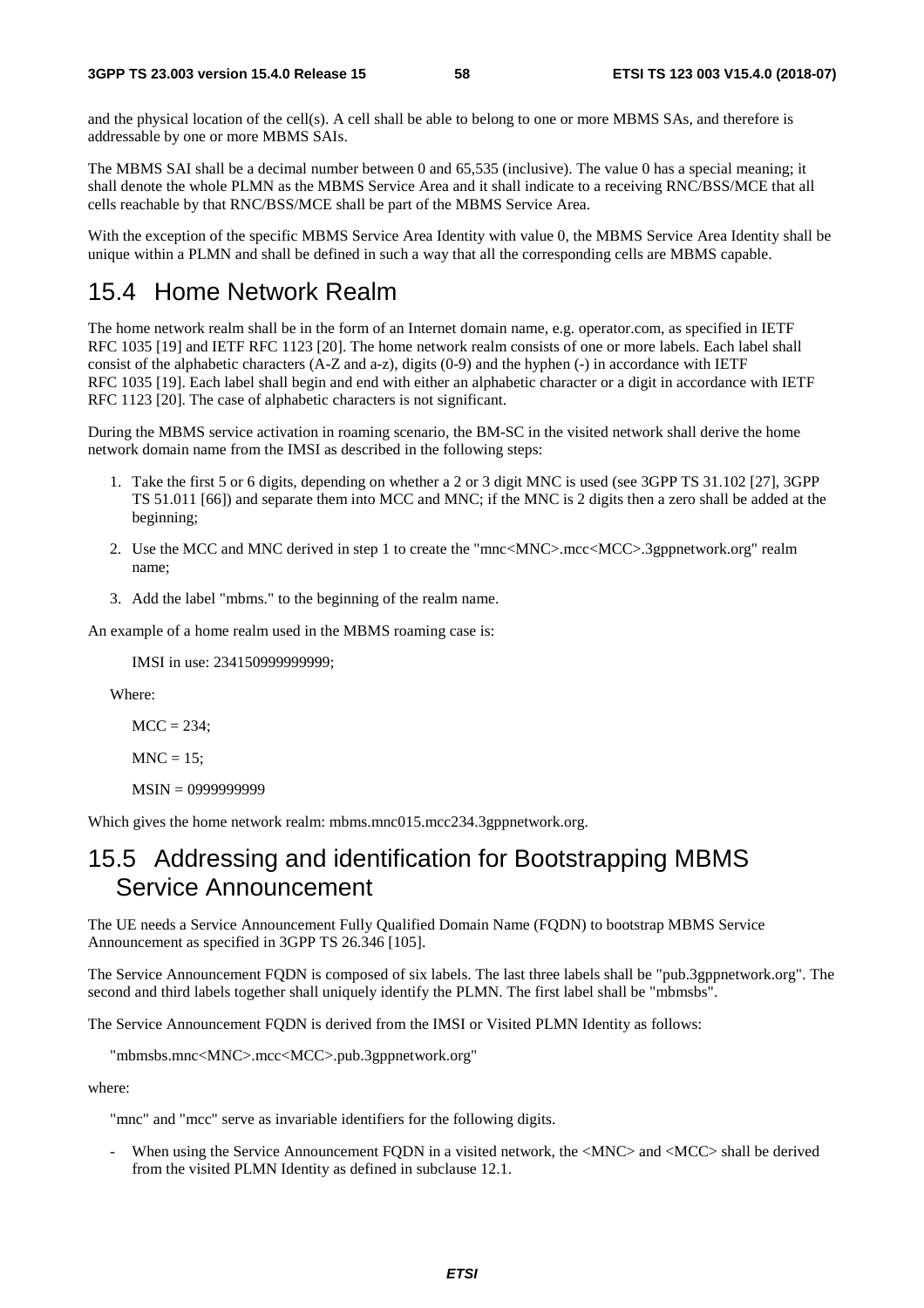When using the Service Announcement FODN in the home network, the  $\langle$ MNC $\rangle$  and  $\langle$ MCC $\rangle$  shall be derived from the components of the IMSI as defined in subclause 2.2.

In order to guarantee inter-PLMN DNS translation, the <MNC> and <MCC> coding used in the "mbmsbs.mnc<MNC>.mcc<MCC>.pub.3gppnetwork.org" format of the Service Announcement FQDN shall be:

- $-MNC$  = 3 digits
- $\langle MCC \rangle = 3$  digits

If there are only 2 significant digits in the MNC, one "0" digit shall be inserted at the left side to fill the 3 digits coding of MNC in the Service Announcement FQDN.

As an example, the Service Announcement FQDN for MCC 345 and MNC 12 is coded in the DNS as:

"mbmsbs.mnc012.mcc345.pub.3gppnetwork.org".

# 16 Numbering, addressing and identification within the GAA subsystem

## 16.1 Introduction

This clause describes the format of the parameters needed to access the GAA system. For further information on the use of the parameters see 3GPP TS 33.221 [58]. For more information on the ".3gppnetwork.org" domain name and its applicability, see Annex D of the present document.

### 16.2 BSF address

The Bootstrapping Server Function (BSF) address is in the form of a Fully Qualified Domain Name as defined in IETF RFC 1035 [19] and IETF RFC 1123 [20]. The BSF address consists of one or more labels. Each label shall consist of the alphabetic characters (A-Z and a-z), digits (0-9) and the hyphen (-) in accordance with IETF RFC 1035 [19]. Each label shall begin and end with either an alphabetic character or a digit in accordance with IETF RFC 1123 [20]. The case of alphabetic characters is not significant.

For 3GPP systems, the UE shall discover the BSF address from the identity information related to the UICC application that is used during the bootstrapping procedure i.e. IMSI for USIM, or IMPI for ISIM, in the following way:

- In the case where the USIM is used in bootstrapping, the BSF address shall be derived as follows:
	- 1. take the first 5 or 6 digits, depending on whether a 2 or 3 digit MNC is used (see 3GPP TS 31.102 [27]) and separate them into MCC and MNC; if the MNC is 2 digits then a zero shall be added at the beginning;
	- 2. use the MCC and MNC derived in step 1 to create the "mnc<MNC>.mcc<MCC>.pub.3gppnetwork.org" domain name;
	- 3. add the label "bsf." to the beginning of the domain.

Example 1: If IMSI in use is "234150999999999", where MCC=234, MNC=15, and MSIN=0999999999, the BSF address would be "bsf.mnc015.mcc234.pub.3gppnetwork.org".

- In the case where ISIM is used in bootstrapping, the BSF address shall be derived as follows:
	- 1. extract the domain name from the IMPI;
	- 2. if the last two labels of the domain name extracted from the IMPI are "3gppnetwork.org":
		- a. the first label is "bsf";
		- b. the next labels are all labels of the domain name extracted from the IMPI apart from the last two labels; and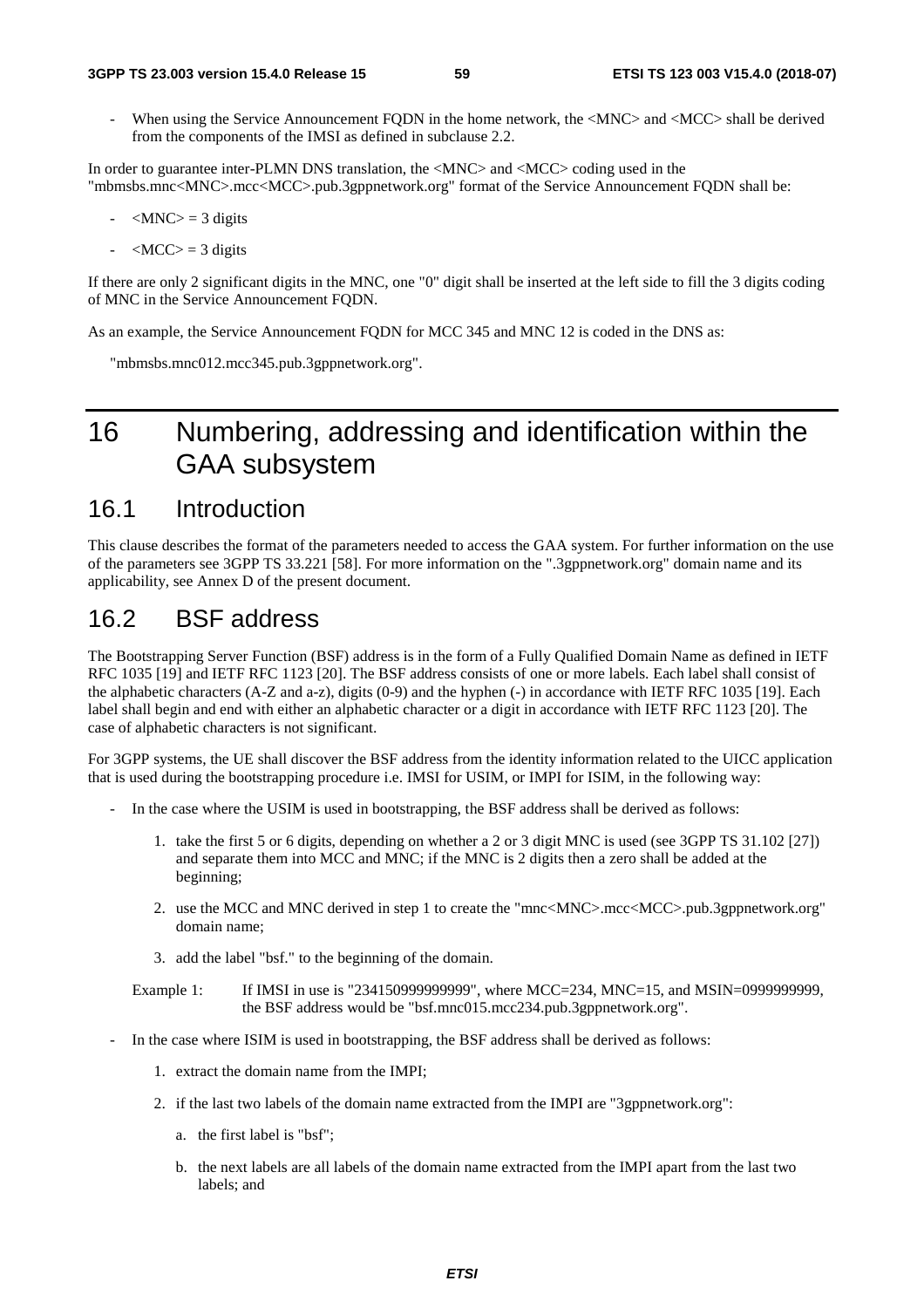- c. the last three labels are "pub.3gppnetwork.org";
- Example 2: If the IMPI in use is "2341509999999999@ims.mnc015.mcc234.3gppnetwork.org", the BSF address would be "bsf.ims.mnc015.mcc234.pub.3gppnetwork.org".
	- 3. if the last two labels of the domain name extracted from the IMPI are other than the "3gppnetwork.org":
		- a. add the label "bsf." to the beginning of the domain.

Example 3: If the IMPI in use is "user@operator.com", the BSF address would be "bsf.operator.com ".

# 17 Numbering, addressing and identification within the Generic Access Network

### 17.1 Introduction

This clause describes the format of the parameters needed to access the Generic Access Network (GAN). For further information on the use of the parameters and GAN in general, see 3GPP TS 43.318 [61] and 3GPP TS 44.318 [62]. For more information on the ".3gppnetwork.org" domain name and its applicability, see Annex D of the present document.

### 17.2 Network Access Identifiers

#### 17.2.1 Home network realm

The home network realm shall be in the form of an Internet domain name, e.g. operator.com, as specified in IETF RFC 1035 [19] and IETF RFC 1123 [20]. The home network realm consists of one or more labels. Each label shall consist of the alphabetic characters (A-Z and a-z), digits (0-9) and the hyphen (-) in accordance with IETF RFC 1035 [19]. Each label shall begin and end with either an alphabetic character or a digit in accordance with IETF RFC 1123 [20]. The case of alphabetic characters is not significant.

The UE shall derive the home network realm from the IMSI as described in the following steps:

- 1. take the first 5 or 6 digits, depending on whether a 2 or 3 digit MNC is used (see 3GPP TS 31.102 [27], 3GPP TS 51.011 [66]) and separate them into MCC and MNC; if the MNC is 2 digits then a zero shall be added at the beginning;
- 2. use the MCC and MNC derived in step 1 to create the "mnc<MNC>.mcc<MCC>.3gppnetwork.org" network realm;
- 3. add the label "gan." to the beginning of the network realm.

An example of a home network realm is:

IMSI in use: 234150999999999;

Where:

 $MCC = 234$ ;

 $MNC = 15$ ;

```
 MSIN = 0999999999,
```
Which gives the home network realm: gan.mnc015.mcc234.3gppnetwork.org.

NOTE: If it is not possible for the UE to identify whether a 2 or 3 digit MNC is used (e.g. SIM is inserted and the length of MNC in the IMSI is not available in the "Administrative data" data file), it is implementation dependent how the UE determines the length of the MNC (2 or 3 digits).

#### 17.2.2 Full Authentication NAI

The Full Authentication NAI in both EAP-SIM and EAP-AKA shall take the form of an NAI as specified in clause 2.1 of IETF RFC 4282 [53]. The format of the Full Authentication NAI shall comply with IETF RFC 4187 [50] when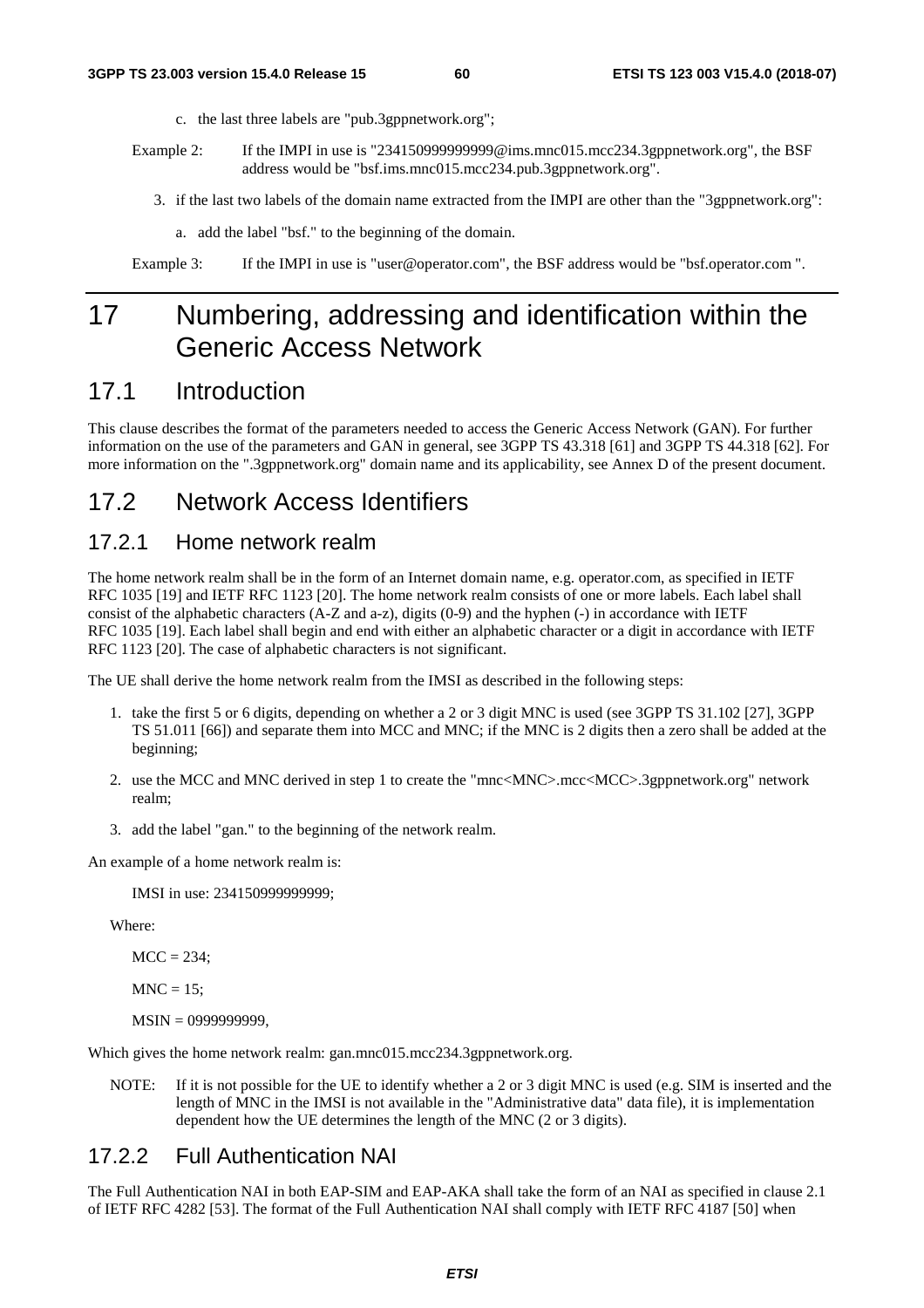EAP-AKA authentication is used and with IETF RFC 4186 [51], when EAP-SIM authentication is used. The realm used shall be a home network realm as defined in sub-clause 17.2.1.

The result will therefore be an identity of the form:

"0<IMSI>@gan.mnc<MNC>.mcc<MCC>.3gppnetwork.org", for EAP-AKA authentication and "1<IMSI>@gan.mnc<MNC>.mcc<MCC>.3gppnetwork.org", for EAP-SIM authentication

- EXAMPLE 1: For EAP AKA authentication: If the IMSI is  $2341509999999999$  (MCC = 234, MNC = 15), the Full Authentication NAI takes the form 0234150999999999@gan.mnc015.mcc234.3gppnetwork.org.
- EXAMPLE 2: For EAP SIM authentication: If the IMSI is  $2341509999999999$  (MCC = 234, MNC = 15), the Full Authentication NAI takes the form 1234150999999999@gan.mnc015.mcc234.3gppnetwork.org.

#### 17.2.3 Fast Re-authentication NAI

The Fast Re-authentication NAI in both EAP-SIM and EAP-AKA shall take the form of an NAI as specified in clause 2.1 of IETF RFC 4282 [53]. The UE shall use the re-authentication identity received during the previous EAP-SIM or EAP-AKA authentication procedure. If such an NAI contains a realm part then the UE should not modify it, otherwise it shall use a home network realm as defined in sub clause 17.2.1.

The result will therefore be an identity of the form:

"<re-authentication ID\_username>@<re-authentication ID\_realm> for both EAP-SIM and EAP-AKA authentication when a realm is present in the re-authentication identity received during the previous EAP-SIM or EAP-AKA authentication procedure and

"<re-authentication\_ID\_username>@gan.mnc<MNC>.mcc<MCC>.3gppnetwork.org", for both EAP-SIM and EAP-AKA authentication when a realm is *not* present in the re-authentication identity received during the previous EAP-SIM or EAP-AKA authentication procedure.

- EXAMPLE 1: If the re-authentication identity is "12345" and the IMSI is 2341509999999999 (MCC = 234, MNC  $= 15$ ), the Fast Re-authentication NAI takes the form 12345@gan.mnc015.mcc234.3gppnetwork.org
- EXAMPLE 2: If the re-authentication identity is "12345@aaa1.gan.mnc015.mcc234.3gppnetwork.org", the Fast Re-authentication NAI takes the form 12345@aaa1.gan.mnc015.mcc234.3gppnetwork.org

## 17.3 Node Identifiers

#### 17.3.1 Home network domain name

The home network domain name shall be in the form of an Internet domain name, e.g. operator.com, as specified in IETF RFC 1035 [19] and IETF RFC 1123 [20]. The home network domain name consists of one or more labels. Each label shall consist of the alphabetic characters (A-Z and a-z), digits (0-9) and the hyphen (-) in accordance with IETF RFC 1035 [19]. Each label shall begin and end with either an alphabetic character or a digit in accordance with IETF RFC 1123 [20]. The case of alphabetic characters is not significant.

The UE shall derive the home network domain name from the IMSI as described in the following steps:

- 1. take the first 5 or 6 digits, depending on whether a 2 or 3 digit MNC is used (see 3GPP TS 31.102 [27], 3GPP TS 51.011 [66]) and separate them into MCC and MNC; if the MNC is 2 digits then a zero shall be added at the beginning;
- 2. use the MCC and MNC derived in step 1 to create the "mnc<MNC>.mcc<MCC>.pub.3gppnetwork.org" domain name;
- 3. add the label "gan." to the beginning of the domain name.

An example of a home network domain name is:

IMSI in use: 234150999999999;

Where: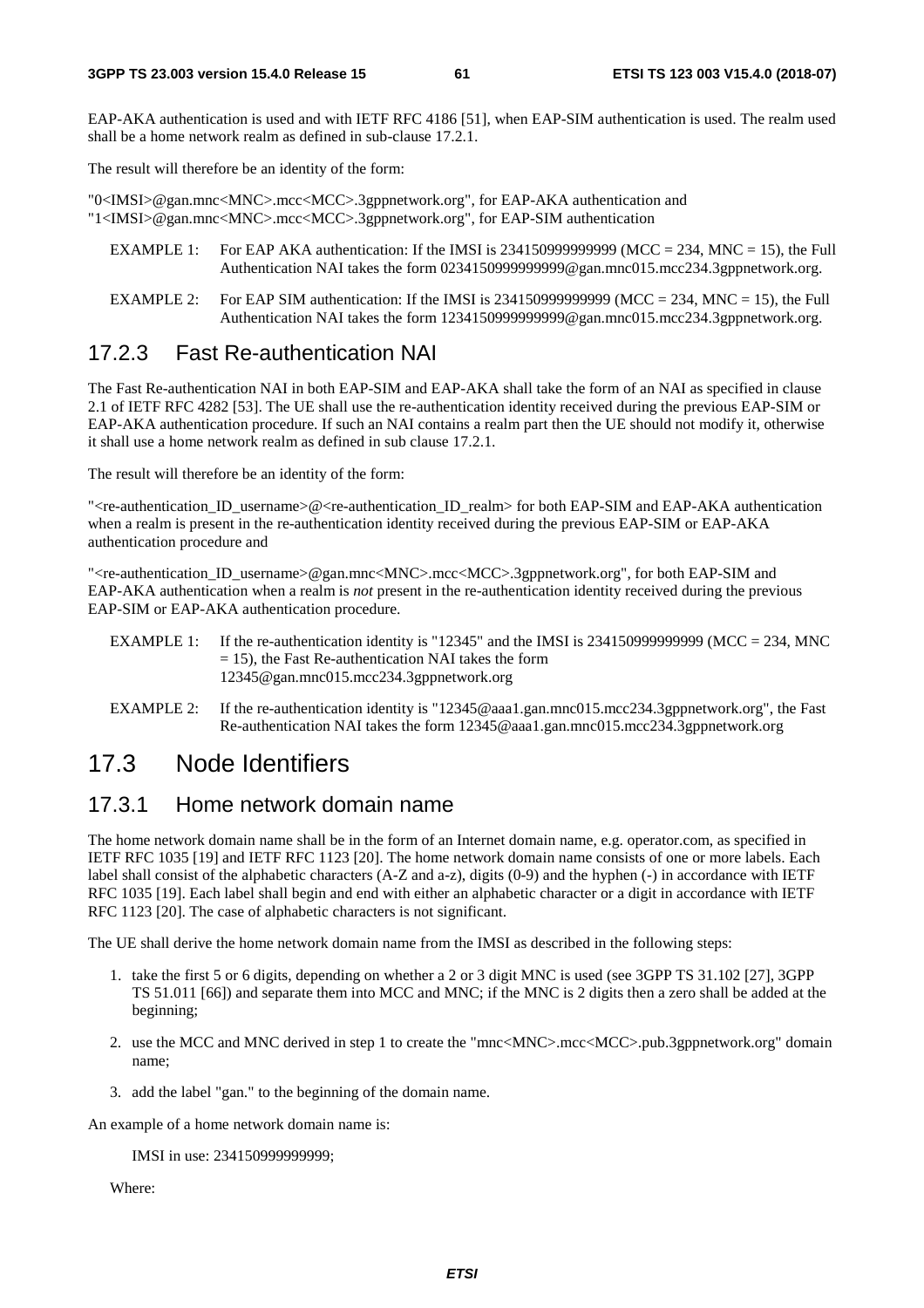$MCC = 234$ :

 $MNC = 15$ ;

MSIN = 0999999999,

Which gives the home network domain name: gan.mnc015.mcc234.pub.3gppnetwork.org.

NOTE: If it is not possible for the UE to identify whether a 2 or 3 digit MNC is used (e.g. SIM is inserted and the length of MNC in the IMSI is not available in the "Administrative data" data file), it is implementation dependent how the UE determines the length of the MNC (2 or 3 digits).

#### 17.3.2 Provisioning GANC-SEGW identifier

The Provisioning GANC-SEGW identifier shall take the form of a fully qualified domain name (FQDN) as specified in IETF RFC 1035 [19] and IETF RFC 1123 [20]. The Provisioning GANC-SEGW identifier consists of one or more labels. Each label shall consist of the alphabetic characters (A-Z and a-z), digits (0-9) and the hyphen (-) in accordance with IETF RFC 1035 [19]. Each label shall begin and end with either an alphabetic character or a digit in accordance with IETF RFC 1123 [20]. The case of alphabetic characters is not significant.

If the (U)SIM is not provisioned with the FQDN or IP address of the Provisioning GANC-SEGW, the UE derives an FQDN from the IMSI to identify the Provisioning GANC-SEGW. The UE shall derive such an FQDN as follows:

- 1. create a domain name as specified in 17.3.1;
- 2. add the label "psegw." to the beginning of the domain name.

An example of an FQDN for a Provisioning GANC-SEGW is:

IMSI in use: 234150999999999;

Where:

 $MCC = 234$ ;

 $MNC = 15$ ;

MSIN = 0999999999,

Which gives the FQDN: psegw.gan.mnc015.mcc234.pub.3gppnetwork.org.

NOTE: If it is not possible for the UE to identify whether a 2 or 3 digit MNC is used (e.g. SIM is inserted and the length of MNC in the IMSI is not available in the "Administrative data" data file), it is implementation dependent how the UE determines the length of the MNC (2 or 3 digits).

#### 17.3.3 Provisioning GANC identifier

The Provisioning GANC identifier shall take the form of a fully qualified domain name (FQDN) as specified in IETF RFC 1035 [19] and IETF RFC 1123 [20]. The Provisioning GANC identifier consists of one or more labels. Each label shall consist of the alphabetic characters (A-Z and a-z), digits (0-9) and the hyphen (-) in accordance with IETF RFC 1035 [19]. Each label shall begin and end with either an alphabetic character or a digit in accordance with IETF RFC 1123 [20]. The case of alphabetic characters is not significant.

If the (U)SIM is not provisioned with the FQDN or IP address of the Provisioning GANC, the UE derives an FQDN from the IMSI to identify the Provisioning GANC. The UE shall derive such an FQDN as follows:

- 1. create a domain name as specified in 17.3.1;
- 2. add the label "pganc." to the beginning of the domain name.

An example of an FODN for a Provisioning GANC is:

IMSI in use: 234150999999999;

Where: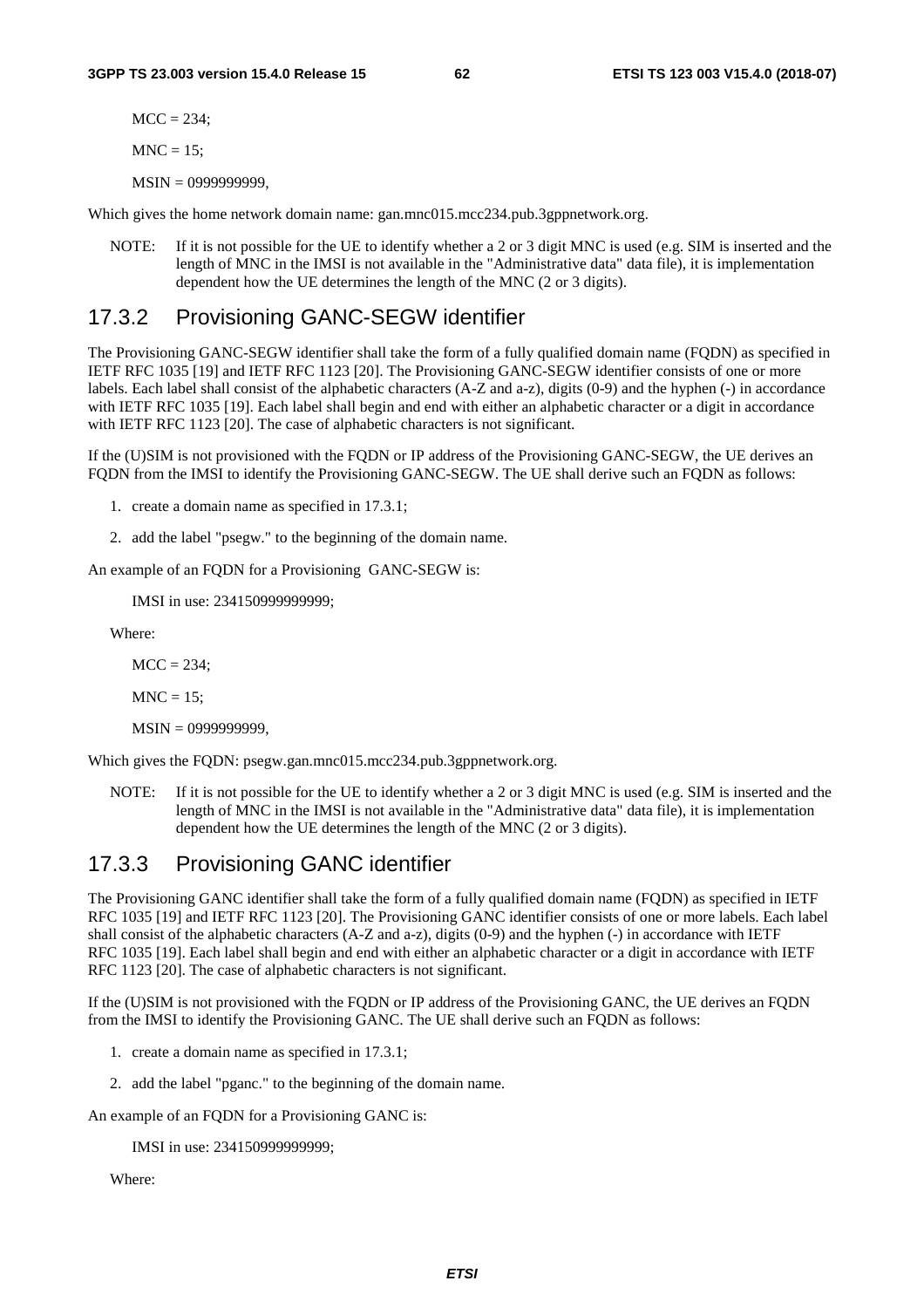$MCC = 234$ :

 $MNC = 15$ ;

MSIN = 0999999999,

Which gives the FQDN: pganc.gan.mnc015.mcc234.pub.3gppnetwork.org.

NOTE: If it is not possible for the UE to identify whether a 2 or 3 digit MNC is used (e.g. SIM is inserted and the length of MNC in the IMSI is not available in the "Administrative data" data file), it is implementation dependent how the UE determines the length of the MNC (2 or 3 digits).

# 18 Addressing and Identification for IMS Service Continuity and Single-Radio Voice Call Continuity

## 18.1 Introduction

This clause describes the format of the parameters needed for the support of IMS Service Continuity. For further information on the use of the parameters see 3GPP TS 23.237 [71] and also 3GPP TS 23.292 [70].

# 18.2 CS Domain Routeing Number (CSRN)

A CS Domain Routeing Number (CSRN) is a number that is used to route a call from the IM CN subsystem to the user in the CS domain. The structure is as defined in sub-clause 3.4.

# 18.3 IP Multimedia Routeing Number (IMRN)

An IP Multimedia Routeing Number (IMRN) is a routable number that points to the IM CN subsystem. In a roaming scenario, the IMRN has the same structure as an international ISDN number (see sub-clause 3.4). The Tel URI format of the IMRN (see IETF RFC 3966 [45]) is treated as a PSI (see sub-clause 13.5) within the IM CN subsystem.

# 18.4 Session Transfer Number (STN)

A Session Transfer Number (STN) is a public telecommunication number, as defined by ITU-T Recommendation E.164 [10] and is used by the UE to request Session Transfer of the media path from PS to CS access.

# 18.5 Session Transfer Identifier (STI)

A Session Transfer Identifier (STI) is a SIP URI or SIP dialogue ID (see IETF RFC 3261 [26] for more information) and is used by the UE to request Session Transfer of a media path.

# 18.6 Session Transfer Number for Single Radio Voice Call Continuity (STN-SR)

The Session Transfer Number for Single Radio Voice Call Continuity (STN-SR) is a public telecommunication number, as defined by ITU-T Recommendation E.164 [10] and is used by the MSC Server to request session transfer of the media path from the PS domain to CS domain.

# 18.7 Correlation MSISDN

A Correlation MSISDN (C-MSISDN) is an MSISDN (see sub-clause 3.3) that is used for correlation of sessions at access transfer and to route a call from the IM CN subsystem to the same user in the CS domain. The C-MSISDN is equal to the MSISDN or the basic MSISDN if multinumbering option is used (see 3GPP TS 23.008 [2], section 2.1.3) of the CS access. Any MSISDN of a user that can be used for TS11 (telephony) in the CS domain which is not shared by more than one IMS Private Identity in an IMS CN subsystem, can serve as the user's C-MSISDN.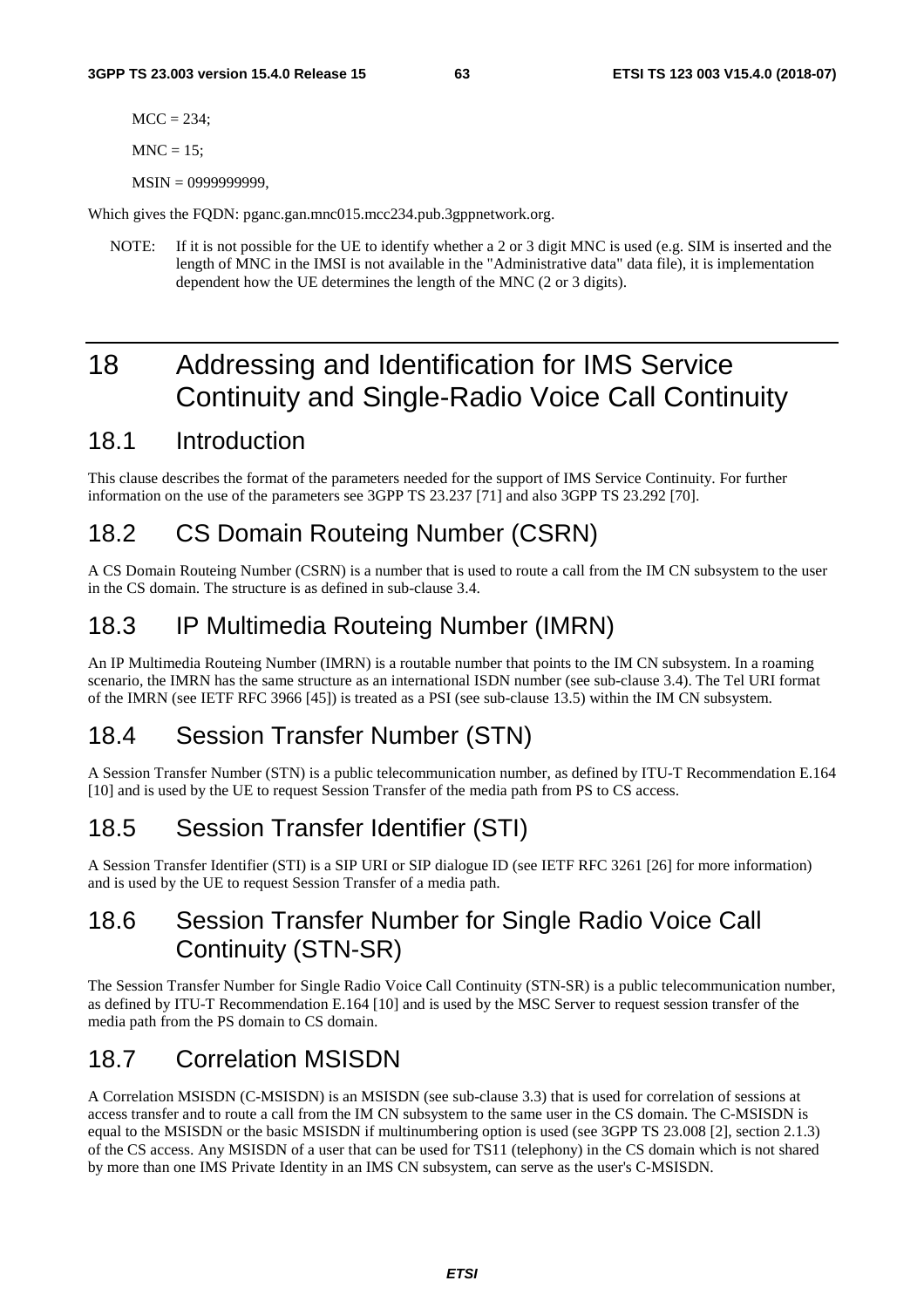The C-MSISDN is bound to the IMS Private User Identity and is uniquely assigned per IMSI and IMS Private User Identity.

If A-MSISDN is available it shall be used as the C-MSISDN. For the definition of A-MSISDN refer to section 18.9.

# 18.8 Transfer Identifier for CS to PS Single Radio Voice Call Continuity (STI-rSR)

A Session Transfer Identifier for CS to PS Single Radio Voice Call Continuity (STI-rSR) is a SIP URI (see IETF RFC 3261 [26] for more information) and is used by the UE to request access transfer of a media path.

## 18.9 Additional MSISDN

An Additional MSISDN (A-MSISDN) is an MSISDN (see sub-clause 3.3) that is assigned to a user with PS subscription in addition to the already assigned MSISDN(s).

The structure of an A-MSISDN should follow the structure of an MSISDN number as defined in section 3.3.

The A-MSISDN shall be able to be used for TS11 (telephony) in the CS domain and shall be uniquely assigned per IMSI.

# 19 Numbering, addressing and identification for the Evolved Packet Core (EPC)

### 19.1 Introduction

This clause describes the format of the parameters needed to access the Enhanced Packet Core (EPC). For further information on the use of the parameters see 3GPP TS 23.401 [72] and 3GPP TS 23.402 [68]. For more information on the ".3gppnetwork.org" domain name and its applicability, see Annex D of the present document

## 19.2 Home Network Realm/Domain

The home Network Realm/Domain shall be in the form of an Internet domain name, e.g. operator.com, as specified in IETF RFC 1035 [19] and IETF RFC 1123 [20]. The home Network Realm/Domain consists of one or more labels. Each label shall consist of the alphabetic characters (A-Z and a-z), digits (0-9) and the hyphen (-) in accordance with IETF RFC 1035 [19]. Each label shall begin and end with either an alphabetic character or a digit in accordance with IETF RFC 1123 [20]. The case of alphabetic characters is not significant.

The Home Network Realm/Domain shall be in the form of "epc.mnc<MNC>.mcc<MCC>.3gppnetwork.org", where "<MNC>" and "<MCC>" fields correspond to the MNC and MCC of the operator's PLMN. Both the "<MNC>" and "<MCC>" fields are 3 digits long. If the MNC of the PLMN is 2 digits, then a zero shall be added at the beginning.

For example, the Home Network Realm/Domain of an IMSI shall be derived as described in the following steps:

- 1. take the first 5 or 6 digits, depending on whether a 2 or 3 digit MNC is used (see 3GPP TS 31.102 [27]) and separate them into MCC and MNC; if the MNC is 2 digits then a zero shall be added at the beginning;
- 2. use the MCC and MNC derived in step 1 to create the "mnc<MNC>.mcc<MCC>.3gppnetwork.org" domain name;
- 3. add the label "epc" to the beginning of the domain name.

An example of a Home Network Realm/Domain is:

IMSI in use: 234150999999999;

Where:

 $MCC = 234$ ;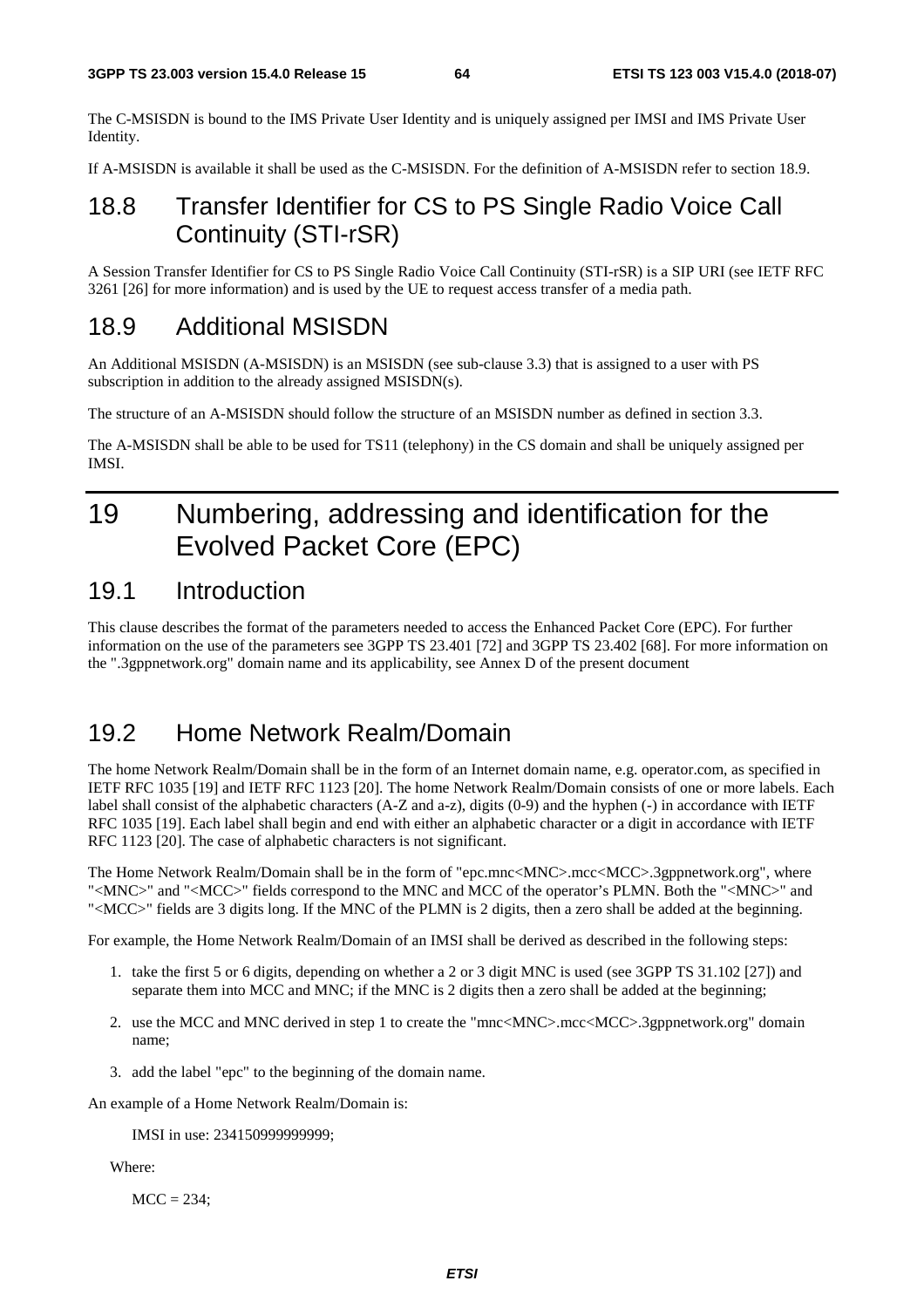$MNC = 15$ ;

MSIN = 0999999999;

Which gives the Home Network Realm/Domain name: epc.mnc015.mcc234.3gppnetwork.org.

NOTE: If it is not possible for a UE to identify whether a 2 or 3 digit MNC is used (e.g. USIM is inserted and the length of MNC in the IMSI is not available in the "Administrative data" data file), it is implementation dependent how the UE determines the length of the MNC (2 or 3 digits).

# 19.3 3GPP access to non-3GPP access interworking

#### 19.3.1 Introduction

This subclause describes the format of the UE identification needed to access the 3GPP EPC from both 3GPP and non-3GPP accesses.

The NAI is generated respectively by the S-GW at the S5/S8 reference point and by the UE for the S2a, S2b and S2c reference points.

The NAI shall be generated as follows:

- based on the IMSI when the UE is performing a non-emergency Attach;
- based on the IMEI when the UE is performing an emergency attach and IMSI is not available (see subclause 19.3.6); or
- based on the IMSI or the IMEI (depending on the interface and information element) when the UE is performing an emergency attach and IMSI is available in the UE, as follows:
	- a UE that has an IMSI shall construct an Emergency NAI based on IMSI (see subclause 4.6.1 of 3GPP TS 23.402 [68] and subclause 19.3.9 of this specification);
	- if the IMSI is not authenticated by the network, the network requests the IMEI from the UE and the network shall then construct a NAI based on the IMEI for identifying the user in the EPC (see 3GPP TS 29.273 [78]).

For further information on the use of the parameters see the subclauses below and 3GPP TS 33.402 [69] and 3GPP TS 29.273 [78].

#### 19.3.2 Root NAI

The Root NAI shall take the form of an NAI, and shall have the form username@realm as specified in clause 2.1 of IETF RFC 4282 [53].

When the username part is the IMSI, the realm part of Root NAI shall be built according to the following steps:

- 1. Convert the leading digits of the IMSI, i.e. MNC and MCC, into a domain name, as described in subclause 19.2.
- 2. Prefix domain name with the label of "nai".

The resulting realm part of the Root NAI will be in the form:

"@nai.epc.mnc<MNC>.mcc<MCC>.3gppnetwork.org"

When including the IMSI, the Root NAI is prepended with a specific leading digit when used for EAP authentication (see 3GPP TS 29.273 [78]) in order to differentiate between EAP authentication method. The leading digit is:

- "0" when used in EAP-AKA, as specified in IETF RFC 4187 [50]
- "6" when used in EAP-AKA', as specified in IETF RFC 5448 [82].

The resulting Root NAI will be in the form:

"0<IMSI>@nai.epc.mnc<MNC>.mcc<MCC>.3gppnetwork.org" when used for EAP AKA authentication

"6<IMSI>@nai.epc.mnc<MNC>.mcc<MCC>.3gppnetwork.org" when used for EAP AKA' authentication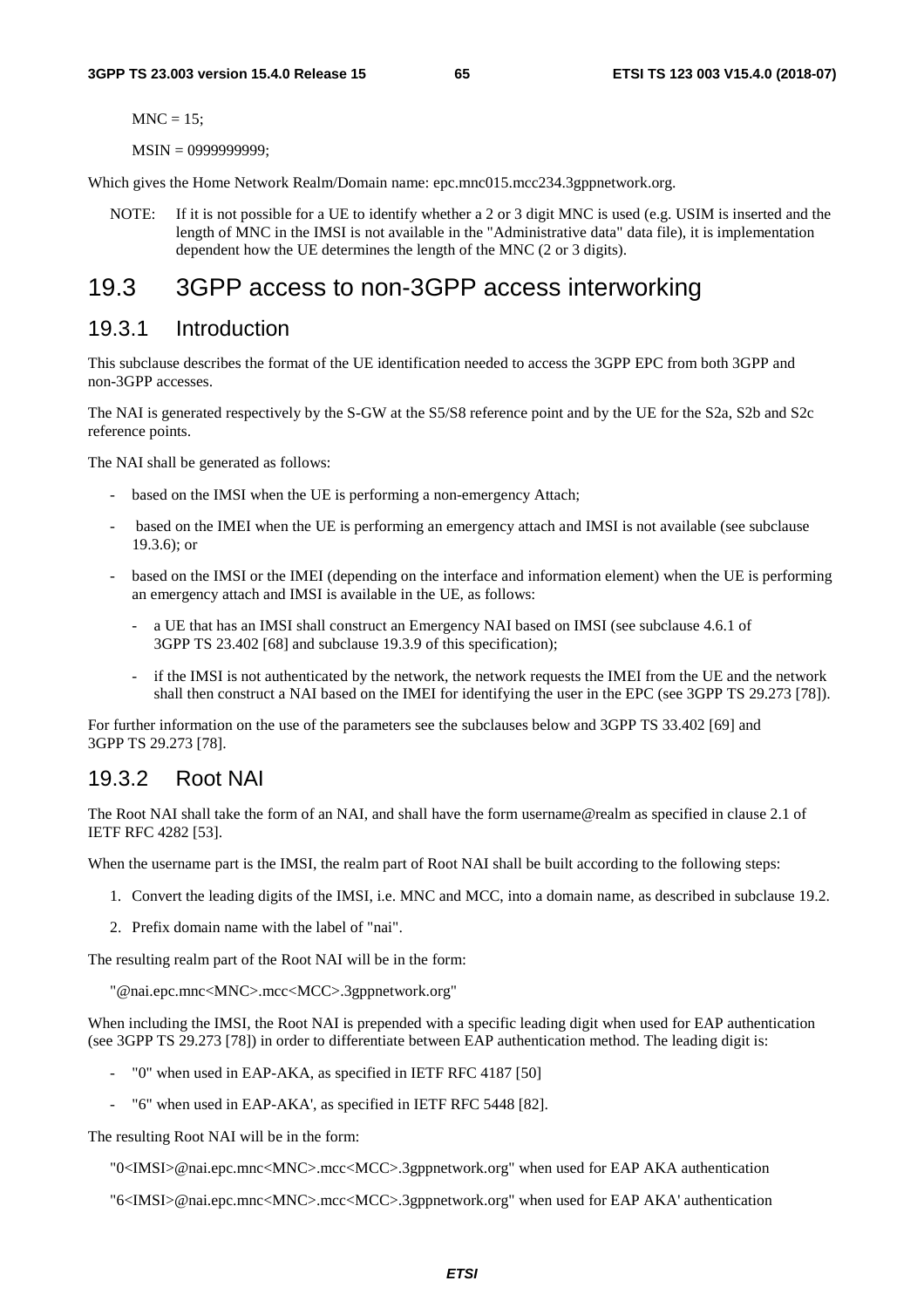For example, if the IMSI is 2341509999999999 (MCC = 234, MNC = 15), the Root NAI takes the form 0234150999999999@nai.epc.mnc015.mcc234.3gppnetwork.org for EAP AKA authentication and the Root NAI takes the form [6234150999999999@nai.epc.mnc015.mcc234.3gppnetwork.org](mailto:0234150999999999@epc.mnc015.mcc234.3gppnetwork.org) for EAP AKA' authentication.

The NAI sent in the Mobile Node Identifier field in PMIPv6 shall not include the digit prepended in front of the IMSI based username that is described above.

#### 19.3.3 Decorated NAI

The Decorated NAI shall take the form of a NAI and shall have the form 'homerealm!username@otherrealm' or 'Visitedrealm!homerealm!username@otherrealm' as specified in clause 2.7 of the IETF RFC 4282 [53].

The realm part of Decorated NAI consists of 'otherrealm', see the IETF RFC 4282 [53]. 'Homerealm' is the realm as specified in subclause 19.2, using the HPLMN ID ('homeMCC' + 'homeMNC)'. 'Visitedrealm' is the realm built using the VPLMN ID ('VisitedMCC' + 'VisitedMNC)', 'Otherrealm' is:

- the realm built using the PLMN ID (visited MCC + visited MNC) if the service provider selected as a result of the service provider selection (see 3GPP TS 24.302 [77]) has a PLMN ID; or
- a domain name of a service provider if the selected service provider does not have a PLMN ID (3GPP TS 24.302) [77]).

When the username part of Decorated NAI includes the IMSI and the service provider has a PLMN ID, the Decorated NAI shall be built following the same steps as specified for Root NAI in subclause 19.3.2.

The result will be a decorated NAI of the form:

- nai.epc.mnc<homeMNC>.mcc<homeMCC>.3gppnetwork.org !0<IMSI>@nai.epc.mnc<visitedMNC>.mcc<visitedMCC>.3gppnetwork.org for EAP AKA authentication.

or

- nai.epc.mnc<homeMNC>.mcc<homeMCC>.3gppnetwork.org !6<IMSI>@nai.epc.mnc<visitedMNC>.mcc<visitedMCC>.3gppnetwork.org for EAP AKA' authentication.

For example, if the service provider has a PLMN ID and the IMSI is 23415099999999999 (MCC = 234, MNC = 15) and the PLMN ID of the Selected PLMN is MCC = 610, MNC = 71, then the Decorated NAI takes the form either as:

- nai.epc.mnc015.mcc234.3gppnetwork.org!0234150999999999@nai.epc.mnc071.mcc610.3gppnetwork.org for EAP AKA authentication

or

- nai.epc.mnc015.mcc234.3gppnetwork.org!6234150999999999@nai.epc.mnc071.mcc610.3gppnetwork.org for EAP AKA' authentication.

For example, if the domain name of a service provider is 'realm.org' and IMSI-based permanent username is used, then the Decorated NAI takes the form either as:

nai.epc.mnc<homeMNC>.mcc<homeMCC>.3gppnetwork.org !0<IMSI>@realm.org for EAP AKA authentication

or

- nai.epc.mnc<homeMNC>.mcc<homeMCC>.3gppnetwork.org !6<IMSI>@realm.org for EAP AKA' authentication.

If the UE has selected a WLAN that directly interworks with a service provider in the Equivalent Visited Service Providers (EVSP) list provided by the RPLMN, see 3GPP TS 23.402 [77], subclause 4.8.2b, then the decorated NAI is constructed to include the realm of this service provider and the realm of RPLMN. If the domain name of a service provider is 'realm.org' and IMSI-based permanent username is used, then the Decorated NAI with double decoration takes the form either as:

- nai.epc.mnc<rplmnMNC>.mcc<rplmnMCC>.3gppnetwork.org !nai.epc.mnc<homeMNC>.mcc<homeMCC>.3gppnetwork.org!0<IMSI>@realm.org for EAP AKA authentication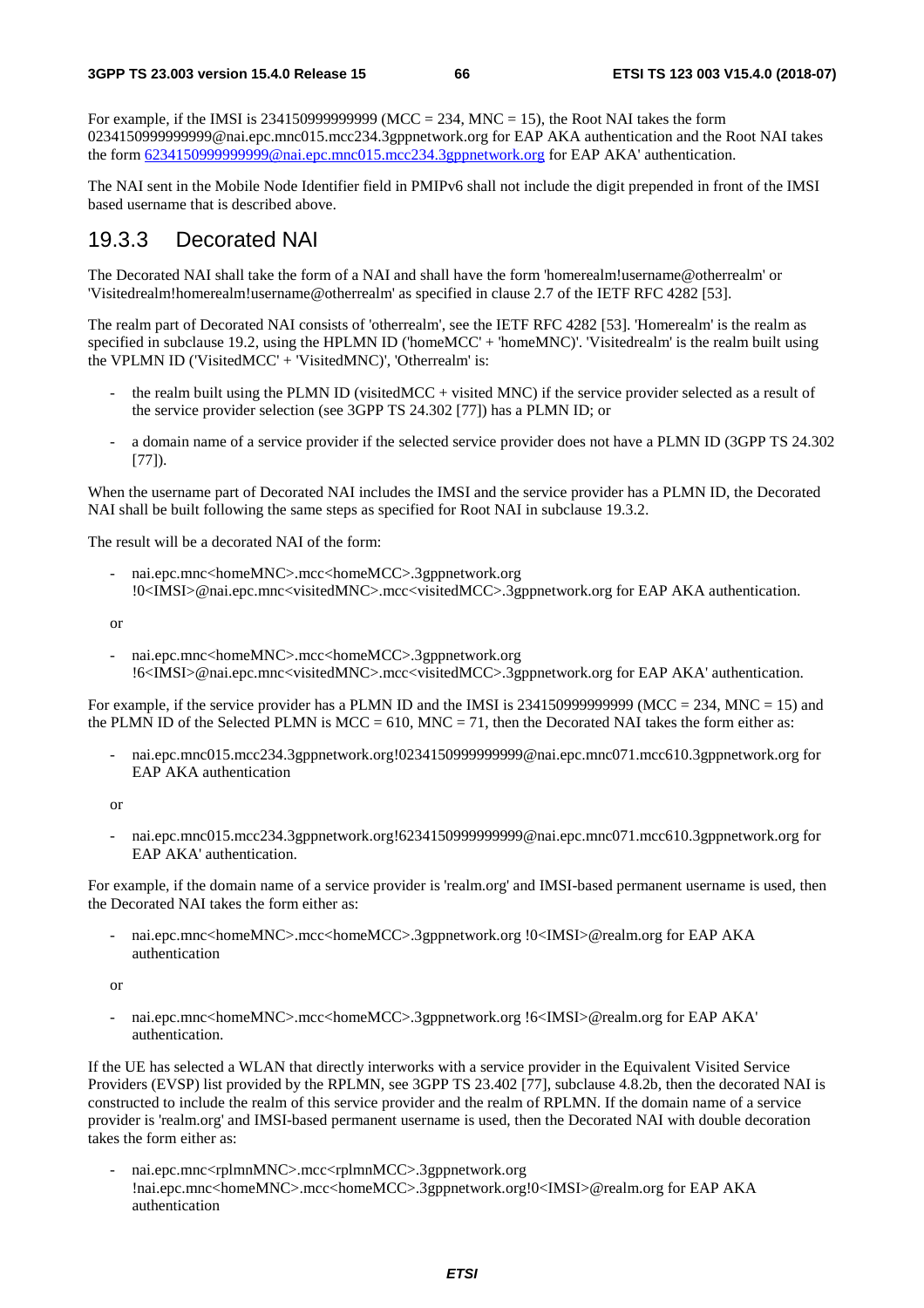or

- nai.epc.mnc<rplmnMNC>.mcc<rplmnMCC>.3gppnetwork.org !nai.epc.mnc<homeMNC>.mcc<homeMCC>.3gppnetwork.org!6<IMSI>@realm.org for EAP AKA' authentication.

When the username part of Decorated NAI includes a Fast Re-authentication NAI, the Decorated NAI shall be built following the same steps as specified for the Fast Re-authentication NAI in subclause 19.3.4.

When the username part of Decorated NAI includes a Pseudonym, the Decorated NAI shall be built following the same steps as specified for the Pseudonym identity in subclause 19.3.5.

#### 19.3.4 Fast Re-authentication NAI

The Fast Re-authentication NAI shall take the form of a NAI as specified in clause 2.1 of IETF RFC 4282 [53]. If the 3GPP AAA server does not return a complete NAI, the Fast Re-authentication NAI shall consist of the username part of the fast re-authentication identity as returned from the 3GPP AAA server and the same realm as used in the permanent user identity. If the 3GPP AAA server returns a complete NAI as the re-authentication identity, then this NAI shall be used. The username part of the fast re-authentication identity shall be decorated as described in 19.3.3 if the Selected PLMN is different from the HPLMN.

For EAP-AKA authentication, the username portion of the fast re-authentication identity shall be prepended with the single digit "4" as specified in sub-clause 4.1.1.7 of IETF RFC 4187 [50].

For EAP AKA', see IETF RFC 5448 [82], the Fast Re-authentication NAI shall comply with IETF RFC 4187 [50] except that the username part of the NAI shall be prepended with single digit "8".

- NOTE: The permanent user identity is either the Root NAI or Decorated NAI as defined in clauses 19.3.2 and 19.3.3, respectively.
- EXAMPLE 1: If the fast re-authentication identity returned by the 3GPP AAA Server is 358405627015, the IMSI is 2341509999999999 (MCC = 234, MNC = 15) and EAP-AKA is used, the Fast Re-authentication NAI for the case when NAI decoration is not used takes the form: 4358405627015@nai.epc.mnc015.mcc234.3gppnetwork.org
- EXAMPLE 2: If the fast re-authentication identity returned by the 3GPP AAA Server is "358405627015@aaa1.nai.epc.mnc015.mcc234.3gppnetwork.org" , the IMSI is 234150999999999  $(MCC = 234, MNC = 15)$  and EAP-AKA' is used, the Fast Re-authentication NAI for the case when NAI decoration is not used takes the form: 8358405627015@aaa1.nai.epc.mnc015.mcc234.3gppnetwork.org
- EXAMPLE 3: If the fast re-authentication identity returned by the 3GPP AAA Server is 358405627015, the IMSI is 234150999999999 (MCC = 234, MNC = 15), the PLMN ID of the Selected PLMN is MCC = 610, MNC = 71 and EAP-AKA is used, the Fast Re-authentication NAI takes the form: nai.epc.mnc015.mcc234.3gppnetwork.org !4358405627015@nai.epc.mnc071.mcc610.3gppnetwor k.org.

#### 19.3.5 Pseudonym Identities

The pseudonym shall take the form of an NAI, as specified in sub-clause 2.1 of IETF RFC 4282 [53].

The pseudonym shall be generated as specified in sub-clause 6.4.1 of 3GPP TS 33.234 [55]. This part of the pseudonym shall follow the UTF-8 transformation format specified in IETF RFC 2279 [54] except for the following reserved hexadecimal octet value:

FF

When the pseudonym username is coded with FF, this reserved value is used to indicate the special case when no valid temporary identity exists in the UE (see 3GPP TS 24.234 [48] for more information). The network shall not allocate a temporary identity with the whole username coded with the reserved hexadecimal value FF.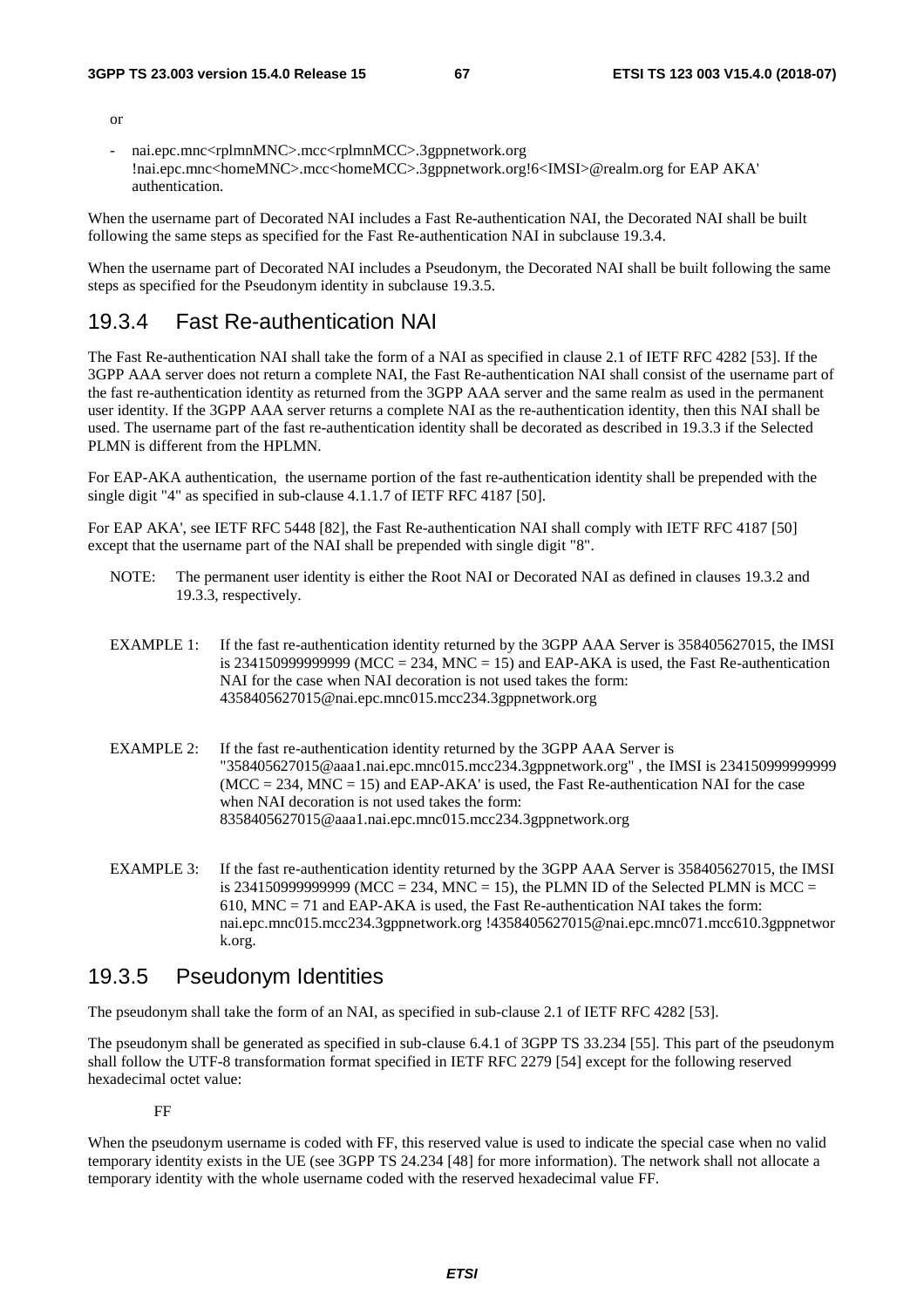The username portion of the pseudonym identity shall be prepended with the single digit "2" as specified in sub-clause 4.1.1.7 of IETF RFC 4187 [50] for EAP-AKA. For EAP AKA', see IETF RFC 5448 [82], the pseudonym NAI shall comply with IETF RFC 4187 [50] except that the username part of the NAI shall be prepended with single digit "7".

- NOTE: The permanent user identity is either the Root NAI or Decorated NAI as defined in sub-clauses 19.3.2 and 19.3.3, respectively.
- EXAMPLE 1: For EAP AKA, if the pseudonym returned by the 3GPP AAA Server is 258405627015 and the IMSI is 234150999999999 (MCC = 234, MNC = 15), the pseudonym NAI for the case when NAI decoration is not used takes the form: 258405627015@nai.epc.mnc015.mcc234.3gppnetwork.org
- EXAMPLE 2: For EAP AKA', if the pseudonym returned by the 3GPP AAA Server is 758405627015 and the IMSI is 234150999999999 (MCC = 234, MNC = 15), the pseudonym NAI for the case when NAI decoration is not used takes the form: 758405627015@nai.epc.mnc015.mcc234.3gppnetwork.org
- EXAMPLE 3: For EAP AKA, if the pseudonym returned by the 3GPP AAA Server is 258405627015 and the IMSI is 23415099999999999 (MCC = 234, MNC = 15), and the PLMN ID of the Selected PLMN is  $MCC = 610$ ,  $MNC = 71$ , the pseudonym NAI takes the form: nai.epc.mnc015.mcc234.3gppnetwork.org! 258405627015@nai.epc.mnc071.mcc610.3gppnetwork.org
- EXAMPLE 4: For EAP AKA', if the pseudonym returned by the 3GPP AAA Server is 758405627015 and the IMSI is 234150999999999 (MCC = 234, MNC = 15), and the PLMN ID of the Selected PLMN is  $MCC = 610$ ,  $MNC = 71$ , the pseudonym NAI takes the form: nai.epc.mnc015.mcc234.3gppnetwork.org! 758405627015@nai.epc.mnc071.mcc610.3gppnetwork.org

#### 19.3.6 Emergency NAI for Limited Service State

This subclause describes the format of the UE identification needed to access the 3GPP EPC from both 3GPP and non-3GPP accesses, when UE is performing an emergency attach and IMSI is not available or not authenticated (see subclause 19.3.1). For more information, see sections 4.6.1 and 5.2 of 3GPP TS 23.402 [68].

The Emergency NAI for Limited Service State shall take the form of an NAI, and shall have the form username@realm as specified in clause 2.1 of IETF RFC 4282 [53]. The exact format shall be:

imei<IMEI>@sos.invalid

NOTE: The top level domain ".invalid" is a reserved top level domain, as specified in IETF RFC 2606 [64], and is used here due to the fact that this NAI never needs to be resolved for routing (as specified in 3GPP TS 23.402 [68]).

or

mac<MAC>@sos.invalid

For example, if the IMEI is 219551288888888, the Emergency NAI for Limited Service State then takes the form of imei219551288888888@sos.invalid.

For example, if the MAC address is 44-45-53-54-00-AB, the Emergency NAI for Limited Service State then takes the form of [mac4445535400AB@sos.invalid](mailto:mac4445535400AB@sos.invalid), where the MAC address is represented in hexadecimal format without separators.

#### 19.3.7 Alternative NAI

The Alternative NAI shall take the form of a NAI, i.e. 'any\_username@REALM' as specified of IETF RFC 4282 [53]. The Alternative NAI shall not be routable from any AAA server.

The Alternative NAI shall contain a username part which is not derived from the IMSI. The username part shall not be a null string.

The REALM part of the NAI shall be "unreachable.3gppnetwork.org".

The result shall be an NAI in the form of: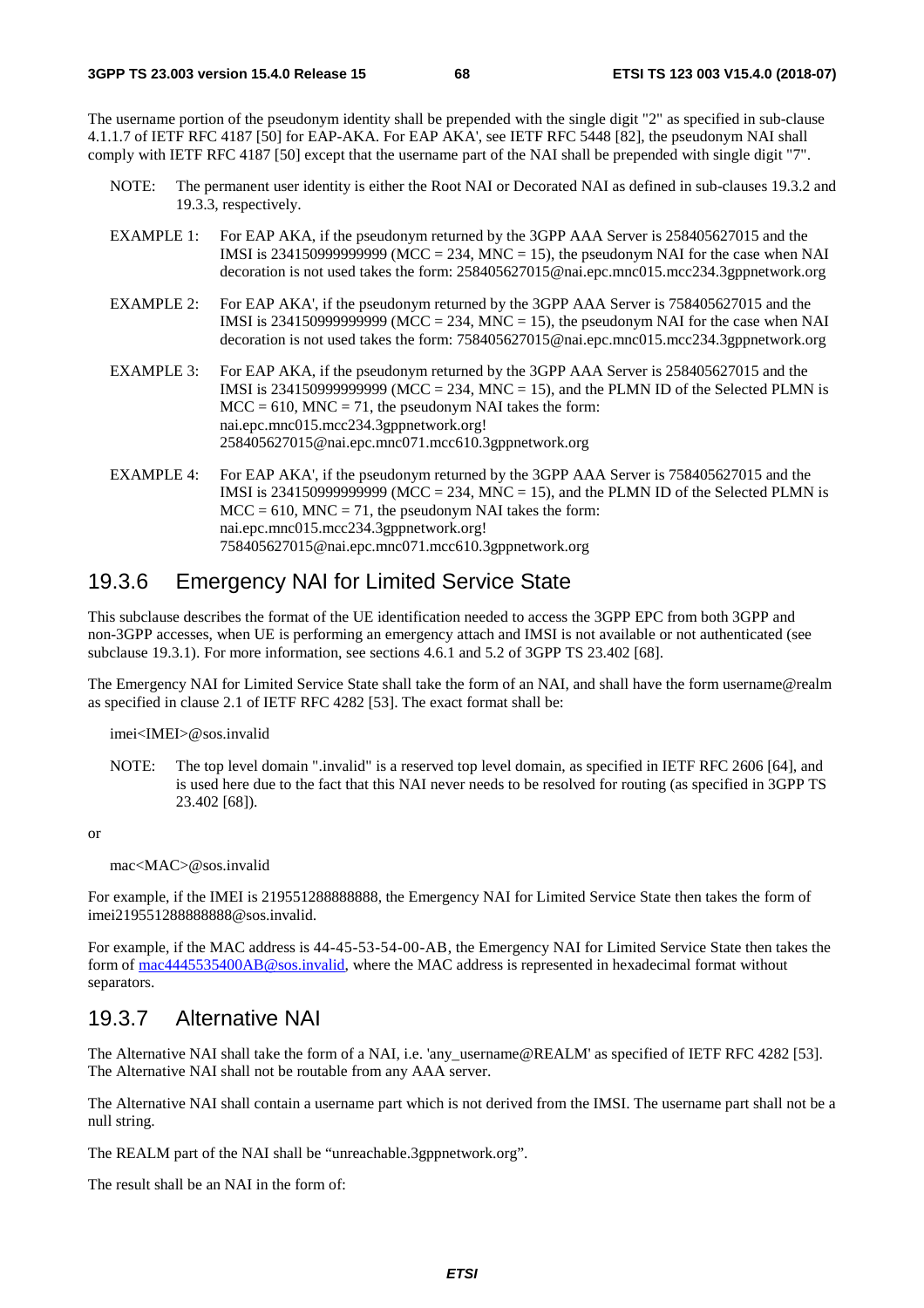"<any\_non\_null\_string>@unreachable.3gppnetwork.org".

### 19.3.8 Keyname NAI

The keyname NAI shall take the form of an NAI, and shall have the form username@realm as specified in clause 2.1 of IETF RFC 4282 [53].

The username part is the EMSK name as defined in IETF RFC 6696 [113].

For ERP exchange with an ER server located in the 3GPP AAA Server, the realm part of the keyname NAI shall be the realm part of the Root NAI of the UE as described in subclause 19.3.2, i.e. the realm part of the keyName-NAI will be in the form:

"@nai.epc.mnc<MNC>.mcc<MCC>.3gppnetwork.org"

For ERP exchange with an ER server located in the TWAP or in the 3GPP AAA Proxy, the realm part of the keyname NAI shall be the realm discovered by the UE in the non-3GPP access network (received at the lower layer or through an ERP exchange as described in IETF RFC 6696 [113]).

#### 19.3.9 IMSI-based Emergency NAI

This subclause describes the format of the UE identification needed to access the 3GPP EPC from non-3GPP accesses, when UE is performing an emergency attach and IMSI is available. For more information, see subclause 4.4.1 of 3GPP TS 24.302 [77].

The IMSI-based Emergency NAI shall take the form of an NAI and shall be encoded as the Root NAI as specified in subclause 19.3.2, but with the realm name prepended by the "sos" label. The resulting realm part of the IMSI-based Emergency NAI will be in the form:

"@sos.nai.epc.mnc<MNC>.mcc<MCC>.3gppnetwork.org"

The resulting IMSI-based Emergency NAI will be in the form:

"0<IMSI>@sos.nai.epc.mnc<MNC>.mcc<MCC>.3gppnetwork.org" when used for EAP AKA authentication

"6<IMSI>@sos.nai.epc.mnc<MNC>.mcc<MCC>.3gppnetwork.org" when used for EAP AKA' authentication

For example, if the IMSI is  $2341509999999999$  (MCC = 234, MNC = 15), the IMSI-based Emergency NAI takes the form 0234150999999999@sos.nai.epc.mnc015.mcc234.3gppnetwork.org for EAP AKA authentication and it takes the form 6234150999999999@sos.nai.epc.mnc015.mcc234.3gppnetwork.org for EAP AKA' authentication.

# 19.4 Identifiers for Domain Name System procedures

#### 19.4.1 Introduction

This clause describes Domain Name System (DNS) related identifiers used by the procedures specified in 3GPP TS 29.303 [73].

The DNS identifiers for APNs for legacy systems (as defined in clause 9), RAIs (as defined in clause C.1, GSNs (as defined in clause C.2) and RNCs (as defined in clause C.3) in the present document use the top level domain ".gprs" and have a similar purpose and function as those described below. These clauses are still valid and DNS records based on these and the below types of identifiers are expected to coexist in an operator's network for the purpose of backwards compatibility and interworking with legacy networks.

The APN as defined in clause 9 is used also in EPC to identify the access network to be used for a specific PDN connection or PDP Context. In addition, the APN Network Identifier (APN-NI) part of the APN as defined in subclause 9.1.1 of the present document may be used to access a service associated with a PDN-GW or GGSN. This is achieved by defining an APN which in addition to being usable to select a PDN-GW or GGSN is locally interpreted by the PDN-GW or GGSN as a request for a specific service.

For DNS procedures defined in 3GPP TS 29.303 [73], an APN-FQDN derived from a given APN is used instead of the APN itself as defined in subclause 19.4.2.2. For all other purposes, including communication between EPC nodes and to the UE, the APN format defined in clause 9 is used. In order to support backwards compatibility with existing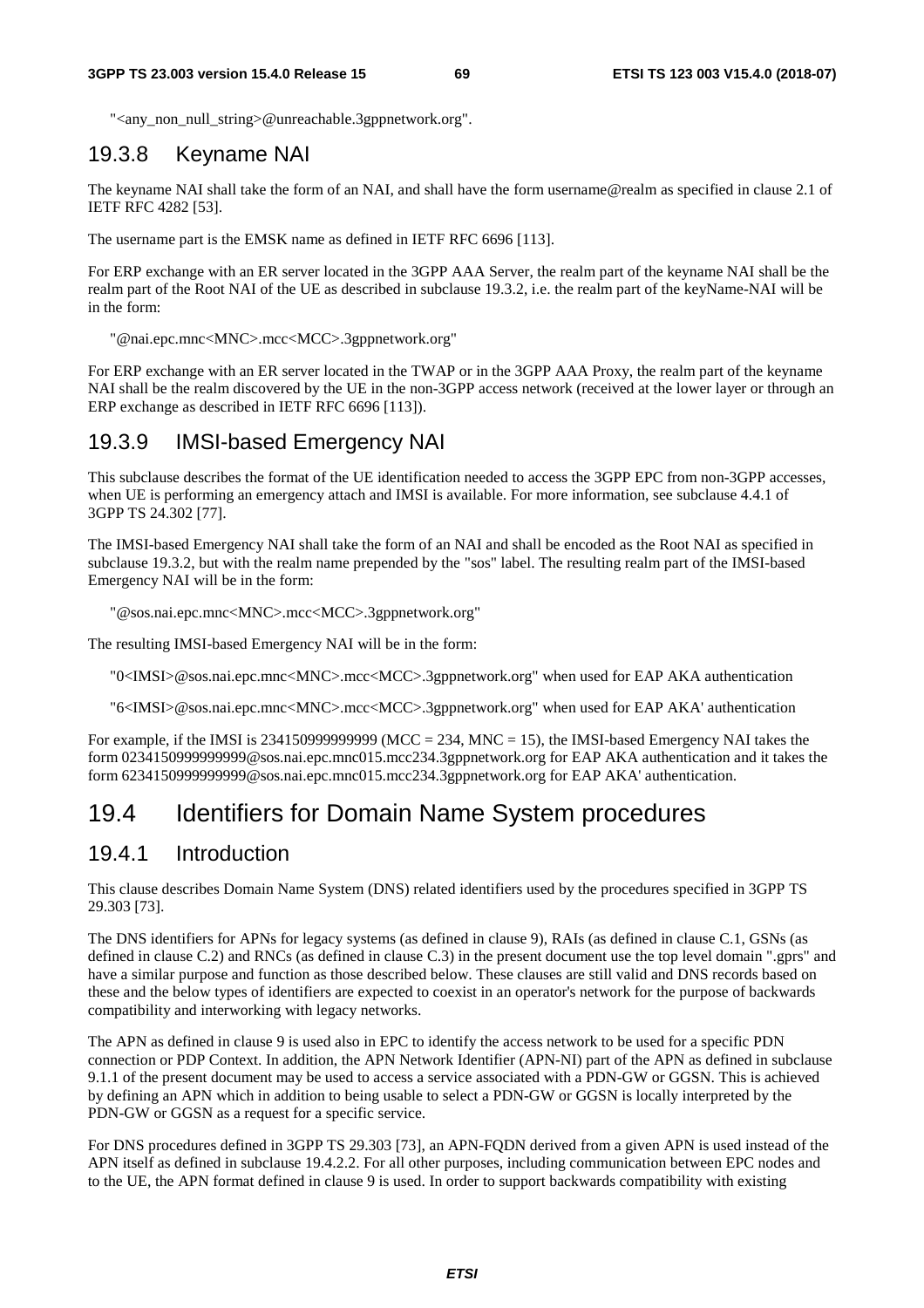GPRS/PS roaming using the Gn/Gp interfaces, the APN as specified in clause 9 of the present document may also be used for the DNS procedures as defined in 3GPP TS 23.060 [3].

### 19.4.2 Fully Qualified Domain Names (FQDNs)

#### 19.4.2.1 General

The encoding of any identifier used as part of a Fully Qualifed Domain Name (FQDN) shall follow the Name Syntax defined in IETF RFC 2181 [18], IETF RFC 1035 [19] and IETF RFC 1123 [20]. An FQDN consists of one or more labels. Each label is coded as a one octet length field followed by that number of octets coded as 8 bit ASCII characters. Following IETF RFC 1035 [19] the labels shall consist only of the alphabetic characters (A-Z and a-z), digits (0-9) and the hyphen (-). Following IETF RFC 1123 [20], the label shall begin and end with either an alphabetic character or a digit. The case of alphabetic characters is not significant. Identifiers are not terminated by a length byte of zero.

NOTE: A length byte of zero is added by the querying entity at the end of the FQDN before interrogating a DNS server.

For the purpose of presentation, identifiers are usually displayed as a string in which the labels are separated by dots (e.g. "Label1.Label2.Label3").

#### 19.4.2.2 Access Point Name FQDN (APN-FQDN)

#### 19.4.2.2.1 Structure

The Access Point Name FQDN (APN-FQDN) is derived from an APN as follows. The APN consists of an APN Network Identifier (APN-NI) and an APN Operator Identifier (APN-OI), which are as defined in subclause 9.1.1 and 9.1.2 of the present document.

If an APN is constructed using the default APN-OI, the APN-FQDN shall be obtained from the APN by inserting the labels "apn.epc." between the APN-NI and the default APN - OI, and by replacing the label ".gprs" at the end of the default APN-OI with the labels ".3gppnetwork.org".

EXAMPLE1: For an APN of internet.mnc015.mcc234.gprs, the derived APN-FQDN is internet.apn.epc.mnc015.mcc234.3gppnetwork.org

If an APN is constructed using the APN-OI Replacement field (as defined in 3GPP TS 23.060 [3] and 3GPP TS 23.401 [72]), the APN-FQDN shall be obtained from the APN by inserting the labels "apn.epc." between the label "mnc<MNC>" and its preceding label, and by replacing the label ".gprs" at the end of the APN-OI Replacement field with the labels ".3gppnetwork.org".

- EXAMPLE 2: If an APN-OI Replacement field is province1.mnc015.mcc234.gprs and an APN-NI is internet, the derived APN-FQDN is internet. province1.apn.epc.mnc015.mcc234.3gppnetwork.org
- 19.4.2.2.2 Void
- 19.4.2.2.3 Void
- 19.4.2.2.4 Void
- 19.4.2.3 Tracking Area Identity (TAI)

The Tracking Area Identity (TAI) consists of a Mobile Country Code (MCC), Mobile Network Code (MNC), and Tracking Area Code (TAC). It is composed as shown in figure 19.4.2.3.1.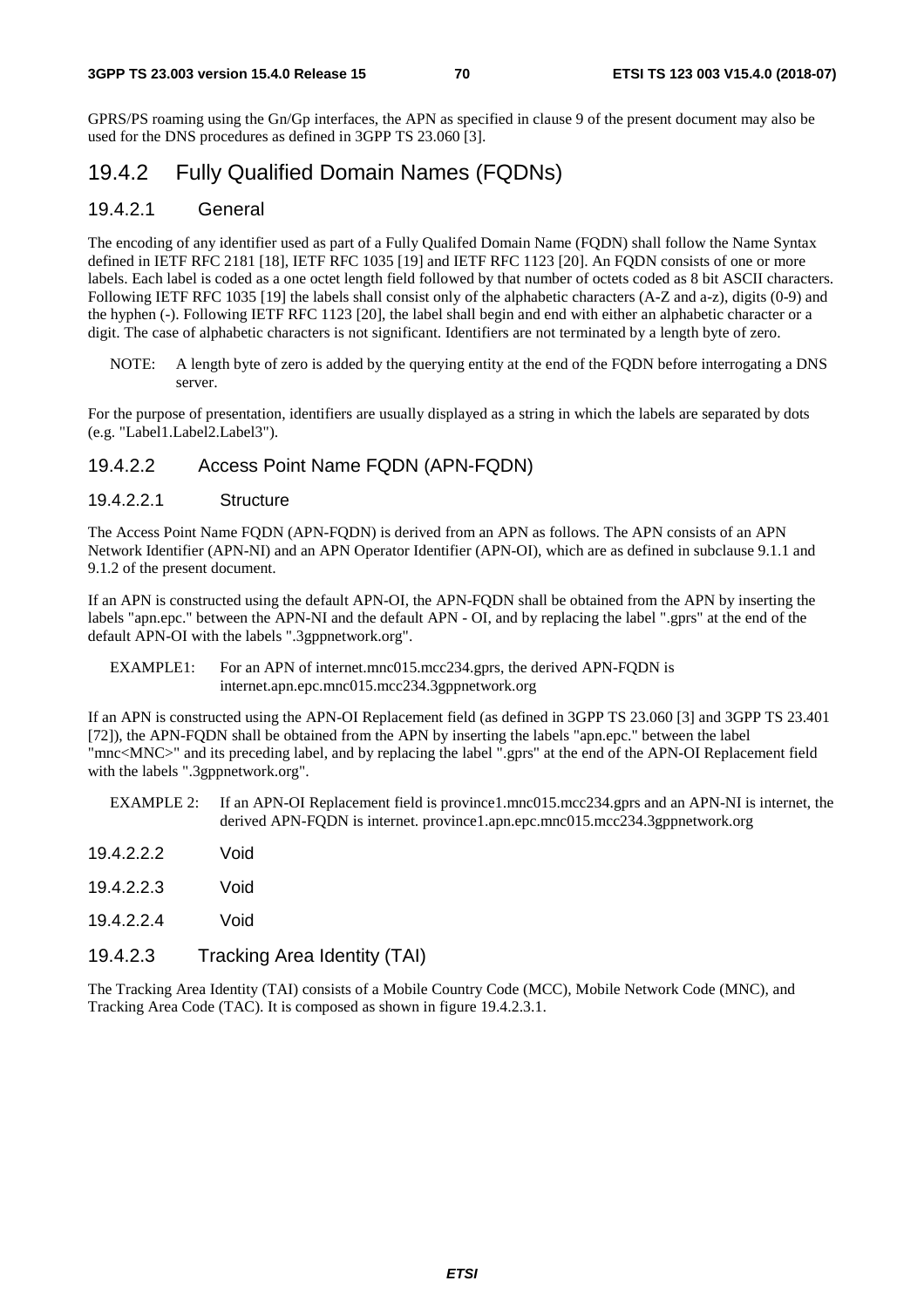| <b>MCC</b> | <b>MNC</b>                    | TAC. |
|------------|-------------------------------|------|
|            | <b>Tracking Area Identity</b> |      |

#### **Figure 19.4.2.3.1: Structure of the Tracking Area Identity (TAI)**

The TAI is composed of the following elements:

- Mobile Country Code (MCC) identifies the country in which the PLMN is located. The value of the MCC is the same as the three digit MCC contained in the IMSI;
- Mobile Network Code (MNC) is a code identifying the PLMN in that country. The value of the MNC is the same as the two or three digit MNC contained in the IMSI;
- Tracking Area Code (TAC) is a fixed length code (of 2 octets) identifying a Tracking Area within a PLMN. This part of the tracking area identification shall be coded using a full hexadecimal representation. The following are reserved hexadecimal values of the TAC:
	- 0000, and
	- FFFE.
- NOTE: The above reserved values are used in some special cases when no valid TAI exists in the MS (see 3GPP TS 24.301 [90] for more information).

A subdomain name can be derived from the TAI. This shall be done by adding the label "tac" to the beginning of the Home Network Realm/Domain (see subclause 19.2) and encoding the TAC as a sub-domain. This is called the TAI FQDN..

The TAI FQDN shall be constructed as follows:

tac-lb<TAC-low-byte>.tac-hb<TAC-high-byte>.tac.epc.mnc<MNC>.mcc<MCC>.3gppnetwork.org

The TAC is a 16-bit integer. The <TAC-high-byte> is the hexadecimal string of the most significant byte in the TAC and the <TAC-low-byte > is the hexadecimal string of the least significant byte. If there are less than 2 significant digits in <TAC-high-byte> or <TAC-low-byte >, "0" digit(s) shall be inserted at the left side to fill the 2 digit coding.

#### 19.4.2.4 Mobility Management Entity (MME)

A Mobility Management Entity (MME) within an operator's network is identified using a MME Group ID (MMEGI), and an MME Code (MMEC).

A subdomain name shall be derived from the MNC and MCC by adding the label "mme" to the beginning of the Home Network Realm/Domain (see subclause 19.2).

The MME node FODN shall be constructed as:

mmec<MMEC>.mmegi<MMEGI>.mme.epc.mnc<MNC>.mcc<MCC>.3gppnetwork.org

Where <MMEC> and <MMEGI> are the hexadecimal strings of the MMEC and MMEGI.

An MME pool FODN shall be constructed as:

mmegi<MMEGI>.mme.epc.mnc<MNC>.mcc<MCC>.3gppnetwork.org

If there are less than 2 significant digits in <MMEC>, "0" digit(s) shall be inserted at the left side to fill the 2 digit coding. If there are less than 4 significant digits in <MMEGI>, "0" digit(s) shall be inserted at the left side to fill the 4 digit coding.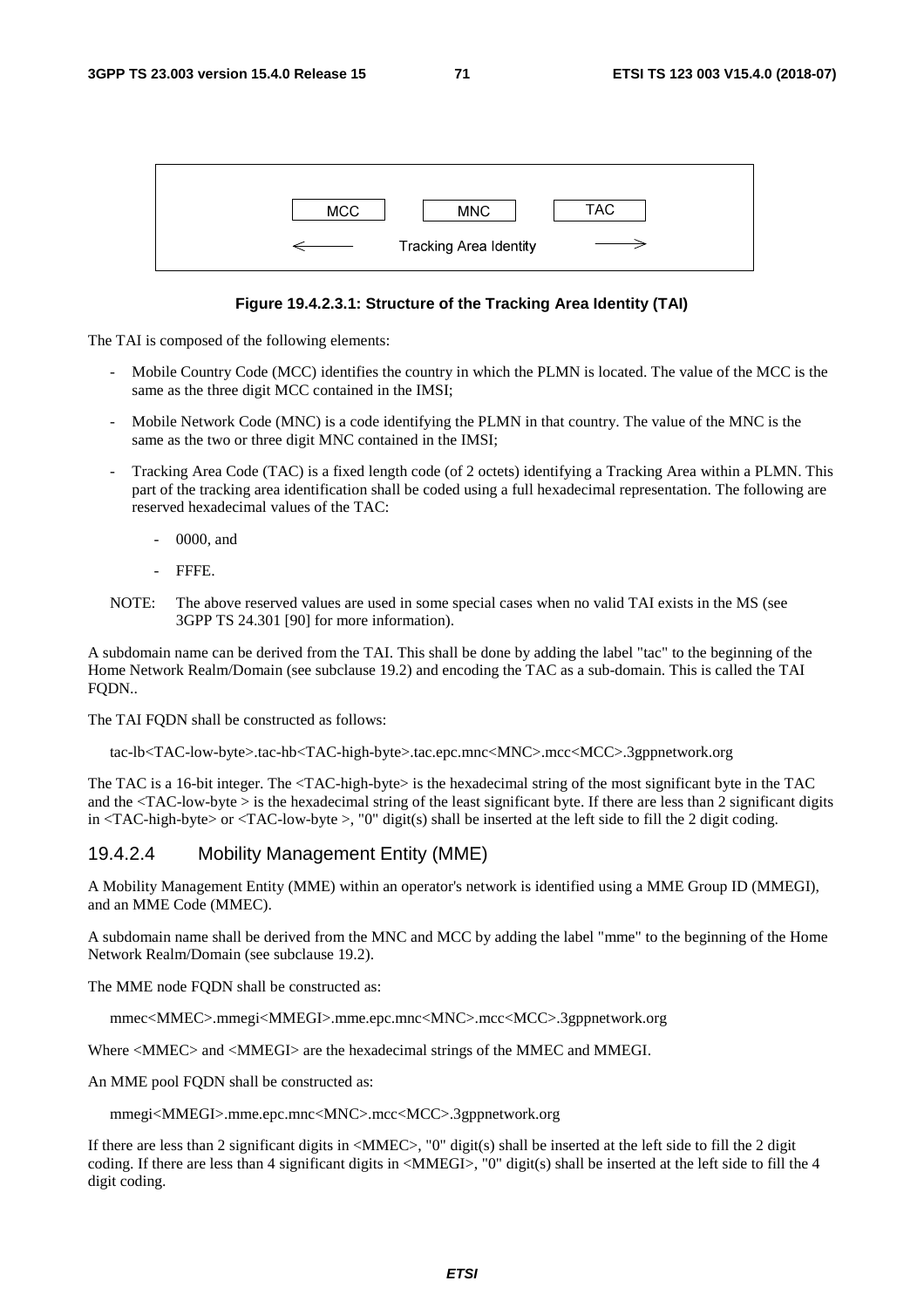#### 19.4.2.5 Routing Area Identity (RAI) - EPC

The Routing Area Identity (RAI) consists of a RAC, LAC, MNC and MCC.

A subdomain name for use by core network nodes based on RAI shall be derived from the MNC and MCC by adding the label "rac" to the beginning of the Home Network Realm/Domain (see subclause 19.2).

The RAI FODN shall be constructed as:

rac<RAC>.lac<LAC>.rac.epc.mnc<MNC>.mcc<MCC>.3gppnetwork.org

<RAC> and <LAC> shall be Hex coded digits representing the LAC and RAC codes respectively.

If there are less than 4 significant digits in <RAC> or <LAC>, one or more "0" digit(s) is/are inserted at the left side to fill the 4 digit coding.

Note: Above subdomain is for release 8 core network nodes to allow DNS records other than A/AAAA records. The subdomain name in Annex C.2 are still used for existing A/AAAA records for pre-Release 8 nodes and are also still used for backward compatibility.

#### 19.4.2.6 Serving GPRS Support Node (SGSN) within SGSN pool

A specific SGSN within an operator's network is identified using the RAI FQDN (subclause 19.4.2.5) and the Network Resource Identifier (NRI) (see 3GPP TS 23.236 [23]). Such an identifier can be used by a target MME or SGSN node to connect to the source SGSN node.

The SGSN FQDN shall be constructed as:

nri-sgsn<NRI>.rac<RAC>.lac<LAC>.rac.epc.mnc<MNC>.mcc<MCC>.3gppnetwork.org

<NRI> shall be Hex coded digits representing the NRI code of the SGSN.

If there are less than 4 significant digits in  $\langle NRI \rangle$ , one or more "0" digit(s) is/are inserted at the left side to fill the 4 digit coding. Coding for other fields is the same as in Section 19.4.2.5.

When a target MME constructs the FODN of the source SGSN in the case of SGSN pooling, it should derive the NRI from the 8-bit MME Code received in the GUTI from the UE. However, if the length of the NRI, e.g., X, which is configured in the MME is less than 8 bits, then the MME should use only the most significant X bits of the MME Code as the NRI within the SGSN FQDN.

Note: Above subdomain is for release 8 core network nodes to allow DNS records other than A/AAAA records. The subdomain name in Annex C.2 are still used for existing A/AAAA records for pre-Release 8 nodes and are also still used for backward compatibility. .

#### 19.4.2.7 Target RNC-ID for U-TRAN

In the special case of a UTRAN target RNC a possible SGSN that can control that RNC can be identified by RNC-ID. This identifier can be used for SRNS relocation with a U-TRAN target RNC.

A subdomain name for use by core network nodes based on RNC-ID shall be derived from the MNC and MCC by adding the label "rnc" to the beginning of the Home Network Realm/Domain (see subclause 19.2).

The RNC FQDN shall be constructed as:

rnc<RNC>.rnc.epc.mnc<MNC>.mcc<MCC>.3gppnetwork.org

<RNC> shall be Hex coded digits representing the RNC-ID code of the RNC.

If there are less than 4 significant digits in  $\langle RNC \rangle$ , one or more "0" digit(s) is/are inserted at the left side to fill the 4 digit coding.

NOTE: Above subdomain is for release 8 core network nodes to allow DNS records other than A/AAAA records. The subdomain name in Annex C.3 are still used for existing A/AAAA records for pre-Release 8 nodes and are still used for backward compatibility. However, RNC-ID in Annex C.3 was originally intended for the case where only one SGSN controlled an RNC-ID and gave the SGSN IP address. The usage for the above RNC FQDN is potentially broader and can target an SGSN pool.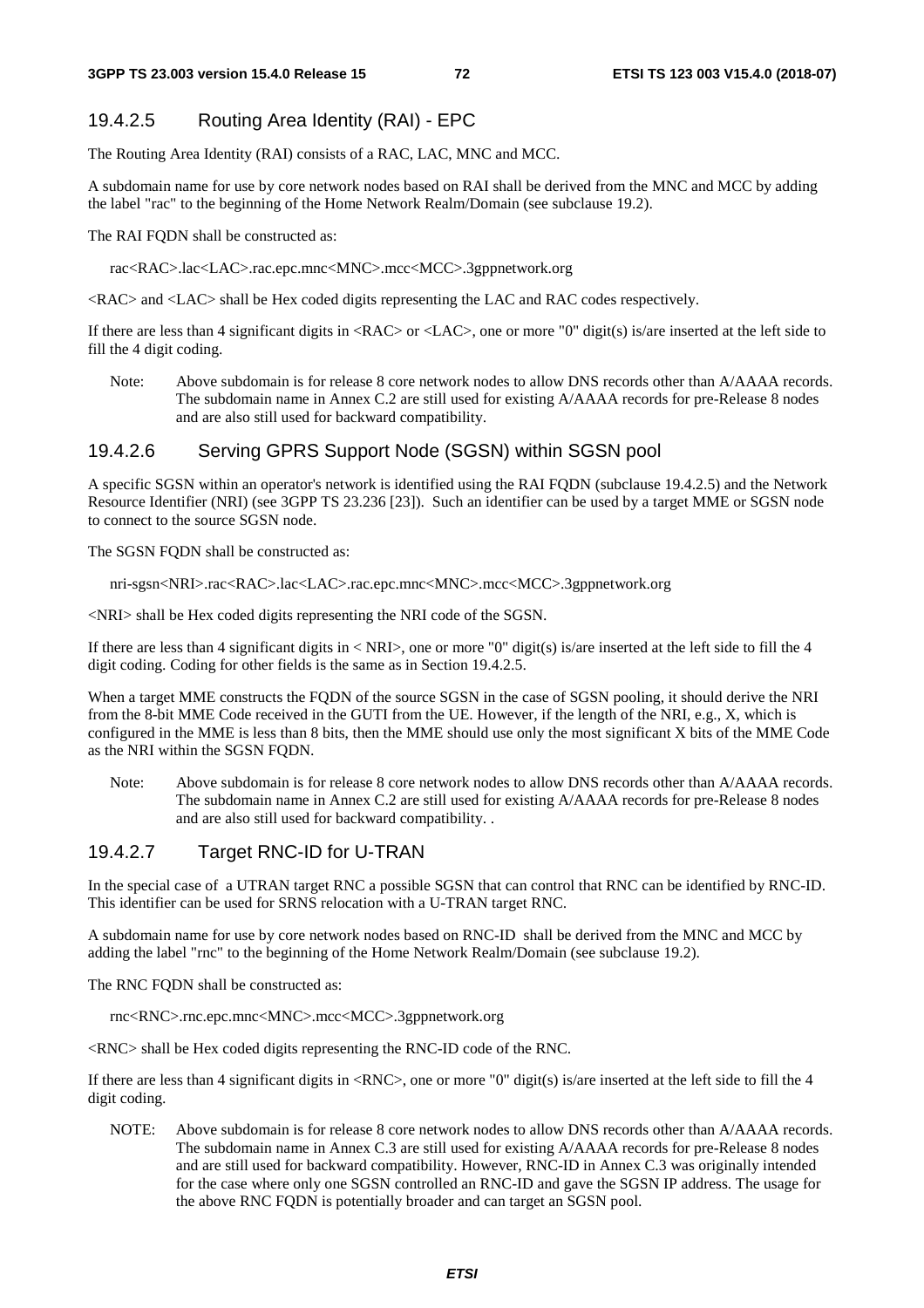### 19.4.2.8 DNS subdomain for operator usage in EPC

The EPC nodes DNS subdomain (DNS zone) shall be derived from the MNC and MCC by adding the label "node" to the beginning of the Home Network Realm/Domain (see subclause 19.2) and shall be constructed as:

#### node.epc.mnc<MNC>.mcc<MCC>.3gppnetwork.org

This DNS subdomain is formally placed into the operator's control. 3GPP shall never take this DNS subdomain back or any zone cut/subdomain within it for any purpose. As a result the operator can safely provision any DNS records it chooses under this subdomain without concern about future 3GPP standards encroaching on the DNS names within this zone.

#### 19.4.2.9 ePDG FQDN and Visited Country FQDN for non-emergency bearer services

#### 19.4.2.9.1 General

The ePDG Fully Qualified Domain Name (ePDG FQDN), for non-emergency bearers services, shall be constructed using one of the following formats, as specified in subclause 4.5.4 of 3GPP TS 23.402 [68]:

- Operator Identifier based ePDG FODN;
- Tracking/Location Area Identity based ePDG FQDN;
- the ePDG FQDN configured in the UE by the HPLMN.
- NOTE: The ePDG FQDN configured in the UE can have a different format than those specified in the following subclauses.

The Visited Country FQDN is used by a roaming UE to determine whether the visited country mandates the selection of an ePDG in this country (see subclause 4.5.4.5 of 3GPP TS 23.402 [68]). The Visited Country FQDN shall be constructed as specified in subclause 19.4.2.9.4. The Replacement field used in DNS-based Discovery of regulatory requirements shall be constructed as specified in subclause 19.4.2.9.5.

#### 19.4.2.9.2 Operator Identifier based ePDG FQDN

The ePDG Fully Qualified Domain Name (ePDG FQDN) contains an Operator Identifier that shall uniquely identify the PLMN where the ePDG is located. The ePDG FQDN is composed of seven labels. The last three labels shall be "pub.3gppnetwork.org". The third and fourth labels together shall uniquely identify the PLMN. The first two labels shall be "epdg.epc". The result of the ePDG FODN will be:

#### "epdg.epc.mnc<MNC>.mcc<MCC>.pub.3gppnetwork.org"

In the roaming case, the UE can utilise the services of the VPLMN or the HPLMN (see 3GPP TS 23.402 [68] and 3GPP TS 24.302 [77]). In this case, the Operator Identifier based ePDG FQDN shall be constructed as described above, but using the MNC and MCC of the VPLMN or the HPLMN.

In order to guarantee inter-PLMN DNS translation, the  $\langle MNC \rangle$  and  $\langle MCC \rangle$  coding used in the "epdg.epc. mnc<MNC>.mcc<MCC>.pub.3gppnetwork.org" format of the Operator Identifier based ePDG FQDN shall be:

- $-MNC$  = 3 digits
- $-MCC$  = 3 digits

If there are only 2 significant digits in the MNC, one "0" digit shall be inserted at the left side to fill the 3 digits coding of MNC in the ePDG FQDN.

As an example, the Operator Identifier based ePDG FQDN for MCC 345 and MNC 12 is coded in the DNS as:

"epdg.epc.mnc012.mcc345.pub.3gppnetwork.org".

#### 19.4.2.9.3 Tracking/Location Area Identity based ePDG FQDN

The Tracking/Location Area Identity based ePDG FQDN is used to support location based ePDG selection within a PLMN.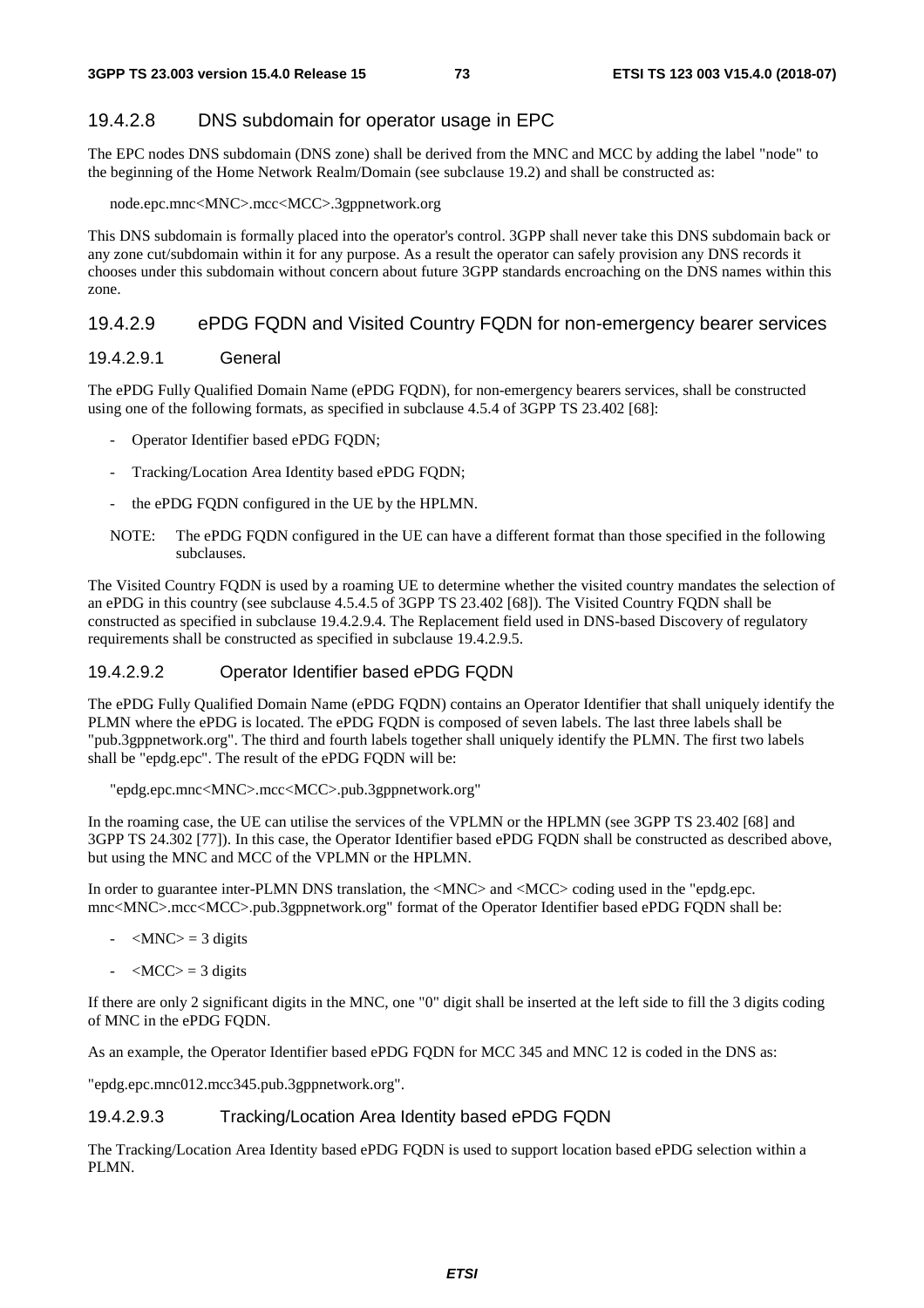The Tracking Area Identity based ePDG FQDN and the Location Area Identity based ePDG FQDN shall be constructed respectively as:

"tac-lb<TAC-low-byte>.tac-hb<TAC-high-byte>.tac.epdg.epc.mnc<MNC>.mcc<MCC>.pub.3gppnetwork.org"

and

"lac<LAC>.epdg.epc.mnc<MNC>.mcc<MCC>.pub.3gppnetwork.org"

where

- the <MNC> and <MCC> shall identify the PLMN where the ePDG is located and shall be encoded as
	- $-MNC$  = 3 digits
	- $-MCC$  = 3 digits

 If there are only 2 significant digits in the MNC, one "0" digit shall be inserted at the left side to fill the 3 digits coding of MNC in the ePDG FODN.

the <TAC>, together with the <MCC> and <MNC> shall identify the Tracking Area Identity the UE is located in.

The TAC is a 16-bit integer. The <TAC-high-byte> is the hexadecimal string of the most significant byte in the TAC and the <TAC-low-byte > is the hexadecimal string of the least significant byte. If there are less than 2 significant digits in <TAC-high-byte> or <TAC-low-byte >, "0" digit(s) shall be inserted at the left side to fill the 2 digit coding;

the <LAC>, together with the <MCC> and <MNC> shall identify the Location Area Identity the UE is located in.

The LAC> shall be hexadecimal coded digits representing the LAC; if there are less than 4 significant digits in  $\langle LAC \rangle$ , one or more "0" digit(s) is/are inserted at the left side to fill the 4 digit coding;

As examples,

- the Tracking Area Identity based ePDG FQDN for the TAC H'0B21, MCC 345 and MNC 12 is coded in the DNS as:
	- " tac-lb21.tac-hb0b.tac.epdg.epc.mnc012.mcc345.pub.3gppnetwork.org"
- the Location Area Identity based ePDG FQDN for the LAC H'0B21, MCC 345 and MNC 12 is coded in the DNS as:

" lac0b21.epdg.epc.mnc012.mcc345.pub.3gppnetwork.org"

#### 19.4.2.9.4 Visited Country FQDN

The Visited Country FQDN, used by a roaming UE to determine whether the visited country mandates the selection of an ePDG in this country, shall be constructed as described below.

The Visited Country FQDN shall contain a MCC that uniquely identifies the country in which the UE is located.

The Visited Country FQDN is composed of seven labels. The last three labels shall be "pub.3gppnetwork.org". The fourth label shall be "visited-country". The third label shall uniquely identify the MCC of the visited country. The first and second labels shall be "epdg.epc". The resulting Visited Country FQDN will be:

"epdg.epc.mcc<MCC>.visited-country.pub.3gppnetwork.org"

The <MCC> coding used in this FQDN shall be:

 $-MCC$  = 3 digits

As an example, the Visited Country FQDN for MCC 345 is coded in the DNS as:

"epdg.epc. mcc345.visited-country.pub.3gppnetwork.org".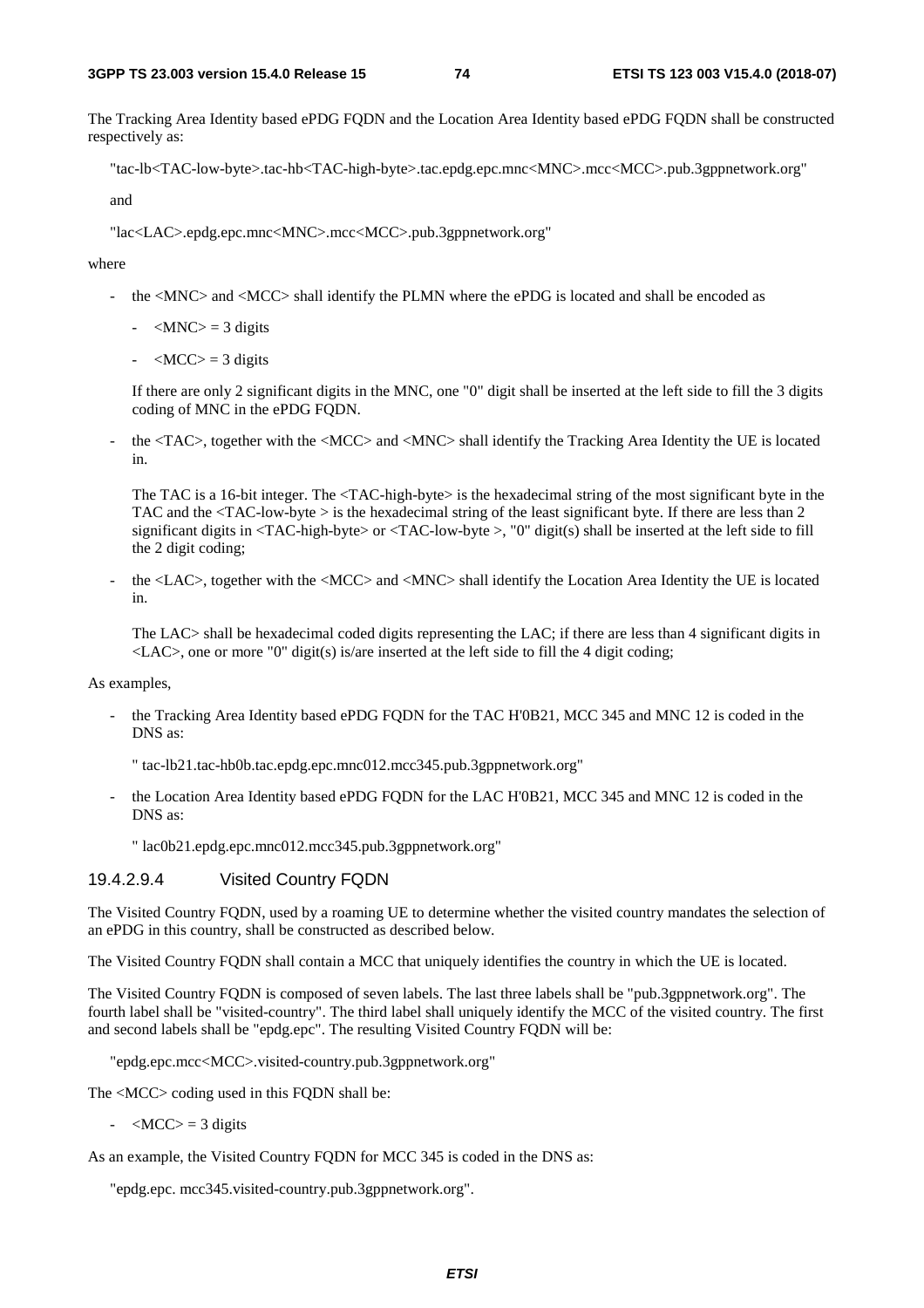#### 19.4.2.9.5 Replacement field used in DNS-based Discovery of regulatory requirements

If the visited country mandates the selection of an ePDG in this country (see subclause 4.5.4.5 of 3GPP TS 23.402 [68]), the NAPTR record(s) associated to the Visited Country FQDN shall be provisioned with the replacement field containing the identity of the PLMN(s) in the visited country which may be used for ePDG selection.

The replacement field shall take the form of an Operator Identifier based ePDG FQDN as specified in subclause 19.4.2.9.2.

For countries with multiple MCC, the NAPTR records returned by the DNS may contain a different MCC than the MCC indicated in the Visited Country FQDN.

As an example, the NAPTR records associated to the Visited Country FQDN for MCC 345, and for MNC 012, 013 and 014, are provisioned in the DNS as:

epdg.epc.mcc345.visited-country.pub.3gppnetwork.org

| IN NAPTR | order | pref. |      |      | flag service regexp replacement            |
|----------|-------|-------|------|------|--------------------------------------------|
| IN NAPTR | 100   | 999   | ,,,, | ,,,, | epdg.epc.mnc012.mcc345.pub.3gppnetwork.org |
| IN NAPTR | 100   | 999   | ,,,, | ,,,, | epdg.epc.mnc013.mcc345.pub.3gppnetwork.org |
| IN NAPTR | 100   | 999   | ,,,, | 1111 | epdg.epc.mnc014.mcc345.pub.3gppnetwork.org |

#### 19.4.2.9A ePDG FQDN for emergency bearer services

#### 19.4.2.9A.1 General

The ePDG FODN used for the selection of an ePDG supporting emergency bearer services shall be constructed using one of the following formats, as specified in subclause 4.5.4a of 3GPP TS 23.402 [68] and 3GPP TS 24.302 [77]:

- an Operator Identifier based Emergency ePDG FQDN;
- a Tracking/Location Area Identity based Emergency ePDG FQDN;
- an Emergency ePDG FQDN configured in the UE by the HPLMN, which may have a different format than the one specified in the following subclause.

The Visited Country Emergency FQDN is used by a roaming UE, in the context of an emergency session, to determine whether the visited country mandates the selection of an ePDG in this country. The Visited Country Emergency FQDN shall be constructed as specified in subclause 19.4.2.9A.4. The Replacement field used in DNS-based Discovery of regulatory requirements shall be constructed as specified in subclause 19.4.2.9A.5.

The Visited Country Emergency Numbers FQDN is used by a roaming UE to determine the list of emergency numbers and related emergency service types in the the visited country.

#### 19.4.2.9A.2 Operator Identifier based Emergency ePDG FQDN

The Operator Identifier based Emergency ePDG FQDN shall be constructed as specified for the Operator Identifier based ePDG FQDN in subclause 19.4.2.9.2, with the addition of the label "sos" before the labels "epdg.epc". The result of the Emergency ePDG FQDN will be:

"sos.epdg.epc.mnc<MNC>.mcc<MCC>.pub.3gppnetwork.org"

As an example, the Operator Identifier based Emergency ePDG FQDN for MCC 345 and MNC 12 is coded in the DNS as:

"sos.epdg.epc.mnc012.mcc345.pub.3gppnetwork.org".

#### 19.4.2.9A.3 Tracking/Location Area Identity based Emergency ePDG FQDN

The Tracking Area Identity based Emergency ePDG FQDN and the Location Area Identity based Emergency ePDG FQDN shall be constructed as specified for the Tracking Area Identity based ePDG FQDN and the Location Area Identity based ePDG FQDN in subclause 19.4.2.9.3, with the addition of the label "sos" before the labels "epdg.epc".

The result of the Tracking Area Identity based Emergency ePDG FQDN and the Location Area Identity based Emergency ePDG FQDN will be:

"tac-lb<TAC-low-byte>.tac-hb<TAC-high-byte>.tac.sos.epdg.epc.mnc<MNC>.mcc<MCC>.pub.3gppnetwork.org"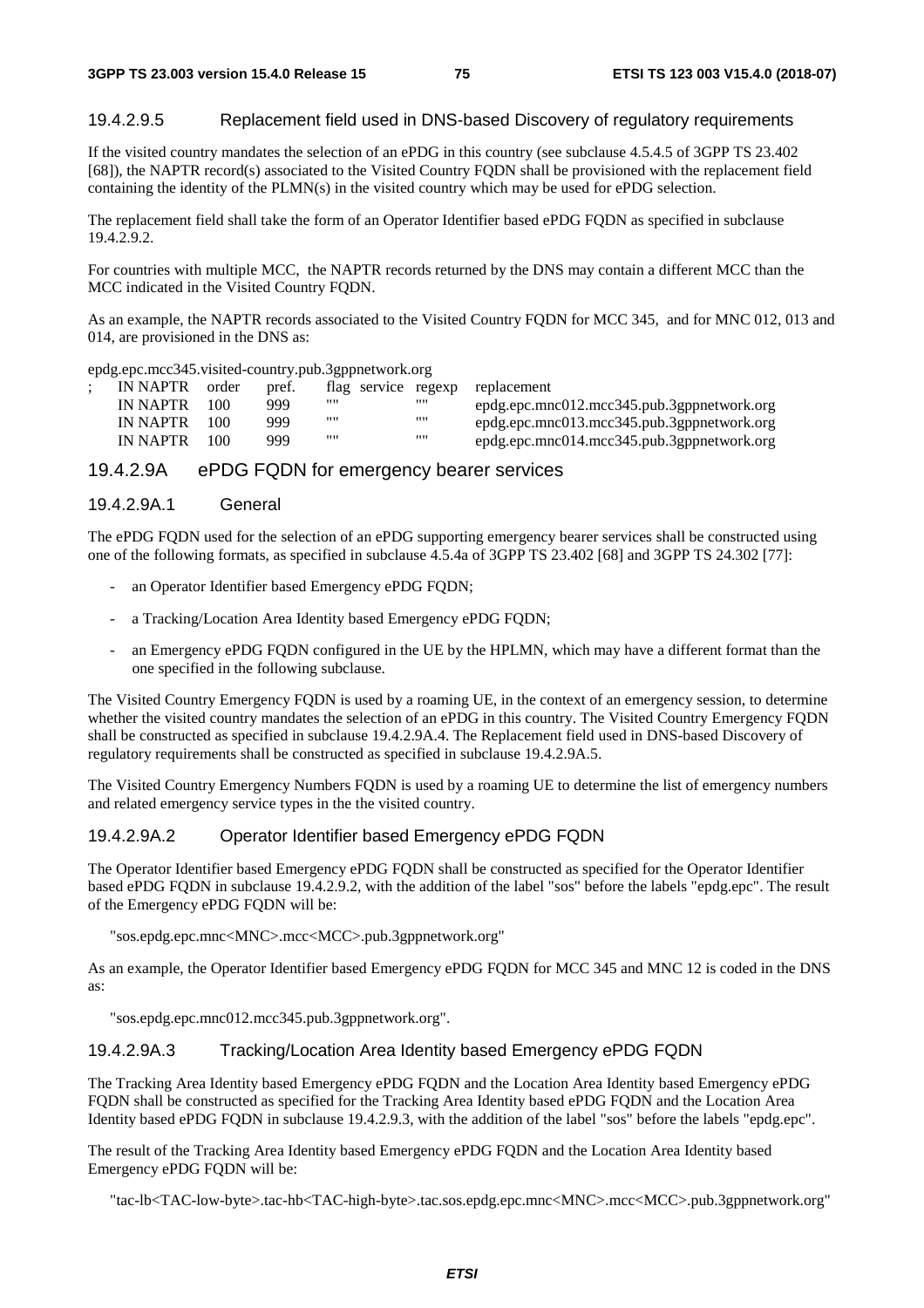and

"lac<LAC>.sos.epdg.epc.mnc<MNC>.mcc<MCC>.pub.3gppnetwork.org"

As examples,

- the Tracking Area Identity based Emergency ePDG FQDN for the TAC H'0B21, MCC 345 and MNC 12 is coded in the DNS as:
	- " tac-lb21.tac-hb0b.tac.sos.epdg.epc.mnc012.mcc345.pub.3gppnetwork.org"
- the Location Area Identity based Emergency ePDG FQDN for the LAC H'0B21, MCC 345 and MNC 12 is coded in the DNS as:
	- " lac0b21.sos.epdg.epc.mnc012.mcc345.pub.3gppnetwork.org"

#### 19.4.2.9A.4 Visited Country Emergency FQDN

The Visited Country Emergency FQDN shall be constructed as specified for the Visited Country FQDN in subclause 19.4.2.9.4, with the addition of the label "sos" before the labels "epdg.epc".

The result of the Visited Country Emergency FQDN will be:

"sos.epdg.epc.mcc<MCC>.visited-country.pub.3gppnetwork.org"

As an example, the Visited Country Emergency FQDN for MCC 345 is coded in the DNS as:

"sos.epdg.epc. mcc345.visited-country.pub.3gppnetwork.org".

#### 19.4.2.9A.5 Replacement field used in DNS-based Discovery of regulatory requirements for emergency services

The requirements specified in subclause 19.4.2.9.5 for the Replacement field used in DNS-based Discovery of regulatory requirements shall apply with the following modification.

The replacement field shall take the form of an Operator Identifier based Emergency ePDG FQDN as specified in subclause 19.4.2.9A.2.

As an example, the NAPTR records associated to the Visited Country FQDN for MCC 345, and for MNC 012, 013 and 014, are provisioned in the DNS as:

| IN NAPTR order |       | pref. |      |      | flag service regexp replacement                |
|----------------|-------|-------|------|------|------------------------------------------------|
| IN NAPTR $100$ |       | 999   | ,,,, |      | sos.epdg.epc.mnc012.mcc345.pub.3gppnetwork.org |
| IN NAPTR       | - 100 | 999   | ,,,, | 1111 | sos.epdg.epc.mnc013.mcc345.pub.3gppnetwork.org |
| IN NAPTR       | 100   | 999   | ,,,, |      | sos.epdg.epc.mnc014.mcc345.pub.3gppnetwork.org |

#### 19.4.2.9A.6 Country based Emergency Numbers FQDN

The Country based Emergency Numbers FQDN shall be constructed as specified for the Visited Country Emergency FQDN in subclause 19.4.2.9A.4, but with replacing the label "epdg" by the label "en".

The result of the Country based Emergency Numbers FQDN will be:

"sos.en.epc.mcc<MCC>.visited-country.pub.3gppnetwork.org"

NOTE: Even though a label named "visited-country" is present, operators in the home country can use the same mechanism to provide emergency numbers and associated type(s).

As an example, the Country based Emergency Numbers FQDN for MCC 345 is coded in the DNS as:

"sos.en.epc. mcc345.visited-country.pub.3gppnetwork.org".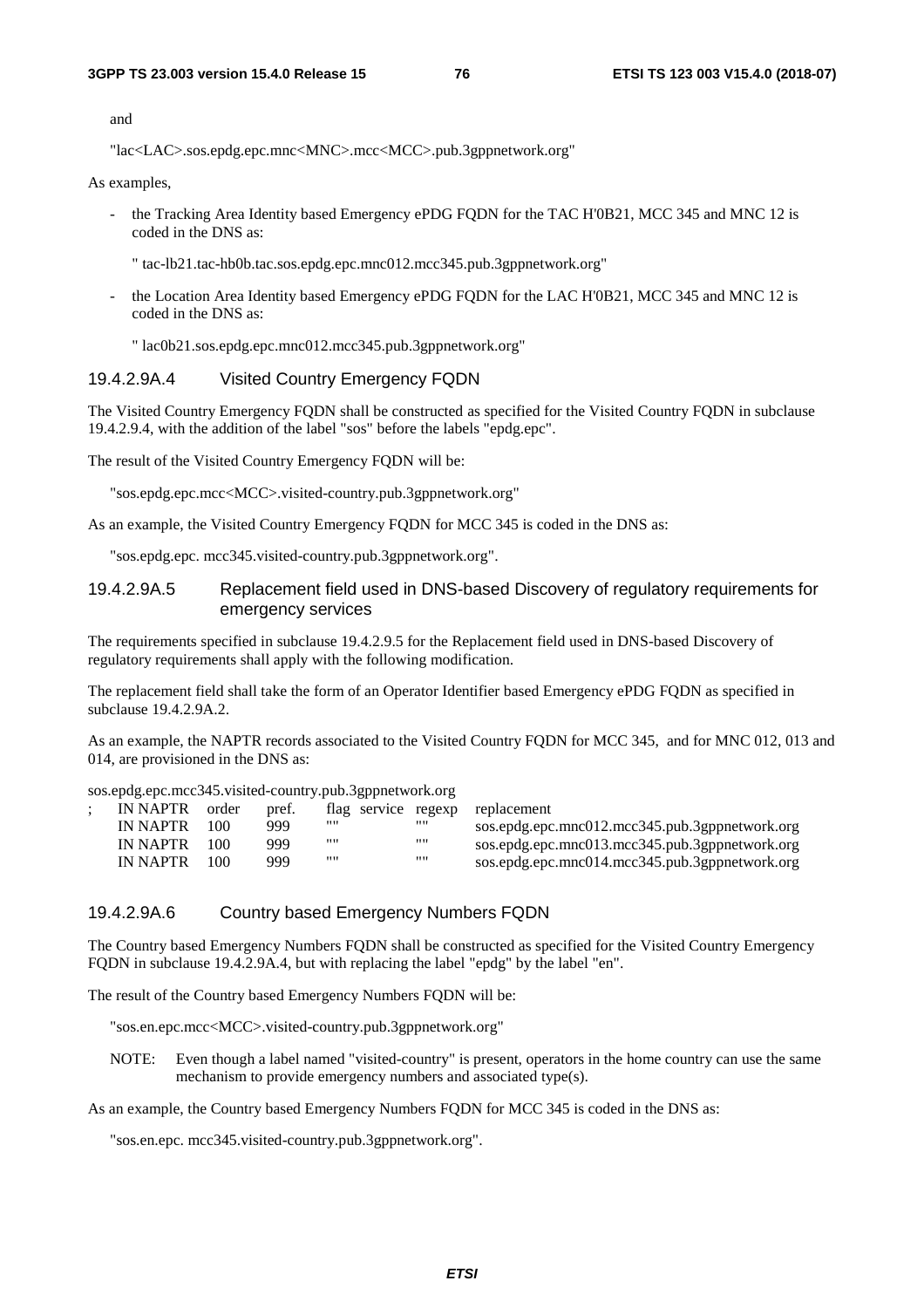#### 19.4.2.9A.7 Replacement field used in DNS-based Discovery of Emergency Numbers

The NAPTR record(s) associated to the Country based Emergency Numbers FQDN shall be provisioned with the replacement field containing the emergency numbers and related emergency service types.

The replacement field shall take the following form and include both an emergency number and at least one emergency service type:

<emergency-type>.<emergency-number>.sos.en.epc.mcc<MCC>.visited-country.pub.3gppnetwork.org

The <emergency-number> and <emergency-type> shall follow the syntax defined in Table 19.4.2.9A.7-1. The <emergency-number> shall consist of a single label. The <emergency-type> shall consist of at least one label.

#### **Table 19.4.2.9A.7-1: Syntax of emergency number and emergency type**

| emergency-number<br>emergency-type | $=$ DIGIT*DIGIT<br>$= "sos" * ("." sub-label)$ | ; at least one DIGIT |
|------------------------------------|------------------------------------------------|----------------------|
| sub-label                          | = let-dig [ *61let-dig-hyp let-dig ]           |                      |
| let-dig-hyp                        | $=$ let-dig / "-"                              |                      |
| let-dig                            | $=$ ALPHA / DIGIT                              |                      |
| ALPHA                              | $=$ $x41-5A$ / $x61-7A$                        | ; A-Z / a-z          |

As an example, the NAPTR records associated to the Country based Emergency Numbers FODN for MCC 345 are provisioned in the DNS as:

| sos.en.epc.mcc345.visited-country.pub.3gppnetwork.org |  |
|-------------------------------------------------------|--|
|                                                       |  |

| $\ddot{\cdot}$ | IN NAPTR                    | order | pref. | flag service regexp |      | replacement                                 |
|----------------|-----------------------------|-------|-------|---------------------|------|---------------------------------------------|
|                | IN NAPTR                    | 100   | 999   | ,,,,                | ,,,, | sos.ambulance.15.sos.en.epc.mcc345.visited- |
|                | country.pub.3gppnetwork.org |       |       |                     |      |                                             |
|                | IN NAPTR $100$              |       | 999   | 1111                | ,,,, | sos.police.17.sos.en.epc.mcc345.visited-    |
|                | country.pub.3gppnetwork.org |       |       |                     |      |                                             |
|                | IN NAPTR 100                |       | 999   | 1111                | 1111 | sos.fire.18.sos.en.epc.mcc345.visited-      |
|                | country.pub.3gppnetwork.org |       |       |                     |      |                                             |
|                | <b>IN NAPTR</b>             | 100   | 999   | 1111                | 1111 | sos.marine.196.sos.en.epc.mcc345.visited-   |
|                | country.pub.3gppnetwork.org |       |       |                     |      |                                             |
|                |                             |       |       |                     |      |                                             |

#### 19.4.2.10 Global eNodeB-ID for eNodeB

The Global eNodeB-ID is used to identify eNodeBs globally which is composed of the concatenation of MCC, MNC and the eNodeBID. The MCC and MNC are the same as included in the E-UTRAN Cell Global Identifier (ECGI) (see subclause 19.6).

A subdomain name shall be derived from the MNC and MCC by adding the label "enb" to the beginning of the Home Network Realm/Domain (see subclause 19.2).

The Global eNodeB-ID FQDN shall be constructed as:

enb<eNodeB-ID>.enb.epc.mnc<MNC>.mcc<MCC>.3gppnetwork.org

The  $\leq$ NodeB-ID $>$ shall be coded using a full hexadecimal representation. If there are less than 4 significant digits in  $\leq$ eNodeB-ID>, "0" digit(s) shall be inserted at the left side to fill the 4 digit coding.

#### 19.4.2.11 Local Home Network identifier

The Local Home Network identifier uniquely identifies a local home network. For the definition of a local home network see 3GPP TS 23.060 [3] and 3GPP TS 23.401 [72].

A subdomain name shall be derived from the MNC and MCC from the visited network by adding the label "lhn" to the beginning of the Home Network Realm/Domain (see subclause 19.2).

The Local Home Network-ID FQDN shall be constructed as:

lhn< LHN name >.lhn.epc.mnc<MNC>.mcc<MCC>.3gppnetwork.org

The <LHN-name> length and content is an operator choice. The labels shall follow the rules specified in sub-clause 19.4.2.1.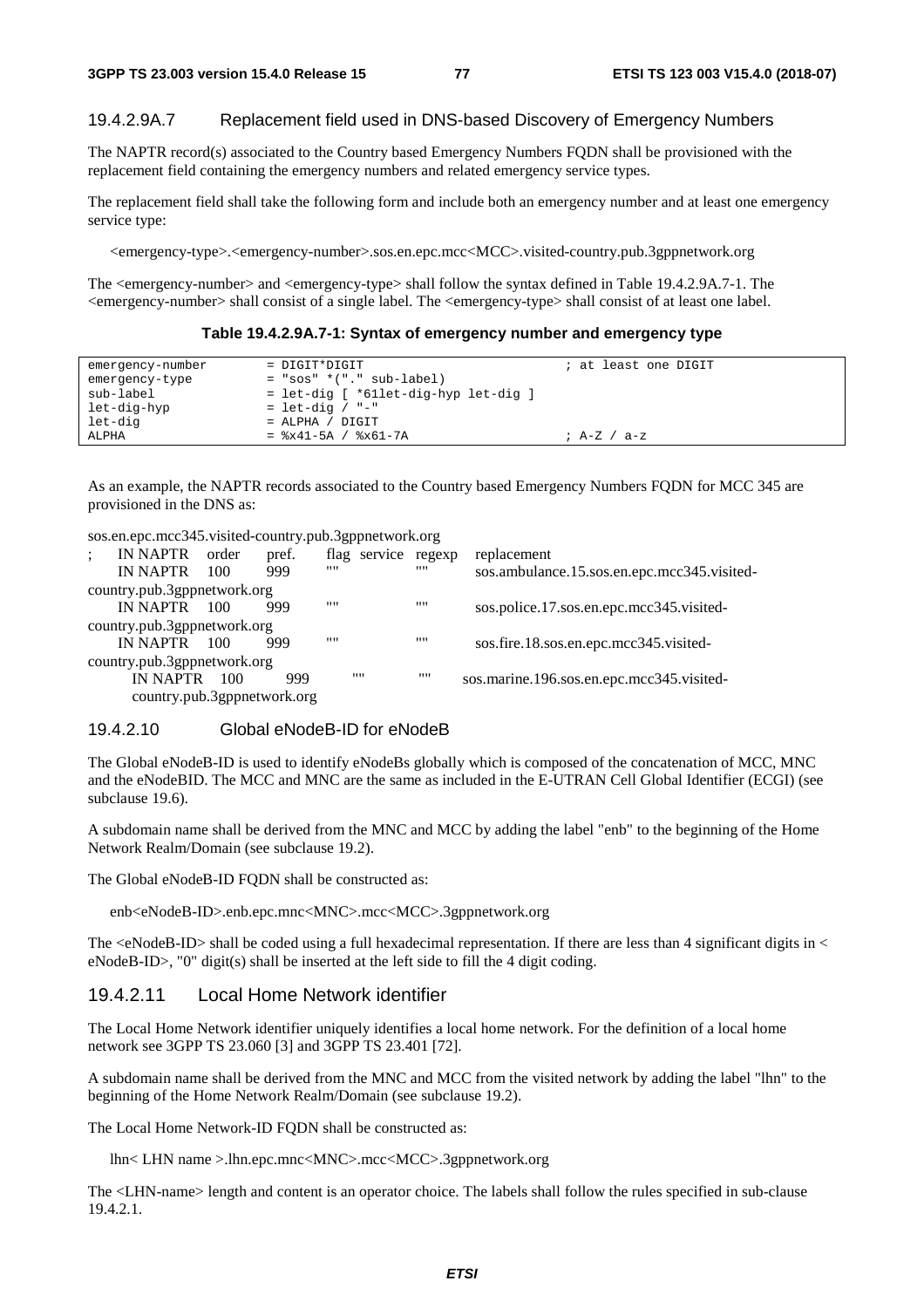# 19.4.3 Service and Protocol service names for 3GPP

A list of standardized "service-parms" names is required to identify a "service" as defined in section 6.5 of IETF RFC 3958 [74].

The following table defines the names to be used in the procedures specified in 3GPP TS 29.303 [73]:

| Table 19.4.3.1: List of 'app-service' and 'app-protocol' names |  |  |
|----------------------------------------------------------------|--|--|
|----------------------------------------------------------------|--|--|

| <b>Description</b>                                                                                                                           | IETF RFC 3958 section 6.5<br>'app-service' name                                                                                                                                                                                                                                                                                                                                                                                                                                                                                                                                                                                                                                                                                                                                                                                                                                                                                                                                                                                                                                    | IETF RFC 3958 section 6.5<br>'app-protocol' name                                                                                                      |  |  |  |
|----------------------------------------------------------------------------------------------------------------------------------------------|------------------------------------------------------------------------------------------------------------------------------------------------------------------------------------------------------------------------------------------------------------------------------------------------------------------------------------------------------------------------------------------------------------------------------------------------------------------------------------------------------------------------------------------------------------------------------------------------------------------------------------------------------------------------------------------------------------------------------------------------------------------------------------------------------------------------------------------------------------------------------------------------------------------------------------------------------------------------------------------------------------------------------------------------------------------------------------|-------------------------------------------------------------------------------------------------------------------------------------------------------|--|--|--|
| PGW and interface types supported<br>by the PGW                                                                                              | x-3gpp-pgw                                                                                                                                                                                                                                                                                                                                                                                                                                                                                                                                                                                                                                                                                                                                                                                                                                                                                                                                                                                                                                                                         | x-s5-gtp, x-s5-pmip,<br>x-s8-gtp, x-s8-pmip,<br>x-s2a-pmip, x-s2a-mipv4, x-s2a-gtp,<br>x-s2b-pmip, x-s2b-gtp, x-s2c-dsmip,<br>x-gn, x-gp<br>See NOTE. |  |  |  |
| SGW and interface types supported<br>by the SGW                                                                                              | x-3gpp-sgw                                                                                                                                                                                                                                                                                                                                                                                                                                                                                                                                                                                                                                                                                                                                                                                                                                                                                                                                                                                                                                                                         | x-s5-gtp, x-s5-pmip,<br>x-s8-gtp, x-s8-pmip,<br>x-s11, x-s12, x-s4,<br>x-s1-u, x-s2a-pmip, x-s2b-pmip<br>See NOTE.                                    |  |  |  |
| <b>GGSN</b>                                                                                                                                  | x-3gpp-ggsn                                                                                                                                                                                                                                                                                                                                                                                                                                                                                                                                                                                                                                                                                                                                                                                                                                                                                                                                                                                                                                                                        | x-gn, x-gp<br>See NOTE.                                                                                                                               |  |  |  |
| <b>SGSN</b>                                                                                                                                  | x-3gpp-sgsn                                                                                                                                                                                                                                                                                                                                                                                                                                                                                                                                                                                                                                                                                                                                                                                                                                                                                                                                                                                                                                                                        | x-gn, x-gp, x-s4, x-s3, x-s16, x-sv,<br>x-ngprime<br>See NOTE.                                                                                        |  |  |  |
| MME and interface types supported<br>by the MME                                                                                              | x-3gpp-mme                                                                                                                                                                                                                                                                                                                                                                                                                                                                                                                                                                                                                                                                                                                                                                                                                                                                                                                                                                                                                                                                         | x-s10, x-s11, x-s3, x-s6a, x-s1-mme,<br>x-gn, x-gp, x-sv, x-nq<br>See NOTE.                                                                           |  |  |  |
| <b>MSC Server</b>                                                                                                                            | x-3gpp-msc                                                                                                                                                                                                                                                                                                                                                                                                                                                                                                                                                                                                                                                                                                                                                                                                                                                                                                                                                                                                                                                                         | X-SV                                                                                                                                                  |  |  |  |
| <b>UP</b> function                                                                                                                           | x-3gpp-upf                                                                                                                                                                                                                                                                                                                                                                                                                                                                                                                                                                                                                                                                                                                                                                                                                                                                                                                                                                                                                                                                         | x-sxa, x-sxb, x-sxc<br>See NOTE.                                                                                                                      |  |  |  |
| NOTE:<br>3GPP TS 29.273 [78].<br>Example: x-s5-gtp+ue- <ue type="" usage=""><br/>Example: x-s5-gtp+nc-<network capability=""></network></ue> | When using Dedicated Core Networks, the character string "+ue- <ue type="" usage="">" shall be appended to<br/>the 'app-protocol' name, for the interfaces applicable to Dedicated Core Networks, where <ue-usage-type>"<br/>contains one or more UE usage type values. See 3GPP TS 29.303 [73], 3GPP TS 29.272 [108] and<br/>If multiple UE usage type values are embedded in the "+ue-<ue type="" usage="">", they shall be separated by<br/>the symbol ".", e.g. "+ue-1.3.4.20" as specified in IETF RFC 3958 [74].<br/>To select a network node with a particular network capability needed, the character string "+nc-<network<br>capability&gt;" shall be appended to the 'app-protocol' name, where &lt; network capability &gt; contains one or<br/>more network capability of the node. See 3GPP TS 29.303 [73].<br/>If multiple network capability of the node are embedded in the "+nc-<network capability="">", they shall be<br/>separated by the symbol ".", e.g. "+nc-nr.5gs", as specified in IETF RFC 3958 [74].</network></network<br></ue></ue-usage-type></ue> |                                                                                                                                                       |  |  |  |

- NOTE 1: The formats follow the experimental format as specified in IETF RFC 3958 [74]. For example, to find the S8 PMIP interfaces on a PGW the Service Parameter of "3gpp-pgw:x-s8-pmip" would be used as input in the procedures defined in IETF RFC 3958 [74].
- NOTE 2: Currently 'app-service' names identify 3GPP node type and 'app-protocol' identify 3GPP interfaces, which differs from more common usage of S-NAPTR where app-protocol is used for transport protocol. Type of nodes (i.e PGW, SGW, SGSN, MME, MSC Server etc) and interfaces (i.e. S11, S5, S8, Sv, etc.) follow the standard names from 3GPP TS 23.401 [72] ,3GPP TS 29.060 [6] and3GPP TS 23.216 [92] with prefix "x-" added.
- NOTE 3: x-gn denotes an intra-PLMN interface using GTPv1-C, x-gp denotes an inter-PLMN interface using GTP<sub>v1</sub>-C.
- NOTE 4: The app-service of x-3gpp-pgw with app-protocols x-gn or x-gp identifies the co-located GGSN function on a PGW. The app-service of x-3gpp-ggsn with app-protocols x-gn or x-gp identifies a GGSN function that is not co-located with a PGW.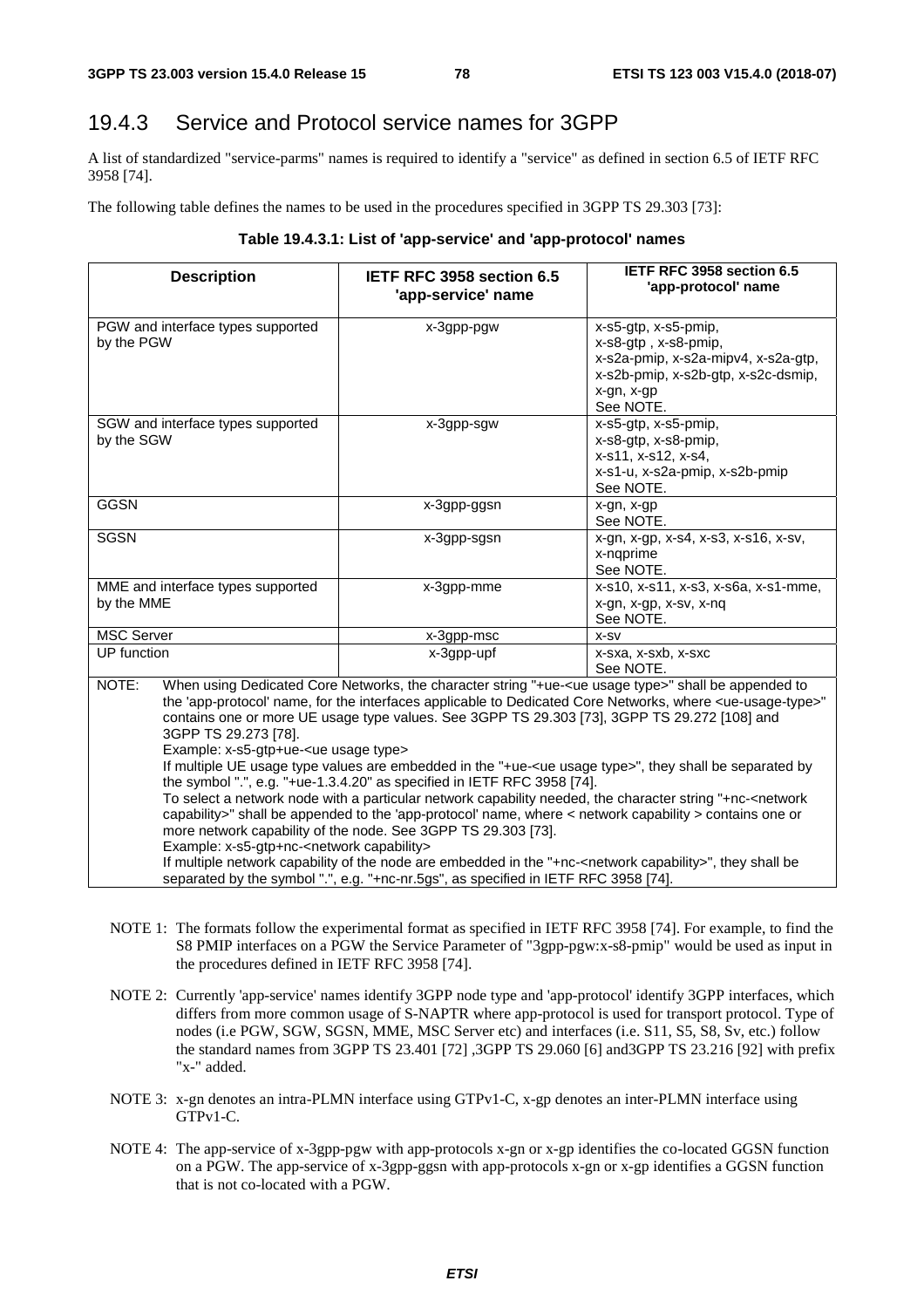NOTE 5: The app-service of x-3gpp-msc with app-protocol x-sv identifies the MSC Sv interface service.

## 19.5 Access Network Identity

A trusted non-3GPP access network used by the UE to access EPS can be identified using the Access Network Identity. The Access Network Identity is used as an input parameter in the EPS security procedures as specified in 3GPP TS 33.402 [69]. The format and signalling of the parameter between the network and the UE is specified in 3GPP TS 24.302 [77] and the format and signalling of this parameter between access network and core network is specified in 3GPP TS 29.273 [78].

The encoding of the Access Network Identity shall be specified within 3GPP, but the Access Network Identity definition for each non-3GPP access network is under the responsibility of the corresponding standardisation organisation respectively.

### 19.6 E-UTRAN Cell Identity (ECI) and E-UTRAN Cell Global Identification (ECGI)

The E-UTRAN Cell Global Identification (ECGI) shall be composed of the concatenation of the PLMN Identifier (PLMN-Id) and the E-UTRAN Cell Identity (ECI) as shown in figure 19.6.1 and shall be globally unique:





The ECI shall be of fixed length of 28 bits and shall be coded using full hexadecimal representation. The exact coding of the ECI is the responsibility of each PLMN operator.

For more details on ECI and ECGI, see 3GPP TS 36.413 [84].

### 19.6A NR Cell Identity (NCI) and NR Cell Global Identity (NCGI)

The NR Cell Global Identity (NCGI) shall be composed of the concatenation of the PLMN Identifier (PLMN-Id) and the NR Cell Identity (NCI) as shown in figure 19.6A-1 and shall be globally unique:



**Figure 19.6A-1: Structure of NR Cell Global Identity** 

The NCI shall be of fixed length of 36 bits and shall be coded using full hexadecimal representation. The exact coding of the NCI is the responsibility of each PLMN operator.

For more details on NCI and NCGI, see 3GPP TS 38.413 [123].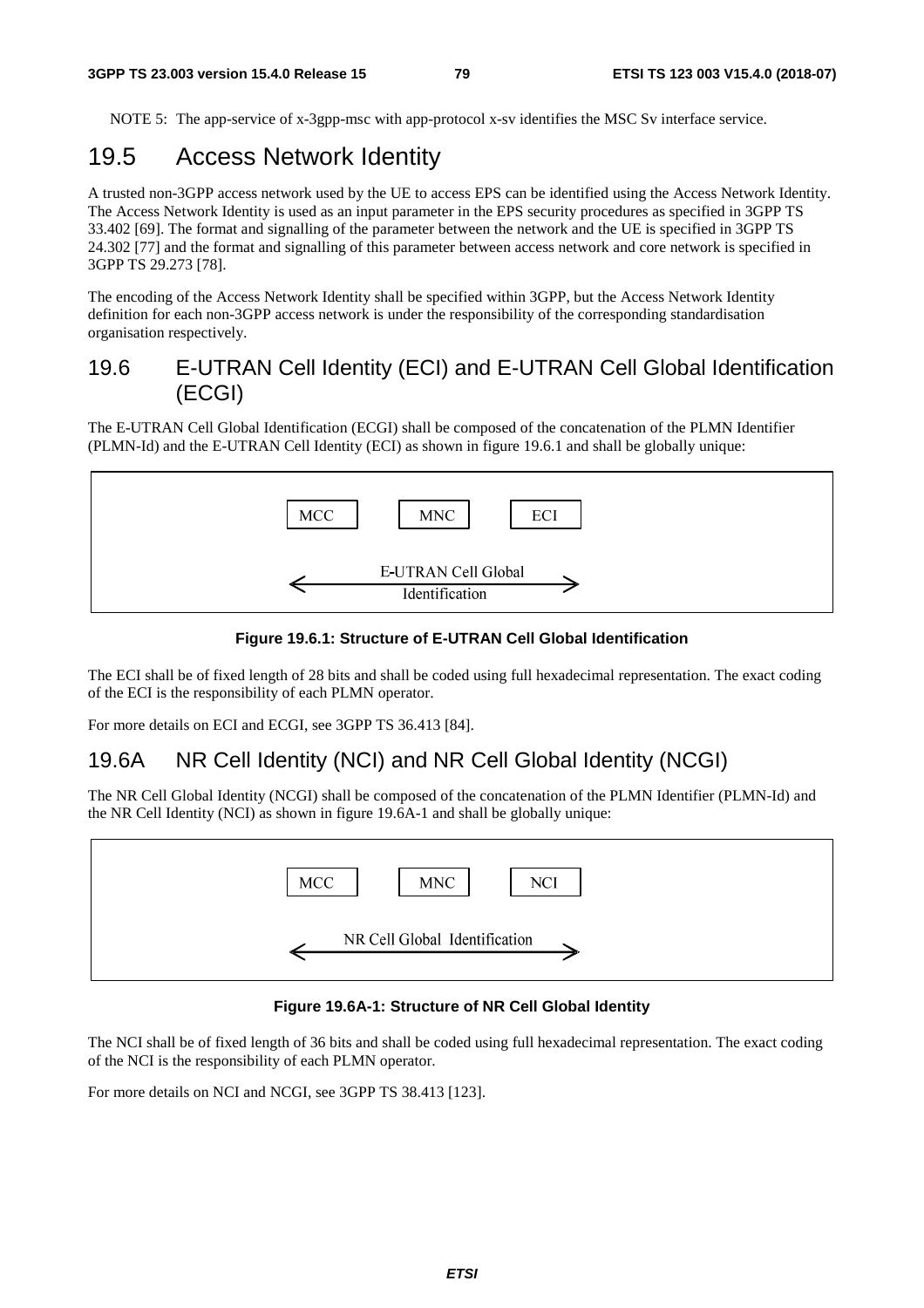# 19.7 Identifiers for communications with packet data networks and applications

### 19.7.1 Introduction

This subclause describes external identifiers used to facilitate communications with packet data networks and applications (e.g. Machine Type Communication (MTC) applications on the external network/MTC servers) as specified in 3GPP TS 23.682 [98], 3GPP TS 23.501 [119] and 3GPP TS 23.502 [120].

### 19.7.2 External Identifier

An External Identifier identifies a subscription associated to an IMSI. A subscription associated to an IMSI may have one or several External Identifier(s).

The External Identifier shall have the form username@realm as specified in clause 2.1 of IETF RFC 4282 [53].

The username part format of the External Identifier shall contain a Local Identifier as specified in 3GPP TS 23.682 [98]. The realm part format of the External Identifier shall contain a Domain Identifier as specified in 3GPP TS 23.682 [98]. As specified in subclause 4 of IETF RFC 4282 [53], the Domain Identifier shall be a duly registered Internet domain name. The combination of Local Identifier and Domain Identifier makes the External Identifier globally unique.

The result of the External Identifier form is:

"<Local Identifier>@<Domain Identifier>"

An example of an External Identifier is:

Local Identifier in use: "123456789";

Domain Identifier = "domain.com";

Which gives the External Identifier as:

[123456789@domain.com](mailto:123456789@domain.com)

### 19.7.3 External Group Identifier

An External Group Identifier identifies a group made up of one or more subscriptions associated to a group of IMSIs.

The External Group Identifier shall have the form groupname@realm as specified in clause 2.1 of IETF RFC 4282 [53].

The groupname part format of the External Group Identifier shall contain a Local Identifier as specified in 3GPP TS 23.682 [98]. The realm part format of the External Group Identifier shall contain a Domain Identifier as specified in 3GPP TS 23.682 [98]. As specified in subclause 4 of IETF RFC 4282 [53], the Domain Identifier shall be a duly registered Internet domain name. The combination of Local Identifier and Domain Identifier makes the External Group Identifier globally unique.

The result of the External Group Identifier form is:

"<Local Identifier>@<Domain Identifier>"

An example of an External Group Identifier is:

Local Identifier in use: "Group1";

Domain Identifier = "domain.com";

Which gives the External Group Identifier as:

Group1@domain.com

# 19.8 TWAN Operator Name

The TWAN Operator Name identifies the TWAN operator when the TWAN is not operated by a mobile operator.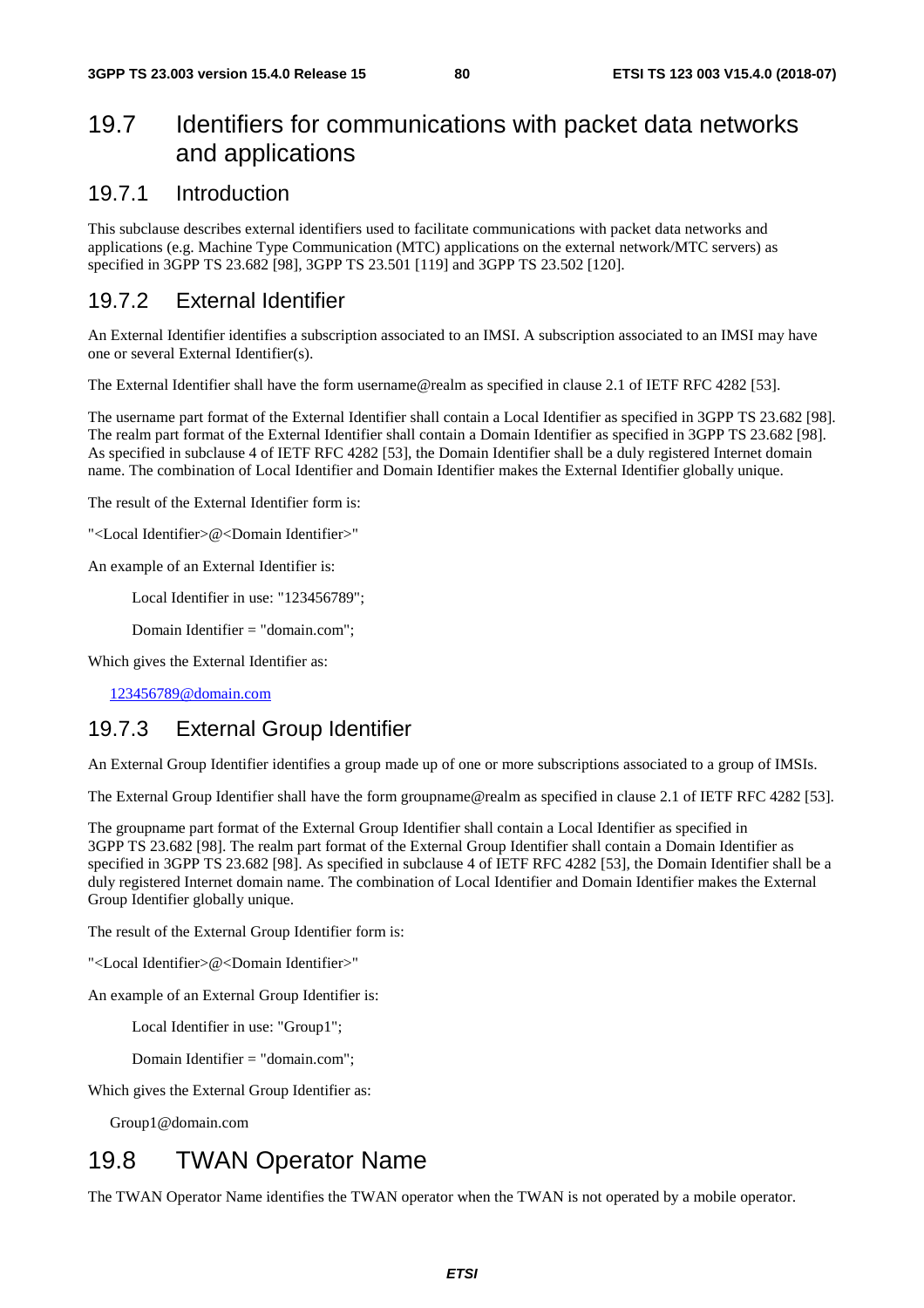The TWAN Operator Name shall be encoded as a realm in the form of an Internet domain name, e.g. operator.com, as specified in IETF RFC 1035 [19] and IETF RFC 1123 [20]. The TWAN Operator Name consists of one or more labels. Each label shall consist of the alphabetic characters (A-Z and a-z), digits (0-9) and the hyphen (-) in accordance with IETF RFC 1035 [19]. Each label shall begin and end with either an alphabetic character or a digit in accordance with IETF RFC 1123 [20]. The case of alphabetic characters is not significant.

NOTE: The TWAN Operator Name is encoded as a dotted string.

# 19.9 IMSI-Group Identifier

IMSI-Group Identifier is a network internal globally unique ID which identifies a set of IMSIs (e.g. MTC devices) from a given network that are grouped together for one specific group related services. It is used e.g. for group specifc NAS level congestion control (see 3GPP TS 23.401 [72]).

An IMSI-Group Identifier shall be composed as shown in figure 19.9-1.



**Figure 19.9-1: Structure of IMSI-Group Identifier** 

IMSI-Group Identifier is composed of four parts:

- 1) Group Service Identifier, identifies the service (4 Octets) for which the IMSI-Group Identifier is valid.
- 2) Mobile Country Code (MCC) consisting of three digits. The MCC identifies uniquely the country of domicile of the mobile subscriber;
- 3) Mobile Network Code (MNC) consisting of two or three digits. The MNC identifies the home PLMN of the mobile subscriber. The length of the MNC (two or three digits) depends on the value of the MCC. A mixture of two and three digit MNC codes within a single MCC area is not recommended and is outside the scope of this specification.
- 4) the Local Group Id is assigned by the network operator and may have a length of up to 10 octets.

Two different IMSI-Group Identifier values, with the same Group Service Identifier and with MCC/MNC values that point to the same PLMN, shall have two different Local Group Ids.

# 19.10 Presence Reporting Area Identifier (PRA ID)

The Presence Reporting Area Identifier (PRA ID) is used to identify a Presence Reporting Area (PRA).

PRAs can be used for reporting changes of UE presence in a PRA, e.g. for policy control or charging decisions. See 3GPP TS 23.401 [72], 3GPP TS 23.060 [3] and 3GPP TS 23.203 [107].

A PRA is composed of a short list of TAs/RAs, or eNBs and/or cells/SAs in a PLMN. A PRA can be:

- either a "UE-dedicated PRA", defined in the subscriber profile;
- or a "Core Network predefined PRA", pre-configured in MME/S4-SGSN.

PRA IDs used to identify "Core Network predefined PRAs" shall not be used for identifying "UE-dedicated PRAs".

The same PRA ID may be used for different UEs to identify different "UE-dedicated PRAs", i.e. PRA IDs may overlap between different UEs, while identifying different "UE-dedicated PRAs".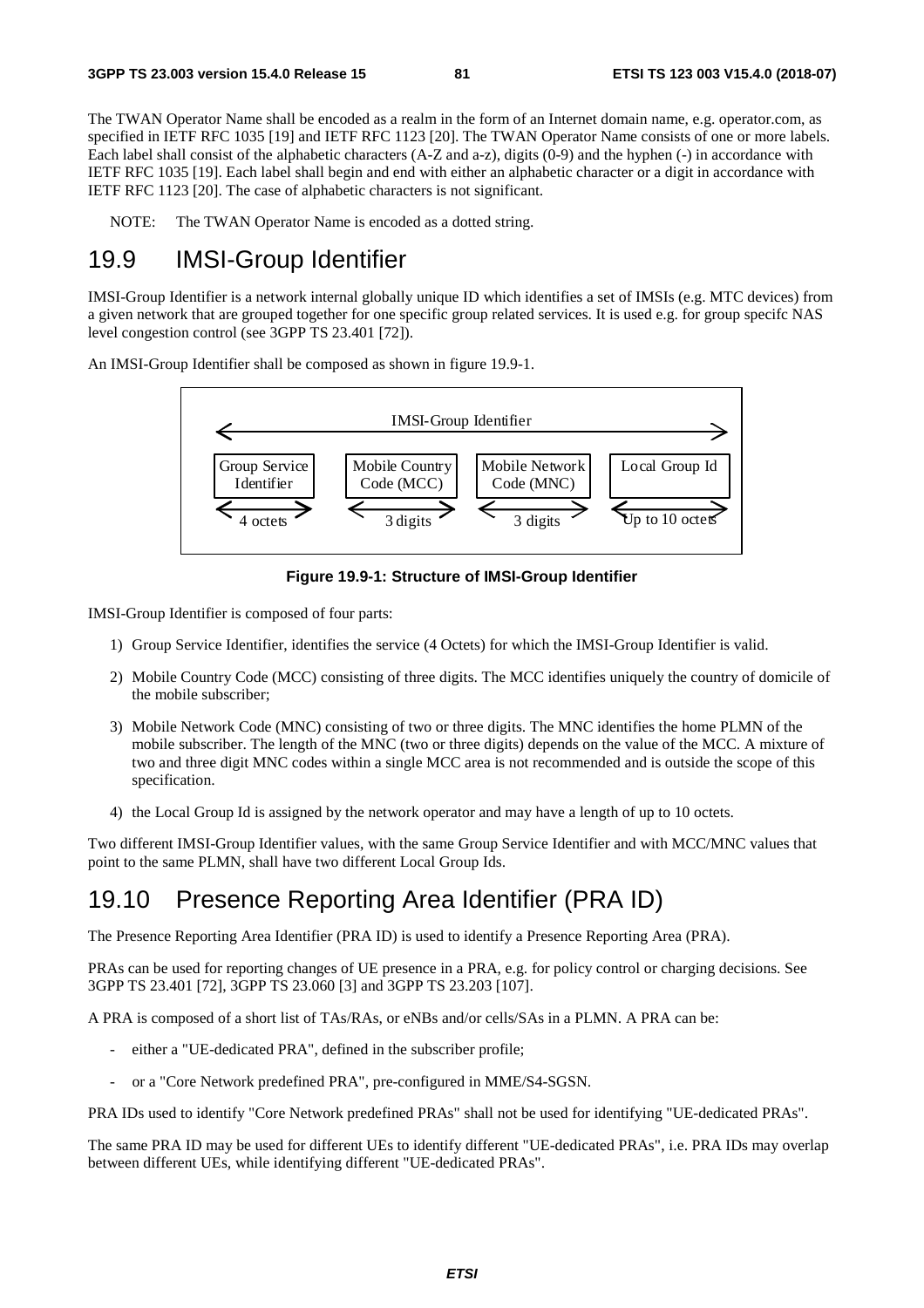The PRA ID shall be encoded as an integer on 3 octets. The most significant bit of the PRA ID shall be set to 0 for UEdedicated PRA and shall be to 1 for Core Network predefined PRA.

# 19.11 Dedicated Core Networks Identifier

A Dedicated Core Network ID (DCN-ID) identifies a Dedicated Core Network (DCN) within a PLMN.

The allowed values of DCN-ID shall be in the range of 0 to 65535.

Values in the range of 0 to 127 are standardized and defined as follows:

0: Spare, for future use

…

127: Spare, for future use

Values in the range of 128 to 65535 are operator-specific.

The use of the standardized DCN-ID is specified in 3GPP TS 23.401 [72].

# 20 Addressing and Identification for IMS Centralized Services

## 20.1 Introduction

This clause describes the format of the parameters needed specifically for IMS Centralized Services (ICS). For further information on the use of ICS parameters, see 3GPP TS 23.292 [70].

## 20.2 UE based solution

In this solution, the UE is provisioned with an ICS specific client that simply reuses IMS registration as defined in 3GPP TS 23.228 [24]. Therefore, ICS capable UE shall reuse the identities defined in clause 13.

## 20.3 Network based solution

### 20.3.1 General

In this solution the MSC Server enhanced for ICS performs a special IMS registration on behalf of the UE. Thus, the MSC Server enhanced for ICS shall use a Private User Identity and Temporary Public User Identity that are different to those defined in clause 13 (see 3GPP TS 23.292 [70], sub-clause 4.6.2 for more information). Furthermore, the MSC Server enhanced for ICS derives a Conference Factory URI that is known to the home IMS. These are defined in the following sub-clauses.

### 20.3.2 Home network domain name

The home network domain name shall be in the form of an Internet domain name, e.g. operator.com, as specified in IETF RFC 1035 [19] and IETF RFC 1123 [20]. The home network domain name consists of one or more labels. Each label shall consist of the alphabetic characters (A-Z and a-z), digits (0-9) and the hyphen (-) in accordance with IETF RFC 1035 [19]. Each label shall begin and end with either an alphabetic character or a digit in accordance with IETF RFC 1123 [20]. The case of alphabetic characters is not significant.

The MSC Server enhanced for ICS shall derive the home network domain name from the subscriber's IMSI as described in the following steps:

- 1. Take the first 5 or 6 digits, depending on whether a 2 or 3 digit MNC is used (see 3GPP TS 31.102 [27]) and separate them into MCC and MNC; if the MNC is 2 digits then a zero shall be added at the beginning.
- 2. Use the MCC and MNC derived in step 1 to create the "mnc<MNC>.mcc<MCC>.3gppnetwork.org" domain name.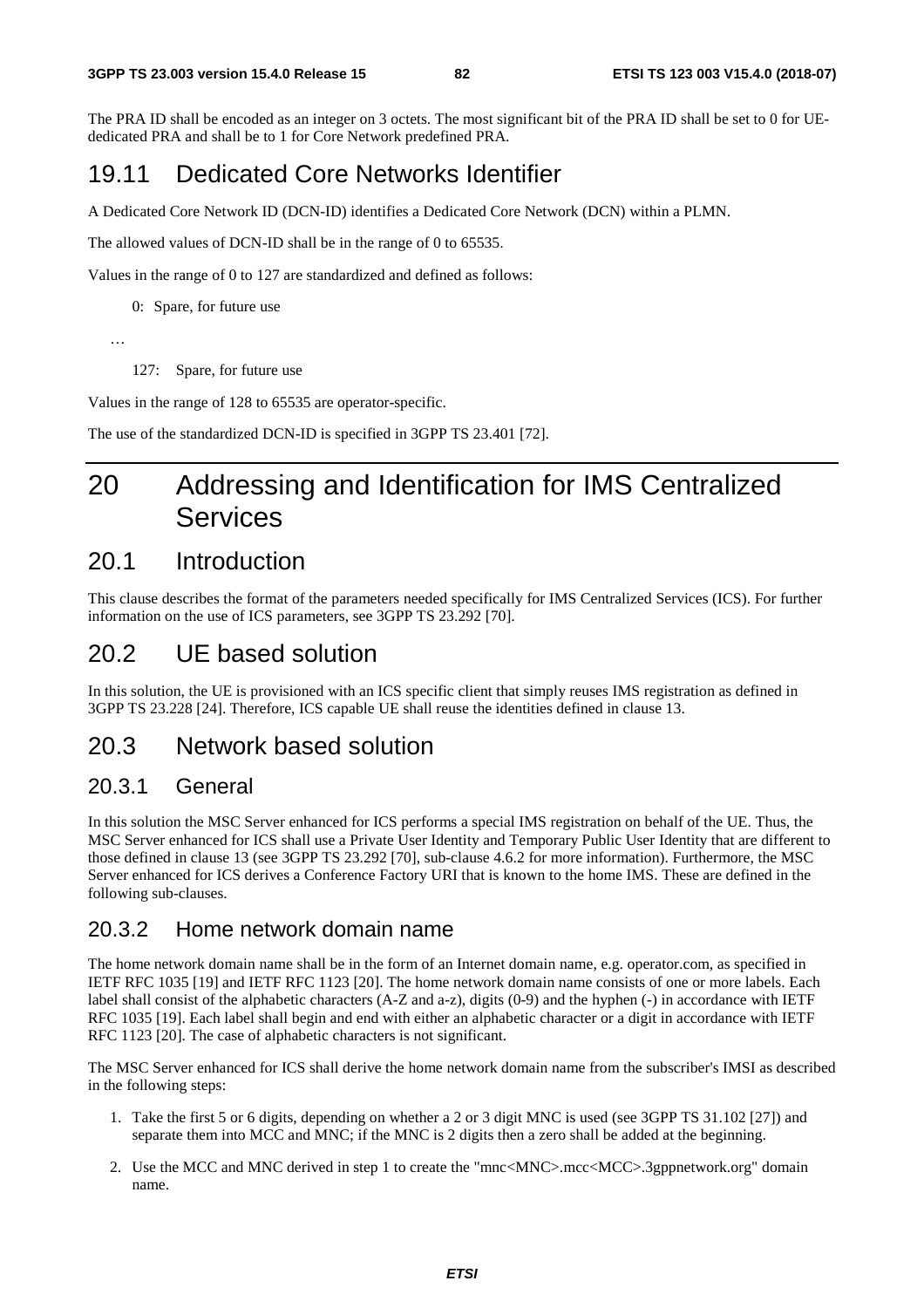3. Add the label "ics." to the beginning of the domain.

An example of a home network domain name is:

IMSI in use: 234150999999999;

where:

- $MCC = 234$ ;
- $MNC = 15$ ; and
- MSIN = 0999999999,

which gives the home network domain name: ics.mnc015.mcc234.3gppnetwork.org

### 20.3.3 Private User Identity

The Private User Identity shall take the form of an NAI, and shall have the form "username@realm" as specified in clause 2.1 of IETF RFC 4282 [53].

The MSC Server enhanced for ICS shall derive the Private User Identity from the subscriber's IMSI as follows:

- 1. Use the whole string of digits as the username part of the private user identity; and
- 2. convert the leading digits of the IMSI, i.e. MNC and MCC, into a domain name, as described in sub-clause 20.3.2.

The result will be a Private User Identity of the form "<IMSI>@ics.mnc<MNC>.mcc<MCC>.3gppnetwork.org". For example if the IMSI is 2341509999999999 (MCC = 234, MNC = 15), the private user identity then takes the form 234150999999999@ics.mnc015.mcc234.3gppnetwork.org

### 20.3.4 Public User Identity

The Public User Identity shall take the form of a SIP URI (see IETF RFC 3261 [26]), and shall have the form "sip:username@domain".

The MSC Server enhanced for ICS shall derive the Public User Identity from the subscriber's IMSI. The Public User Identity shall consist of the string "sip:" appended with a username and domain portion equal to the IMSI derived Private User Identity described in sub-clause 20.3.3. An example using the same example IMSI from sub-clause 20.3.3 can be found below:

EXAMPLE: "sip:234150999999999@ics.mnc015.mcc234.3gppnetwork.org".

### 20.3.5 Conference Factory URI

The Conference Factory URI shall take the form of a SIP URI (see IETF RFC 3261 [26]) with a host portion set to the home network domain name as described in subclause 20.3.2 prefixed with "conf-factory.". An example using the same example IMSI from sub-clause 20.3.2 can be found below:

EXAMPLE: "sip:conf-factory.ics.mnc015.mcc234.3gppnetwork.org".

The user portion of the SIP URI is optional and implementation specific.

# 21 Addressing and Identification for Dual Stack Mobile IPv6 (DSMIPv6)

## 21.1 Introduction

This clause describes the format of the parameters needed by the UE to use Dual Stack Mobile IPv6 (DSMIPv6 as specified in 3GPP TS 23.327 [76] and 3GPP TS 23.402 [68].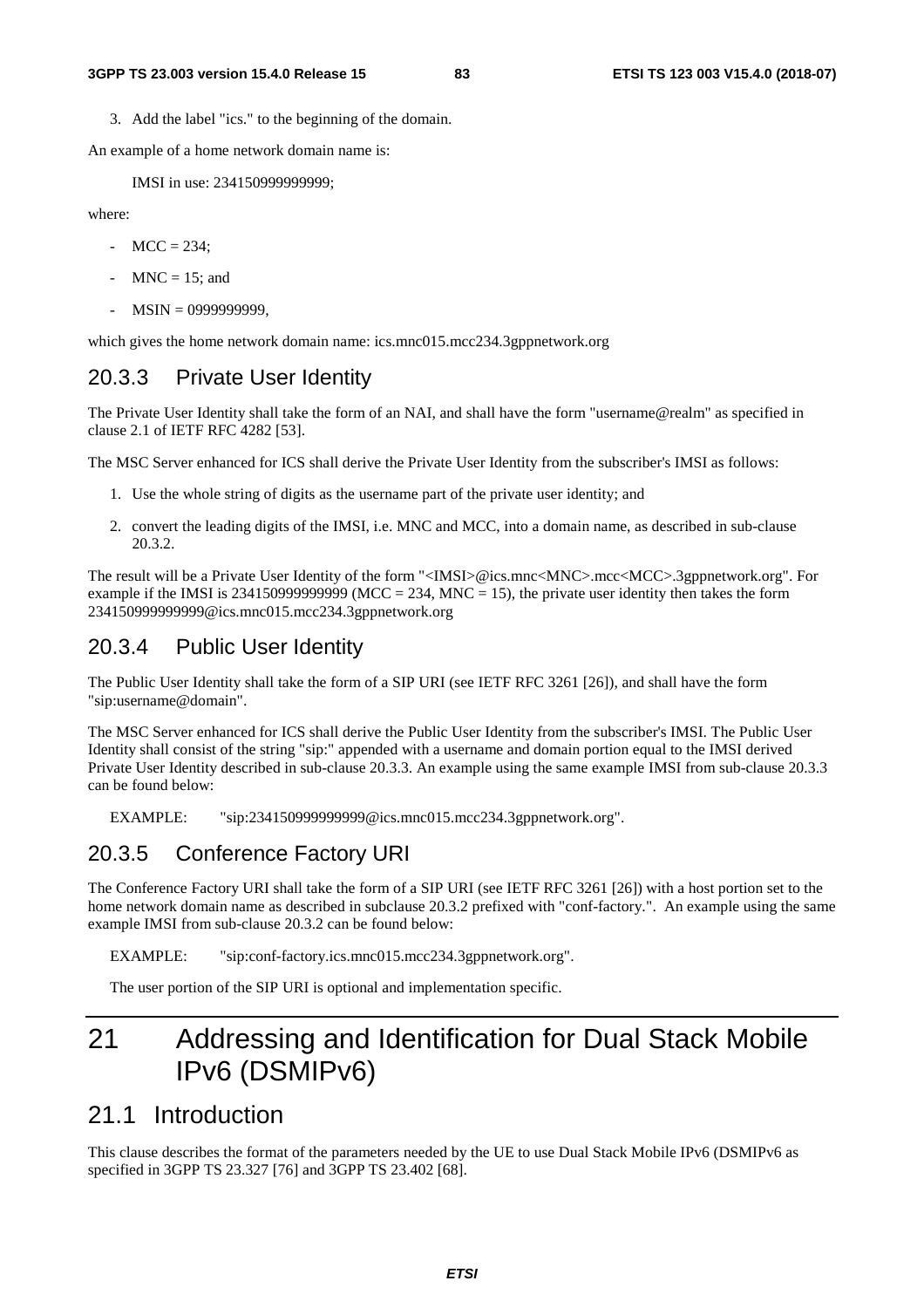# 21.2 Home Agent – Access Point Name (HA-APN)

### 21.2.1 General

The HA-APN is composed of two parts as follows:

- The HA-APN Network Identifier; this defines to which external network the HA is connected.
- The HA-APN Operator Identifier; this defines in which PLMN the HA serving the HA-APN is located.

The HA-APN Operator Identifier is placed after the HA-APN Network Identifier. The HA-APN consisting of both the Network Identifier and Operator Identifier corresponds to a FQDN of a HA; the HA-APN has, after encoding as defined in the paragraph below, a maximum length of 100 octets.

The encoding of the HA-APN shall follow the Name Syntax defined in IETF RFC 2181 [18], IETF RFC 1035 [19] and IETF RFC 1123 [20]. The HA-APN consists of one or more labels. Each label is coded as a one octet length field followed by that number of octets coded as 8 bit ASCII characters. Following IETF RFC 1035 [19] the labels shall consist only of the alphabetic characters (A-Z and a-z), digits (0-9) and the hyphen (-). Following IETF RFC 1123 [20], the label shall begin and end with either an alphabetic character or a digit. The case of alphabetic characters is not significant. The HA-APN is not terminated by a length byte of zero.

For the purpose of presentation, a HA-APN is usually displayed as a string in which the labels are separated by dots (e.g. "Label1.Label2.Label3").

## 21.2.2 Format of HA-APN Network Identifier

The HA-APN Network Identifier follows the format defined for APNs in subclause 9.1.1. In addition to what has been defined in subclause 9.1.1 the HA-APN Network Identifier shall not contain "ha-apn." or "w-apn." and not end in ".3gppnetwork.org".

A HA-APN Network Identifier may be used to access a service associated with a HA. This may be achieved by defining:

- a HA-APN which corresponds to a FQDN of a HA, and which is locally interpreted by the HA as a request for a specific service, or
- a HA-APN Network Identifier consisting of 3 or more labels and starting with a Reserved Service Label, or a HA-APN Network Identifier consisting of a Reserved Service Label alone, which indicates a HA by the nature of the requested service. Reserved Service Labels and the corresponding services they stand for shall be agreed between operators who have roaming agreements.

As an example, the HA-APN for MCC 345 and MNC 12 is coded in the DNS as:

"internet.ha-apn.mnc012.mcc345.pub.3gppnetwork.org".

where "internet" is the HA-APN Network Identifier and "mnc012.mcc345.pub.3gppnetwork.org " is the HA-APN Operator Identifier.

### 21.2.3 Format of HA-APN Operator Identifier

The HA-APN Operator Identifier is composed of six labels. The last three labels shall be "pub.3gppnetwork.org". The second and third labels together shall uniquely identify the PLMN. The first label distinguishes the domain name as a HA-APN.

For each operator, there is a default HA-APN Operator Identifier (i.e. domain name). This default HA-APN Operator Identifier is derived from the IMSI as follows:

"ha-apn.mnc<MNC>.mcc<MCC>.pub.3gppnetwork.org"

where:

"mnc" and "mcc" serve as invariable identifiers for the following digits.

<MNC> and <MCC> are derived from the components of the IMSI defined in subclause 2.2.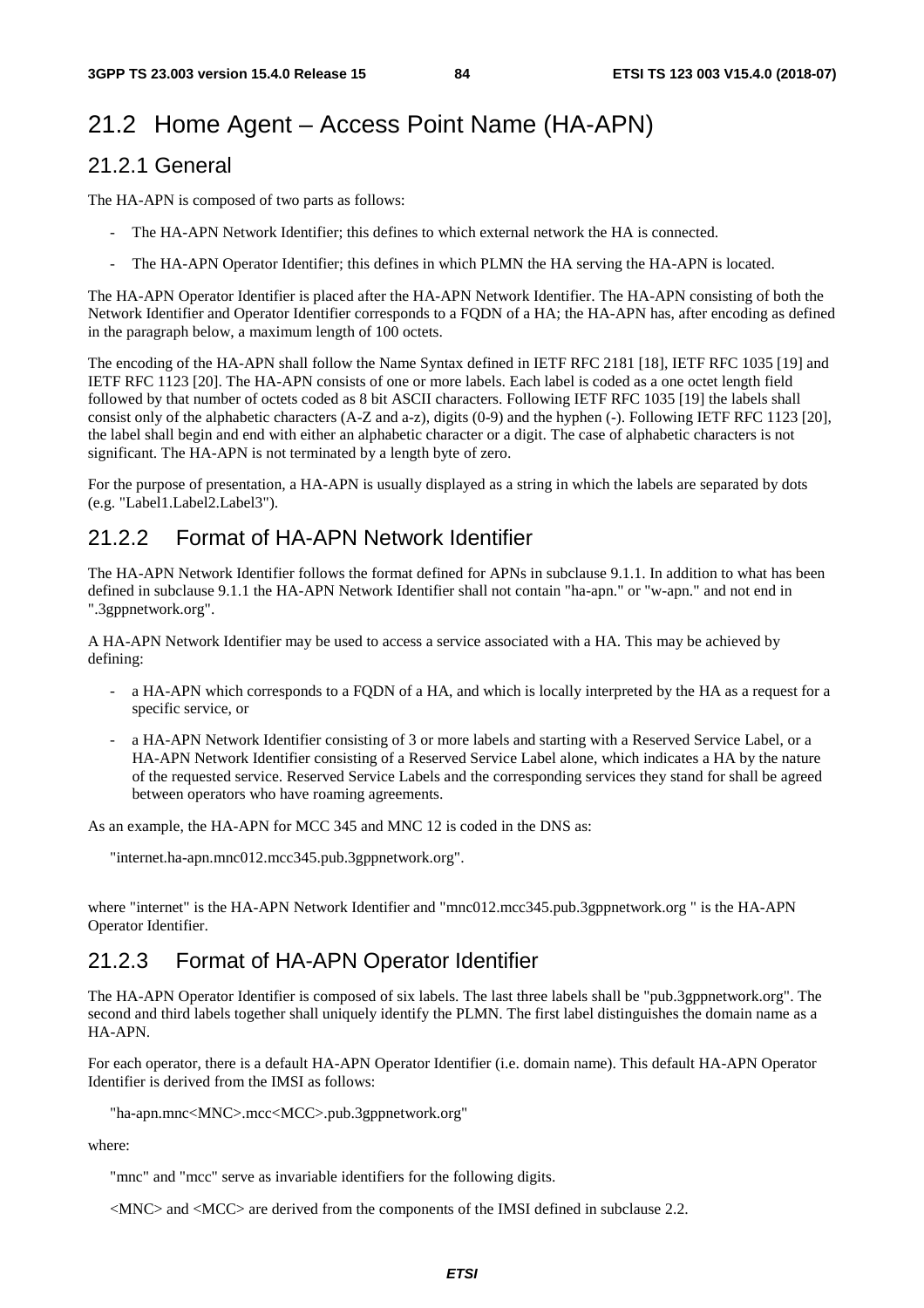Alternatively, the default HA-APN Operator Identifier is derived using the MNC and MCC of the VPLMN.

In order to guarantee inter-PLMN DNS translation, the <MNC> and <MCC> coding used in the "ha-apn.mnc<MNC>.mcc<MCC>.pub.3gppnetwork.org" format of the HA-APN OI shall be:

- $|MNC\rangle = 3$  digits
- $\langle MCC \rangle = 3$  digits

If there are only 2 significant digits in the MNC, one "0" digit shall be inserted at the left side to fill the 3 digits coding of MNC in the HA-APN OI.

As an example, the HA-APN OI for MCC 345 and MNC 12 is coded in the DNS as:

"ha-apn.mnc012.mcc345.pub.3gppnetwork.org".

# 22 Addressing and identification for ANDSF

## 22.1 Introduction

This clause describes the format of the parameters needed by the UE to use Access Network Discovery and Selection Function (ANDSF) as specified in 3GPP TS 23.402 [68].

## 22.2 ANDSF Server Name (ANDSF-SN)

### 22.2.1 General

ANDSF Server Name (ANDSF-SN) is used by UE to discover ANDSF Server in the network.

### 22.2.2 Format of ANDSF-SN

The ANDSF-SN is composed of six labels. The last three labels shall be "pub.3gppnetwork.org". The second and third labels together shall uniquely identify the PLMN. The first label shall be "andsf".

The ANDSF-SN is derived from the IMSI or Visited PLMN Identity as follows:

```
"andsf.mnc<MNC>.mcc<MCC>.pub.3gppnetwork.org"
```
where:

"mnc" and "mcc" serve as invariable identifiers for the following digits.

- When contacting Visited ANDSF (V-ANDSF), the <MNC> and <MCC> shall be derived from the Visited PLMN Identity as defined in subclause 12.1.
- When contacting Home ANDSF (H-ANDSF), the <MNC> and <MCC> shall be derived from the components of the IMSI defined in subclause 2.2.

In order to guarantee inter-PLMN DNS translation, the <MNC> and <MCC> coding used in the "andsf.mnc<MNC>.mcc<MCC>.pub.3gppnetwork.org" format of the ANDSF-SN shall be:

- $\langle MNC \rangle = 3$  digits
- $\langle MCC \rangle = 3$  digits

If there are only 2 significant digits in the MNC, one "0" digit shall be inserted at the left side to fill the 3 digits coding of MNC in the ANDSF-SN.

As an example, the ANDSF-SN OI for MCC 345 and MNC 12 is coded in the DNS as:

"andsf.mnc012.mcc345.pub.3gppnetwork.org".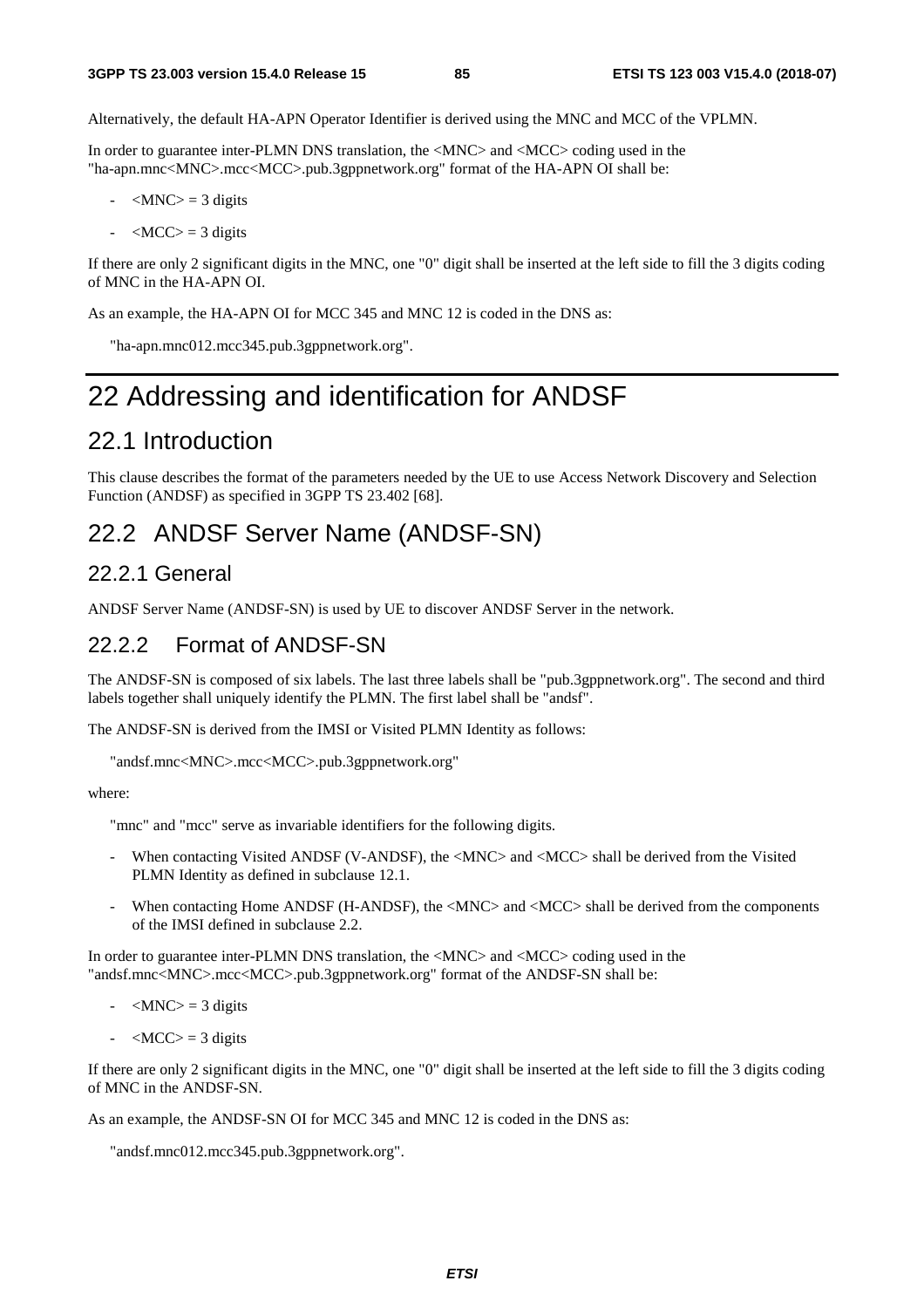# 23 Numbering, addressing and identification for the OAM System

## 23.1 Introduction

This clause describes some information needed to access the OAM system as specified in TS 36.300 [91]. For more information on the ".3gppnetwork.org" domain name and its applicability, see Annex D of the present document.

# 23.2 OAM System Realm/Domain

The OAM System Realm/Domain shall be in the form of an Internet domain name, e.g. operator.com, as specified in IETF RFC 1035 [19] and IETF RFC 1123 [20]. The OAM System Realm/Domain consists of one or more labels. Each label shall consist of the alphabetic characters (A-Z and a-z), digits (0-9) and the hyphen (-) in accordance with IETF RFC 1035 [19]. Each label shall begin and end with either an alphabetic character or a digit in accordance with IETF RFC 1123 [20]. The case of alphabetic characters is not significant.

The OAM System Realm/Domain shall be in the form of "oam.mnc<MNC>.mcc<MCC>.3gppnetwork.org", where "<MNC>" and "<MCC>" fields correspond to the MNC and MCC of the operator's PLMN. Both the "<MNC>" and "<MCC>" fields are 3 digits long. If the MNC of the PLMN is 2 digits, then a zero shall be added at the beginning.

For example, the OAM System Realm/Domain of an IMSI shall be derived as described in the following steps:

- 1. take the first 5 or 6 digits, depending on whether a 2 or 3 digit MNC is used (see 3GPP TS 31.102 [27]) and separate them into MCC and MNC; if the MNC is 2 digits then a zero shall be added at the beginning;
- 2. use the MCC and MNC derived in step 1 to create the "mnc<MNC>.mcc<MCC>.3gppnetwork.org" domain name;
- 3. add the label "oam" to the beginning of the domain name.

An example of an OAM System Realm/Domain is:

IMSI in use: 234150999999999;

Where:

 $MCC = 234$ :

 $MNC = 15$ ;

MSIN = 0999999999;

Which gives the OAM System Realm/Domain name: oam.mnc015.mcc234.3gppnetwork.org.

NOTE: If it is not possible for a Relay Node to identify whether a 2 or 3 digit MNC is used (e.g. USIM is inserted and the length of MNC in the IMSI is not available in the "Administrative data" data file), it is implementation dependent how the Relay Node determines the length of the MNC (2 or 3 digits).

## 23.3 Identifiers for Domain Name System procedures

### 23.3.1 Introduction

This clause describes Domain Name System (DNS) related identifiers used by the procedures specified in 3GPP TS 29.303 [73].

### 23.3.2 Fully Qualified Domain Names (FQDNs)

#### 23.3.2.1 General

See subclause 19.4.2.1.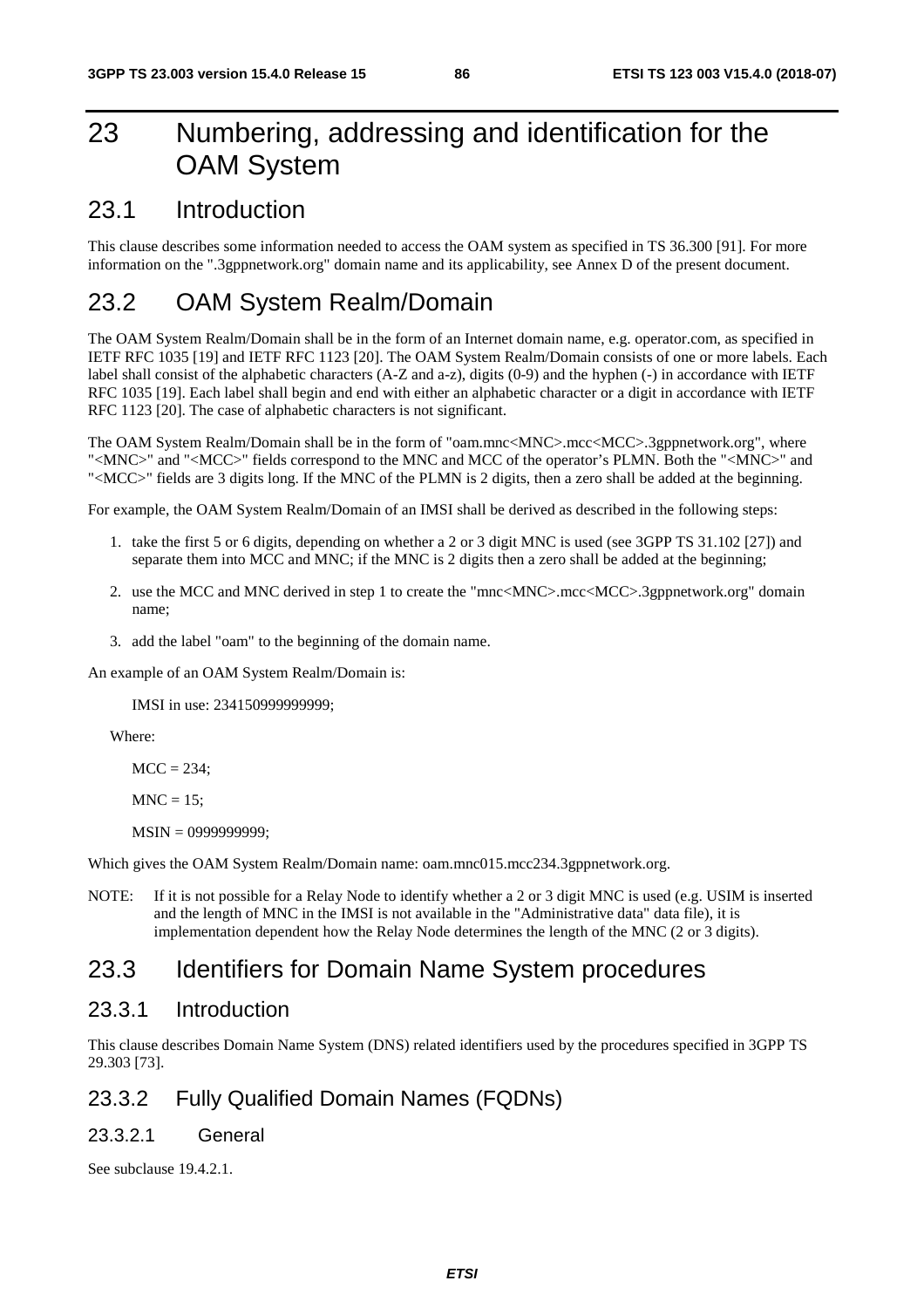#### 23.3.2.2 Relay Node Vendor-Specific OAM System

As part of the startup procedure, relay nodes (see 3GPP TS 36.300 [91], sub-clause 4.7) needs to discover its Operations and Maintainence (OAM) system. A relay node vendor-specific OAM system within an operator's network is identified using the relay node type allocation code from IMEI or IMEISV (IMEI-TAC), MNC and MCC from IMSI and in some cases also tracking area code information associated to the eNB serving the relay node.

A subdomain name for use by EUTRAN OAM system nodes shall be derived from the MNC and MCC by adding the label "eutran" to the beginning of the OAM System Realm/Domain (see sub-clause 23.2).

The vendor-specific relay node OAM system FQDN shall be constructed as following:

- tac-lb<TAC-low-byte>.tac-hb<TAC-high-byte>.imei-tac<IMEI-TAC>.eutranrn.oam.mnc<MNC>.mcc<MCC>.3gppnetwork.org

The IMEI-TAC is 8 decimal digits (see sub-clause 6.2).

NOTE: IMEI-TAC is used for the type allocation code from IMEI or IMEISV instead of TAC in this sub-clause in order to separate it from the tracking area code (TAC).

The TAC is a 16 bit integer. <TAC-high-byte> is the hexadecimal string of the most significant byte in the TAC and  $\langle$ TAC-low-byte  $>$  is the hexadecimal string of the least significant byte. If there are less than 2 significant digits in  $\langle$ TAC-high-byte> or  $\langle$ TAC-low-byte >, "0" digit(s) shall be inserted at the left side to fill the 2 digit coding.

#### 23.3.2.3 Multi-vendor eNodeB Plug-and Play Vendor-Specific OAM System

#### 23.3.2.3.1 General

This clause describes the Fully Qualified Domain Names (FQDNs) used in Multi Vendor Plug and Connect (MvPnC) procedures (see 3GPP TS 32.508 [102]).

The FQDNs used in MvPnC shall be in the form of an Internet domain name and follow the general encoding rules specified in section 19.4.2.1.

The format of FQDNs used in MvPnC shall follow the "<vendor ID>.<system>.<OAM realm>" pattern.

NOTE: "<vendor ID>.<system>.oam" represents the <service\_id> shown in the first row of table E.1.

The <vendor ID> label is optional and is only used in the operator deployments where multiple instances of a particular network entity type are not provided by the same vendor. If present, the <vendor ID> label shall be in the form "vendor<ViD>", where <ViD> field corresponds to the ID of the vendor.

The format of the ViD is vendor specific.

The details of the <system> label are specified in the clauses below.

#### 23.3.2.3.2 Certification Authority server

The Certification Authority server (CA/RA) FQDN shall be derived as follows. The "cara" <system> label is added in front of the operator's OAM realm domain name:

#### cara.oam.mnc<MNC>.mcc<MCC>.3gppnetwork.org

If particular operator deployment scenarios where there are multiple CA/RA servers (one per vendor), the <vendor ID> label is added in front of the "cara" label:

vendor<ViD>.cara.oam.mnc<MNC>.mcc<MCC>.3gppnetwork.org

An example of a CA/RA FODN is:

 $MCC = 123$ ;

 $MNC = 45$ ;

 $ViD = abcd$ ;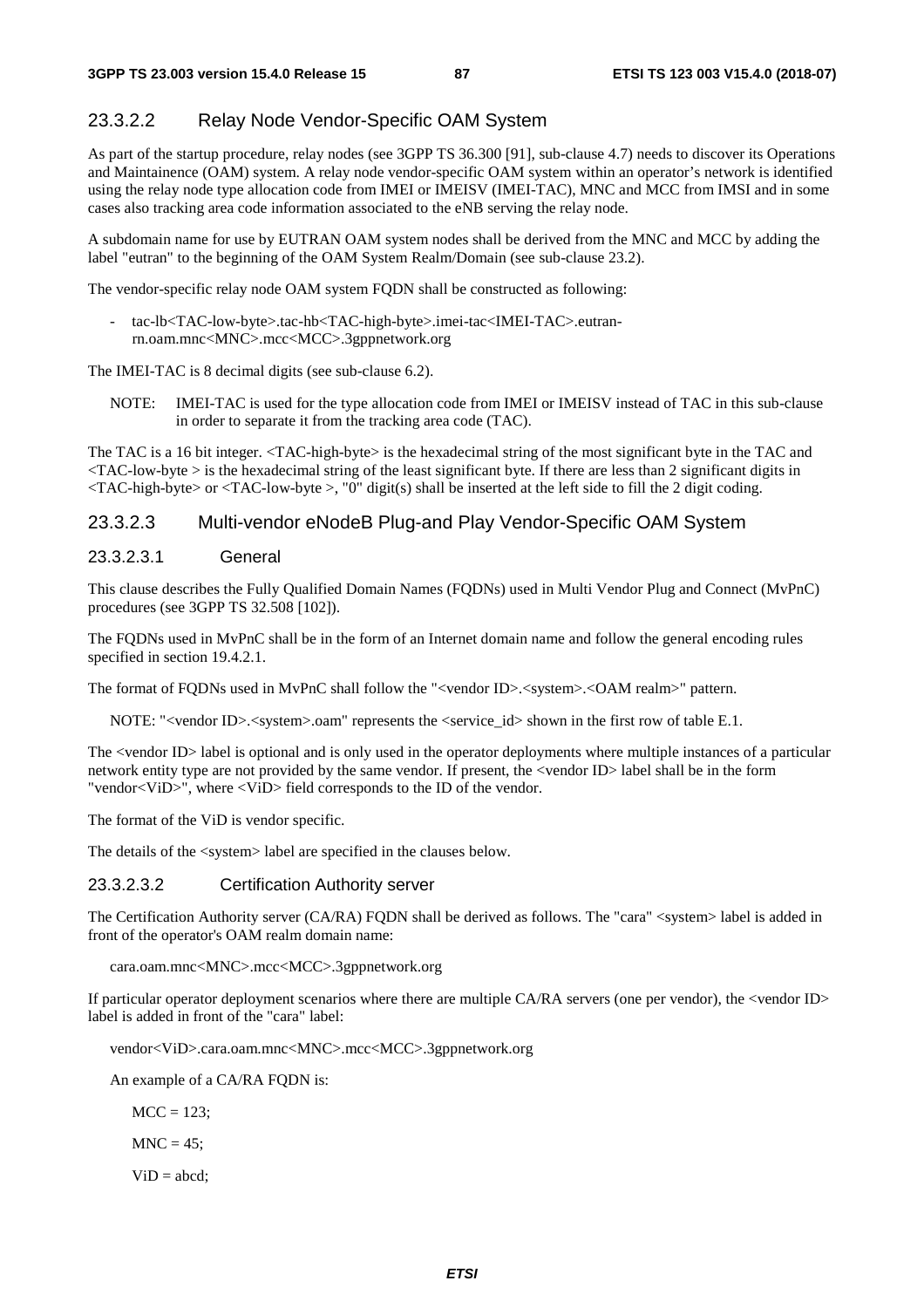which gives the CA/RA FQDN: "cara.oam.mnc045.mcc123.3gppnetwork.org" and "vendorabcd.cara.mnc045.mcc123.3gppnetwork.org".

#### 23.3.2.3.3 Security Gateway

The Security Gateway (SeGW) FQDN shall be derived as follows. The "segw" <system> label is added in front of the operator's OAM realm domain name:

segw.oam.mnc<MNC>.mcc<MCC>.3gppnetwork.org

If particular operator deployment scenarios where there are multiple Security Gateways (one per vendor), the <vendor ID> label is added in front of the "segw" label:

vendor<ViD>.segw.oam.mnc<MNC>.mcc<MCC>.3gppnetwork.org

An example of a SeGW FQDN is:

 $MCC = 123$ ;

 $MNC = 45$ ;

 $ViD = abcd$ ;

which gives the SeGW FQDN: "segw.oam.mnc045.mcc123.3gppnetwork.org" and "vendorabcd.segw.mnc045.mcc123.3gppnetwork.org".

#### 23.3.2.3.4 Element Manager

The Element Manager (EM) FQDN shall be derived as follows. The "em" <system> label is added in front of the operator's OAM realm domain name:

em.oam.mnc<MNC>.mcc<MCC>.3gppnetwork.org

If particular operator deployment scenarios where there are multiple Element Managers (one per vendor), the <vendor ID> label is added in front of the "em" label:

vendor<ViD>.em.oam.mnc<MNC>.mcc<MCC>.3gppnetwork.org

An example of a EM FQDN is:

 $MCC = 123$ :

 $MNC = 45$ :

 $ViD = abcd;$ 

which gives the EM FQDN: "em.oam.mnc045.mcc123.3gppnetwork.org" and "vendorabcd.em.mnc045.mcc123.3gppnetwork.org".

# 24 Numbering, addressing and identification for Proximity-based Services (ProSe)

### 24.1 Introduction

This clause describes the format of the parameters used for ProSe. For further information on the use of the parameters see 3GPP TS 23.303 [103].

## 24.2 ProSe Application ID

### 24.2.1 General

The ProSe Application ID is composed of two parts as follows: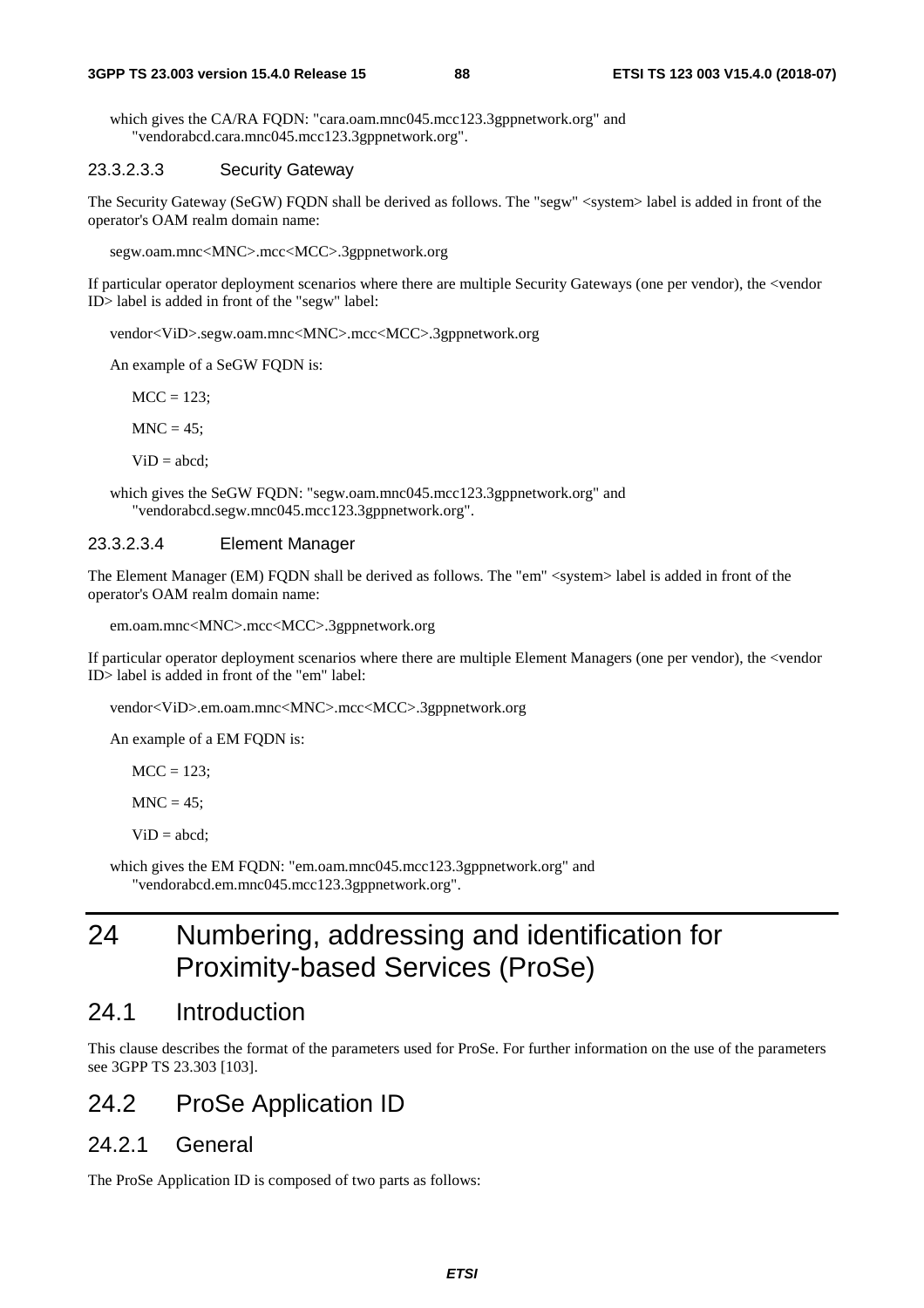- The ProSe Application ID Name, which is described in its entirety by a data structure characterized by different levels e.g, broad-level business category (Level 0) / business sub-category (Level 1) / business name (Level 2) / shop ID (Level 3).
- The PLMN ID, which corresponds to the PLMN that assigned the ProSe Application ID Name.

The PLMN ID is placed before the ProSe Application ID Name as shown in Figure 24.2.1. The PLMN ID and the ProSe Application ID Name shall be separated by a dot.



#### **Figure 24.2.1-1: Structure of ProSe Application ID**

### 24.2.2 Format of ProSe Application ID Name in ProSe Application ID

The ProSe Application ID Name is composed of a string of labels. These labels represent hierarchical levels and shall be separated by dots (e.g. "Label1.Label2.Label3"). The ProSe Application ID Name shall contain at least one label. The first label on the left shall be "ProSeApp".

NOTE: The hierarchical structure and the content of the ProSe Application ID Name are outside the scope of 3GPP.

Any label in the ProSe Application ID Name except the first label on the left ("ProSeApp") can be wild carded. A wild card label is represented as "\*",

EXAMPLE: A ProSe Application ID Name used to discover nearby Italian restaurants could be "ProSeApp.Food.Restaurants.Italian".

### 24.2.3 Format of PLMN ID in ProSe Application ID

The PLMN ID shall uniquely identify the PLMN of the ProSe Function that has assigned the ProSe Application ID. The PLMN ID is composed of two labels which shall be separated by a dot as follows:

"mcc<MCC>.mnc<MNC>"

where:

"mcc" and "mnc" serve as invariable identifiers for the following digits.

- <MCC> contains the MCC (Mobile Country Code) of the ProSe Function that has assigned the ProSe Application ID.
- <MNC> contains the MNC (Mobile Network Code) of the ProSe Function that has assigned the ProSe Application ID.

In order to guarantee inter-PLMN operability, the <MCC> and the <MNC> shall be represented by 3 digits. If there are only 2 significant digits in the MNC, one "0" digit is inserted at the left side of the MNC to form the  $\langle$ MNC $\rangle$  in the "mnc<MNC>" label.

EXAMPLE: The PLMN ID for MCC 345 and MNC 12 will be "mcc345.mnc012".

### 24.2.4 Usage of wild cards in place of PLMN ID in ProSe Application ID

If the scope of the ProSe Application ID is country-specific, the PLMN ID part in the ProSe Application ID shall be replaced by "mcc<MCC>.mnc\*" with <MCC> set to the MCC of the corresponding country.

NOTE: Handling of the case when a country has been allocated more than one MCC value is outside the scope of 3GPP.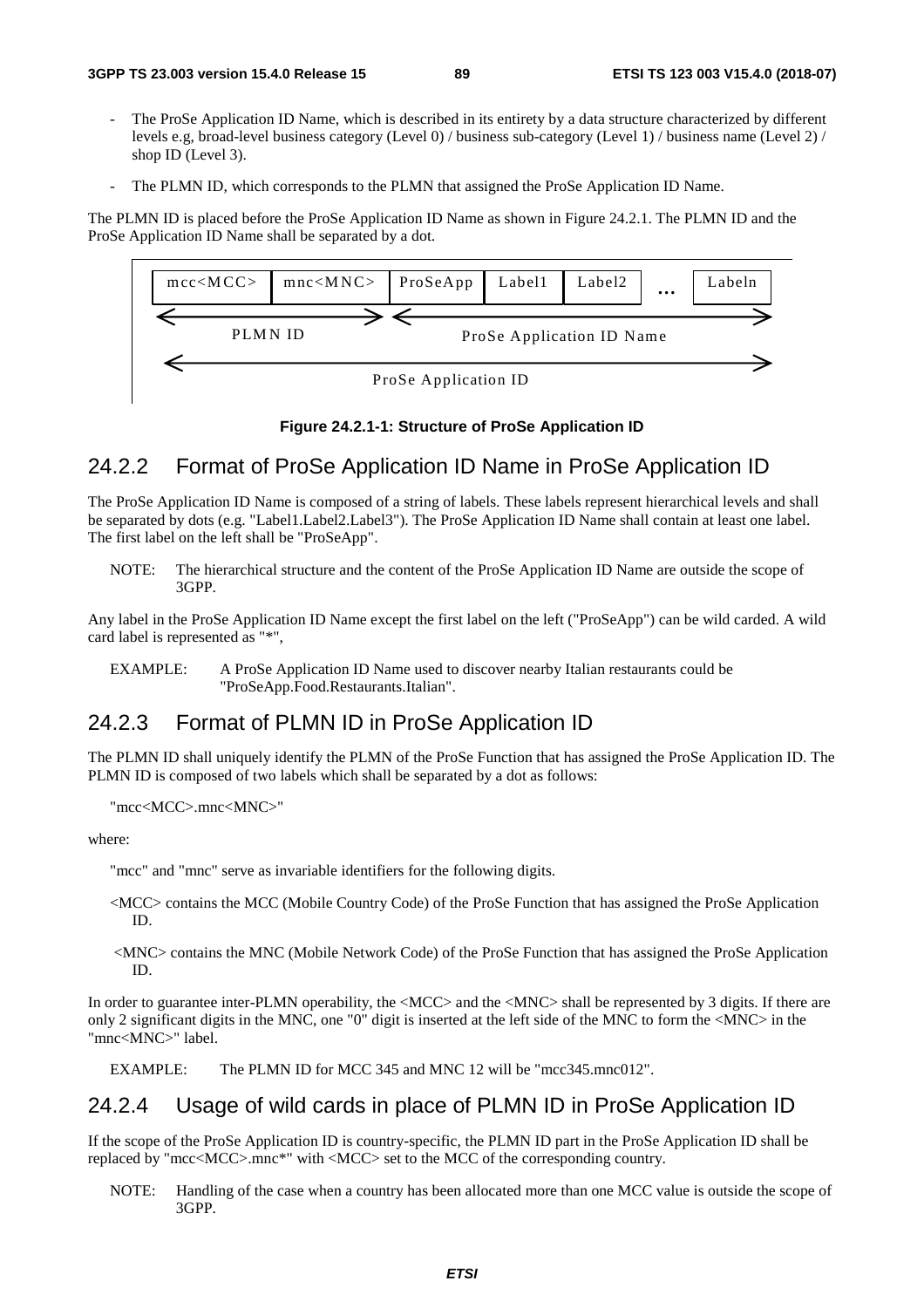If the scope of the ProSe Application ID is global, the PLMN ID part in the ProSe Application ID shall be replaced by "mcc\*.mnc\*".

EXAMPLE: For a ProSe Application ID specific to a country with MCC 345, the PLMN ID part will be replaced by "mcc345.mnc\*".

### 24.2.5 Informative examples of ProSe Application ID

Examples of ProSe Application IDs following the format defined in the previous subclauses are provided for information below.

- EXAMPLE 1: "mcc345.mnc012.ProSeApp.Food.Restaurants.Italian"
- EXAMPLE 2: "mcc300.mnc165.ProSeApp.Shops.Sports.Surfing"
- EXAMPLE 3: "mcc300.mnc165.ProSeApp.\*.Sports.Surfing"
- EXAMPLE 4: "mcc208.mnc\*.ProSeApp.Shops.Food.Wine"
- EXAMPLE 5: "mcc\*.mnc\*.ProSeApp.Food.Restaurants.Coffee"

## 24.3 ProSe Application Code

### 24.3.1 General

The ProSe Application Code as described in 3GPP TS 23.303 [103] is composed of the following two parts:

- The PLMN ID of the ProSe Function that assigned the ProSe Application Code, i.e. Mobile Country Code (MCC) and Mobile Network Code (MNC).
- A temporary identity that corresponds to the ProSe Application ID Name. The temporary identity is allocated by the ProSe Function and it may contain a metadata index. The internal structure of the temporary identity is not specified in 3GPP.

The ProSe Application Code shall have a fixed length of 184 bits.

### 24.3.2 Format of PLMN ID in ProSe Application Code

The PLMN ID in the ProSe Application Code is composed as shown in Figure 24.3.2-1:



#### **Figure 24.3.2-1: Structure of PLMN ID in ProSe Application Code**

The PLMN-ID is composed of four parts:

- Scope indicates whether the MNC, or both the MCC and the MNC, or neither are wild carded in the ProSe Application ID associated with the ProSe Application Code, with the following mapping:
	- 00 global scope.
	- 01 reserved.
	- 10 country-specific scope.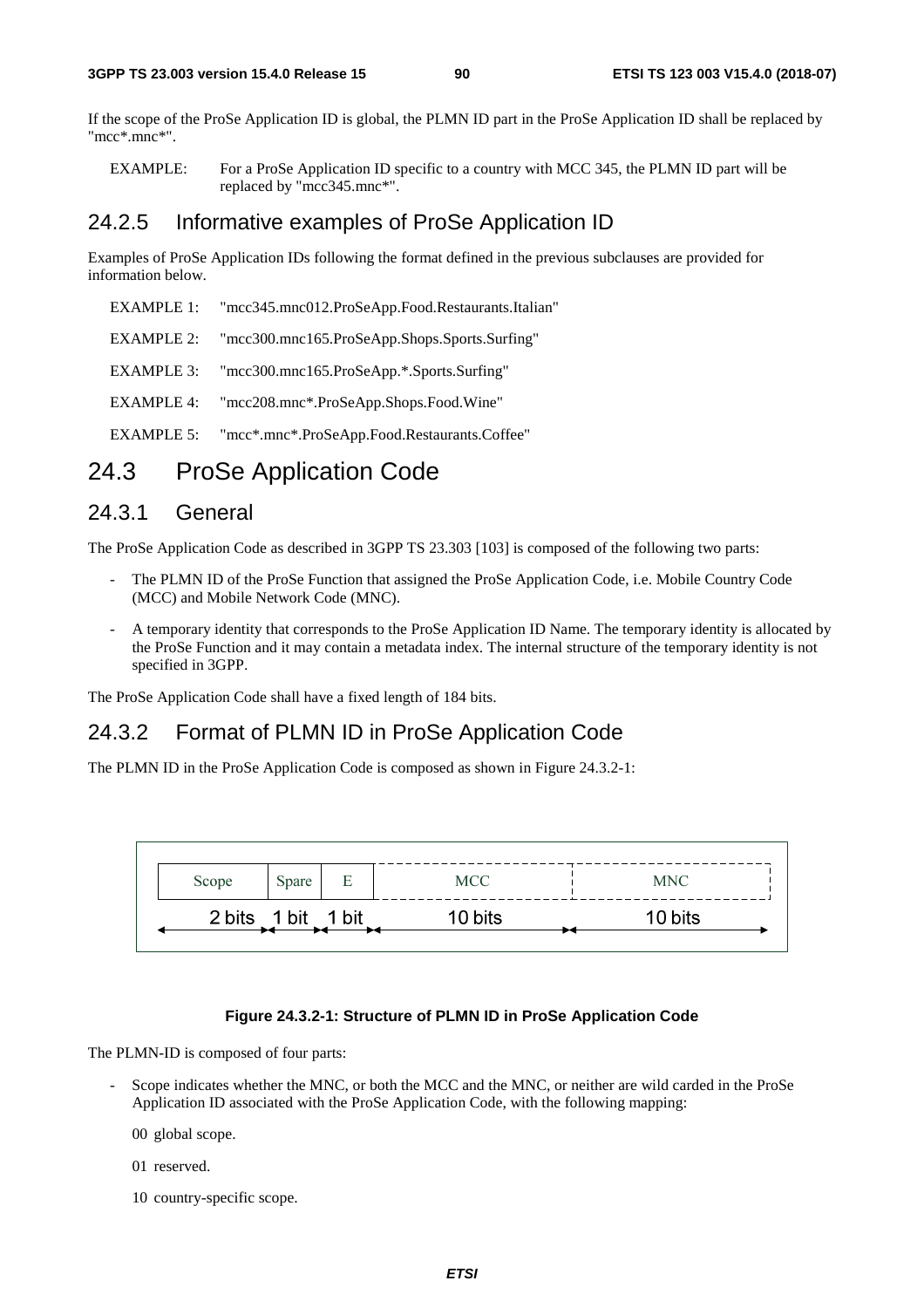- 11 PLMN-specific scope.
- Spare bit that shall be set to 0 and shall be ignored if set to 1.
- E bit indicates whether the MCC and the MNC of the ProSe Function that has assigned the ProSe Application Code are included in the PLMN ID in ProSe Application Code, with the following mapping:
	- 0 Neither MCC nor MNC is included.
	- 1 MCC and MNC included.
- When present, the MCC and the MNC shall each have a fixed length of 10 bits and shall be coded as the binary representation of their decimal value.

In this release, the MCC and the MNC of the ProSe Function that has assigned the ProSe Application Code shall always be included in the PLMN ID in ProSe Application Code. The E bit shall always be set to 1.

### 24.3.3 Format of temporary identity in ProSe Application Code

The temporary identity in the ProSe Application Code is a bit string whose value is allocated by the ProSe Function. The length of the temporary identity in the ProSe Application Code is equal to:

- 180 bits when the E bit of the PLMN ID in the ProSe Application Code is set to 0.
- 160 bits when the E bit of the PLMN ID in the ProSe Application Code is set to 1.

The temporary identity in the ProSe Application Code shall contain a metadata index to reflect the current metadata version if dynamic metadata is used when allocating the ProSe Application Code. The content, position and length of metadata index is operator specific.

In this release, the MCC and the MNC of the ProSe Function that has assigned the ProSe Application Code are always included in the PLMN ID in ProSe Application Code. The length of the temporary identity in the ProSe Application Code shall always be equal to 160 bits.

# 24.3A ProSe Application Code Prefix

The ProSe Application Code Prefix as described in 3GPP TS 23.303 [103] is to be used with a ProSe Application Code Suffix. The ProSe Application Code Prefix has the same composition and format as the ProSe Application Code, with the following exceptions:

- The temporary identity part of the ProSe Application Code Prefix is of variable length. The length of the temporary identity part shall be incremented in multiple of 8, with a minimum size of 8 bits and a maximum size of 152 bits.
- The sum of the length of the ProSe Application Code Prefix and the length of the ProSe Application Code Suffix shall be 184 bits.

# 24.3B ProSe Application Code Suffix

The ProSe Application Code Suffix as described in 3GPP TS 23.303 [103] is an identifier to be appended to a ProSe Application Code Prefix. The ProSe Application Code Suffix is of variable length. The length of the ProSe Application Code Suffix shall be incremented in multiple of 8, with a minimum size of 8 bits and a maximum size of 152 bits. The sum of the length of the ProSe Application Code Prefix and the length of the ProSe Application Code Suffix shall be 184 bits.

# 24.4 EPC ProSe User ID

### 24.4.1 General

The EPC ProSe User ID as described in 3GPP TS 23.303 [103] identifies the UE registered for EPC-level ProSe Discovery in the context of the ProSe Function.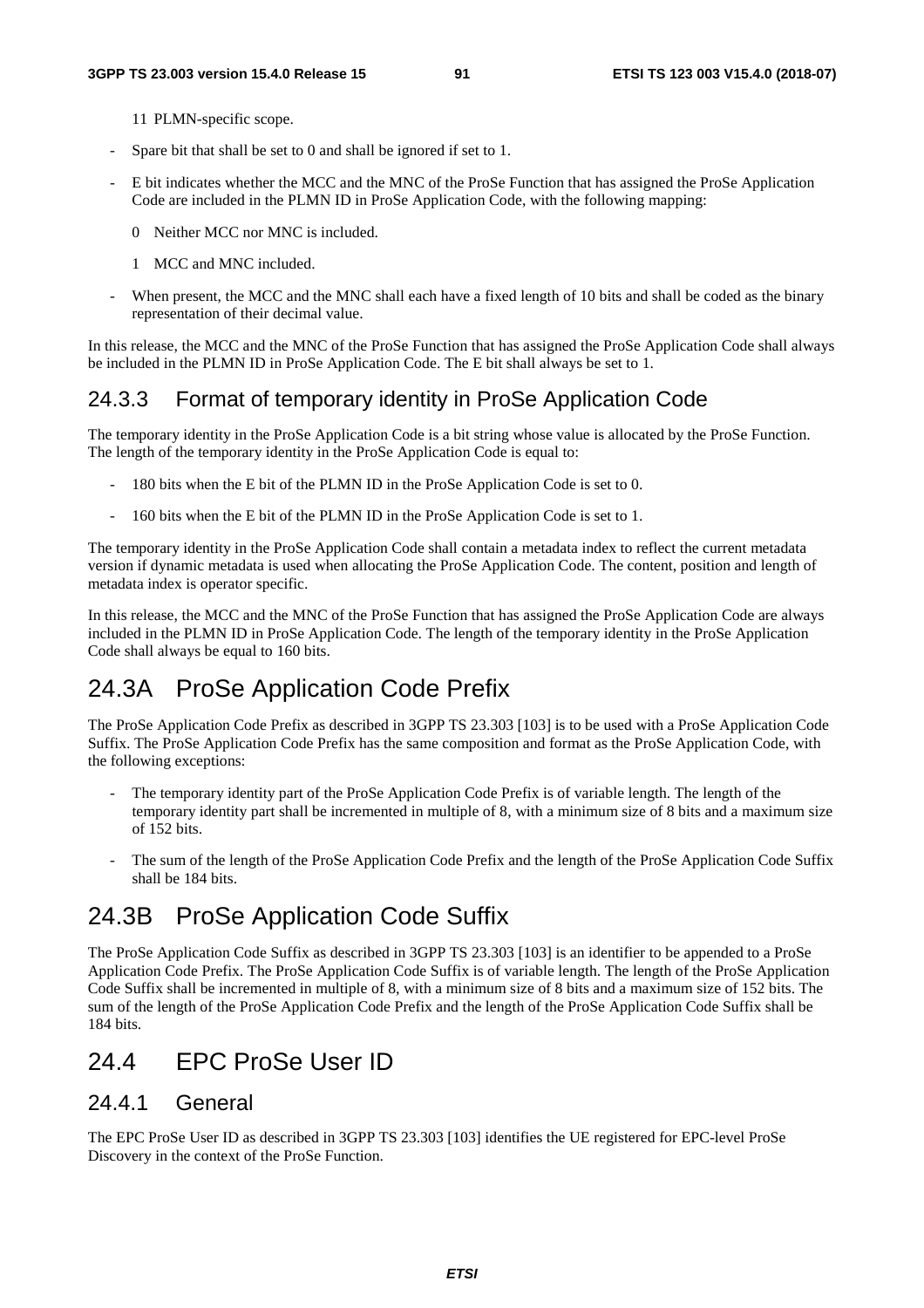# 24.4.2 Format of EPC ProSe User ID

The EPC ProSe User ID is a bit string whose value is allocated by the ProSe Function. The length of the EPC ProSe User ID is equal to 32 bits.

# 24.5 Home PLMN ProSe Function Address

The Home PLMN ProSe Function address is in the form of a Fully Qualified Domain Name as defined in IETF RFC 1035 [19] and IETF RFC 1123 [20]. This address consists of six labels. Each label shall consist of the alphabetic characters (A-Z and a-z), digits (0-9) and the hyphen (-) in accordance with IETF RFC 1035 [19]. Each label shall begin and end with either an alphabetic character or a digit in accordance with IETF RFC 1123 [20]. The case of alphabetic characters is not significant.

For 3GPP systems, if not pre-configured on the UE or provisioned by the network, the UE shall derive the Home PLMN ProSe Function address from the IMSI as described in the following steps:

- 1. Take the first 5 or 6 digits, depending on whether a 2 or 3-digit MNC is used (see 3GPP TS 31.102 [27]) and separate them into MCC and MNC; if the MNC is 2-digit MNC then a zero shall be added at the beginning.
- 2. Use the MCC and MNC derived in step 1 to create the "mnc<MNC>.mcc<MCC>.pub.3gppnetwork.org" domain name.
- 3. Add the label "prose-function." to the beginning of the domain.

An example of a Home PLMN ProSe Function address is:

IMSI in use: 234150999999999;

where:

- $MCC = 234$ :
- $MNC = 15$ ; and
- MSIN = 0999999999,

which gives the following Home PLMN ProSe Function address:

"prose-function.mnc015.mcc234.pub.3gppnetwork.org".

# 24.6 ProSe Restricted Code

The ProSe Restricted Code as described in 3GPP TS 23.303 [103] is a single 64-bit identifier that corresponds to one or more Restricted ProSe Application User ID(s) (as defined in 3GPP TS 23.303 [103]). The exact content of the identifier is not specified in 3GPP.

# 24.7 ProSe Restricted Code Prefix

The ProSe Restricted Code Prefix as described in 3GPP TS 23.303 [103] is a ProSe Restricted Code which to be used with a ProSe Restricted Code Suffix. It shall have the same size and format as the ProSe Restricted Code.

# 24.8 ProSe Restricted Code Suffix

The ProSe Restricted Code Suffix as described in 3GPP TS 23.303 [103] is an identifier to be appended to a ProSe Restricted Code Prefix. Depending on the application configuration, the bit length of a ProSe Restricted Code Suffix varies from 8 to 120, incremented by multiples of 8.

# 24.9 ProSe Query Code

The ProSe Query Code as described in 3GPP TS 23.303 [103] is a ProSe Restricted Code allocated by the ProSe Function to the Discoverer UE for restricted ProSe direct discovery model B. The format of the ProSe Query Code is the same as that of the ProSe Restricted Code defined in subclause 24.6.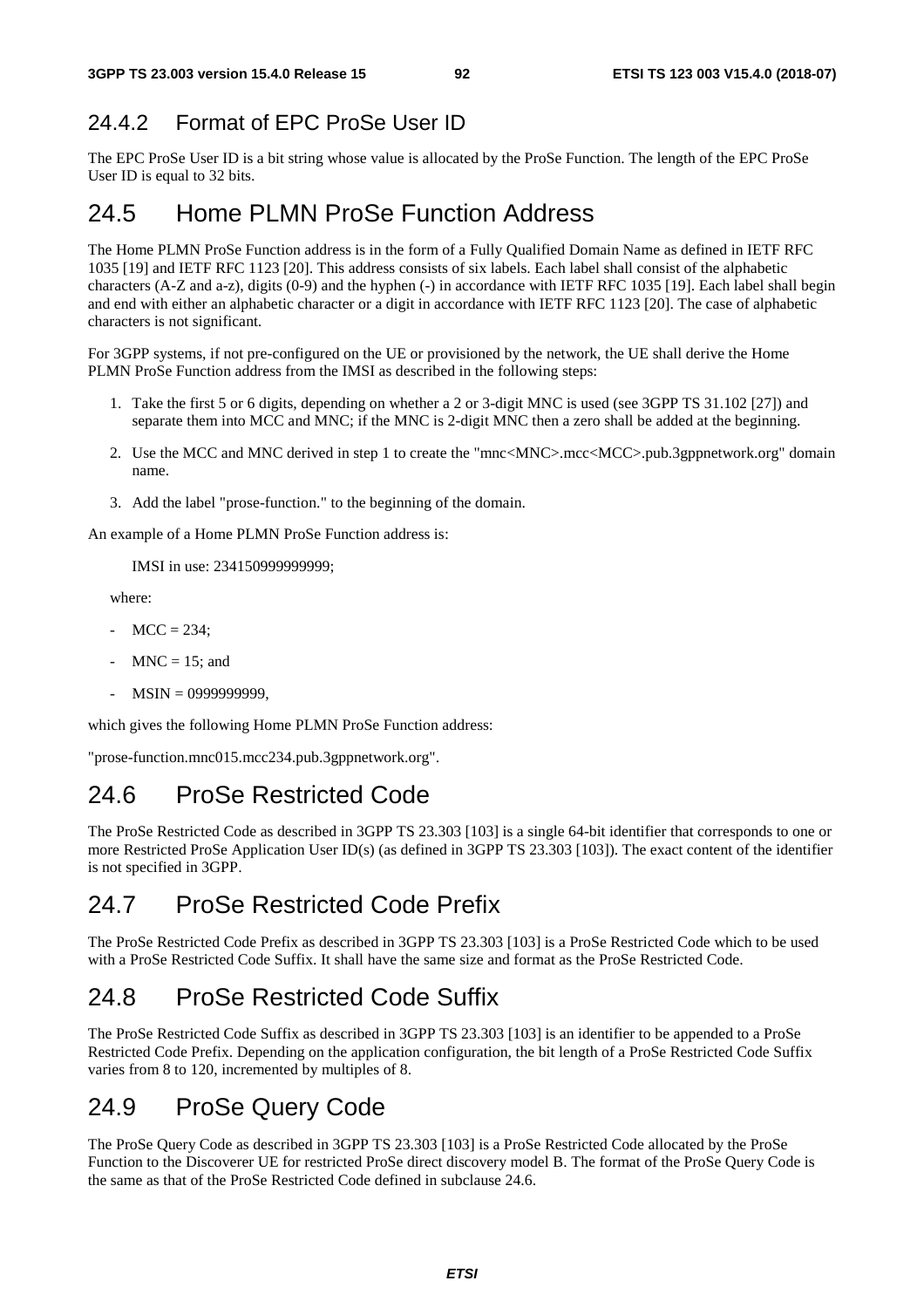# 24.10 ProSe Response Code

The ProSe Response Code as described in 3GPP TS 23.303 [103] is a ProSe Restricted Code allocated by the ProSe Function to the Discoveree UE for restricted ProSe direct discovery model B. The format of the ProSe Response Code is the same as that of the ProSe Restricted Code defined in subclause 24.6.

# 24.11 ProSe Discovery UE ID

### 24.11.1 General

The ProSe Discovery UE ID as described in 3GPP TS 23.303 [103] identifies the UE participating in restricted ProSe direct discovery in the context of the ProSe Function.

It is composed of two parts as follows:

- The PLMN ID of the ProSe Function that assigned the ProSe Discovery UE ID, i.e. Mobile Country Code (MCC) and Mobile Network Code (MNC).
- A temporary identifier allocated by the ProSe Function. The content of the temporary identifier is not specified in 3GPP.

## 24.11.2 Format of ProSe Discovery UE ID

The ProSe Discovery UE ID is a bit string whose value is allocated by the ProSe Function. The length of the ProSe Discovery UE ID is equal to 64 bits and the format is described as shown in Figure 24.11.2-1.



#### **Figure 24.11.2-1: Structure of ProSe Discovery UE ID**

## 24.12 ProSe UE ID

The ProSe UE ID as described in 3GPP TS 23.303 [103] identifies the link layer address used for ProSe direct communication by a ProSe-enabled Public Safety UE.

The format of ProSe UE ID is a bit string whose length is equal to 24 bits.

# 24.13 ProSe Relay UE ID

The ProSe Relay UE ID as described in 3GPP TS 23.303 [103] identifies the link layer address used for ProSe direct communication by a ProSe UE-to-network relay UE.

The format of ProSe Relay UE ID is a bit string whose length is equal to 24 bits.

## 24.14 User Info ID

The User Info ID as described in 3GPP TS 23.303 [103] is used to identify the user information to be discovered for public safety use case. The value of User Info ID is allocated either by the operator or 3rd-party public safety provider application server.

The format of the User Info ID is a 48-bit bit-string.

# 24.15 Relay Service Code

The Relay Service Code as described in 3GPP TS 23.303 [103] identifies a connectivity service the ProSe UE-tonetwork relay provides.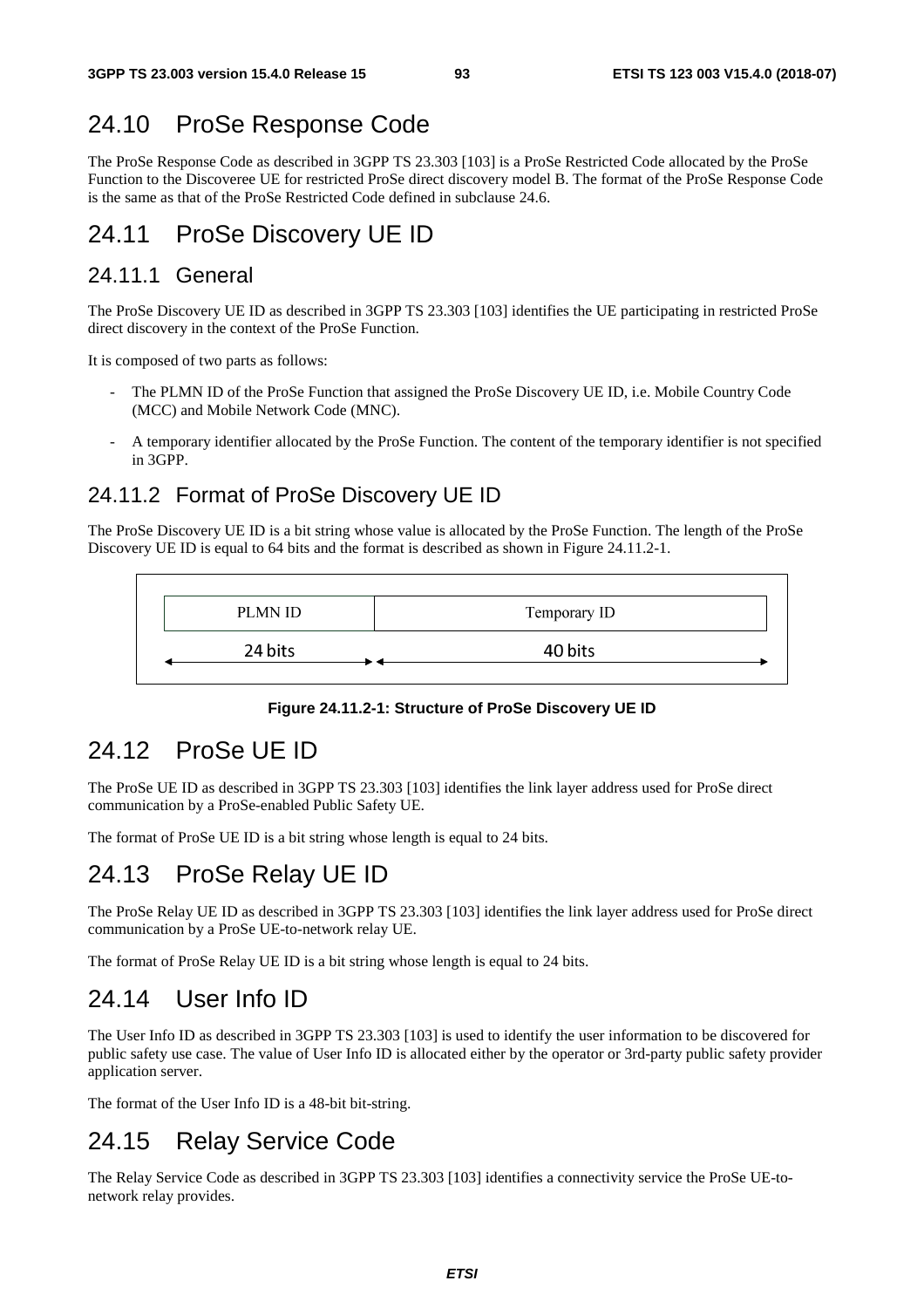The format of the Relay Service Code is a 24-bit bit-string.

# 24.16 Discovery Group ID

The Discovery Group ID as described in 3GPP TS 23.303 [103] identifies a group of Public Safety users that are affiliated for Group Member Discovery.

The format of the Discovery Group ID is a 24-bit bit-string.

## 24.17 Service ID

The Service ID is specified in 3GPP TS 23.303 [103], Annex C and specifies the 3GPP service category for ProSe. The Service ID shall be the string "3GPP ProSe Service Category".

# 25 Identification of Online Charging System

## 25.1 Introduction

This clause describes the format of the home network domain name of the Online Charging System (OCS), needed to access the Online Charging System. For further information on the use of this home network domain name, see 3GPP TS 29.212 [106]. For more information on the ".3gppnetwork.org" domain name and its applicability, see Annex D of the present document.

## 25.2 Home network domain name

The home network domain name of the OCS shall be in the form of an Internet domain name, e.g. operator.com, as specified in IETF RFC 1035 [19] and IETF RFC 1123 [20]. The home network domain of the OCS consists of one or more labels. Each label shall consist of the alphabetic characters (A-Z and a-z), digits (0-9) and the hyphen (-) in accordance with IETF RFC 1035 [19]. Each label shall begin and end with either an alphabetic character or a digit in accordance with IETF RFC 1123 [20]. The case of alphabetic characters is not significant.

If the home network domain of the OCS is not known (e.g. through an available static address or through its reception from another node), it shall be:

- in the form of "ocs.mnc<MNC>.mcc<MCC>.3gppnetwork.org", where "<MNC>" and "<MCC>" fields correspond to the MNC and MCC of the operator's PLMN to which the OCS belongs. Both the "<MNC>" and "<MCC>" fields are 3 digits long. If the MNC of the PLMN is 2 digits, then a zero shall be added at the beginning; and
- derived from the subscriber's IMSI, as described in the following steps:
	- 1. take the first 5 or 6 digits, depending on whether a 2 or 3 digit MNC is used (see 3GPP TS 31.102 [27]) and separate them into MCC and MNC; if the MNC is 2 digits then a zero shall be added at the beginning;
	- 2. use the MCC and MNC derived in step 1 to create the "mnc<MNC>.mcc<MCC>.3gppnetwork.org" domain name;
	- 3. add the label "ocs" to the beginning of the domain name.

An example of a home network domain name is:

IMSI in use: 234150999999999;

Where:

 $MCC = 234$ :

 $MNC = 15$ ;

MSIN = 0999999999;

Which gives the home network domain name: ocs.mnc015.mcc234.3gppnetwork.org.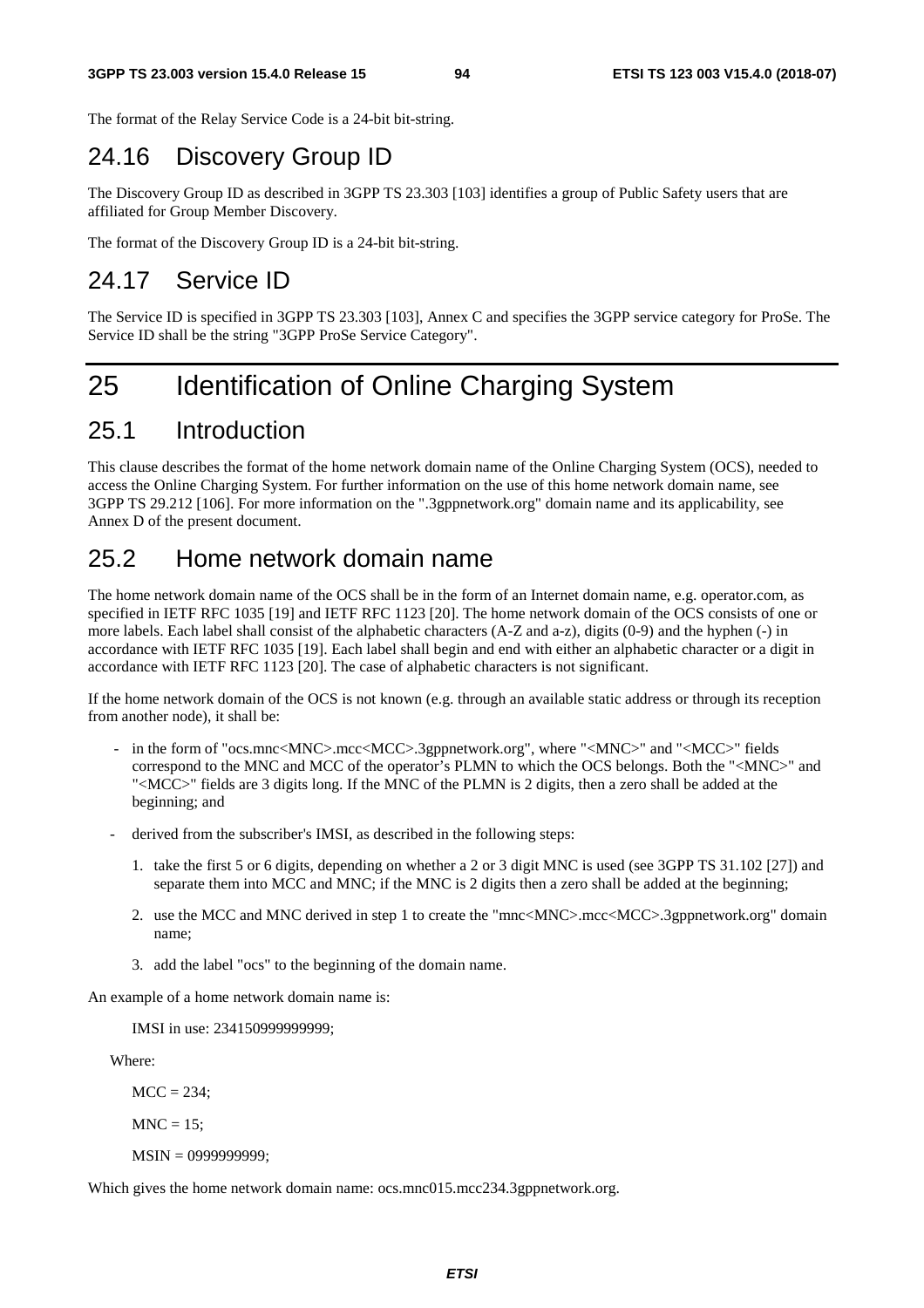NOTE: It is implementation dependent to determine that the length of the MNC is 2 or 3 digits.

# 26 Numbering, addressing and identification for Mission Critical Services

### 26.1 Introduction

This clause describes the format of the parameters used for Mission Critical Services.

For further information on the use of the parameters see 3GPP TS 23.280 [114].

# 26.2 Domain name for MC services confidentiality protection of MC services identities

A Domain Name for MC Services confidentiality protection used in a host part of a SIP URI indicates that the user part of the SIP URI contains a confidentiality protected MC Services identity. This Domain Name shall be the string "mc1 encrypted.3gppnetwork.org".

Protected MCPTT identities are constructed according to 3GPP TS 24.379 [111].

Protected MCData identities are constructed according to 3GPP TS 24.282 [116].

Protected MCVideo identities are constructed according to 3GPP TS 24.281 [115].

# 27 Numbering, addressing and identification for V2X

## 27.1 Introduction

This clause describes the format of the parameters used for V2X. For further information on the use of the parameters see 3GPP TS 23.285 [117].

# 27.2 V2X Control Function FQDN

### 27.2.1 General

In order to retrieve V2X communication parameters, the UE needs to connect to the V2X Control Function. The address of the V2X control Function can be provisioned to the UE, or the UE can be pre-configured with the FQDN of the V2X Control Function. If the address of the V2X Control Function is not provisioned, and the UE is not pre-configured with the FQDN of the V2X Control Function FQDN, the UE self-constructs the V2X Control Function FQDN as per the format specified in subclause 27.2.2.

### 27.2.2.2 Format of V2X Control Function FODN

The V2X Control Function Fully Qualified Domain Name (V2X Control Function FQDN) contains an Operator Identifier that shall uniquely identify the PLMN where the V2X Control Function is located. The V2X Control Function FQDN is composed of six labels. The last two labels shall be "3gppnetwork.org". The third and fourth labels together shall uniquely identify the PLMN. The first two labels shall be "v2xcontrolfunction.epc". The result of the V2X Control Function FQDN will be:

"v2xcontrolfunction.epc.mnc<MNC>.mcc<MCC>.3gppnetwork.org"

In order to guarantee inter-PLMN DNS translation, the <MNC> and <MCC> coding used in the "v2xcontrolfunction.epc.mnc<MNC>.mcc<MCC>.3gppnetwork.org" format of the V2X Control Function FQDN shall be:

- $|MNC\rangle = 3$  digits
- $\langle MCC \rangle = 3$  digits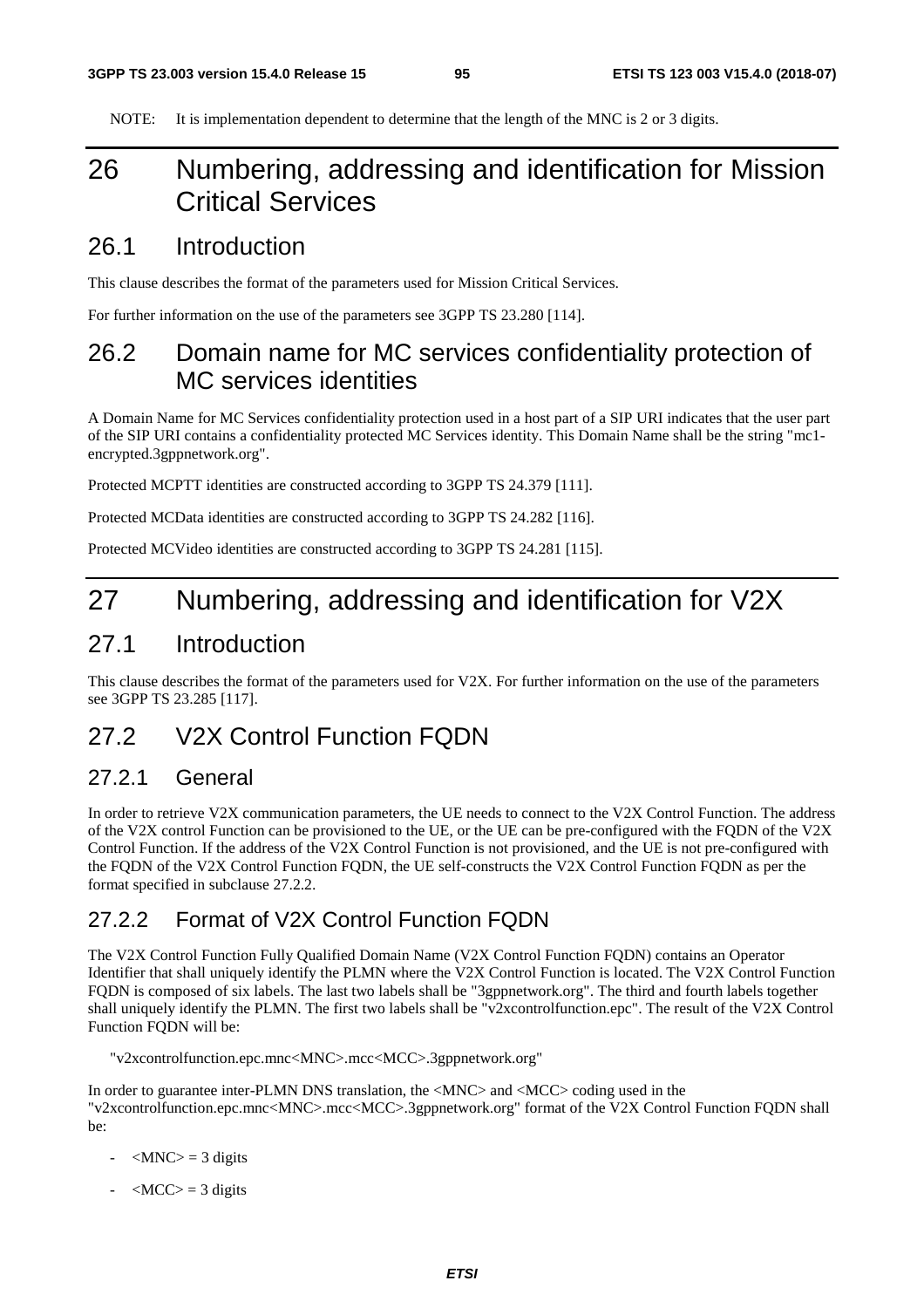If there are only 2 significant digits in the MNC, one "0" digit shall be inserted at the left side to fill the 3 digits coding of MNC in the V2X Control Function FQDN.

As an example, the V2X Control Function FQDN for MCC 345 and MNC 12 is coded in the DNS as:

"v2xcontrolfunction.epc.mnc012.mcc345.3gppnetwork.org".

# 28 Numbering, addressing and identification for 5G System (5GS)

## 28.1 Introduction

Editor's note: This subclause provides general description on numbering, addressing and identification for 5G core network.

This clause describes the format of the parameters, identifiers and information used for the 5G system. For further information on these, see 3GPP TS 23.501 [119], 3GPP TS 23.502 [120] and 3GPP TS 23.503 [121].

## 28.2 Home Network Domain

The Home Network Domain for 5GC shall be in the format specified in IETF RFC 1035 [19] and IETF RFC 1123 [20] and shall be structured as:

"5gc.mnc<MNC>.mcc<MCC>.3gppnetwork.org",

where "<MNC>" and "<MCC>" fields correspond to the MNC and MCC of the operator's PLMN. Both the "<MNC>" and "<MCC>" fields are 3 digits long. If there are only 2 significant digits in the MNC, one "0" digit shall be inserted at the left side to fill the 3 digits coding of MNC in the NF service endpoint format for inter PLMN routing.

As an example, the Home Network Domain for MCC 345 and MNC 12 is coded as:

"5gc.mnc012.mcc345.3gppnetwork.org".

## 28.3 Identifiers for Domain Name System procedures

#### 28.3.1 Introduction

Editor's note: This subclause will describe Domain Name System (DNS) related identifiers for 5GS used by the procedures specified in 3GPP TS 29.303.

#### 28.3.2 Fully Qualified Domain Names (FQDNs)

28.3.2.1 General

Editor's note: This subclause provides general information regarding DNS and FQDN.

#### 28.3.2.2 N3IWF FQDN

#### 28.3.2.2.1 General

The N3IWF Fully Qualified Domain Name (N3IWF FQDN) shall be constructed using one of the following formats, as specified in subclause 6.3.6 of 3GPP TS 23.501 [119]:

- Operator Identifier based N3IWF FQDN;
- Tracking Area Identity based N3IWF FQDN;
- the N3IWF FQDN configured in the UE by the HPLMN.
- NOTE: The N3IWF FQDN configured in the UE can have a different format than those specified in the following subclauses.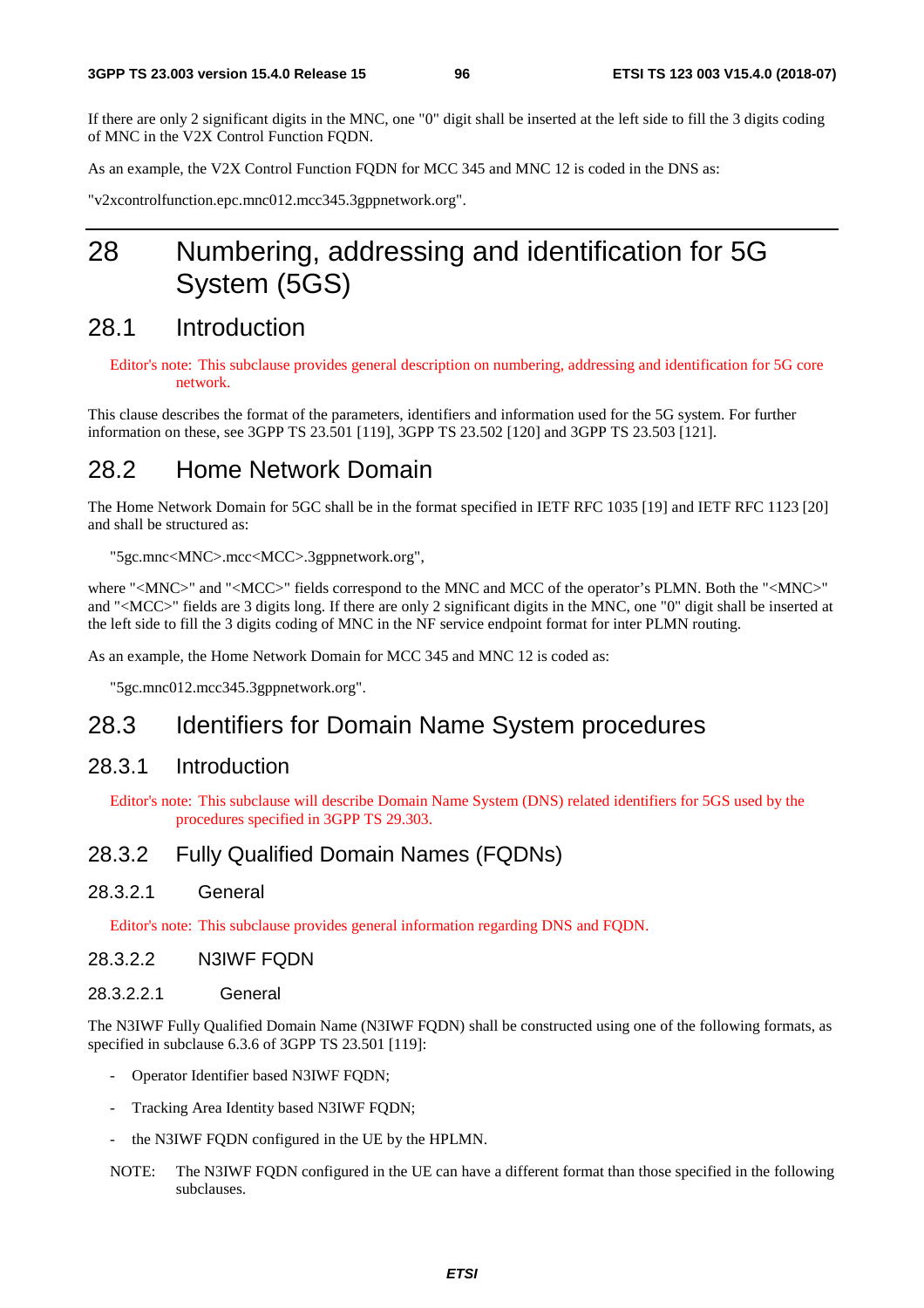The Visited Country FQDN for N3IWF is used by a roaming UE to determine whether the visited country mandates the selection of an N3IWF in this country. The Visited Country FQDN for N3IWF shall be constructed as specified in subclause 28.3.2.2.4. The Replacement field used in DNS-based Discovery of regulatory requirements shall be constructed as specified in subclause 28.3.2.2.5.

Editor's note: It is FFS whether N3IWF FQDN for emergency service is supported.

#### 28.3.2.2.2 Operator Identifier based N3IWF FQDN

The N3IWF Fully Qualified Domain Name (N3IWF FODN) contains an Operator Identifier that shall uniquely identify the PLMN where the N3IWF is located. The N3IWF FODN is composed of seven labels. The last three labels shall be "pub.3gppnetwork.org". The third and fourth labels together shall uniquely identify the PLMN. The first two labels shall be "n3iwf.5gc". The result of the N3IWF FQDN will be:

"n3iwf.5gc.mnc<MNC>.mcc<MCC>.pub.3gppnetwork.org"

In the roaming case, the UE can utilise the services of the VPLMN or the HPLMN. In this case, the Operator Identifier based N3IWF FQDN shall be constructed as described above, but using the MNC and MCC of the VPLMN or the HPLMN.

In order to guarantee inter-PLMN DNS translation, the <MNC> and <MCC> coding used in the "n3iwf.5gc. mnc<MNC>.mcc<MCC>.pub.3gppnetwork.org" format of the Operator Identifier based N3IWF FQDN shall be:

- $-MNC$  = 3 digits
- $\langle MCC \rangle = 3$  digits

If there are only 2 significant digits in the MNC, one "0" digit shall be inserted at the left side to fill the 3 digits coding of MNC in the N3IWF FQDN.

As an example, the Operator Identifier based N3IWF FQDN for MCC 345 and MNC 12 is coded in the DNS as:

"n3iwf.5gc.mnc012.mcc345.pub.3gppnetwork.org".

#### 28.3.2.2.3 Tracking Area Identity based N3IWF FQDN

The Tracking Area Identity based N3IWF FQDN is used to support location based N3IWF selection within a PLMN.

The Tracking Area Identity based N3IWF FQDN shall be constructed respectively as:

"tac-lb<TAC-low-byte>.tac-hb<TAC-high-byte>.tac.n3iwf.5gc.mnc<MNC>.mcc<MCC>.pub.3gppnetwork.org"

where

- the <MNC> and <MCC> shall identify the PLMN where the N3IWF is located and shall be encoded as
	- $-MNC$  = 3 digits
	- $-MCC$  = 3 digits

 If there are only 2 significant digits in the MNC, one "0" digit shall be inserted at the left side to fill the 3 digits coding of MNC in the N3IWF FQDN.

the <TAC>, together with the <MCC> and <MNC> shall identify the Tracking Area Identity the UE is located in.

The TAC is a 16-bit integer. The <TAC-high-byte> is the hexadecimal string of the most significant byte in the TAC and the  $\langle$ TAC-low-byte  $>$  is the hexadecimal string of the least significant byte. If there are less than 2 significant digits in  $\langle TAC\text{-high-byte}\rangle$  or  $\langle TAC\text{-low-byte}\rangle$ , "0" digit(s) shall be inserted at the left side to fill the 2 digit coding;

As examples,

the Tracking Area Identity based N3IWF FQDN for the TAC H'0B21, MCC 345 and MNC 12 is coded in the DNS as:

<sup>&</sup>quot; tac-lb21.tac-hb0b.tac.n3iwf.5gc.mnc012.mcc345.pub.3gppnetwork.org"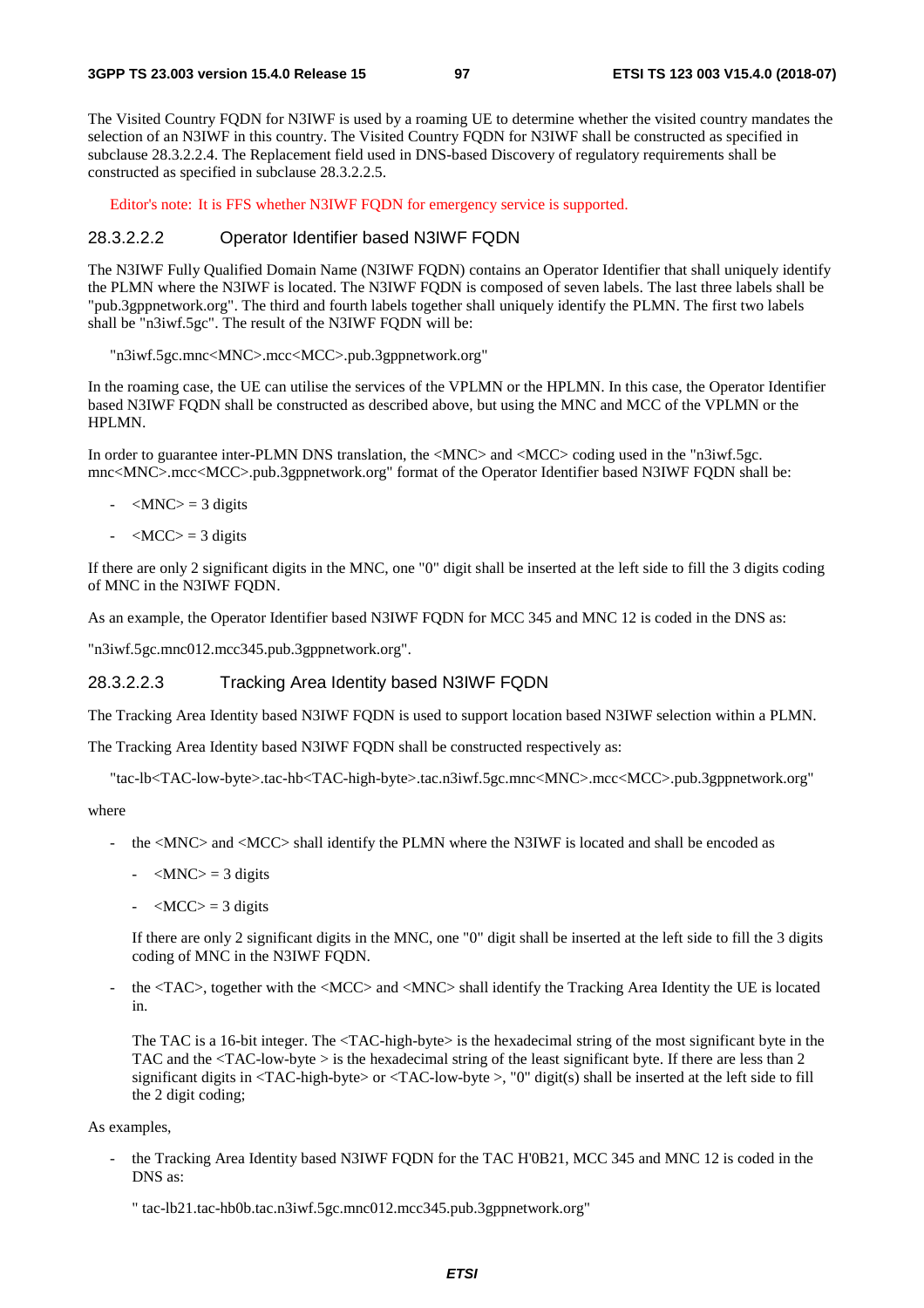#### 28.3.2.2.4 Visited Country FQDN for N3IWF

The Visited Country FQDN for N3IWF, used by a roaming UE to determine whether the visited country mandates the selection of an N3IWF in this country, shall be constructed as described below.

The Visited Country FQDN shall contain a MCC that uniquely identifies the country in which the UE is located.

The Visited Country FQDN is composed of seven labels. The last three labels shall be "pub.3gppnetwork.org". The fourth label shall be "visited-country". The third label shall uniquely identify the MCC of the visited country. The first and second labels shall be "n3iwf.5gc". The resulting Visited Country FQDN of N3IWF will be:

"n3iwf.5gc.mcc<MCC>.visited-country.pub.3gppnetwork.org"

The <MCC> coding used in this FQDN shall be:

 $-MCC$  = 3 digits

As an example, the Visited Country FQDN for MCC 345 is coded in the DNS as:

"n3iwf.5gc.mcc345.visited-country.pub.3gppnetwork.org".

#### 28.3.2.2.5 Replacement field used in DNS-based Discovery of regulatory requirements

If the visited country mandates the selection of an N3IWF in this country, the NAPTR record(s) associated to the Visited Country FQDN shall be provisioned with the replacement field containing the identity of the PLMN(s) in the visited country which may be used for N3IWF selection.

The replacement field shall take the form of an Operator Identifier based N3IWF FQDN as specified in subclause 28.3.2.2.2.

For countries with multiple MCC, the NAPTR records returned by the DNS may contain a different MCC than the MCC indicated in the Visited Country FQDN.

As an example, the NAPTR records associated to the Visited Country FQDN for MCC 345, and for MNC 012, 013 and 014, are provisioned in the DNS as:

n3iwf.5gc.mcc345.visited-country.pub.3gppnetwork.org

| IN NAPTR | order | pref. |      |      | flag service regexp replacement             |
|----------|-------|-------|------|------|---------------------------------------------|
| IN NAPTR | 100   | 999   | ,,,, |      | n3iwf.5gc.mnc012.mcc345.pub.3gppnetwork.org |
| IN NAPTR | 100   | 999   | ,,,, | ,,,, | n3iwf.5gc.mnc013.mcc345.pub.3gppnetwork.org |
| IN NAPTR | 100   | 999   | ,,,, | ,,,, | n3iwf.5gc.mnc014.mcc345.pub.3gppnetwork.org |

#### 28.3.2.3 PLMN level and Home NF Repository Function (NRF) FQDN

#### 28.3.2.3.1 General

When an NF is instantiated, it may register with a PLMN level NF Repository Function (NRF). It may then discover other NF instance(s) in the 5GC by querying the PLMN level NRF. The IP address of the PLMN level NRF can be provisioned into the NF, or the NF can be pre-configured with the FQDN of the PLMN level NRF. If the PLMN level NRF addresses and FDQN are not provisioned into the NF, the NF self-constructs the PLMN level NRF FQDN as per the format specified in subclause 28.3.2.3.2.

For NF discovery across PLMNs, the NRF (e.g vNRF) shall self-construct the PLMN level NRF FQDN of the target PLMN (e.g hNRF) as per the format specified in subclause 28.3.2.3.2, if the NRF has not obtained the NRF FQDN of the target PLMN.

#### 28.3.2.3.2 Format of NRF FQDN

The NRF FQDN shall be constructed by prefixing the Home Network Domain Name (see subclause 28.2) of the PLMN in which the NRF is located with the label "nrf." as described below:

- nrf.5gc.mnc<MNC>.mcc<MCC>.3gppnetwork.org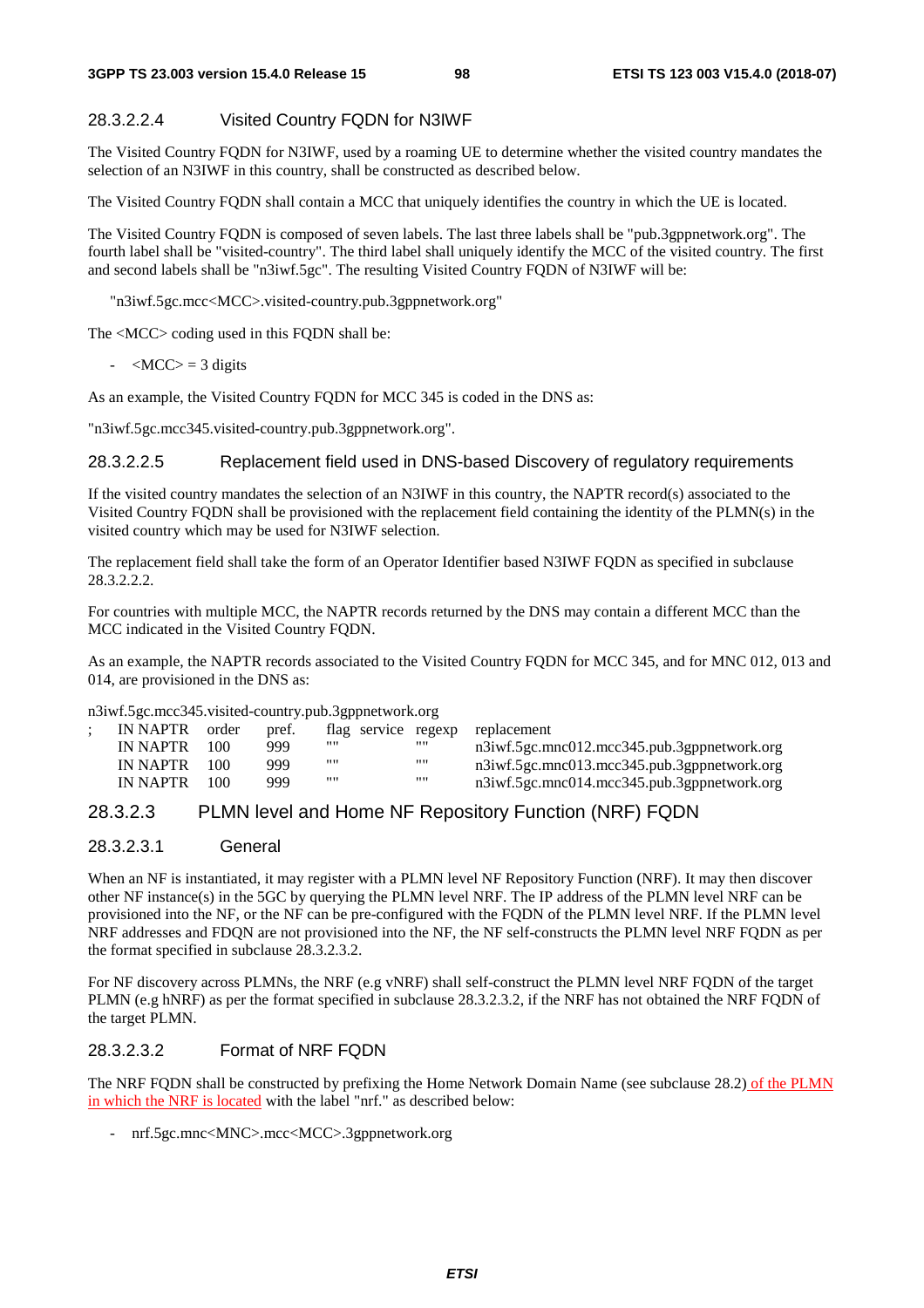#### 28.3.2.4 Network Slice Selection Function (NSSF) FQDN

#### 28.3.2.4.1 General

For roaming service, the vNSSF may invoke the Nnssf\_NSSelection\_Get service operation from the hNSSF. For routing of the HTTP/2 messages across the PLMN, the vNSSF self-constructs the FQDN of the hNSSF as per the format specified in subclause 28.3.2.4.2. The Home Network is identified by the PLMN ID of the SUPI provided to the vNSSF by the NF Service Consumer (e.g. the AMF).

#### 28.3.2.4.2 Format of NSSF FQDN

The NSSF FQDN shall be constructed by prefixing its Home Network Domain Name (see subclause 28.2) with the label "nssf." as described below:

- nssf.5gc.mnc<MNC>.mcc<MCC>.3gppnetwork.org

#### 28.3.2.5 AMF Name

The AMF Name FQDN shall uniquely identify an AMF.

The AMF Name FODN shall be constructed as:

"<AMF-id>.amf.5gc.mnc<MNC>.mcc<MCC>.3gppnetwork.org"

#### where

- the <MNC> and <MCC> shall identify the PLMN where the AMF is located and shall be encoded as
	- $-MNC$  = 3 digits
	- $-MCC$  = 3 digits

 If there are only 2 significant digits in the MNC, one "0" digit shall be inserted at the left side to fill the 3 digits coding of MNC in the AMF Name FQDN.

- the <AMF-id> shall contain at least one label.

#### As example,

- If <AMF-id> is amf1.cluster1.net2, the AMF Name FQDN for MCC 345 and MNC 12 as:

"amf1.cluster1.net2.amf.5gc.mnc012.mcc345.3gppnetwork.org"

# 28.4 Information for Network Slicing

### 28.4.1 General

In order to identify a Network Slice end to end, the 5GS uses information called S-NSSAI (Single Network Slice Selection Assistance Information). See subclause 5.15.2 of 3GPP TS 23.501 [119].

An S-NSSAI is comprised of:

- A Slice/Service type (SST),
- A Slice Differentiator (SD), which is optional information that complements the Slice/Service type(s) to differentiate amongst multiple Network Slices.

### 28.4.2 Format of the S-NSSAI

The structure of the S-NSSAI is depicted in Figure 28.4.2-1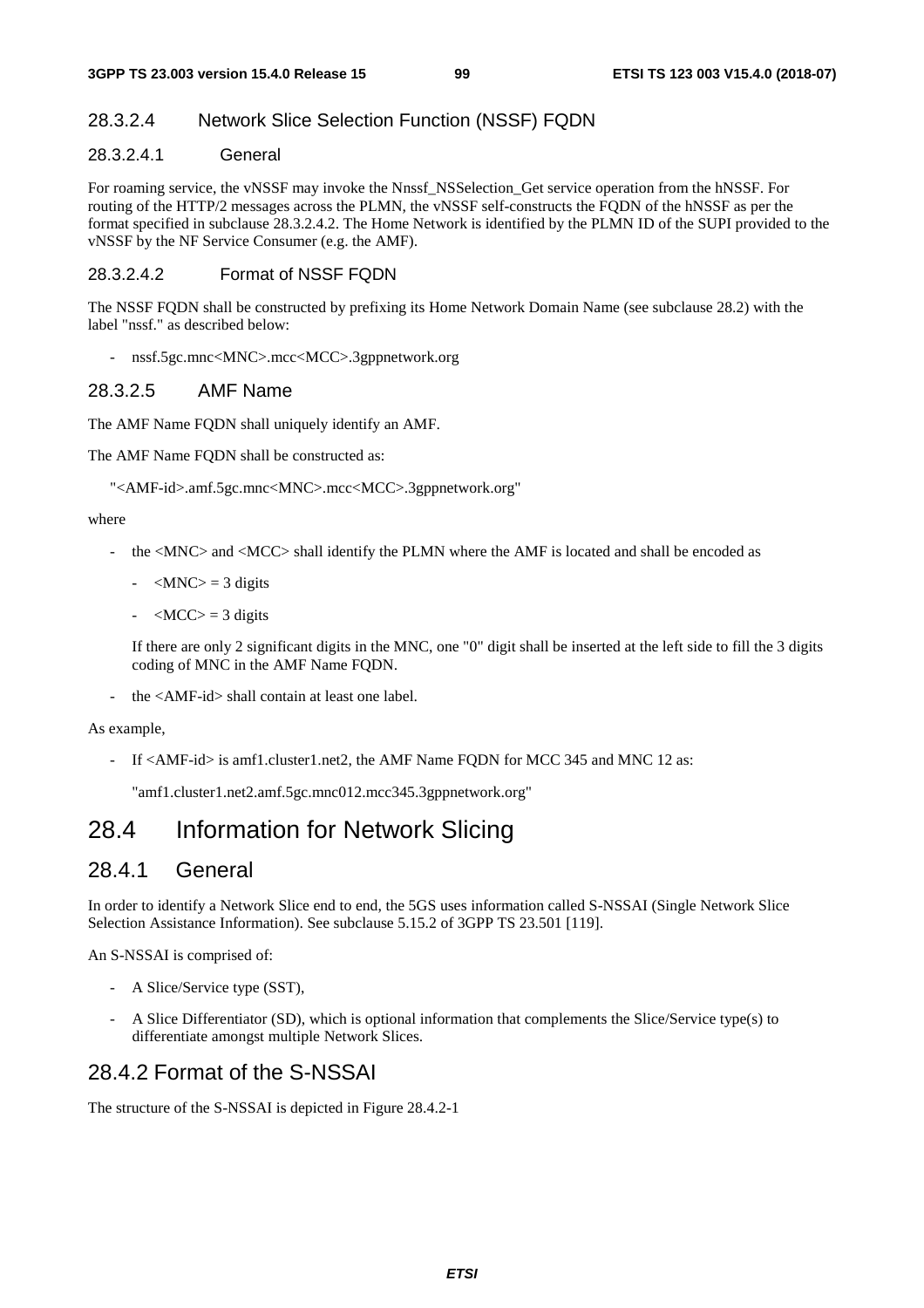

**Figure 28.4.2-1: Structure of S-NSSAI** 

The S-NSSAI may include both the SST and SD fields (in which case the S-NSSAI length is 32 bits in total), or the S-NSSAI may just include the SST field (in which case the S-NSSAI length is 8 bits only).

The SST field may have standardized and non-standardized values. Values 0 to 127 belong to the standardized SST range and they are defined in 3GPP TS 23.501 [119]. Values 128 to 255 belong to the Operator-specific range.

# 28.5 NF FQDN Format for Inter PLMN Routing

For routing HTTP/2 request messages to NF in a different PLMN, the FQDN of the target NF shall have the Home Network Domain (see subclause 28.2) as the trailing part.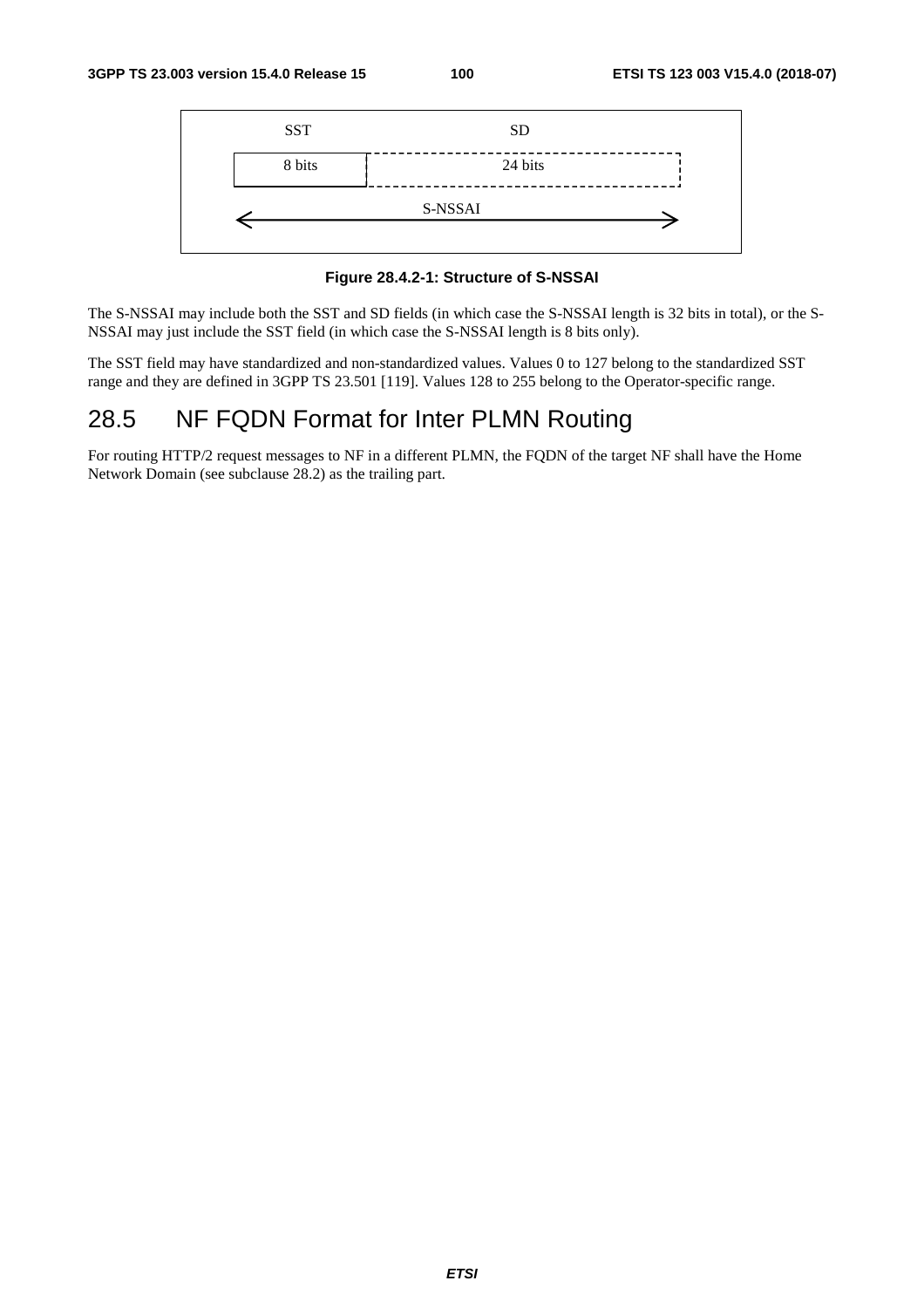# Annex A (informative): Colour Codes

# A.1 Utilization of the BSIC

A BSIC is allocated to each cell. A BSIC can take one of 64 values. In each cell the BSIC is broadcast in each burst sent on the SCH, and is then known by all MSs which synchronise with this cell. The BSIC is used by the MS for several purposes, all aiming at avoiding ambiguity or interference which can arise when an MS in a given position can receive signals from two cells *using the same BCCH frequency*.

Some of the uses of the BSIC relate to cases where the MS is attached to one of the cells. Other uses relate to cases where the MS is attached to a third cell, usually somewhere between the two cells in question.

The first category of uses includes:

- The three least significant bits of the BSIC indicate which of the 8 training sequences is used in the bursts sent on the downlink common channels of the cell. Different training sequences allow for a better transmission if there is interference. The group of the three least significant bits of the BSIC is called the BCC (Base station Colour Code).
- The BSIC is used to modify the bursts sent by the MSs on the access bursts. This aims to avoid one cell correctly decoding access bursts sent to another cell.

The second category of uses includes:

- When in connected mode, the MSs measure and report the level they receive on a number of frequencies, corresponding to the BCCH frequencies of neighbouring cells in the same network as the used cell. Along with the measurement result, the MS sends to the network the BSIC which it has received on that frequency. This enables the network to discriminate between several cells which happen to use the same BCCH frequency. Poor discrimination might result in faulty handovers.
- The content of the measurement report messages is limited to information for 6 neighbour cells. It is therefore useful to limit the reported cells to those to which handovers are accepted. For this purpose, each cell provides a list of the values of the three most significant bits of the BSICs which are allocated to the cells which are useful to consider for handovers (usually excluding cells in other PLMNs). This information enables the MS to discard information for cells with non-conformant BSICs and not to report them. The group of the three most significant bits of the BSIC is called the NCC (Network Colour Code).

It should be noted that when in idle mode, the MS identifies a cell (for cell selection purposes) according to the cell identity broadcast on the BCCH and *not* by the BSIC.

# A.2 Guidance for planning

From these uses, the following planning rule can be derived:

 *If there exist places where MSs can receive signals from two cells, whether in the same PLMN or in different PLMNs, which use the same BCCH frequency, it is highly preferable that these two cells have different BSICs.* 

Where the coverage areas of two PLMNs overlap, the rule above is respected if:

- 1) The PLMNs use different sets of BCCH frequencies (In particular, this is the case if no frequency is common to the two PLMNs. This usually holds for PLMNs in the same country), or
- 2) The PLMNS use different sets of NCCs, or
- 3) BSIC and BCCH frequency planning is co-ordinated.

Recognizing that method 3) is more cumbersome than method 2), and that method 1) is too constraining, it is suggested that overlapping PLMNs which use a common part of the spectrum agree on different NCCs to be used in any overlapping areas. As an example, a preliminary NCC allocation for countries in the European region can be found in clause A.3 of this annex.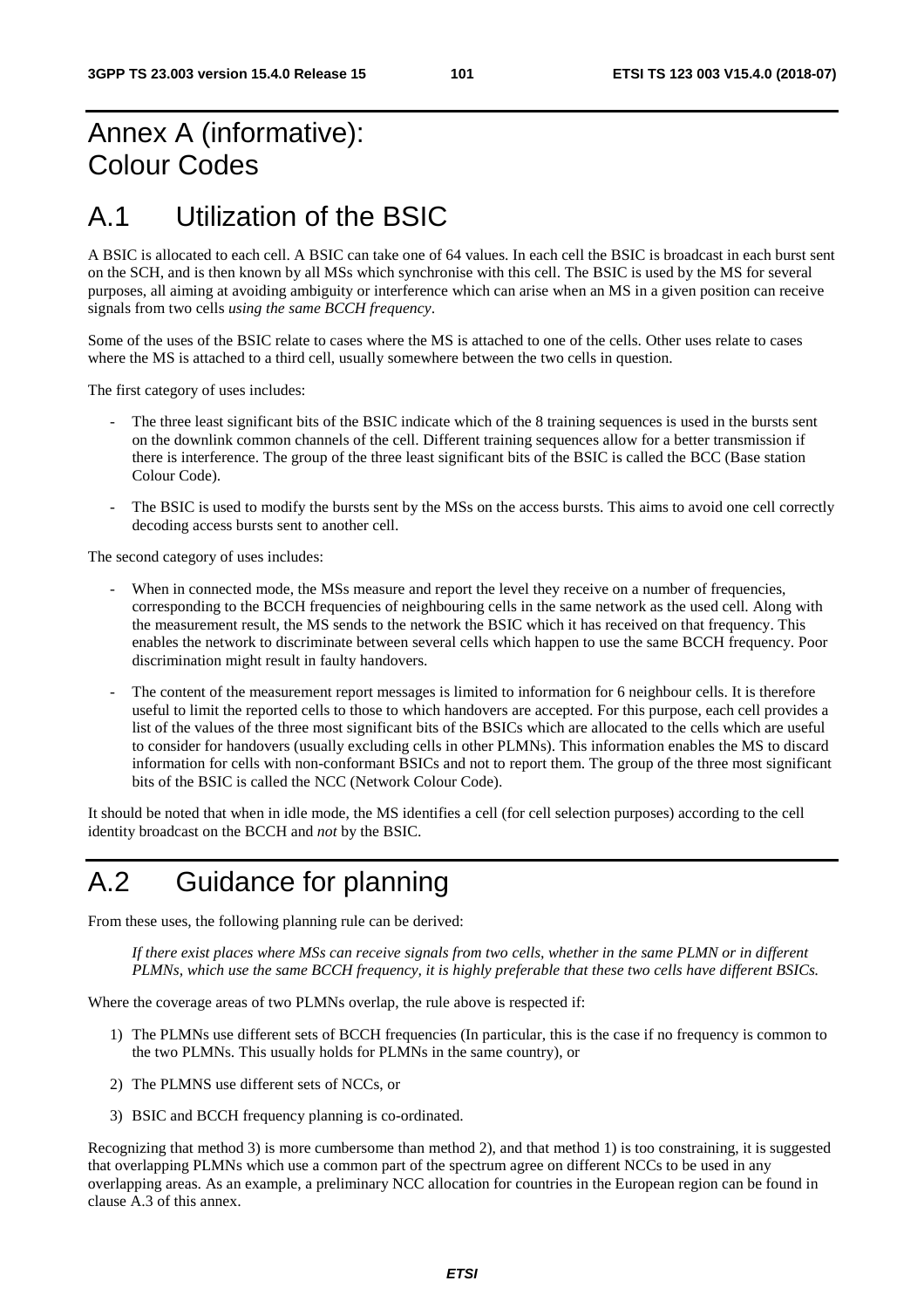This example can be used as a basis for bilateral agreements. However, the use of the NCCs allocated in clause A.3 is not compulsory. PLMN operators can agree on different BSIC allocation rules in border areas. The use of BSICs is not constrained in non-overlapping areas, or if ambiguities are resolved by using different sets of BCCH frequencies.

If the PLMNs share one or more cells with other PLMNs, the planning rule above should be applied also when the BCCH frequency is different. The rule should be respected by using different sets of NCCs. In addition to that, the PLMN sharing one or more cells with other PLMNs should use different NCCs for shared and non-shared neighbouring cells.

# A.3 Example of PLMN Colour Codes (NCCs) for the European region

| Austria       | 0                           |
|---------------|-----------------------------|
| Belgium       | 1                           |
| Cyprus        | 3                           |
| Denmark       | 1                           |
| Finland       | 0                           |
| France        | 0                           |
| Germany       | 3                           |
| Greece        | 0                           |
| Iceland       | 0                           |
| Ireland       | 3                           |
| Italy         | $\overline{c}$              |
| Liechtenstein | $\overline{c}$              |
| Luxembourg    | $\overline{c}$              |
| Malta         | 1                           |
| Monaco        | 3 (possibly $0$ (=France))  |
| Netherlands   | 0                           |
| Norway        | 3                           |
| Portugal      | 3                           |
| San Marino    | 0 (possibly $2 (= Italy)$ ) |
| Spain         | 1                           |
| Sweden        | 2                           |
| Switzerland   | 1                           |
| Turkey        | $\overline{c}$              |
| UK            | $\mathfrak{D}$              |
| Vatican       | 1 (possibly $2(=$ Italy)    |
| Yugoslavia    | 3                           |
|               |                             |

This allows a second operator for each country by allocating the colour codes n (in the table) and  $n + 4$ . More than 2 colour codes per country may be used provided that in border areas only the values n and/or n+4 are used.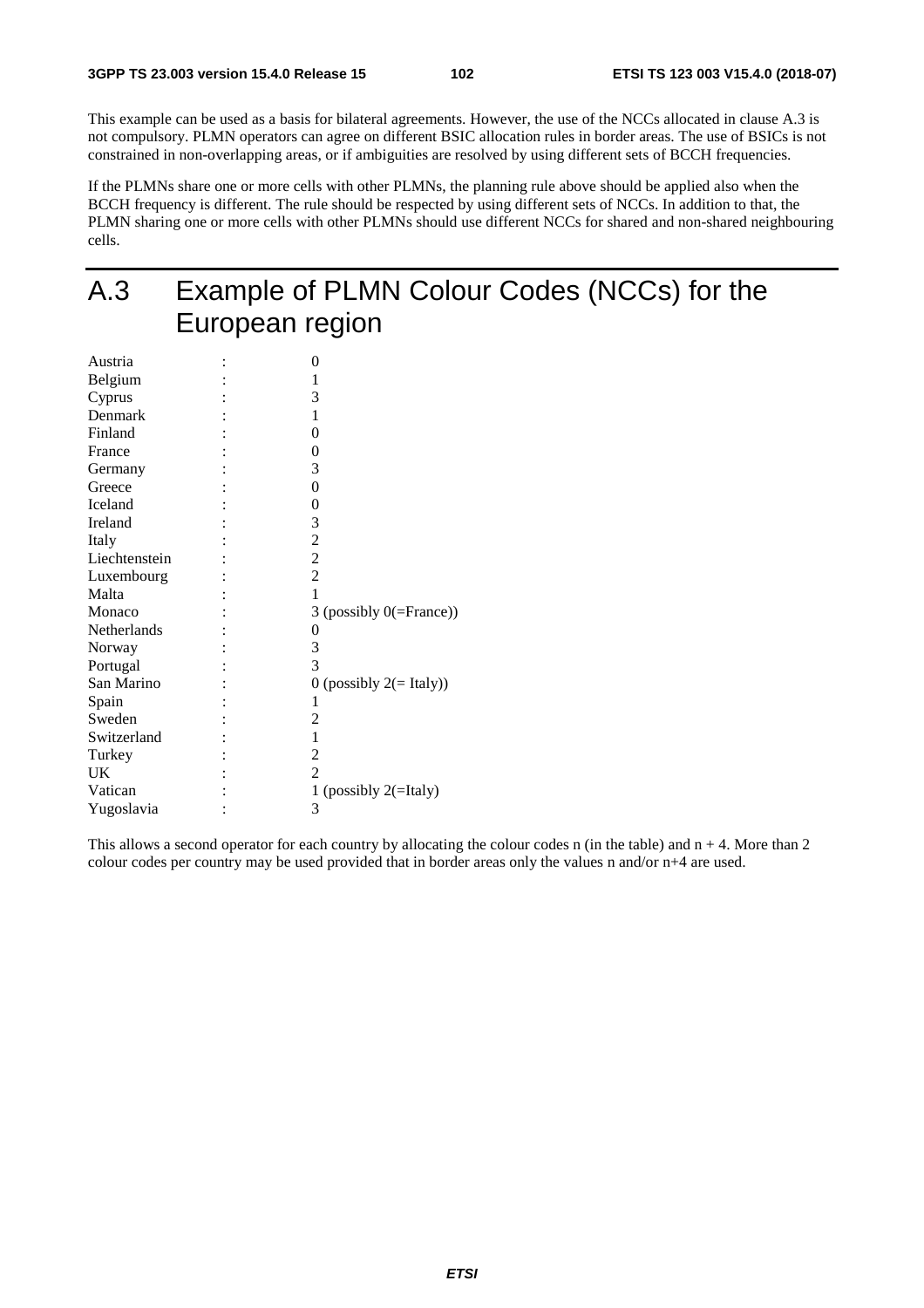# Annex B (normative): IMEI Check Digit computation

# B.1 Representation of IMEI

The International Mobile station Equipment Identity and Software Version number (IMEISV), as defined in clause 6, is a 16 digit decimal number composed of three distinct elements:

- an 8 digit Type Allocation Code (TAC);
- a 6 digit Serial Number (SNR); and
- a 2 digit Software Version Number (SVN).

The IMEISV is formed by concatenating these three elements as illustrated below:

| TAC.                                         | <b>SNR</b> | <b>SVN</b> |  |  |  |  |  |  |  |  |
|----------------------------------------------|------------|------------|--|--|--|--|--|--|--|--|
| <b>Figure A.1: Composition of the IMEISV</b> |            |            |  |  |  |  |  |  |  |  |

The IMEI is complemented by a check digit as defined in clause 3. The Luhn Check Digit (CD) is computed on the 14 most significant digits of the IMEISV, that is on the value obtained by ignoring the SVN digits.

The method for computing the Luhn check is defined in Annex B of the International Standard "Identification cards - Numbering system and registration procedure for issuer identifiers" (ISO/IEC 7812 [3]).

In order to specify precisely how the CD is computed for the IMEI, it is necessary to label the individual digits of the IMEISV, excluding the SVN. This is done as follows:

The (14 most significant) digits of the IMEISV are labelled D14, D13 ... D1, where:

- $TAC = D14$ ,  $D13$  ...  $D7$  (with D7 the least significant digit of TAC);
- $SNR = D6, D5 ... D1$  (with D1 the least significant digit of SNR).

# B.2 Computation of CD for an IMEI

Computation of CD from the IMEI proceeds as follows:

- Step 1: Double the values of the odd labelled digits D1, D3, D5 ... D13 of the IMEI.
- Step 2: Add together the individual digits of all the seven numbers obtained in Step 1, and then add this sum to the sum of all the even labelled digits D2, D4, D6 ... D14 of the IMEI.
- Step 3: If the number obtained in Step 2 ends in 0, then set CD to be 0. If the number obtained in Step 2 does not end in 0, then set CD to be that number subtracted from the next higher number which does end in 0.

**IMEI (14 most significant digits):** 

# B.3 Example of computation

| <b>TAC</b>                         |  |                                 |     |                |                |    |  |    |    |    | <b>SNR</b> |                |  |
|------------------------------------|--|---------------------------------|-----|----------------|----------------|----|--|----|----|----|------------|----------------|--|
| D <sub>13</sub><br>D <sub>14</sub> |  | D <sub>12</sub> D <sub>11</sub> | D10 | D <sup>9</sup> | D <sub>8</sub> | D7 |  | D6 | D5 | D4 | D3         | D <sub>2</sub> |  |
|                                    |  |                                 |     |                |                |    |  |    |    |    |            |                |  |

| Step 1: |  |  |  |  |  |  |  |                             |  |  |  |  |  |  |  |
|---------|--|--|--|--|--|--|--|-----------------------------|--|--|--|--|--|--|--|
|         |  |  |  |  |  |  |  | 2 6 0 5 3 1 7 9 3 1 1 3 8 3 |  |  |  |  |  |  |  |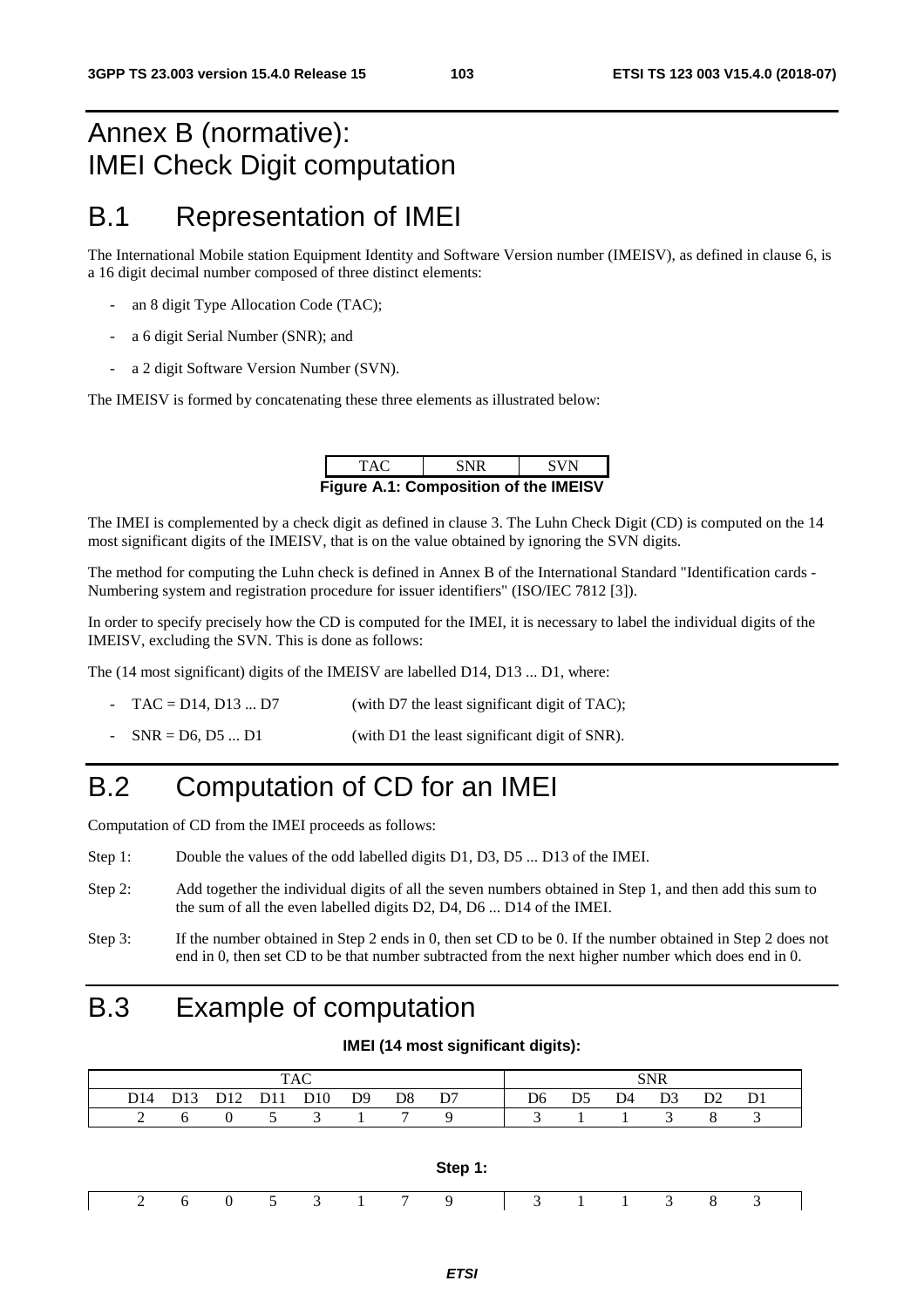|         | $\Lambda$                | $\mathbf{r}$<br>$\lambda$ | $\mathbf{r}$<br>$\overline{\mathbf{z}}$ | $\mathbf{r}$<br>$\overline{\mathbf{r}}$ | <b>Tr</b><br>$\cdots$ | 111 | $\Lambda$ |  |  |
|---------|--------------------------|---------------------------|-----------------------------------------|-----------------------------------------|-----------------------|-----|-----------|--|--|
|         | $\overline{\phantom{0}}$ |                           | ,                                       | 10                                      | _                     |     |           |  |  |
| Step 2: |                          |                           |                                         |                                         |                       |     |           |  |  |

 $2 + 1 + 2 + 0 + 1 + 0 + 3 + 2 + 7 + 1 + 8 + 3 + 2 + 1 + 6 + 8 + 6 = 53$ 

**Step 3:** 

 $CD = 60 - 53 = 7$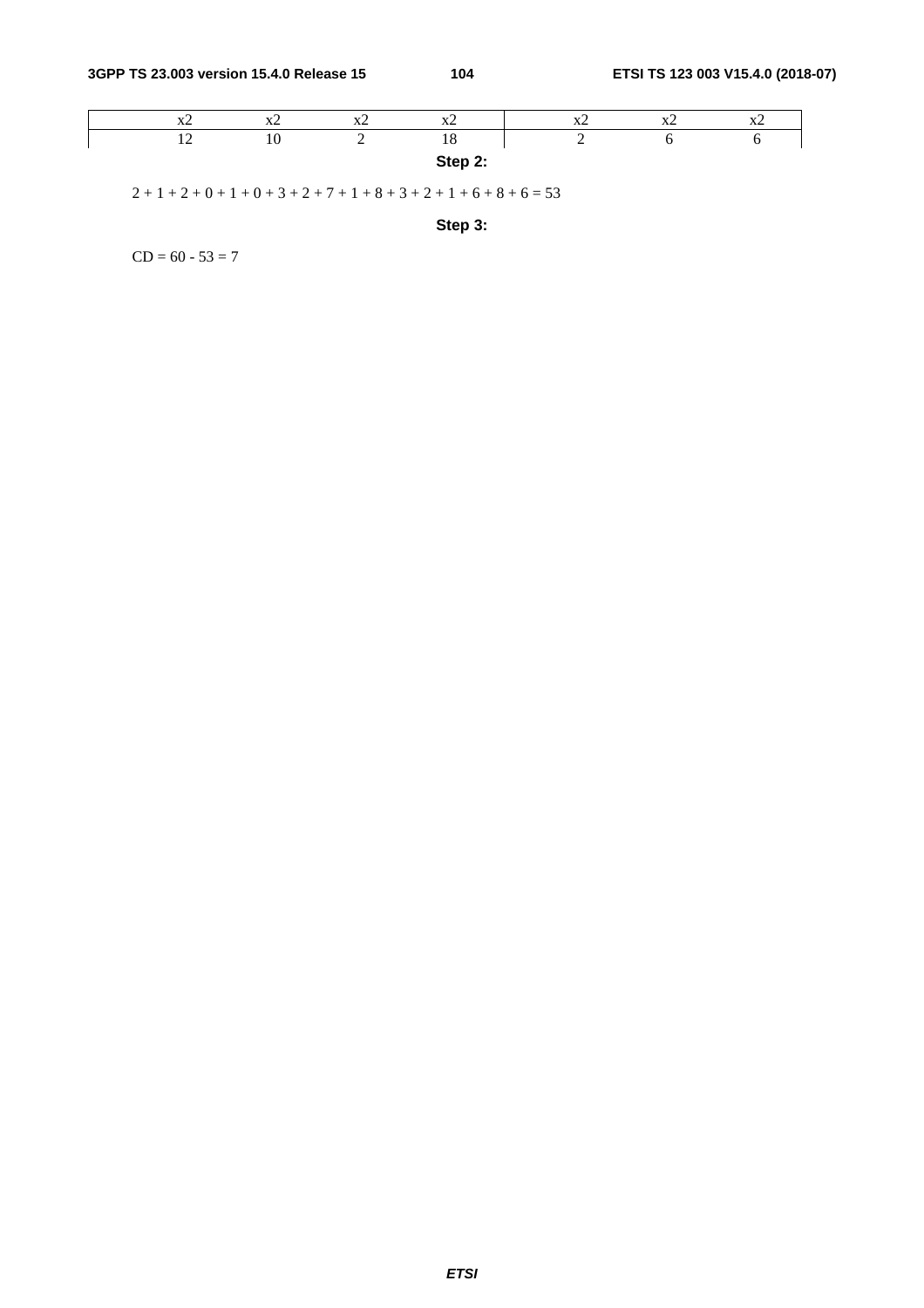# Annex C (normative): Naming convention

This normative annex defines a naming convention which will make it possible for DNS servers to translate logical names for GSNs and RAs to physical IP addresses. The use of logical names is optional, but if the option is used, it shall comply with the naming convention described in this annex. The fully qualified domain names used throughout this annex shall follow the general encoding rules specified in section 19.4.2.1.

# C.1 Routing Area Identities

This subclause describes a possible way to support inter-PLMN roaming.

When an MS roams between two SGSNs within the same PLMN, the new SGSN finds the address of the old SGSN from the identity of the old RA. Thus, each SGSN can determine the address of every other SGSN in the PLMN.

When an MS roams from an SGSN in one PLMN to an SGSN in another PLMN, the new SGSN may be unable to determine the address of the old SGSN. Instead, the SGSN transforms the old RA information to a logical name of the form:

racAAAA.lacBBBB.mncYYY.mccZZZ.gprs

A and B shall be Hex coded digits; Y and Z shall be encoded as single digits (in the range 0-9).

If there are less than 4 significant digits in AAAA or BBBB, one or more "0" digit(s) is/are inserted at the left side to fill the 4 digit coding. If there are only 2 significant digits in YYY, a "0" digit is inserted at the left side to fill the 3 digit coding.

#### As an example, the logical name for RAC 123A, LAC 234B, MCC 167 and MNC 92 will be coded in the DNS server as:

*rac123A.lac234B.mnc092.mcc167.gprs*.

The SGSN may then acquire the IP address of the old SGSN from a DNS server, using the logical address. Introducing the DNS concept in GPRS enables operators to use logical names instead of IP addresses when referring to nodes (e.g. GSNs), thus providing flexibility and transparency in addressing. Each PLMN should include at least one DNS server (which may optionally be connected via the DNS service provided by the GSM Association). Note that these DNS servers are GPRS internal entities, unknown outside the GPRS system.

The above implies that at least MCC  $\parallel$  MNC  $\parallel$  LAC  $\parallel$  RAC (= RAI) is sent as the RA parameter over the radio interface when an MS roams to another RA.

If for any reason the new SGSN fails to obtain the address of the old SGSN, the new SGSN takes the same actions as when the corresponding event occurs within one PLMN.

Another way to support seamless inter-PLMN roaming is to store the SGSN IP addresses in the HLR and request them when necessary.

If Intra Domain Connection of RAN Nodes to Multiple CN Nodes (see 3GPP TS 23.236 [23]) is applied then the Network Resource Identifier (NRI) identifies uniquely a given SGSN node out of all the SGSNs serving the same pool area.

If the new SGSN is not able to extract the NRI from the old P-TMSI, it shall retrieve the address of the default SGSN (see 3GPP TS 23.236 [23]) serving the old RA, using the logical name described earlier in this section. The default SGSN in the old RA relays the GTP signalling to the old SGSN identified by the NRI in the old P-TMSI unless the default SGSN itself is the old SGSN.

If the new SGSN is able to extract the NRI from the old P-TMSI, then it shall attempt to derive the address of the old SGSN from the NRI and the old RAI. NRI-to-SGSN assignments may be either configured (by O&M) in the new SGSN, or retrieved from a DNS server. If a DNS server is used, it shall be queried using the following logical name, derived from the old RAI and NRI information:

nriCCCC.racDDDD.lacEEEE.mncYYY.mccZZZ.gprs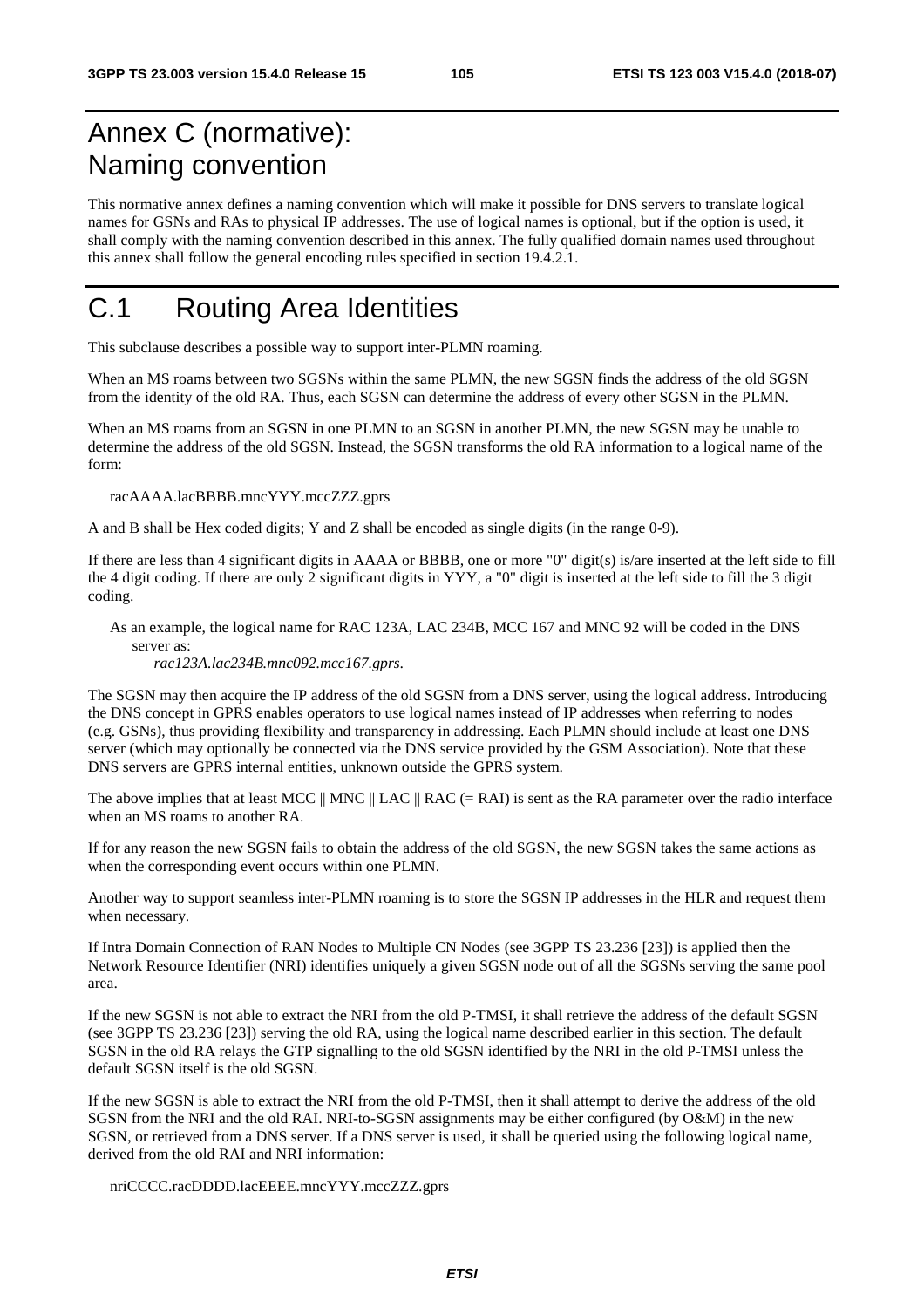C, D and E shall be Hex coded digits, Y and Z shall be encoded as single digits (in the range 0-9). If there are less than 4 significant digits in CCCC, DDDD or EEEE, one or more "0" digit(s) is/are inserted at the left side to fill the 4 digit coding. If there are only 2 significant digits in YYY, a "0" digit is inserted at the left side to fill the 3 digits coding.

As an example, the logical name for NRI 3A, RAC 123A, LAC 234B, MCC 167 and MNC 92 will be coded in the DNS server as:

*nri003A.rac123A.lac234B.mnc092.mcc167.gprs*.

If for any reason the new SGSN fails to obtain the address of the old SGSN using this method, then as a fallback method it shall retrieve the address of the default SGSN serving the old RA.

# C.2 GPRS Support Nodes

This subclause defines a naming convention for GSNs.

It shall be possible to refer to a GSN by a logical name which shall then be translated into a physical IP address. This clause proposes a GSN naming convention which would make it possible for an internal GPRS DNS server to make the translation.

An example of how a logical name of an SGSN could appear is: *sgsnXXXX.mncYYY.mccZZZ.gprs* 

X, shall be Hex coded digits, Y andZz shall be encoded as single digits (in the range 0-9)*.* 

If there are less than 4 significant digits in XXXX one or more "0" digit(s) is/are inserted at the left side to fill the 4 digits coding. If there are only 2 significant digits in YYY, a "0" digit is inserted at the left side to fill the 3 digit coding.

As an example, the logical name for SGSN 1B34, MCC 167 and MNC 92 will be coded in the DNS server as: *sgsn1B34. mnc092.mcc167.gprs*

# C.3 Target ID

This subclause describes a possible way to support SRNS relocation.

In UMTS, when SRNS relocation is executed, a target ID which consists of MCC, MNC and RNC ID is used as routeing information to route to the target RNC via the new SGSN. An old SGSN shall resolve a new SGSN IP address by a target ID to send the Forward Relocation Request message to the new SGSN.

It shall be possible to refer to a target ID by a logical name which shall be translated into an SGSN IP address to take into account inter-PLMN handover. The old SGSN transforms the target ID information into a logical name of the form:

rncXXXX.mncYYY.mccZZZ.gprs

X shall be Hex coded digits; Y and Z shall be encoded as single digits (in the range 0-9). If there are less than 4 significant digits in XXXX, one or more "0" digit(s) is/are inserted at the left side to fill the 4 digits coding. If there are only 2 significant digits in YYY, a "0" digit is inserted at the left side to fill the 3 digit coding. Then, for example, a DNS server is used to translate the logical name to an SGSN IP address.

As an example, the logical name for RNC 1B34, MCC 167 and MNC 92 will be coded in the DNS server as: *rnc1B34.mnc092.mcc167.gprs*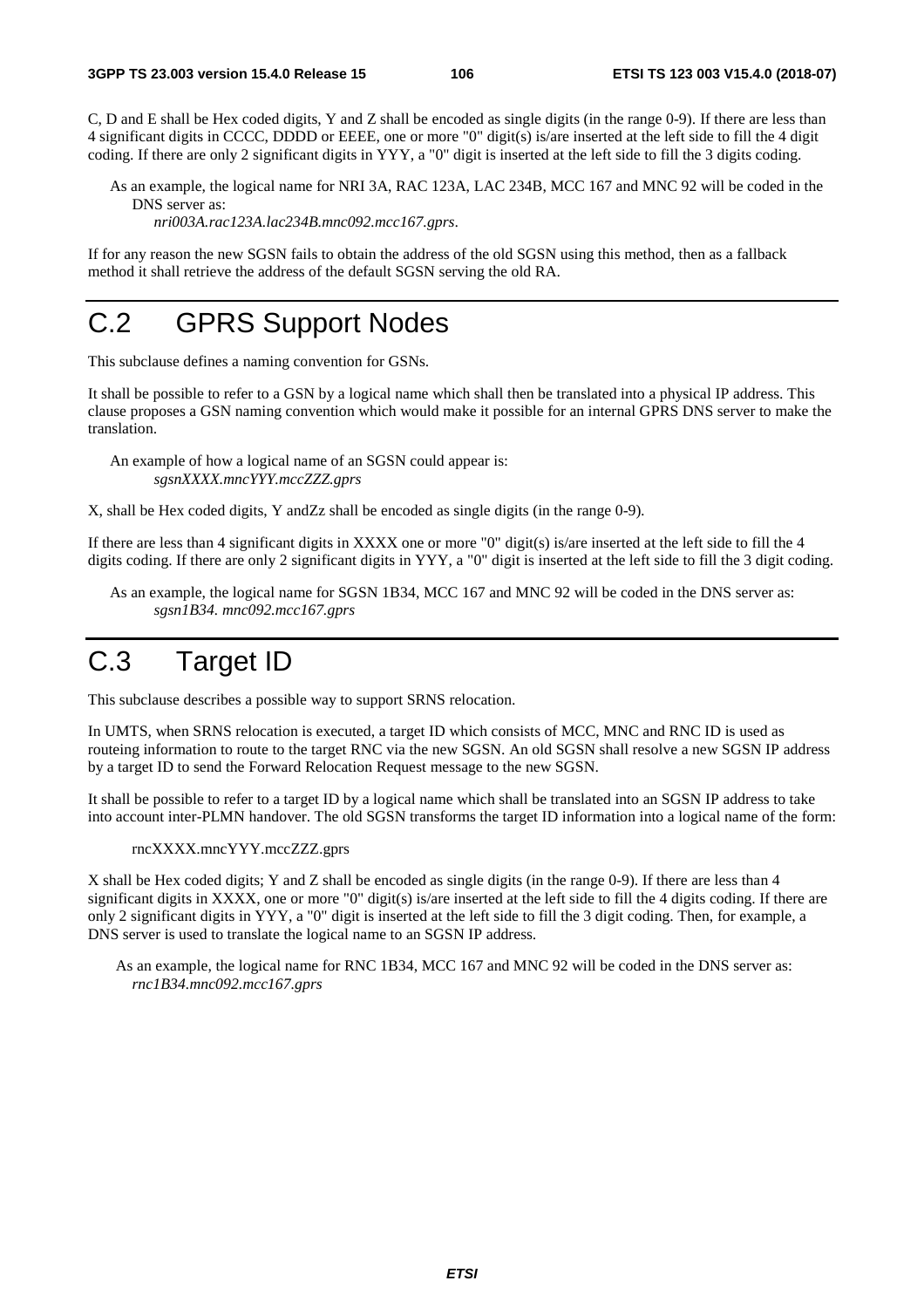# Annex D (informative): Applicability and use of the ".3gppnetwork.org" domain name

There currently exists a private IP network between operators to provide connectivity for user transparent services that utilise protocols that rely on IP. This includes (but is not necessarily limited to) such services as GPRS/PS roaming, WLAN roaming, GPRS/PS inter-PLMN handover and inter-MMSC MM delivery. This inter-PLMN IP backbone network consists of indirect connections using brokers (known as GRXs – GPRS Roaming Exchanges) and direct inter-PLMN connections (e.g. private wire); it is however *not* connected to the Internet. More details can be found in GSMA PRD IR.34 [57].

Within this inter-PLMN IP backbone network, the domain name ".gprs" was originally conceived as the only domain name to be used to enable DNS servers to translate logical names for network nodes to IP addresses (and vice versa). However, after feedback from the Internet Engineering Task Force (IETF) it was identified that use of this domain name has the following drawbacks:

- 1. Leakage of DNS requests for the ".gprs" top level domain into the public Internet is inevitable at sometime or other, especially as the number of services (and therefore number of nodes) using the inter-PLMN IP backbone increases. In the worst case scenario of faulty clients, the performance of the Internet's root DNS servers would be seriously degraded by having to process requests for a top level domain that does not exist.
- 2. It would be very difficult for network operators to detect if/when DNS requests for the ".gprs" domain were leaked to the public Internet (and therefore the security policies of the inter-PLMN IP backbone network were breached), because the Internet's root DNS servers would simply return an error message to the sender of the request only.

To address the above, the IETF recommended using a domain name that is *routable* in the pubic domain but which requests to it are not actually *serviced* in the public domain. The domain name ".3gppnetwork.org" was chosen as the new top level domain name to be used (as far as possible) within the inter-PLMN IP backbone network.

Originally, only the DNS servers connected to the inter-PLMN IP backbone network were populated with the correct information needed to service requests for *all* sub-domains of this domain. However, it was later identified that some new services needed their allocated sub-domain(s) to be resolvable by the UE and not just inter-PLMN IP network nodes. To address this, additional, higher-level sub-domains were created:

- "pub.3gppnetwork.org", which is to be used for domain names that need to be resolvable by UEs (and possibly network nodes too) that are connected to a local area network that is connected to the Internet; and
- "ipxuni.3gppnetwork.org", which is to be used for domain names for UNI interfaces that need to be resolvable by UEs that are connected to a local area network that is not connected to the Internet (e.g. local area networks connected to the inter-PLMN IP network of the IPX).

Therefore, DNS requests for the above domain names can be resolved, while requests for all other sub-domains of "3gppnetwork.org" can simply be configured to return the usual DNS error for unknown hosts (thereby avoiding potential extra, redundant load on the Internet's root DNS servers).

The GSM Association is in charge of allocating new sub-domains of the ".3gppnetwork.org" domain name. The procedure for requesting new sub-domains can be found in Annex E.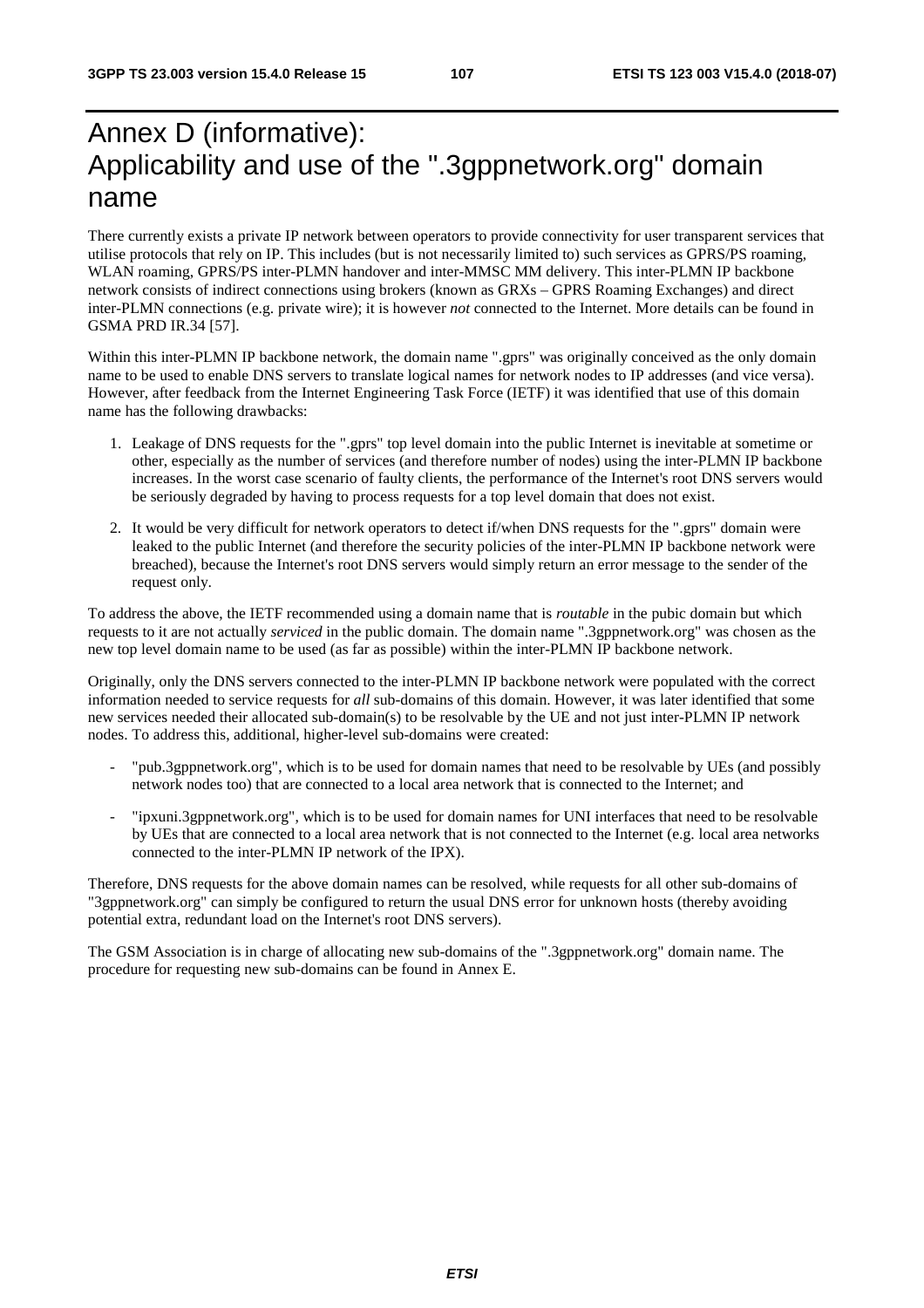## Annex E (normative): Procedure for sub-domain allocation

When a 3GPP member company identifies the need for a new sub-domain name of ".3gppnetwork.org", that 3GPP member company shall propose a CR to this specification at the earliest available meeting of the responsible working group for this TS. The CR shall propose a new sub-domain name. The new sub-domain proposed shall be formatted in one of the formats as described in the following table.

| <b>Sub-domain Format</b>                                                                                  | <b>Intended Usage</b>                                                                                                                                                                                                                                            |
|-----------------------------------------------------------------------------------------------------------|------------------------------------------------------------------------------------------------------------------------------------------------------------------------------------------------------------------------------------------------------------------|
| <service id="">.mnc<mnc>.mcc<mcc>.3qppnetwork.org<br/>(see notes 1 and 2)</mcc></mnc></service>           | Domain name that is to be resolvable by network<br>nodes only. This format inherently adds protection<br>to the identified node, in that attempted DNS<br>resolutions instigated directly from end user<br>equipment will fail indefinitely.                     |
| <service_id>.mnc<mnc>.mcc<mcc>.pub.3qppnetwork.org<br/>(see notes 1 and 2)</mcc></mnc></service_id>       | Domain name that is to be resolvable by UEs<br>and/or network nodes. This format inherently<br>adds global resolution capability, but at the<br>expense of confidentiality of network topology.                                                                  |
| <service_id>.mnc<mnc>.mcc<mcc>.ipxuni.3qppnetwork.org<br/>(see notes 1 and 2)</mcc></mnc></service_id>    | Domain name for UNI interface that is to be<br>resolvable by UEs that are connected to an inter-<br>PLMN IP network that has no connectivity to the<br>Internet.<br>This format inherently adds resolution capability<br>for UEs in closed IP networks e.g. IPX. |
| <service id="">.mcc<mcc>.visited-<br/>country.pub.3gppnetwork.org<br/>(see notes 1 and 2)</mcc></service> | Domain name in the visited country that is to be<br>resolvable by UEs and/or network nodes, which is<br>not specific to an individual operator.                                                                                                                  |

## **Table E.1: Sub-domain formats for the "3gppnetwork.org" domain and their respective intended usage**

- NOTE 1: "<service\_ID>" is a chosen label, conformant to DNS naming conventions (usually IETF RFC 1035 [19] and IETF RFC 1123 [20]) that clearly and succinctly describe the service and/or operation that is intended to use this sub-domain.
- NOTE 2: "<MNC>" and "<MCC>" are the MNC (padded to the left with a zero, if only a 2-digit MNC) and MCC of a PLMN.

Care should be taken when choosing which format a domain name should use. Once a format has been chosen, the responsible working group shall then check the CR and either endorse it or reject it. If the CR is endorsed, then the responsible working group shall send an LS to the GSMA NG with TSG-CT in copy. The LS shall describe the following key points:

- the context
- the service
- intended use
- involved actors
- proposed new sub-domain name

GSMA NG will then verify the consistence of the proposal and its usage within the domain's structure and interworking rules (e.g. access to the GRX/IPX Root DNS servers). GSMA NG will then endorse or reject the proposal and inform the responsible working group (in 3GPP) and also TSG CT. It is possible that GSMA NG will also specify, changes to the newly proposed sub-domain name (e.g. due to requested sub-domain name already allocated).

NOTE 3: There is no need to request GSMA NG for new labels to the left of an already GSMA NG approved ">>>". It is the responsibility of the responsible working group to ensure uniqueness of such new labels.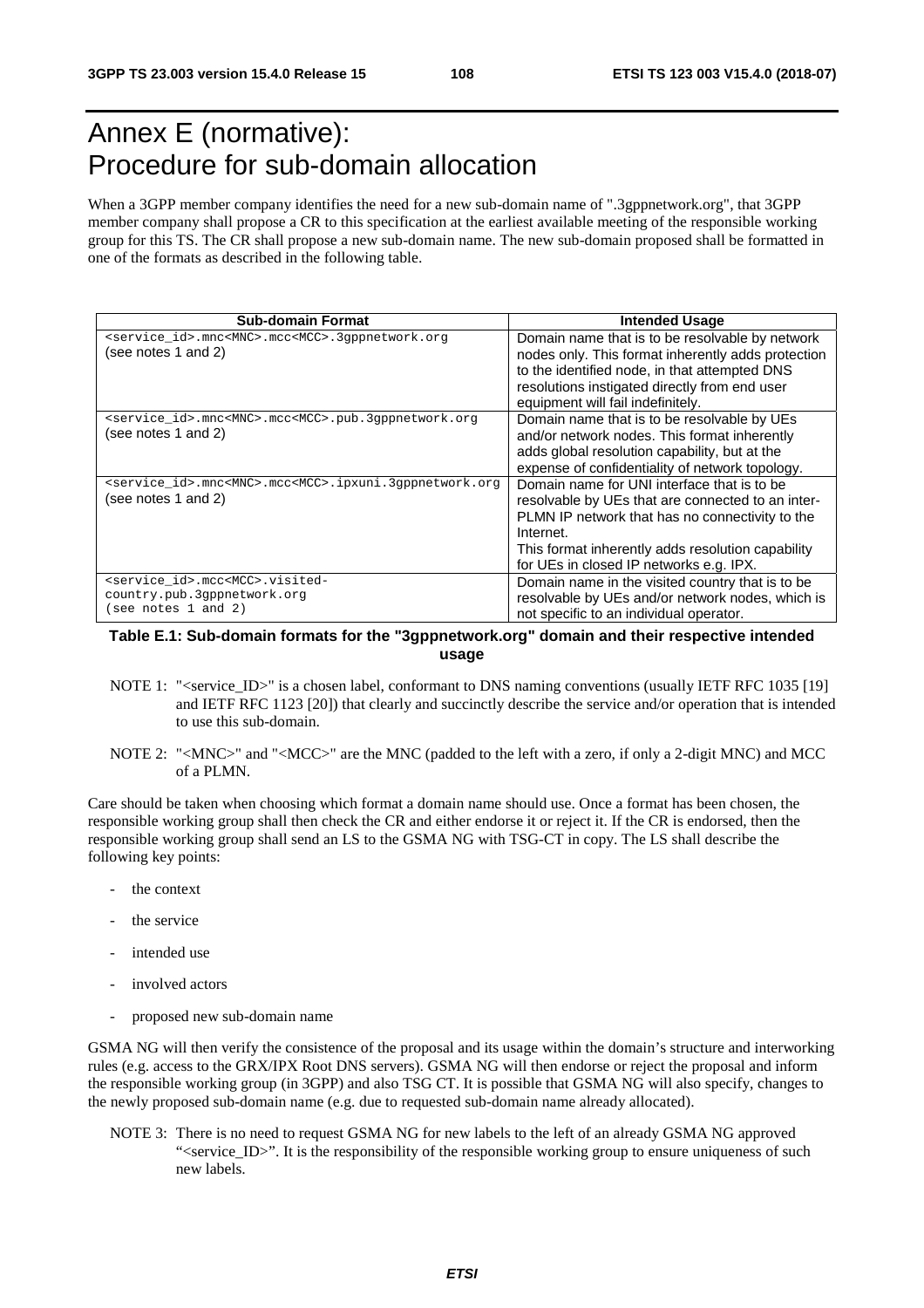It should be noted that services already defined to use the ".gprs" domain name will continue to do so and shall not use the new domain name of ".3gppnetwork.org"; this is to avoid destabilising services that are already live.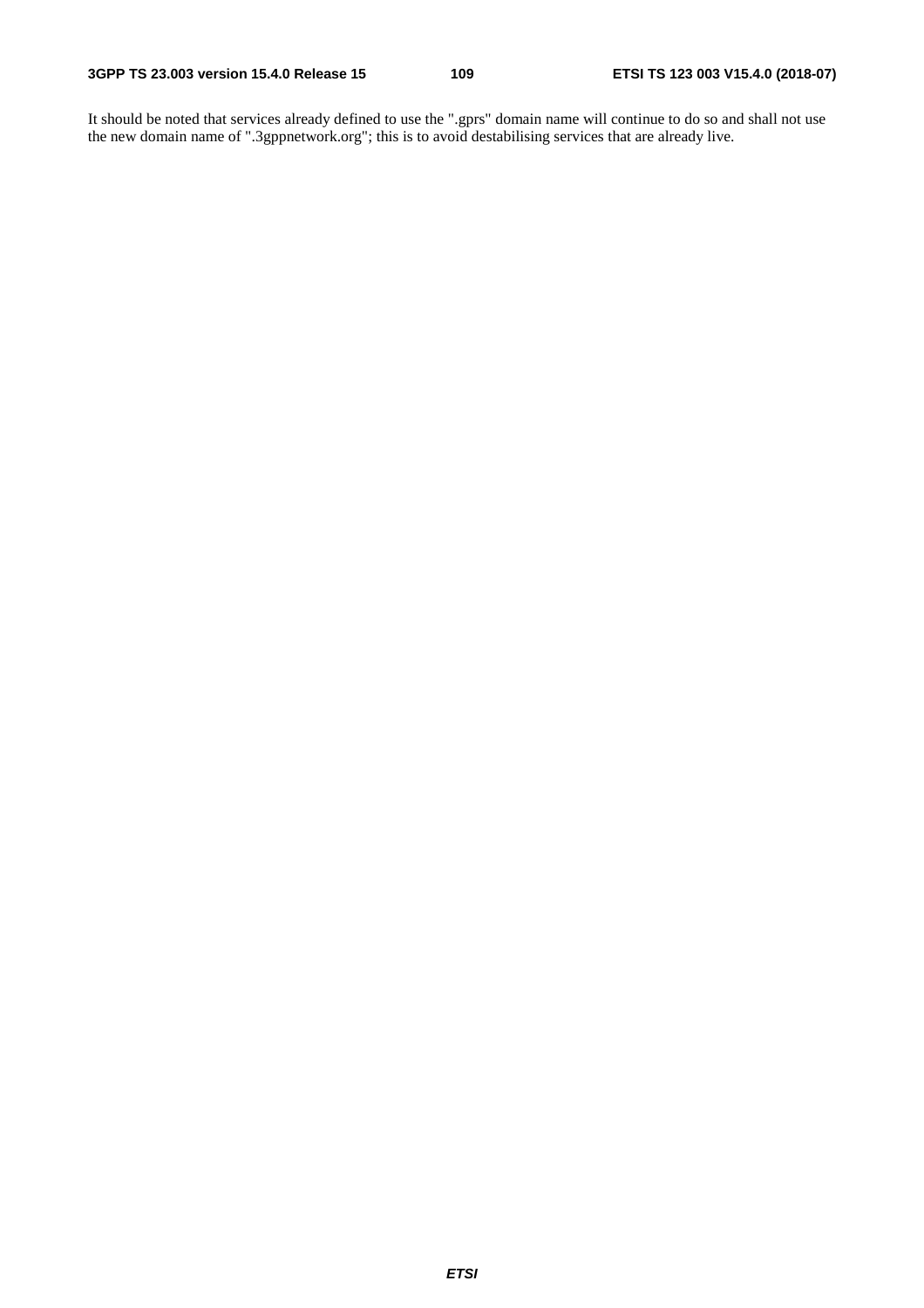Annex F (informative): Change history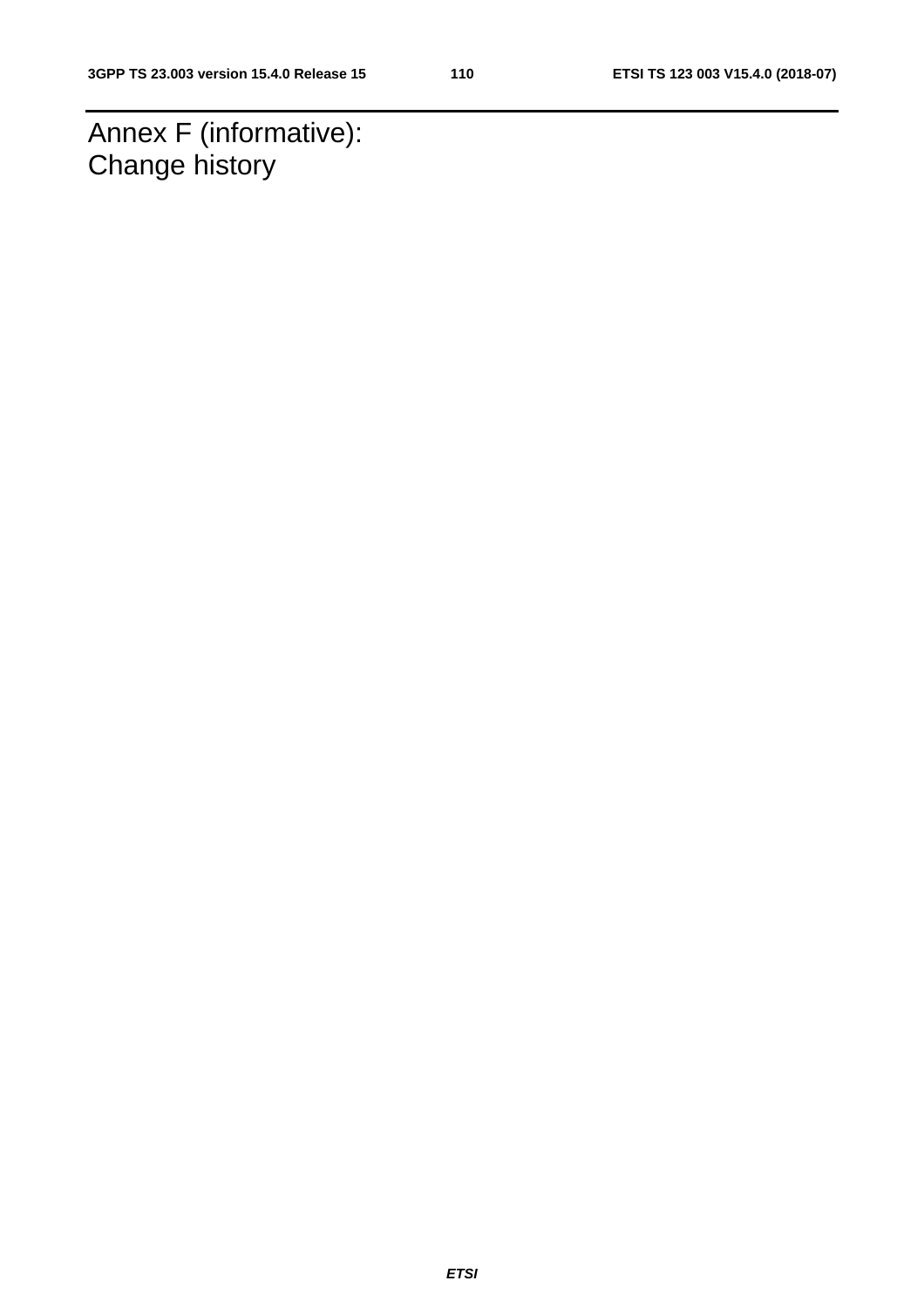| <b>Date</b>                  | TSG#             | <b>TSG Doc.</b> | CR           | R<br>ev | Subject/Comment                                                                                 | <b>New</b>     |
|------------------------------|------------------|-----------------|--------------|---------|-------------------------------------------------------------------------------------------------|----------------|
| Apr 1999                     | GSM <sub>0</sub> |                 |              |         | Transferred to 3GPP CN1                                                                         |                |
|                              | 3.03             |                 |              |         |                                                                                                 |                |
| CN#03                        | 23.003           |                 |              |         | Approved at CN#03                                                                               | 3.0.0          |
| $\overline{CN#04}$           | 23.003           |                 | 001          |         | Definition of escape PLMN code                                                                  | 3.1.0          |
| CN#04                        | 23.003           |                 | 002r1        |         | SSN reallocation for CAP, gsmSCF, SIWF, GGSN,                                                   | 3.1.0          |
| <b>CN#04</b>                 | 23.003           |                 | 003          |         | SGSN,<br>Correction of VGC/VBC reference                                                        | 3.1.0          |
| <b>CN#04</b>                 | 23.003           |                 | 004          |         | Harmonisation of the MNC-length; correction of CR                                               | 3.1.0          |
|                              |                  |                 |              |         | A019r1                                                                                          |                |
| CN#04                        | 23.003           |                 | 005          |         | Correction to the MNC length                                                                    | 3.1.0          |
| CN#05                        | 23.003           |                 | 007r1        |         | ASCII coding of <mnc> and <mcc> in APN OI</mcc></mnc>                                           | 3.2.0          |
| CN#05<br>CN#06               | 23.003           |                 | 008<br>011   |         | New SSN allocation for RANAP and RNSAP<br>Support of VLR and HLR Data Restoration procedures    | 3.2.0<br>3.3.0 |
|                              | 23.003           |                 |              |         | with LCS                                                                                        |                |
| <b>CN#07</b>                 | 23.003           |                 | 014          |         | Necessity of the function of the calculation of an SGSN                                         | 3.4.0          |
|                              |                  |                 |              |         | IP address from the target ID                                                                   |                |
| <b>CN#07</b>                 | 23.003           |                 | 016          |         | Definition of Service Area Identification                                                       | 3.4.0          |
| <b>CN#07</b>                 | 23.003           |                 | 017r2        |         | Modification of clause 6.2 to enhance IMEI security                                             | 3.4.0          |
| <b>CN#07</b><br><b>CN#07</b> | 23.003<br>23.003 |                 | 018<br>013r2 |         | Coding of a deleted P-TMSI signature<br>Introduction of Reserved Service Labels in the APN      | 3.4.0<br>3.4.1 |
| <b>CN#08</b>                 | 23.003           |                 | 019          |         | Missing UTRAN identifiers                                                                       | 3.5.0          |
| CN#08                        | 23.003           |                 | 021r1        |         | Editorial Modification of clause 6.2.2.                                                         | 3.5.0          |
| <b>CN#08</b>                 | 23.003           |                 | 022          |         | <b>IMEI Formats and Encoding</b>                                                                | 3.5.0          |
| CN#09                        | 23.003           |                 | 023          |         | Alignment of 23.003 with text from 25.401                                                       | 3.6.0          |
| CN#10                        | 23.003           |                 | 024          |         | Moving informative Annex A from 3G TS 29.060 and                                                | 3.7.0          |
| CN#11                        | 23.003           |                 | 025          |         | making it normative.<br>Clarification to Definition of Service Area Identifier                  | 3.8.0          |
| CN#11                        | 23.003           |                 | 026          |         | Forbidden APN network identifier labels                                                         | 3.8.0          |
| CN#11                        | 23.003           |                 |              |         | Updated from R99 to Rel-4 after CN#11                                                           | 4.0.0          |
| CN#12                        | 23.003           |                 | 028r1        |         | Remove reference to TS23.022                                                                    | 4.1.0          |
| CN#12                        | 23.003           |                 | 029r1        |         | New Subsystem Number for the Position Calculation                                               | 5.0.0          |
|                              |                  |                 |              |         | Application Part on the lupc interface                                                          |                |
| CN#13                        | 23.003           |                 | 032          |         | Clarification on APN labels that begin with a digit                                             | 5.1.0          |
| CN#13<br>CN#14               | 23.003<br>23.003 |                 | 033          |         | Editorial clean up<br>Rules for TMSI partitioning                                               | 5.1.0<br>5.2.0 |
| CN#14                        | 23.003           |                 | 035          |         | Introduction of Global CN-ID definition                                                         | 5.2.0          |
| CN#16                        | 23.003           |                 | 037r1        |         | luFlex support for determining old SGSN during                                                  | 5.3.0          |
|                              |                  |                 |              |         | handover/relocation                                                                             |                |
| CN#16                        | 23.003           |                 | 038          |         | Allocation of unique prefixes to IPv6 terminals                                                 | 5.3.0          |
| CN#16                        | 23.003           |                 | 041r2        |         | Use of a temporary public user identity                                                         | 5.3.0          |
| CN#16<br>CN#16               | 23.003<br>23.003 |                 | 044<br>045   |         | Restructuring the IMEI to combine the TAC and FAC<br>Use of the TLLI codespace in GERAN Iu mode | 5.3.0<br>5.3.0 |
| <b>CN#17</b>                 | 23.003           |                 | 048r3        |         | Clarification on the definition of DNS                                                          | 5.4.0          |
| <b>CN#17</b>                 | 23.003           |                 | 050r1        |         | Support for Shared Network in connected mode:                                                   | 5.4.0          |
|                              |                  |                 |              |         | definition of SNA                                                                               |                |
| <b>CN#17</b>                 | 23.003           |                 | 053r1        |         | Restructuring the IMEI to combine the TAC and FAC in                                            | 5.4.0          |
|                              |                  |                 |              |         | Annex B                                                                                         |                |
| <b>CN#17</b><br>CN#18        | 23.003<br>23.003 |                 | 054<br>055r1 |         | SCCP sub-system Number for IM-SSF<br>lur-g Introduction                                         | 5.4.0<br>5.5.0 |
| $\overline{\text{CN}}$ #18   | 23.003           |                 | 056r2        |         | Editorial clean-up                                                                              | 5.5.0          |
| CN#18                        | 23.003           |                 | 057          |         | Correction of the private user identity's form                                                  | 5.5.0          |
| <b>CN#18</b>                 | 23.003           |                 | 058          |         | Addition of a reference to the ITU-T                                                            | 5.5.0          |
|                              |                  |                 |              |         | RECOMMENDATION E.212 for Mobile Country Codes                                                   |                |
| <b>CN#18</b>                 | 23.003           |                 | 059          |         | Correction to the form of public user identity                                                  | 5.5.0          |
| CN#18                        | 23.003           |                 | 062          |         | Fix miss-interworking for LMSI handling (LMSI<br>definition)                                    | 5.5.0          |
| CN#18                        | 23.003           |                 |              |         | Corrupted figures 13 - 18 fixed                                                                 | 5.5.1          |
| <b>CN#20</b>                 | 23.003           |                 | 065          |         | Correction to Annex C.3 - Target ID                                                             | 5.6.0          |
| <b>CN#21</b>                 | 23.003           |                 | 072          |         | Correction to definition of Group-ID, Group call area ID                                        | 5.7.0          |
|                              |                  |                 |              |         | and Group Call Reference                                                                        |                |
| <b>CN#21</b><br><b>CN#22</b> | 23.003           |                 | 073r2        |         | PSI definition                                                                                  | 6.0.0          |
| CN#23                        | 23.003<br>23.003 |                 | 078<br>081   |         | On the length of the APN NI<br>Changes and corrections to DNS names                             | 6.1.0<br>6.2.0 |
|                              |                  |                 |              |         |                                                                                                 |                |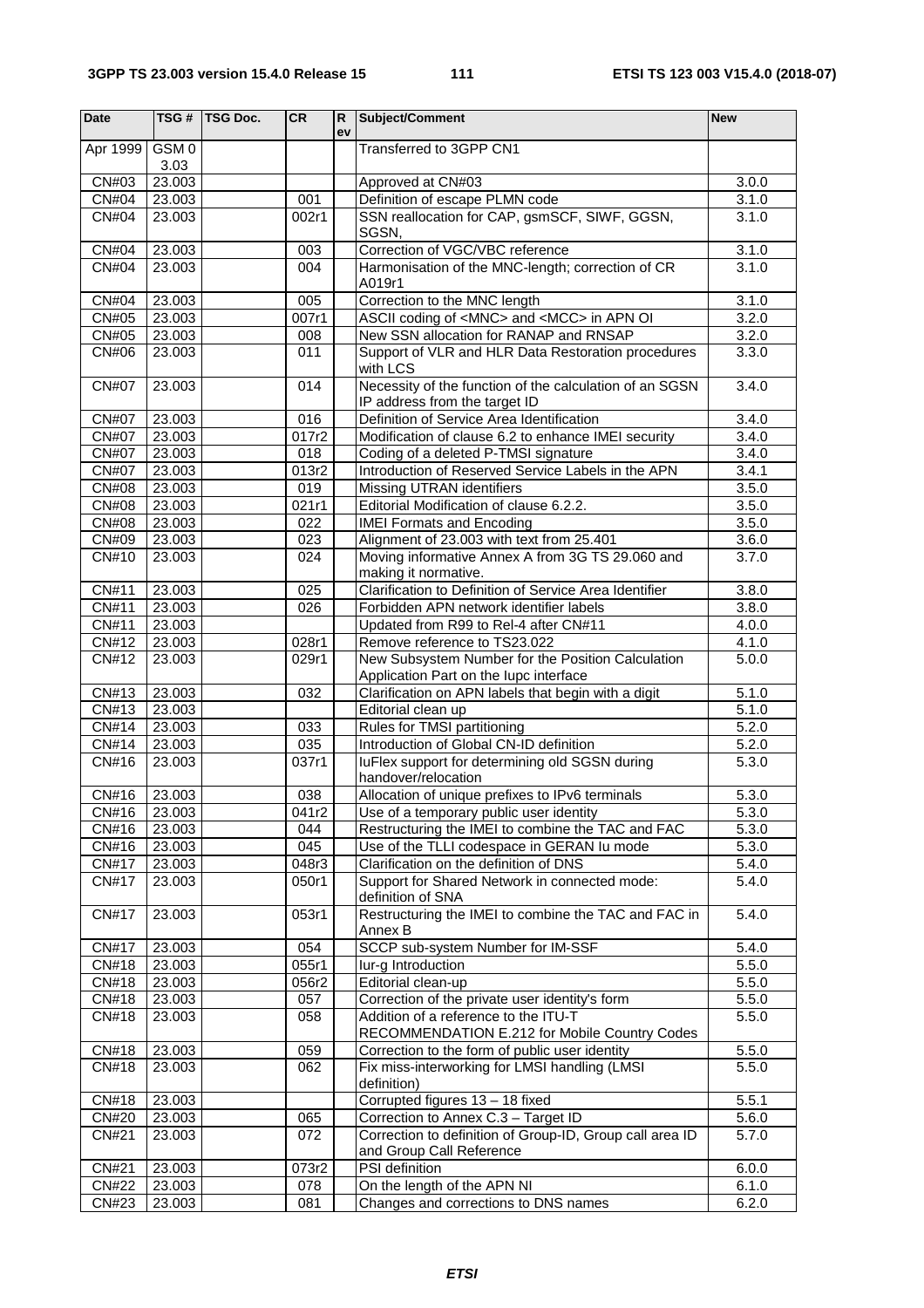| CN#23        | 23.003 | 083r2                   | Changes to enable the GSMA root DNS architecture                       | 6.2.0  |
|--------------|--------|-------------------------|------------------------------------------------------------------------|--------|
|              |        |                         | using ".3gppnetwork.org" TLD                                           |        |
| CN#23        | 23.003 | 085r1                   | WLAN access parameters moved from TS 24.234 to TS<br>23.003            | 6.2.0  |
| <b>CN#23</b> | 23.003 | $\overline{087}$        | Assignment of SSN for Presence Network Agent                           | 6.2.0  |
| <b>CN#24</b> | 23.003 | 086r4                   | Clarification of the uses of SIP URIs for Public User ID               | 6.3.0  |
| <b>CN#24</b> | 23.003 | 088r1                   | <b>Addition of TMGI</b>                                                | 6.3.0  |
| <b>CN#25</b> | 23.003 | 089                     | Background of and procedures for the<br>".3gppnetwork.org" domain name | 6.4.0  |
| <b>CN#25</b> | 23.003 | 090r2                   | Decorated NAI format                                                   | 6.4.0  |
| <b>CN#25</b> | 23.003 | 091r1                   | Introduction of temporary identities                                   | 6.4.0  |
| CN#26        | 23.003 | 092r2                   | 'otherrealm' format of Decorated NAI                                   | 6.5.0  |
| <b>CN#26</b> | 23.003 | 095r1                   | Clarification of NRI position within (P)-TMSI                          | 6.5.0  |
| CN#26        | 23.003 | 096r1                   | <b>BSF</b> address                                                     | 6.5.0  |
| <b>CN#27</b> | 23.003 | 097                     | Clarification of the TMGI                                              | 6.6.0  |
| <b>CN#27</b> | 23.003 | 093r3                   | Definition of Alternative NAI                                          | 6.6.0  |
|              |        |                         |                                                                        |        |
| CT#28        | 23.003 | 0099r<br>4              | <b>W-APN Definition</b>                                                | 6.7.0  |
| CT#28        | 23.003 | 0100r<br>5              | Correction to wildcards in PSI                                         | 6.7.0  |
|              |        |                         | 2005-07: Correct line break before clause 14 header                    | 6.7.1  |
| CT#29        | 23.003 | 0102r                   | Corrections to "3gppnetwork.org" addressing                            | 6.8.0  |
|              |        | 2                       |                                                                        |        |
| CT#29        | 23.003 | 0103                    | Addition of addressing for the Generic Access Network                  | 6.8.0  |
| CT#29        | 23.003 | 0104r                   | <b>PSI</b> routing                                                     | 6.8.0  |
|              |        | 1                       |                                                                        |        |
| CT#31        | 23.003 | 0106r<br>1              | IETF references update                                                 | 6.9.0  |
| CT#32        | 23.003 | 0107r<br>1              | Fast re-authentication identity clarification                          | 6.10.0 |
| CT#32        | 23.003 | 0109r<br>1              | Case insensitive naming convention                                     | 6.10.0 |
|              |        | 0111r<br>1              | Correction to the W-APN definition                                     |        |
| CT#32        | 23.003 | 0112r<br>1              | Definition of Anonymous URI in IMS                                     | 7.0.0  |
| CT#33        | 23.003 | 0117r                   | Re-authentication identity definition correction                       | 7.1.0  |
|              |        | 0115r<br>3              | Definition of MBMS SAI                                                 |        |
| CT#34        | 23.003 | 0118                    | Voice Call Continuity Identification and Addressing                    | 7.2.0  |
|              |        | 0119r                   | Unavailable User Identity                                              |        |
|              |        | 2<br>0120               |                                                                        |        |
|              |        |                         | Emergency Realm for I-WLAN network advertisment                        |        |
|              |        | 0121                    | Definition of emergency W-APN                                          |        |
|              |        | 0122r<br>$\overline{2}$ | Format of emergency public identity                                    |        |
| CT#35        | 23.003 | 0128r                   | Definition of Private Service identity                                 | 7.3.0  |
|              |        | $\overline{2}$<br>0126r | Definition of emergency APN for IMS em-calls                           |        |
|              |        | $\overline{2}$          |                                                                        |        |
|              |        | 0129r<br>2              | Clarification to TMGI definition                                       |        |
| CT#36        | 23.003 | 0131r<br>2              | Correction of derivation of identifiers, by the UE, using<br>the IMSI  | 7.4.0  |
| CT#37        | 23.003 | 0134r<br>1              | Home realm construction for MBMS roaming                               | 7.5.0  |
|              |        | 0135r<br>$\overline{2}$ | PSI clarification                                                      |        |
|              |        | 0136                    | Remove emergency APN                                                   |        |
| CT#38        | 23.003 | 0138                    | Correction to text describing W-APN format                             | 7.6.0  |
| CT#39        | 23.003 | 0141r                   | Structure of TMGI                                                      | 7.7.0  |
|              |        | 1                       |                                                                        |        |
| CT#39        | 23.003 | 0140                    | Wildcarded Public User Identities format                               | 8.0.0  |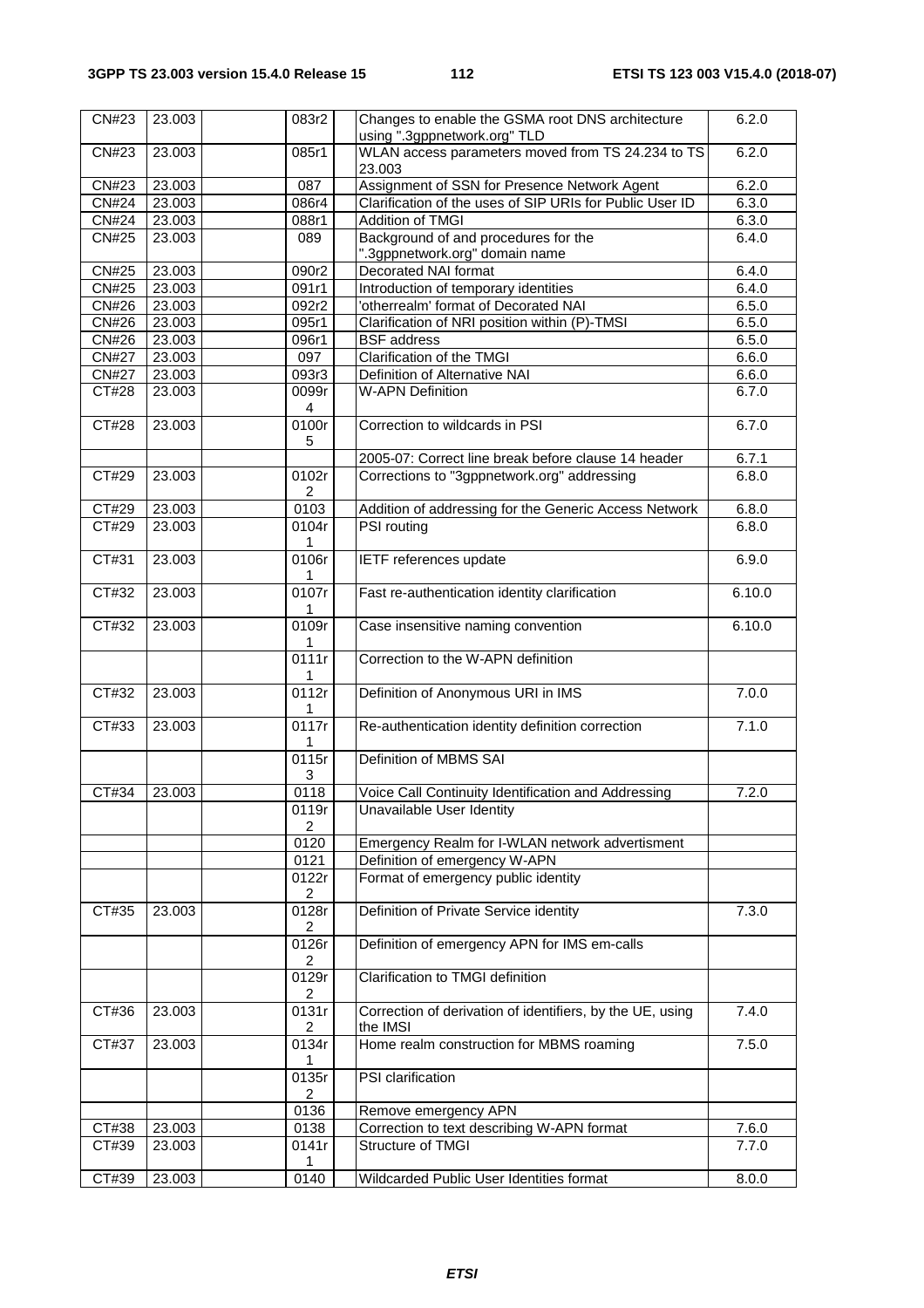| CT#40 | 23.003 | 0142r<br>$\overline{2}$ | IMS public and private identity derivation in 3GPP2                  | 8.1.0 |
|-------|--------|-------------------------|----------------------------------------------------------------------|-------|
|       |        | 0144                    | Minor corrections to the IMS section                                 |       |
|       |        | 0146r                   | NAI for 3GPP access to Non-3GPP Access                               |       |
|       |        | $\overline{2}$          | Interworking                                                         |       |
|       |        | 0143r<br>2              | Addition of IMS Centralized Services related identities              |       |
| CT#41 | 23.003 | 0150                    | <b>Emergency Public User Identity Removal</b>                        | 8.2.0 |
|       |        | 0152r                   | Introduction of IMC in support of common IMS                         |       |
|       |        | 3                       |                                                                      |       |
|       |        | 0153r<br>$\mathbf 1$    | Introduction of STN-SR                                               |       |
|       |        | 0154r<br>1              | Addition and correction of DNS related identifiers for<br><b>EPC</b> |       |
|       |        | 0155r                   | Definition of Globally Unique Temporary UE Identity                  |       |
|       |        | 1                       |                                                                      |       |
|       |        | 0156                    | Reference correction                                                 |       |
|       |        | 0158r                   | Addition of Conference Factory URI for IMS Centralized               |       |
|       |        | 1                       | <b>Services</b>                                                      |       |
|       |        | 0159r<br>1              | Naming for HA discovery HA-APN                                       |       |
|       |        | 0160r<br>$\overline{2}$ | Definition and format of access network identifier                   |       |
| CT#42 | 23.003 | 0161                    | <b>SGSN related FQDNs</b>                                            | 8.3.0 |
|       |        | 0162                    | New "nodes" subdomain for EPC                                        |       |
|       |        | 0165                    | Clarify the mapping between M-TMSI and P-TMSI                        |       |
|       |        | 0166                    | Revising the GUTI Definition                                         |       |
|       |        | 0163r                   | <b>Closed Subscriber Group</b>                                       |       |
|       |        | 4                       |                                                                      |       |
|       |        | 0167r<br>1              | Adding the S-TMSI Definition                                         |       |
|       |        | 0168r<br>1.             | Definition of instance Id                                            |       |
|       |        | 0169                    | STN-SR in SGSN                                                       |       |
| CT#43 | 23.003 | 0170                    | Correction to NAI format                                             | 8.4.0 |
|       |        | 0172                    | Missing service identifiers for DNS procedures                       |       |
|       |        | 0174                    | Correction of the GUTI format                                        |       |
|       |        | 0176r<br>$\mathbf{1}$   | Correction of the GUTI P-TMSI mapping                                |       |
|       |        | 0177                    | Corrections to Service Continuity addressing                         |       |
|       |        | 0178r                   | Support of EAP-AKA'                                                  |       |
|       |        |                         |                                                                      |       |
|       |        | 0179r<br>2              | Naming for ANDSF discovery                                           |       |
|       |        | 0180r                   | ePDG naming                                                          |       |
|       |        | 1<br>0181r              | Clarification about canonical form of IMS Public User                |       |
|       |        | $\overline{\mathbf{c}}$ | Identity when format is TEL URL                                      |       |
|       |        | 0182                    | Temporary Identity Tag Values for Fast Re-<br>authentication Ids     |       |
|       |        | 0187r                   | DNS-APN-OI                                                           |       |
|       |        | 2                       |                                                                      |       |
| CT#44 | 23.003 | 0189r<br>1              | <b>HNB Name Definition</b>                                           | 8.5.0 |
|       |        | 0190r<br>1              | Clarification on TAI FQDN                                            |       |
|       |        | 0191                    | Service Parameters for S2c                                           |       |
|       |        | 0193r                   | Reference update for draft-montemurro-gsma-imei-urn                  |       |
|       |        | 2                       |                                                                      |       |
| CT#45 | 23.003 | 0194r<br>1              | Public User Identity definition in TS 23.003                         | 8.6.0 |
|       |        | 0197r                   | Inclusion of CSG Type                                                |       |
| CT#45 | 23.003 | 1<br>0199r              | IMEI Based NAI definitions for emergency services                    | 9.0.0 |
|       |        | 1                       |                                                                      |       |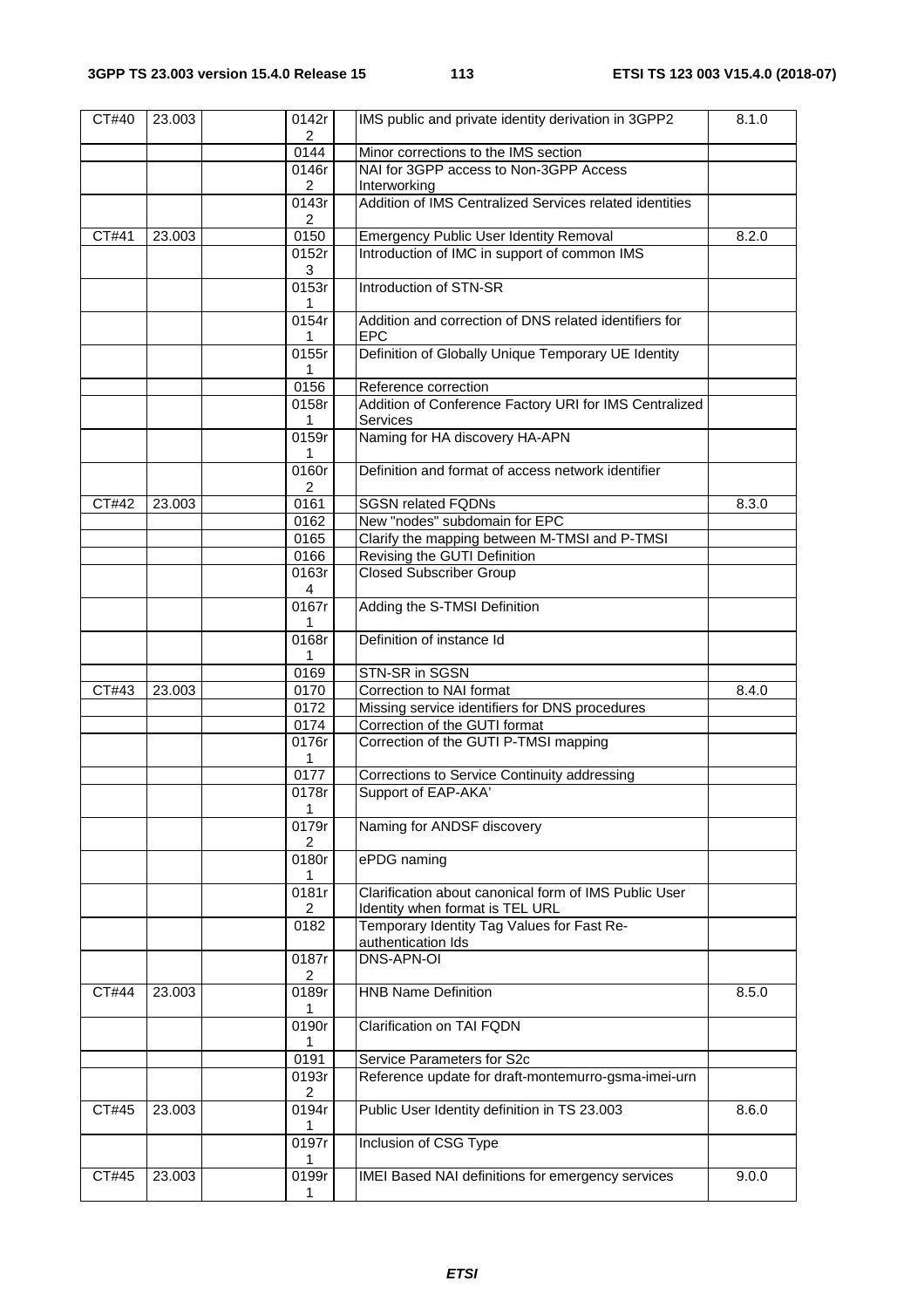| CT#46 | 23.003 | 0200r<br>1              | <b>IMEI</b> based NAI                                                | 9.1.0  |
|-------|--------|-------------------------|----------------------------------------------------------------------|--------|
|       |        | 0205r                   | <b>IMEI Based NAI</b>                                                |        |
|       |        | 4<br>0210r              | Reintroducing Emergency APN definition for IMS based                 |        |
|       |        | 1                       | <b>Emergency Call</b>                                                |        |
|       |        | $\overline{0212r}$      | Clarification for the format of ANDSF-SN in roaming                  |        |
|       |        | 1<br>0215               | scenario<br><b>Tracking Area Code</b>                                |        |
|       |        | 0217                    | E-UTRAN Cell Global Identification definition                        |        |
| CT#47 | 23.003 | 0213r                   | Defining H(e)NB identity                                             | 9.2.0  |
|       |        | 4                       |                                                                      |        |
|       |        | 0219r<br>2              | Exclude prepended digit from the NAI in PMIPv6                       |        |
|       |        | 0221r                   | <b>APN-FQDN construction</b>                                         |        |
|       |        | $\overline{2}$          |                                                                      |        |
|       |        | 0223                    | Corrections to APN structure                                         |        |
|       |        | 0225r<br>1              | Correction on Home Network Realm/Domain                              |        |
|       |        | 0227                    | Corrections to IMS Public Identity                                   |        |
| CT#48 | 23.003 | 0229r                   | Removal of the redundancy reference to 23.401                        | 9.3.0  |
|       |        | 1                       |                                                                      |        |
|       |        | 0232r<br>1              | <b>IMEI and IMEISV</b>                                               |        |
|       |        | 0235r<br>1              | Remove ambiguities and improved definition of HNB<br>Unique Identity |        |
|       |        | 0237r<br>2              | Essential corrections to GUTI mapping                                |        |
| CT#49 | 23.003 | 0242r<br>1              | PSI use for services hosted in an AS                                 | 9.4.0  |
|       |        | 0246r<br>3              | Essential corrections to GUTI mapping                                |        |
|       |        | 0247r<br>2              | Use of NRI                                                           |        |
|       |        | 0256                    | Format of the Unavailable User Identity                              |        |
|       |        | 0257                    | Clarification of UE behaviour with regards to LAC<br>format          |        |
| CT#50 | 23.003 | 0252r<br>2              | Correction of C-MSISDN definition                                    | 9.5.0  |
|       |        | 0265                    | Updating IMEI URN draft reference                                    |        |
|       |        | 0268r<br>1              | Determination of type of source node during TAU/RAU                  |        |
| CT#50 | 23.003 | 0258r<br>3              | eNodeB-ID FQDN for DNS procedures                                    | 10.0.0 |
|       |        | 0269r                   | Determination of type of source node during TAU/RAU                  |        |
|       |        | 0259                    | Service Parameter on PGW selection for GTP based<br>S <sub>2</sub> b |        |
| CT#51 | 23.003 | 0274r<br>3              | Relay Node OAM system identification                                 | 10.1.0 |
|       |        | 0279r<br>3              | Correction of C-MSISDN definition                                    |        |
|       |        | 0277r<br>1              | Determination of type of source node during TAU/RAU                  |        |
|       |        | 0285                    | Correction to a reference of an outdated IETF draft to<br>an RFC     |        |
|       |        | 0280r<br>2              | Correction to the reserved values for Tracking Area<br>Code (TAC)    |        |
|       |        | 0286                    | DNS Service Support For Sv                                           |        |
|       |        | 0289                    | Clarfication of decoding of NRI                                      |        |
| CT#52 | 23.003 | 0290                    | <b>Closed Subscriber Group clarification</b>                         | 10.2.0 |
|       |        | 0293r<br>$\overline{2}$ | UE moving from E-UTRAN to GERAN                                      |        |
|       |        | 0294r<br>$\overline{2}$ | <b>XCAP Addressing</b>                                               |        |
|       |        |                         |                                                                      |        |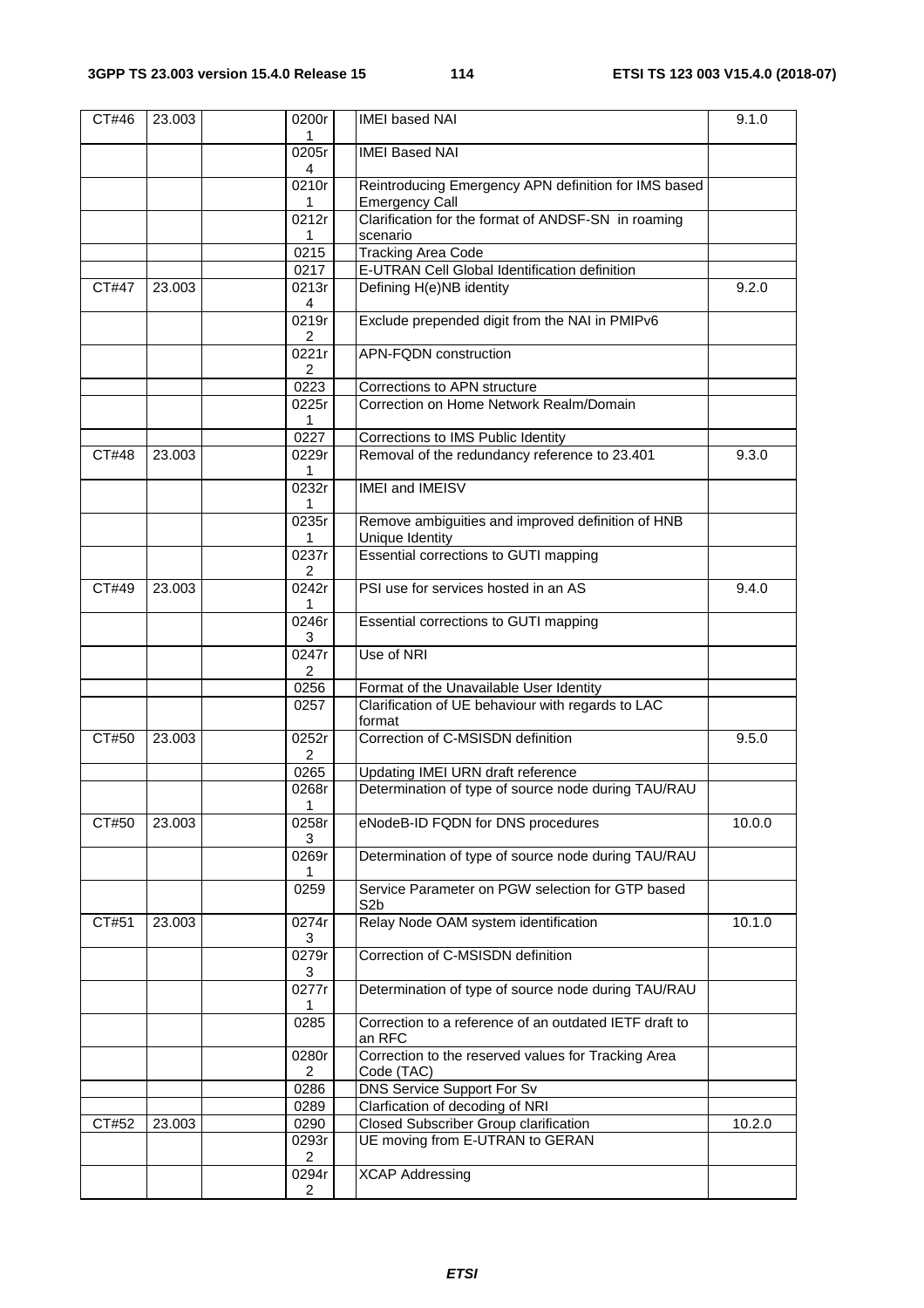|       |        | 0296r<br>1              | <b>APN Network Identifier</b>                                        |        |
|-------|--------|-------------------------|----------------------------------------------------------------------|--------|
|       |        | 0299                    | Updating IMEI URN draft reference                                    |        |
| CT#53 | 23.003 | 0307                    | Updating IMEI URN draft reference                                    | 10.3.0 |
|       |        | 0282r                   | Format of Public User Identities and SIP/TEL URI                     |        |
|       |        | 4<br>0303r<br>3         | Emergency NAI for UICC-less Terminal                                 |        |
| CT#54 | 23.003 | 0316r<br>1              | Definition of Distinct Public User Identity                          | 10.4.0 |
|       |        | 0309r<br>1              | Emergency NAI for UICC-less Terminal                                 |        |
| CT#54 | 23.003 | 0308r<br>2              | APN Operator Identifier for local breakout                           | 11.0.0 |
|       |        | 0312r<br>$\overline{2}$ | Definition of STI-rSR                                                |        |
| CT#55 | 23.003 | 0334                    | <b>BSF</b> address correction                                        | 11.1.0 |
|       |        | 0322r<br>$\overline{2}$ | Correction to domain name for XCAP Root URI                          |        |
|       |        | 0325                    | Updating IMEI URN draft reference                                    |        |
|       |        | 0317r<br>$\overline{2}$ | Clarification of GUTI mapping                                        |        |
|       |        | 0318                    | Service Parameter on PGW selection for GTP based<br>S <sub>2</sub> a |        |
| CT#56 | 23,003 | 0320r<br>6              | <b>MTC External Identifier</b>                                       | 11.2.0 |
|       |        | 0337r<br>1.             | New Service Parameters for CS to PS SRVCC                            |        |
|       |        | 0319r<br>5              | Definition of A-MSISDN                                               |        |
|       |        | 0335r<br>2              | MME Number for SMS in MME                                            |        |
|       |        | 0311r<br>7              | SSN Reallocation for CSS and its Number Definition                   |        |
| CT#57 | 23.003 | 0338r<br>1              | <b>External Identifier definition</b>                                | 11.3.0 |
|       |        | 0339r<br>1              | PS only subscription w/o MSISDN                                      |        |
|       |        | 0340r<br>1              | NCC allocation in a shared network                                   |        |
|       |        | 0342r<br>1              | MSB in the GUTI and P-TMSI mapping                                   |        |
|       |        | 0345r<br>$\overline{2}$ | Clarification to MME FQDN                                            |        |
| CT#58 | 23.003 | 0347                    | Clarification on the use of APN Operator Identifier                  | 11.4.0 |
|       |        | 0348r<br>1              | PS only subscription without MSISDN                                  |        |
|       |        | 0352r<br>1              | Updating IMEI URN draft reference                                    |        |
| CT#59 | 23.003 | 0346r<br>5              | <b>MME FQDN Clarification</b>                                        | 11.5.0 |
| CT#61 | 23.003 | 0358                    | Updating IMEI URN draft reference                                    | 11.6.0 |
|       |        | 0361r<br>1              | MBMS SAI Definition Correction for LTE Access                        |        |
|       |        | 0363r<br>$\overline{2}$ | NRI and MMEC coordination                                            |        |
| CT#61 | 23.003 | 0362r<br>$\overline{2}$ | SIPTO permission for Local Network LHN ID definition                 | 12.0.0 |
|       |        | 0364                    | <b>GERAN Iu Mode</b>                                                 | 12.0.0 |
| CT#62 | 23.003 | 0370                    | Updating IMEI URN draft reference                                    | 12.1.0 |
|       |        | 0365r<br>3              | Multi-Vendor eNB Plug and Play                                       | 12.1.0 |
| CT#63 | 23.003 | 0379                    | Updating IMEI URN draft reference                                    | 12.2.0 |
|       |        | 0371r<br>$\overline{2}$ | Update of working procedures with GSMA IREG                          | 12.2.0 |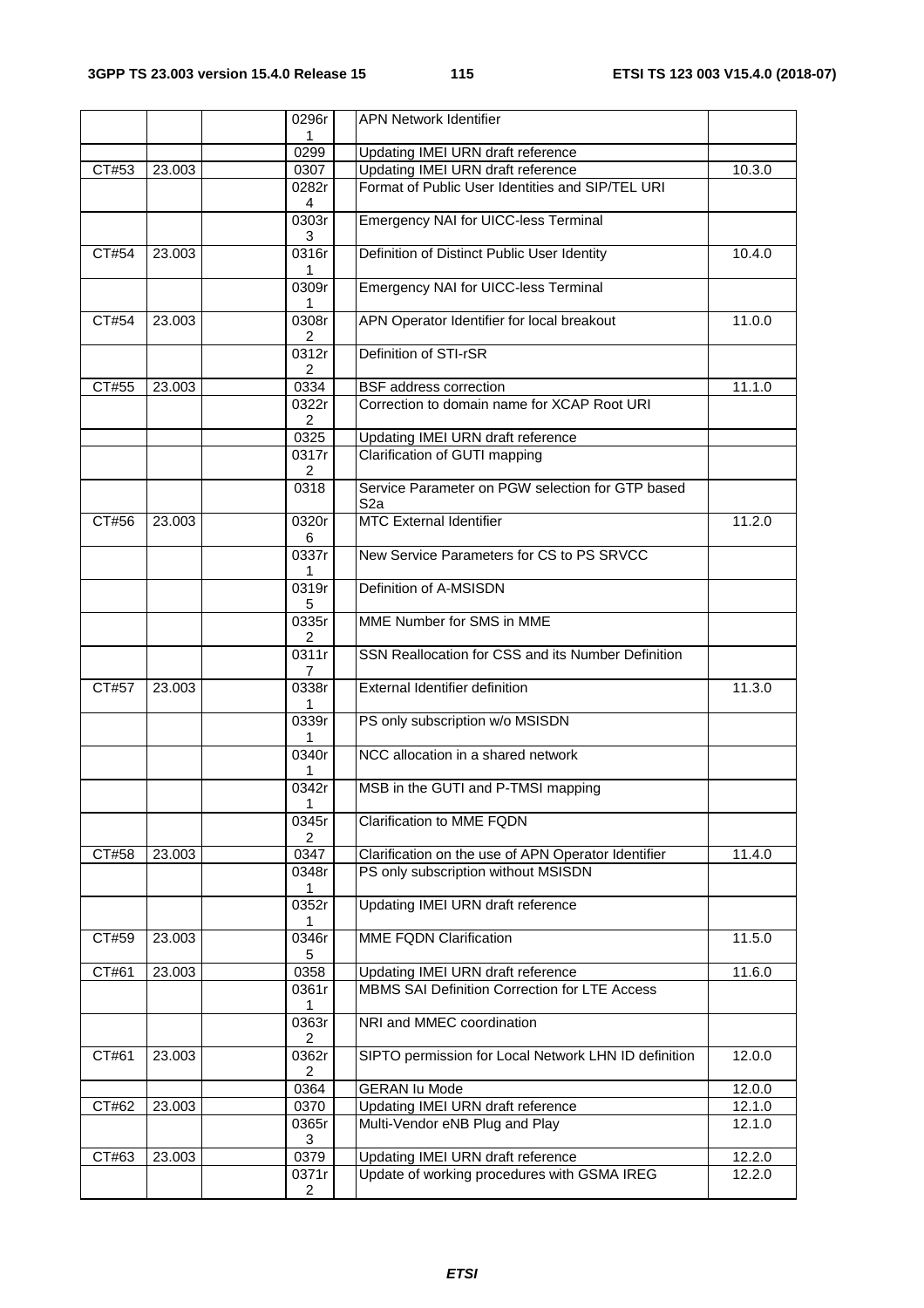|                     |        | 0372r<br>1                       | <b>TWAN Operator Name</b>                                                     | 12.2.0 |
|---------------------|--------|----------------------------------|-------------------------------------------------------------------------------|--------|
| CT#64               | 23.003 | 0381r<br>4                       | Addition of ProSe Application ID format                                       | 12.3.0 |
|                     |        | 0382r<br>5                       | Addition of ProSe Application Code format                                     | 12.3.0 |
|                     |        | 0383r<br>1                       | Correct definition of Decorated NAI for Evolved Packet<br>Core (EPC)          | 12.3.0 |
|                     |        | 0384r<br>1                       | Definition of Alternative NAI for Evolved Packet Core<br>(EPC)                | 12.3.0 |
|                     |        | 0386r<br>6                       | Conference Factory URI for IMS                                                | 12.3.0 |
| 07-2014             | 23.003 |                                  | Subclause 19.3.7 title corrected                                              | 12.3.1 |
| CT#65               | 23.003 | 0391                             | Updating IMEI URN draft reference to RFC 7254                                 | 12.4.0 |
|                     |        | 0392r<br>$\overline{\mathbf{c}}$ | Identification of the HSS                                                     | 12.4.0 |
|                     |        | 0393r<br>2                       | Update of ProSe Application Code format                                       | 12.4.0 |
|                     |        | 0394                             | IMSI based Decorated NAI                                                      | 12.4.0 |
| 10-2014             | 23.003 |                                  | Clause number 10.2.2 added.                                                   | 12.4.1 |
| CT#66               | 23.003 | 0398r<br>1                       | Clarification of NAI handling                                                 | 12.5.0 |
|                     |        | 0399r<br>2                       | Maintenance of I-WLAN requirements                                            | 12.5.0 |
|                     |        | 0402                             | Addressing and Identifications for Bootstrapping MBMS<br>Service Announcement | 12.5.0 |
|                     |        | 0401r<br>1                       | Definiton for EPC Prose User ID                                               | 12.5.0 |
|                     |        | 0403r<br>1                       | Prose Application ID Name description                                         | 12.5.0 |
| CT#66               | 23.003 | 0396r<br>3                       | Defining app protocol name for Nq and Nq'                                     | 13.0.0 |
| CT#67               | 23.003 | 0409r<br>$\overline{2}$          | Extension of decorated NAI                                                    | 13.1.0 |
|                     |        | 0414                             | Definition of Vendor ID                                                       | 13.1.0 |
|                     |        | 0413r<br>$\overline{2}$          | Clarification in the definition of the ProSe Application<br>Code              | 13.1.0 |
| $\overline{C}$ T#68 | 23.003 | 0412r<br>6                       | Clarification of Root NAI and Decorated NAI                                   | 13.2.0 |
|                     |        | 0416r<br>1                       | Correction of examples for the Fast-Reauth NAI                                | 13.2.0 |
|                     |        | 0417r<br>1                       | Domain name starting by a digit                                               | 13.2.0 |
| CT#69               | 23.003 | 0420                             | Removal of Editor's Note about ProSe Application Code<br>Length               | 13.3.0 |
|                     |        | 0418r<br>3                       | Definition of IMSI-Group Identifier                                           | 13.3.0 |
|                     |        | 0421r<br>1                       | FQDN format for ProSe Function                                                | 13.3.0 |
| CT#70               | 23.003 | 0423r<br>$\overline{2}$          | FQDN for ePDG selection for emergency<br>bearer<br>services                   | 13.4.0 |
|                     |        | 0424r<br>1                       | FQDN for ePDG selection (for non-emergency bearer<br>services)                | 13.4.0 |
|                     |        | 0431r<br>4                       | Introduce home network domain name for OCS                                    | 13.4.0 |
|                     |        | 0426r<br>$\overline{2}$          | ProSe Application code and Metadata index                                     | 13.4.0 |
|                     |        | 0427r<br>1                       | ProSe identifiers for restricted ProSe direct discovery                       | 13.4.0 |
|                     |        | 0433r                            | ProSe identifiers used in direct discovery for public<br>safety               | 13.4.0 |
|                     |        | 0429r<br>1                       | Presence Reporting Area Identifier                                            | 13.4.0 |
|                     |        | 0432r<br>2                       | Enhancement of service parameters to support Decor                            | 13.4.0 |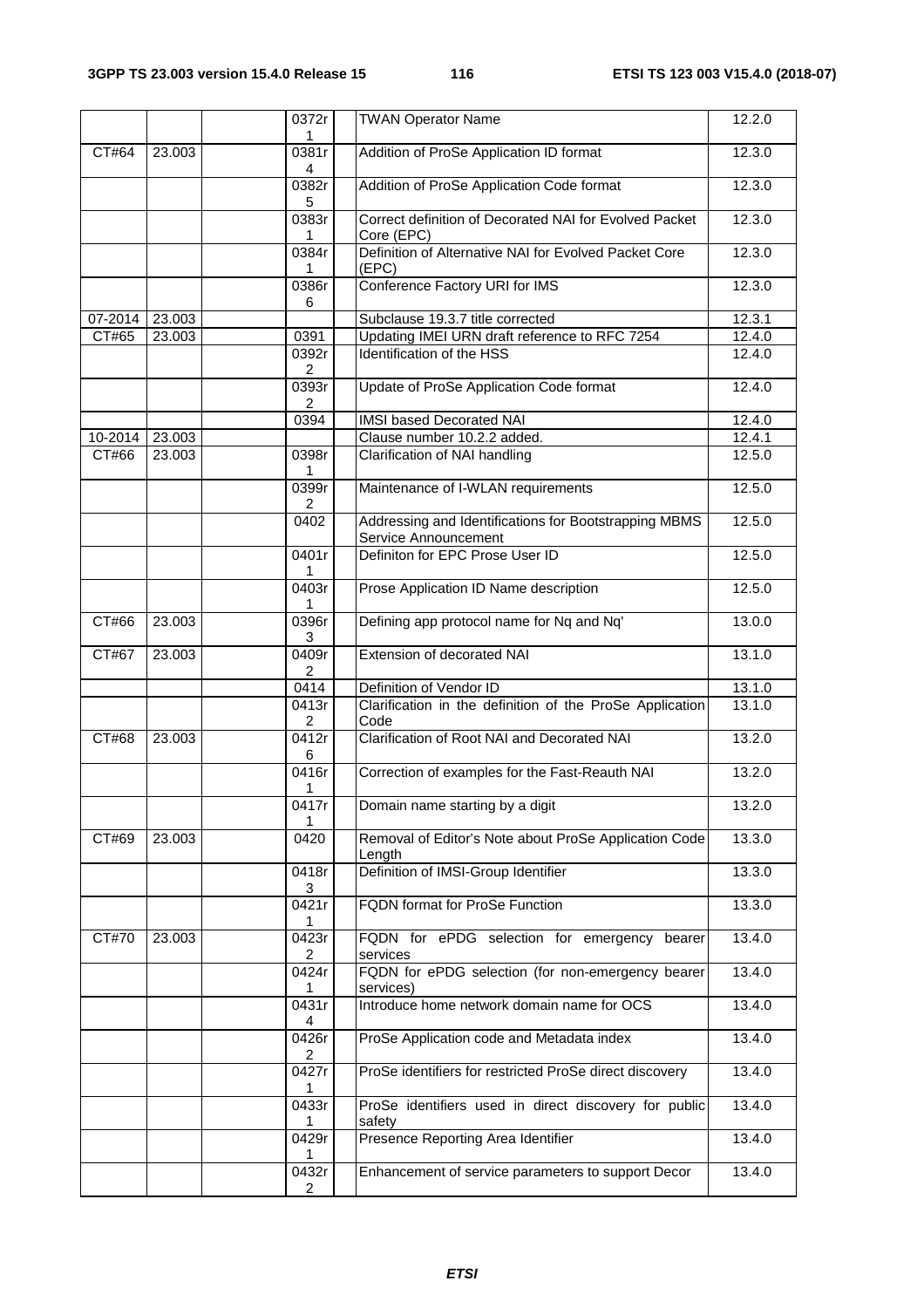| $\overline{C}$ T#71 | 23.003                      |                        | 0434r<br>1   |                | Addition of ProSe Application Code Prefix and ProSe<br><b>Application Code Suffix formats</b>               | 13.5.0           |
|---------------------|-----------------------------|------------------------|--------------|----------------|-------------------------------------------------------------------------------------------------------------|------------------|
|                     |                             |                        | 0437r        |                | ePDG selection with<br>DNS-based<br>Discovery<br>οf                                                         | 13.5.0           |
|                     |                             |                        | 1            |                | <b>Regulatory Requirements</b>                                                                              |                  |
|                     |                             |                        | 0438r        |                | Clarification of TAC Allocation                                                                             | 13.5.0           |
|                     |                             |                        | 1            |                |                                                                                                             |                  |
| 2016-06             | CT#72                       | CP-160237              | 0441         | 1              | Replacement field used in DNS-based Discovery of                                                            | 13.6.0           |
|                     |                             |                        |              |                | regulatory requirements                                                                                     |                  |
| 2016-06             | CT#72                       | CP-160237              | 0441         | 1              | Replacement field used in DNS-based Discovery of                                                            | 13.6.0           |
|                     |                             |                        |              |                | regulatory requirements                                                                                     |                  |
| 2016-06             | CT#72                       | CP-160219              | 0439         | 3              | Clarification on the construction of the private user                                                       | 14.0.0           |
|                     | CT#73                       |                        |              | 1              | identity                                                                                                    |                  |
| 2016-09<br>2016-09  | CT#73                       | CP-160425<br>CP-160417 | 0443<br>0445 |                | Domain Name for MCPTT confidentiality protection<br>Update of definition of BSIC to include Radio frequency | 14.1.0<br>14.1.0 |
|                     |                             |                        |              |                | Colour Code                                                                                                 |                  |
| 2016-12             | CT#74                       | CP-160679              | 0448         | 1              | FQDNs for ePDG selection for Emergency services                                                             | 14.2.0           |
| 2016-12             | CT#74                       | CP-160679              | 0449         | 1              | NAI for Emergency services for UEs without IMSI or with<br>unauthenticated IMSI                             | 14.2.0           |
| 2016-12             | CT#74                       | CP-160672              | 0456         | 1              | <b>Unknown User Identity</b>                                                                                | 14.2.0           |
| 2016-12             | CT#74                       | CP-160666              | 0458         | 1              | IMSI-Group-Id                                                                                               | 14.2.0           |
| 2016-12             | CT#74                       | CP-160781              | 0459         | 3              | KeyName-NAI format                                                                                          | 14.2.0           |
| 2017-03             | CT#75                       | CP-170042              | 0447         | 4              | <b>DCN</b> Identifier                                                                                       | 14.3.0           |
| 2017-03             | CT#75                       | CP-170045              | 0460         |                | <b>Mission Critical Services</b>                                                                            | 14.3.0           |
| 2017-06             | CT#76                       | CP-171016              | 0464         | 1              | Add an explicit reference to TS33.234 and TS24.234                                                          | 14.4.0           |
| 2017-06             | CT#76                       | CP-171033              | 0465         | $\overline{2}$ | FQDN for DNS Query of Local Emergency Numbers                                                               | 14.4.0           |
| 2017-06             | CT#76                       | CP-171033              | 0466         |                | NAI for emergency services over WLAN access to EPC                                                          | 14.4.0           |
|                     | CT#76                       |                        |              |                | Addition of V2X Control Function FQDN format                                                                |                  |
| 2017-06             |                             | CP-171032              | 0467<br>0470 | 1              |                                                                                                             | 14.4.0           |
| 2017-06             | CT#76<br>CT#76              | CP-171029              | 0471         | $\overline{2}$ | <b>External Group Identifier</b><br><b>Sx Service Parameters</b>                                            | 14.4.0<br>14.4.0 |
| 2017-06             |                             | CP-171036<br>CP-171031 | 0472         |                |                                                                                                             |                  |
| 2017-06             | CT#76                       |                        |              |                | Reserved range of TMGI for Receive Only Mode                                                                | 14.4.0           |
| 2017-06             | CT#76<br>$\overline{CT#77}$ | CP-171040              | 0468<br>0475 |                | External Identifier on Sh                                                                                   | 15.0.0           |
| 2017-09             |                             | CP-172015<br>CP-172024 | 0476         |                | PGW selection for WLAN with deployed DCNs                                                                   | 15.1.0<br>15.1.0 |
| 2017-09             | CT#77                       |                        | 0479         | 1              | WebRTC Web Server Function discovery<br>N3IWF FQDN                                                          |                  |
| 2017-12             | CT#78                       | CP-173034<br>CP-173034 | 0480         | 1<br>1         |                                                                                                             | 15.2.0<br>15.2.0 |
| 2017-12             | CT#78                       |                        |              |                | Definition of 5G-GUTI and mapping between 5G-GUTI<br>and EPS GUTI                                           |                  |
| 2017-12             | CT#78                       | CP-173034              | 0485         | 1              | Introducing the S-NSSAI definition                                                                          | 15.2.0           |
| 2017-12             | CT#78                       | CP-173036              | 0482         | 1              | SGW/PGW selection for NR                                                                                    | 15.2.0           |
| 2017-12             | CT#78                       | CP-173022              | 0484         | $\overline{2}$ | Align emergency number FQDN and Replacement field                                                           | 15.2.0           |
|                     |                             |                        |              |                | with procedures in TS 24.302                                                                                |                  |
| 2017-12             | CT#78                       | CP-173024              | 0486         | $\overline{2}$ | IMEI based SIP URI for P-Preferred-Identity                                                                 | 15.2.0           |
| 2018-03             | CT#79                       | CP-180017              | 0488         |                | Specifying the length of the sub-label of the Country                                                       | 15.3.0           |
|                     |                             |                        |              |                | based Emergency Numbers FQDN                                                                                |                  |
| 2018-03             | CT#79                       | CP-180024              | 0489         | 1              | Definition of Service ID for WLAN based ProSe Direct                                                        | 15.3.0           |
|                     |                             |                        | 0490         |                | Discovery<br>Rename entity that do national allocation/assignment of                                        |                  |
| 2018-03             | CT#79                       | CP-180022              |              | 2              | numbering/addressing/identification resources                                                               | 15.3.0           |
| 2018-03             | CT#79                       | CP-180022              | 0491         | $\overline{c}$ | Correct parts concerning ITU-T Rec. E.212 that is not                                                       | 15.3.0           |
|                     |                             |                        |              |                | correct in TS 23.003                                                                                        |                  |
| 2018-03             | CT#79                       | CP-180022              | 0492         | 2              | terminology<br>Change<br>from<br><b>ISDN</b><br>number/ISDN                                                 | 15.3.0           |
|                     |                             |                        |              |                | numbering plan to E.164 number and E.164 numbering                                                          |                  |
|                     |                             |                        |              |                | plan and adjust abbreviation of MSISDN                                                                      |                  |
| 2018-03             | CT#79                       | CP-180026              | 0494         | 1              | Definition of NCI and NCGI                                                                                  | 15.3.0           |
| 2018-03             | CT#79                       | CP-180026              | 0498         | 1              | External identifier in 5G                                                                                   | 15.3.0           |
| 2018-06             | CT#80                       | CP-181132              | 0497         | 4              | NF Service Endpoint Format for Inter PLMN Routing                                                           | 15.4.0           |
| 2018-06             | CT#80                       | CP-181132              | 0500         | 2              | NRF FQDN specification for NRF discoverability                                                              | 15.4.0           |
| 2018-06             | CT#80                       | CP-181132              | 0501         | 2              | NSSF FDQN for NSSF discovery before NRF is queried                                                          | 15.4.0           |
| 2018-06             | CT#80                       | CP-181132              | 0502         |                | <b>AMF Name</b>                                                                                             | 15.4.0           |
| 2018-06             | CT#80                       | CP-181132              | 0504         | $\overline{2}$ | Structure of SUPI and SUCI                                                                                  | 15.4.0           |
| 2018-06             | CT#80                       | CP-181132              | 0505         | 1              | <b>GUAMI</b>                                                                                                | 15.4.0           |
| 2018-06             | CT#80                       | CP-181132              | 0508         | 2              | Definition of DNN                                                                                           | 15.4.0           |
| 2018-06             | CT#80                       | CP-181182              | 0503         | 2              | Changed length and mapping of 5GS Temporary                                                                 | 15.4.0           |
|                     |                             |                        |              |                | Identifiers                                                                                                 |                  |